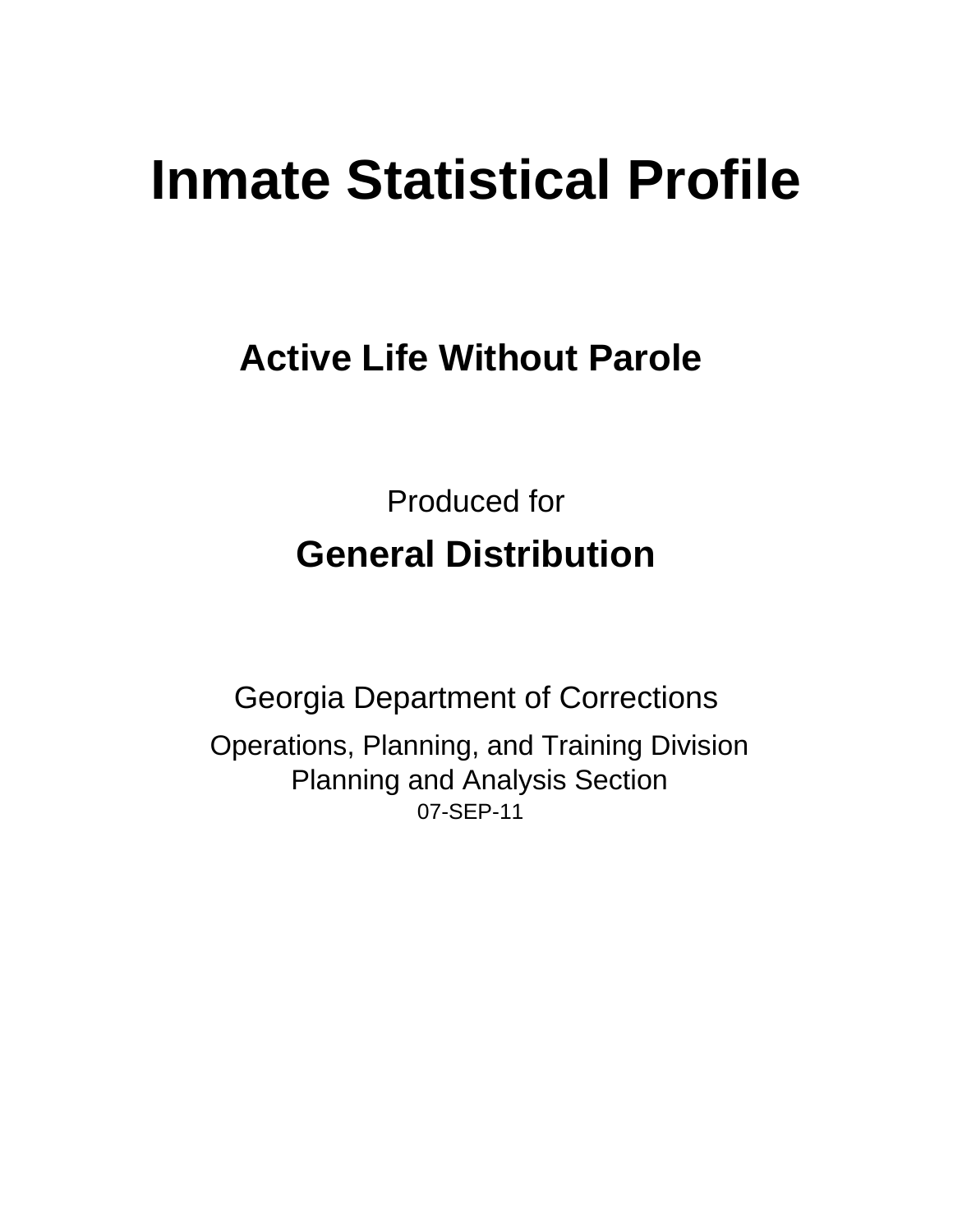## **Inmate Statistical Profile 07-SEP-11**

Contents

**Active Life Without Parole** 

Produced for General Distribution

## **Table of Contents**

| <b>Demographic information</b>                                       |
|----------------------------------------------------------------------|
| 5 Current age, broken out in ten year age groups                     |
| 6 Race group                                                         |
| 7 Marital status, self-reported at entry to prison                   |
| 8 Number of children, self-reported at entry to prison               |
| 9 Religious affiliation, self-reported at entry to prison            |
| 10 Home county - self-reported at entry to prison                    |
| 14 Socioeconomic class, self-reported at entry to prison             |
| 15 Environment to age 16, self-reported at entry to prison           |
| 16 Guardian status to age 16, self-reported at entry to prison       |
| 17 Employment status before prison, self-reported at entry to prison |
| 18 Age at admission                                                  |
| 20 Height, measured at entry to prison                               |
| 21 Weight, measured at entry to prison                               |
| 22 Military service                                                  |
| <b>Correctional information</b>                                      |
| 23 Type of admission to prison                                       |
| 24 Current / last security status                                    |
| 25 Current / last institution type                                   |
| 26 Institution type - transitional centers                           |
| 27 Institution type - mental hospitals                               |
| 28 Institution type - county prisons                                 |
| 29 Institution type - state prisons                                  |
| 30 Institution type - private prisons                                |
| 31 Institution type - pre-release centers                            |
| 32 Institution type - inmate boot camp                               |
| 33 Number of disciplinary reports                                    |
| 34 Number of transfers                                               |
| 35 Number of escapes                                                 |
| 36 Time served in current (or last) institution                      |
| <b>Educational, psychological and physical information</b>           |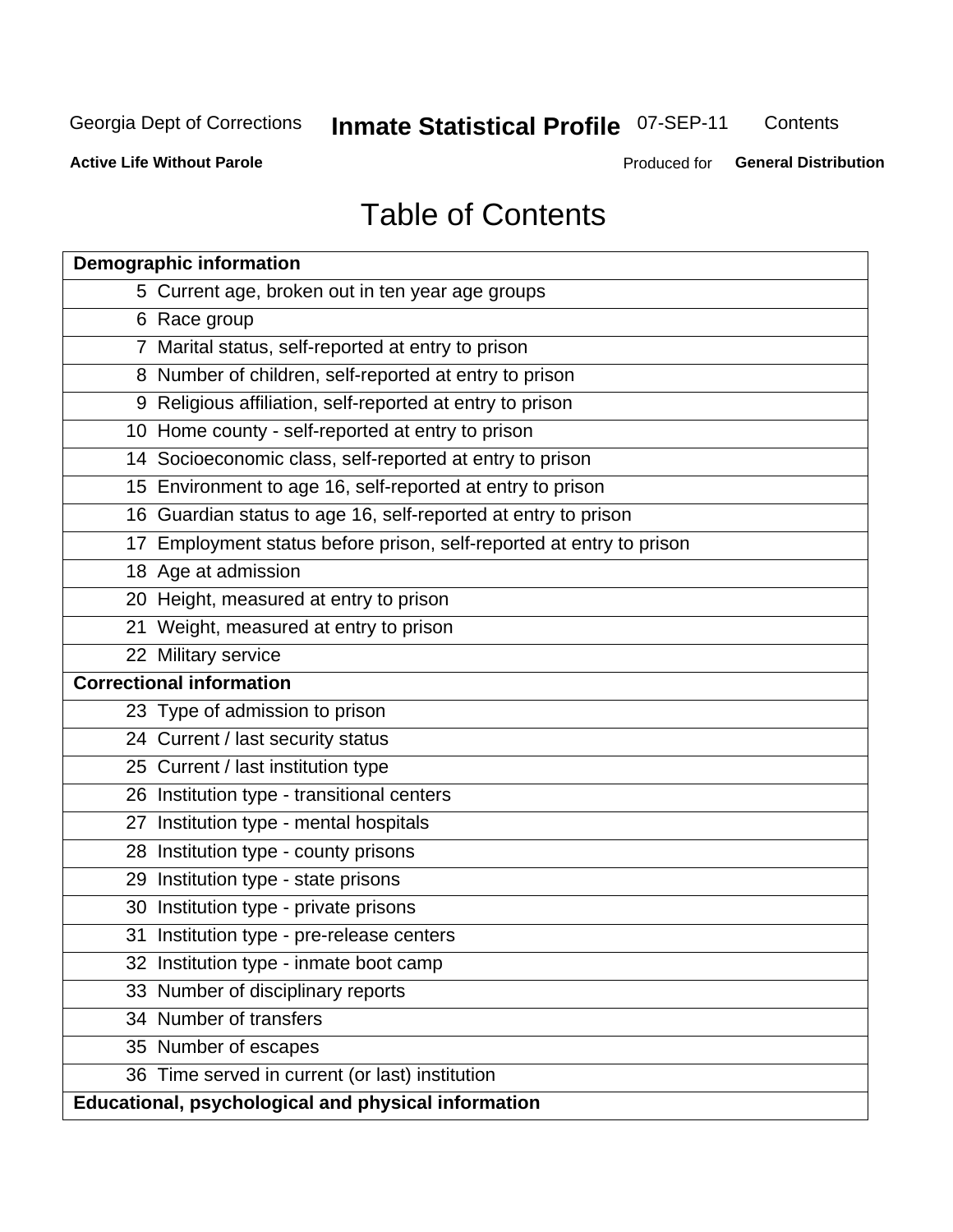## **Inmate Statistical Profile 07-SEP-11**

Contents

**Active Life Without Parole** 

Produced for General Distribution

## **Table of Contents**

| <b>Educational, psychological and physical information</b>       |
|------------------------------------------------------------------|
| 37 Highest grade level attained                                  |
| 38 Culture fair IQ scores                                        |
| 39 Wide Range Achievement Test (WRAT) reading score              |
| 40 Wide Range Achievement Test (WRAT) math score                 |
| 41 Wide Range Achievement Test (WRAT) spelling score             |
| 42 Scope of substance abuse - summary                            |
| 43 Scope of substance abuse - detail                             |
| 44 Current / last mental health treatment level                  |
| 45 PULHESDWIT medical scale - 'P' overall condition ('P'hysical) |
| 46 PULHESDWIT medical scale - 'U' upper body                     |
| 47 PULHESDWIT medical scale - 'L' lower body                     |
| 48 PULHESDWIT medical scale - 'H' hearing                        |
| 49 PULHESDWIT medical scale - 'E' vision                         |
| 50 PULHESDWIT medical scale -'S' psychiatric                     |
| 51 PULHESDWIT medical scale - 'D' dental                         |
| 52 PULHESDWIT medical scale - 'W' work ability                   |
| 53 PULHESDWIT medical scale - 'I' impairment                     |
| 54 PULHESDWIT medical scale - 'T' transportability               |
| 55 Criminality in family, self-reported                          |
| 56 Alcoholism in family, self-reported                           |
| 57 Drug abuse in family, self-reported                           |
| 58 Subjected to frequent beatings, self-reported                 |
| 59 Father absent during inmate's childhood                       |
| 60 Mother absent during inmate's childhood                       |
| 61 Inmate diagnosed as manipulative                              |
| 62 Inmate diagnosed as assaultive                                |
| <b>Crimes and criminal history information</b>                   |
| 63 Number of prior Georgia incarcerations                        |
| 64 Prison sentence in years                                      |
| 65 Primary offense, broken out into felonies vs misdemeanors     |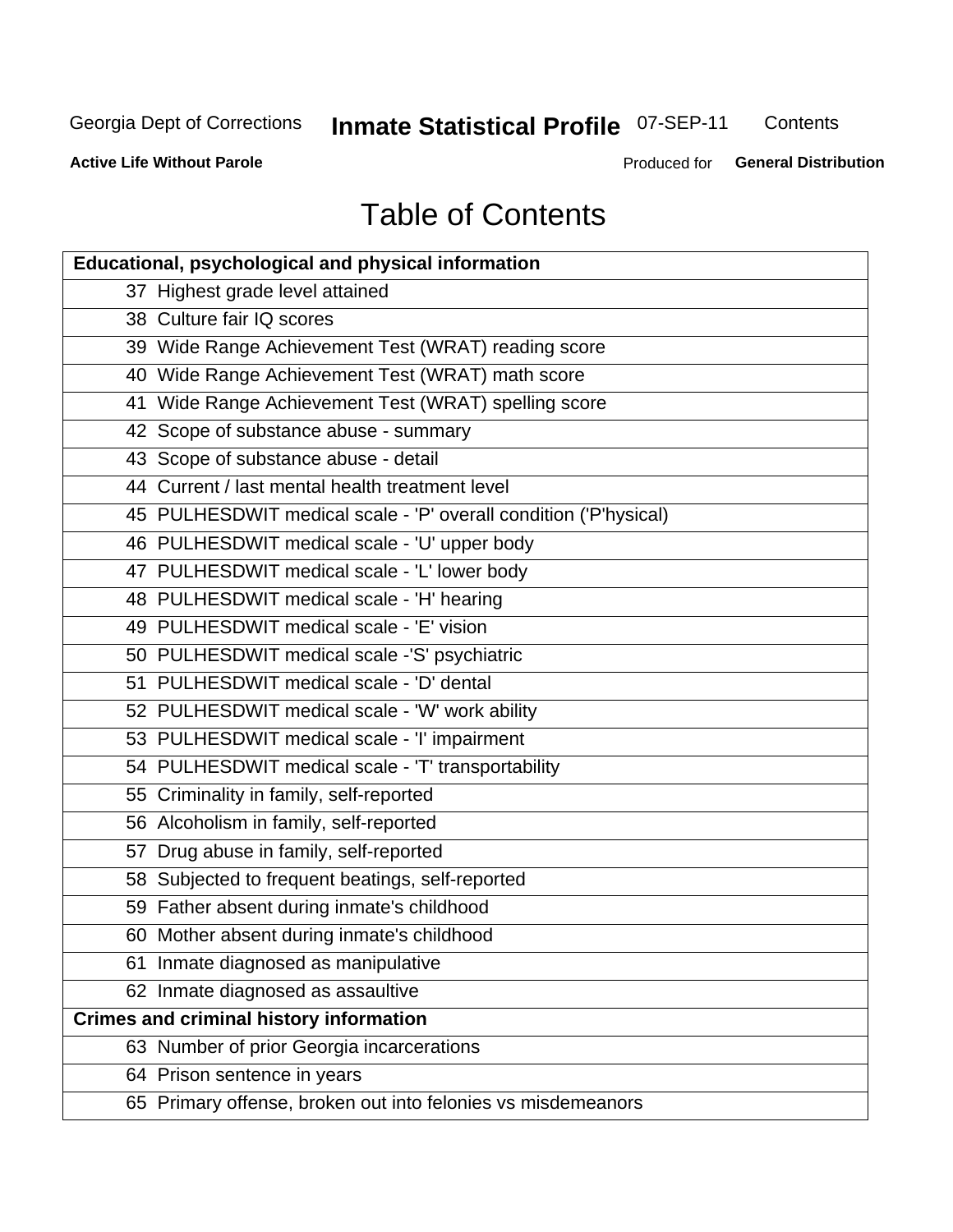## **Inmate Statistical Profile 07-SEP-11**

Contents

**Active Life Without Parole** 

Produced for General Distribution

## **Table of Contents**

| <b>Crimes and criminal history information</b>                 |
|----------------------------------------------------------------|
| 66 Primary offense, broken out into six broad crime categories |
| 67 Primary offense, detailed offense code                      |
| 68 County of conviction of primary offense                     |
| 72 Circuit of conviction of primary offense                    |
| 74 Years served (jail + prison) in this incarceration          |
| <b>Medical information</b>                                     |
| 75 Results of most recent HIV test                             |
| 76 Results of most recent tuberculosis test                    |
| 77 Results of most recent syphilis test                        |
| 78 Results of most recent Hepatitis-C test                     |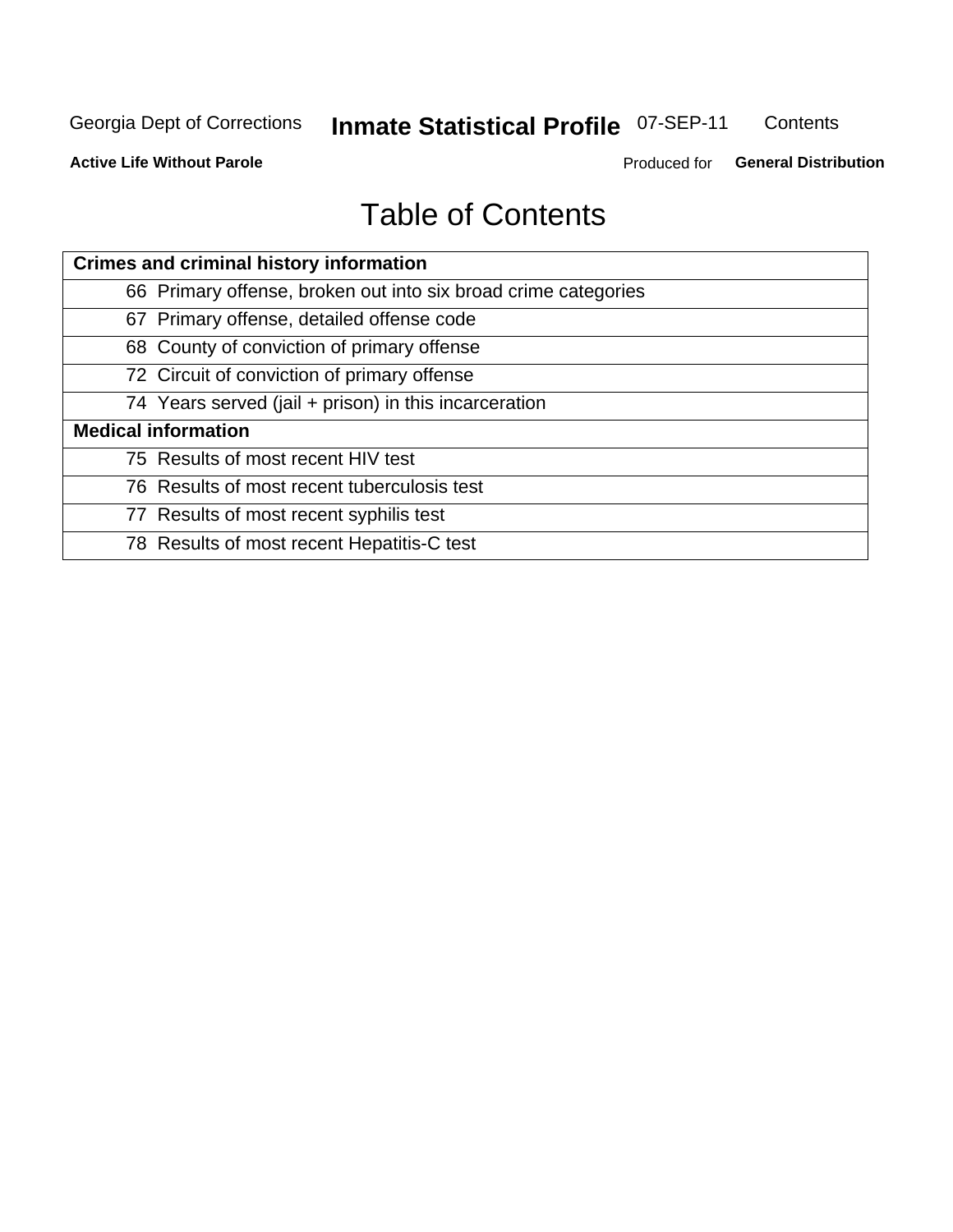#### **Inmate Statistical Profile 07-SEP-11** Page 5

### **Active Life Without Parole**

### Produced for General Distribution

### Current age, broken out in ten-year age groups

COL % - percent each COUNT is of its particular column

|                          |              | <b>Male</b> |         |              | <b>Female</b> |          | <b>Total</b>    |            |
|--------------------------|--------------|-------------|---------|--------------|---------------|----------|-----------------|------------|
| <b>Current Age</b>       | <b>Count</b> | Col %       | Row %   | <b>Count</b> | Col %         | Row %    | <b>Total</b>    | Col %      |
| <b>Teens (1-19)</b>      |              | 0.15%       | 100.00% |              |               |          |                 | 0.15%      |
| <b>Twenties (20-29)</b>  | 57           | 8.64%       | 96.61%  | 2            | 15.38%        | $3.39\%$ | 59 I            | 8.77%      |
| Thirties (30-39)         | 209          | $31.67\%$   | 98.12%  | 4            | 30.77%        | 1.88%    |                 | 213 31.65% |
| <b>Forties (40-49)</b>   | 214          | $32.42\%$   | 98.17%  | 4            | 30.77%        | 1.83%    |                 | 218 32.39% |
| <b>Fifties (50-59)</b>   | 132          | $20.00\%$   | 97.78%  | 3            | 23.08%        | 2.22%    |                 | 135 20.06% |
| <b>Sixties (60-69)</b>   | 34           | 5.15%       | 100.00% |              |               |          | 34              | 5.05%      |
| Seventy + (70 and above) | 13           | 1.97%       | 100.00% |              |               |          | 13 <sub>1</sub> | 1.93%      |
| <b>Total Reported</b>    | 660          | 100%        | 98.07%  | 13           | 100%          | 1.93%    | 673             | 100%       |

| .<br>m.               |     |        |         |
|-----------------------|-----|--------|---------|
| $C = 4 - 7$<br>______ | 660 | $\sim$ | $c - c$ |

| Mean<br>(average)      | 43.04 | 43.00 |
|------------------------|-------|-------|
| <b>Median (middle)</b> |       |       |
| Mode (most frequent)   |       | د4    |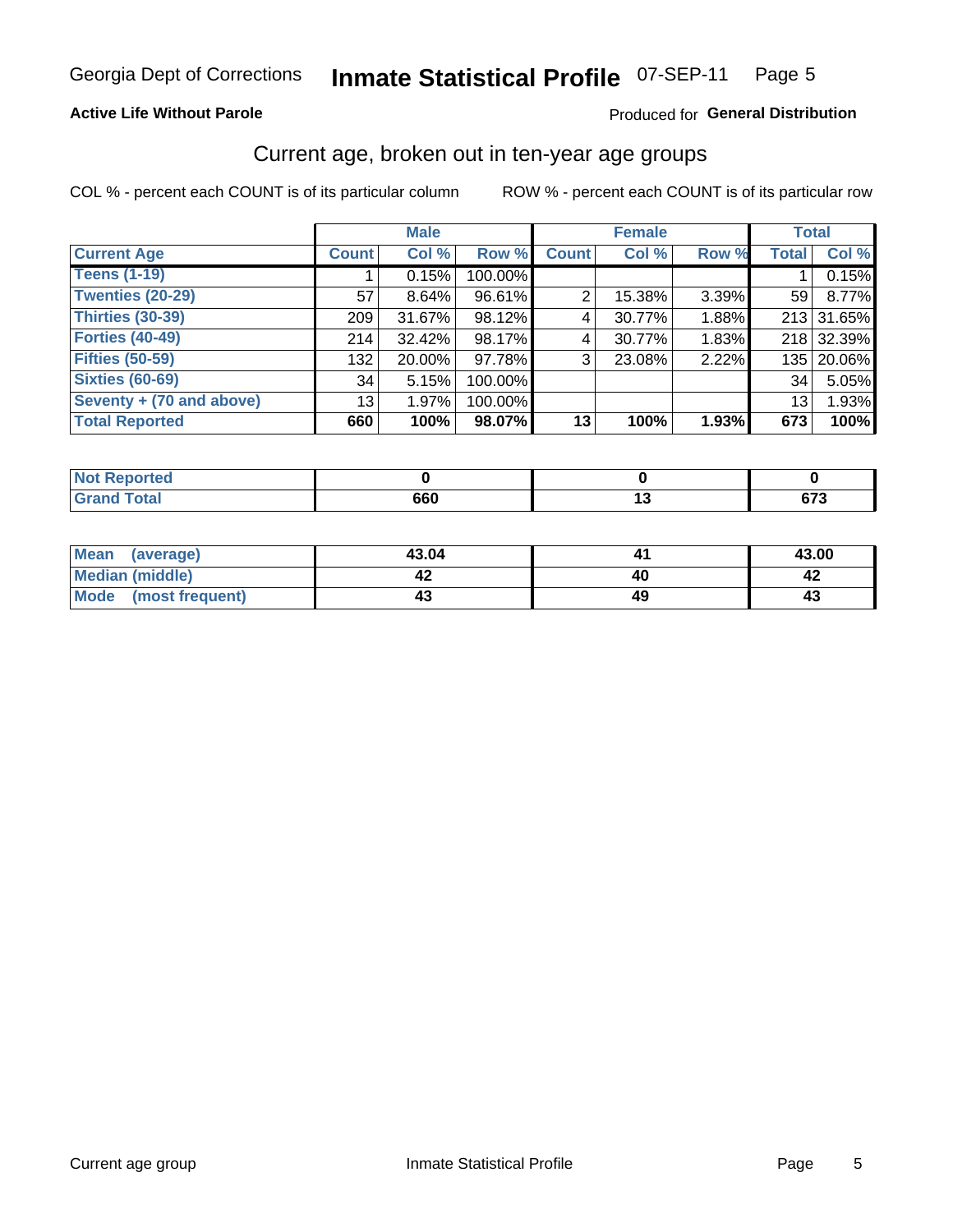#### **Inmate Statistical Profile 07-SEP-11** Page 6

### **Active Life Without Parole**

Produced for General Distribution

### Race group

COL % - percent each COUNT is of its particular column

|                              |              | <b>Male</b> |                    |    | <b>Female</b> |       |              | <b>Total</b> |
|------------------------------|--------------|-------------|--------------------|----|---------------|-------|--------------|--------------|
| <b>Race Group</b>            | <b>Count</b> | Col %       | <b>Row % Count</b> |    | Col %         | Row % | <b>Total</b> | Col %        |
| <b>White</b>                 | 157          | 23.79%      | 96.91%             | 5  | 38.46%        | 3.09% | 162          | 24.07%       |
| <b>Black</b><br>$\mathbf{2}$ | 489          | 74.09%      | 98.39%             | 8  | 61.54%        | 1.61% | 497          | 73.85%       |
| <b>Other</b><br>5.           |              | $.30\%$     | 100.00%            |    |               |       | 2            | .30%         |
| <b>Asian</b><br>6            |              | .15%        | 100.00%            |    |               |       |              | .15%         |
| <b>Hispanic</b><br>10        | 11           | $1.67\%$    | 100.00%            |    |               |       | 11           | 1.63%        |
| <b>Total Reported</b>        | 660          | 100%        | 98.07%             | 13 | 100%          | 1.93% | 673          | 100%         |

| .<br>'ted    |     |        |                          |
|--------------|-----|--------|--------------------------|
| <b>Total</b> | 660 | <br>__ | $\sim$<br>01 J<br>$\sim$ |

| M | --- | $-1$ |
|---|-----|------|
|   |     |      |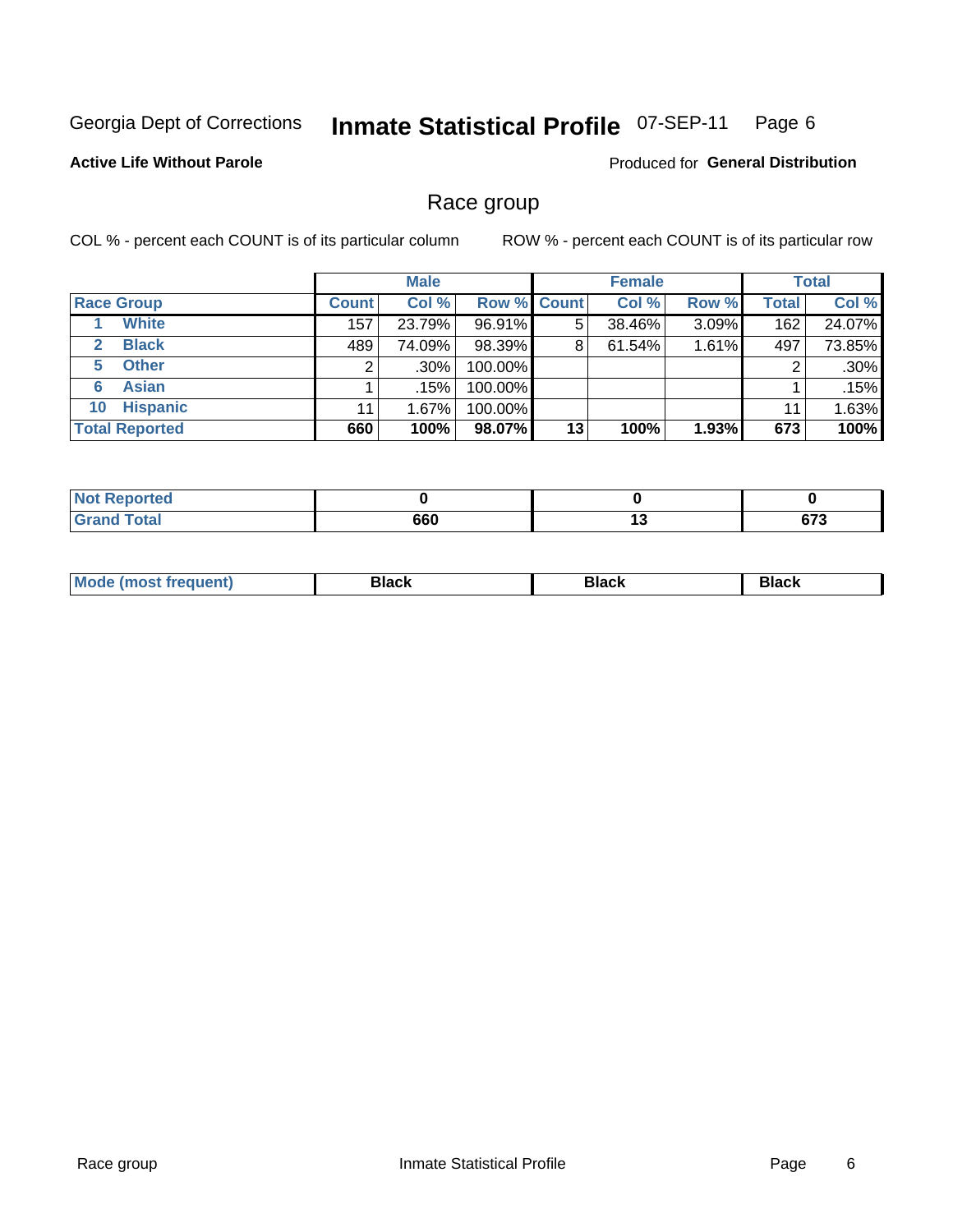#### **Inmate Statistical Profile 07-SEP-11** Page 7

### **Active Life Without Parole**

### Produced for General Distribution

### Marital status, self-reported at entry to prison

COL % - percent each COUNT is of its particular column

|                       |              | <b>Male</b> |         |              | <b>Female</b> |        |              | <b>Total</b> |
|-----------------------|--------------|-------------|---------|--------------|---------------|--------|--------------|--------------|
| <b>Marital Status</b> | <b>Count</b> | Col %       | Row %   | <b>Count</b> | Col %         | Row %  | <b>Total</b> | Col %        |
| <b>Unknown</b><br>0   | 3            | .45%        | 75.00%  |              | 7.69%         | 25.00% | 4            | .59%         |
| <b>Divorced</b><br>D  | 52           | 7.88%       | 98.11%  |              | 7.69%         | 1.89%  | 53           | 7.88%        |
| <b>Married</b><br>М   | 104          | 15.76%      | 97.20%  | 3            | 23.08%        | 2.80%  | 107          | 15.90%       |
| <b>Separated</b><br>S | 15           | 2.27%       | 100.00% |              |               |        | 15           | 2.23%        |
| <b>Unmarried</b><br>U | 473          | 71.67%      | 98.75%  | 6            | 46.15%        | 1.25%  | 479          | 71.17%       |
| <b>Widow</b><br>W     | 13           | 1.97%       | 86.67%  | 2            | 15.38%        | 13.33% | 15           | 2.23%        |
| <b>Total Reported</b> | 660          | 100%        | 98.07%  | 13           | 100%          | 1.93%  | 673          | 100%         |

| <b>Not Reported</b><br>. <b>.</b> |     |                 |
|-----------------------------------|-----|-----------------|
| <b>Total</b>                      | 660 | $\sim$<br>0 I J |

|--|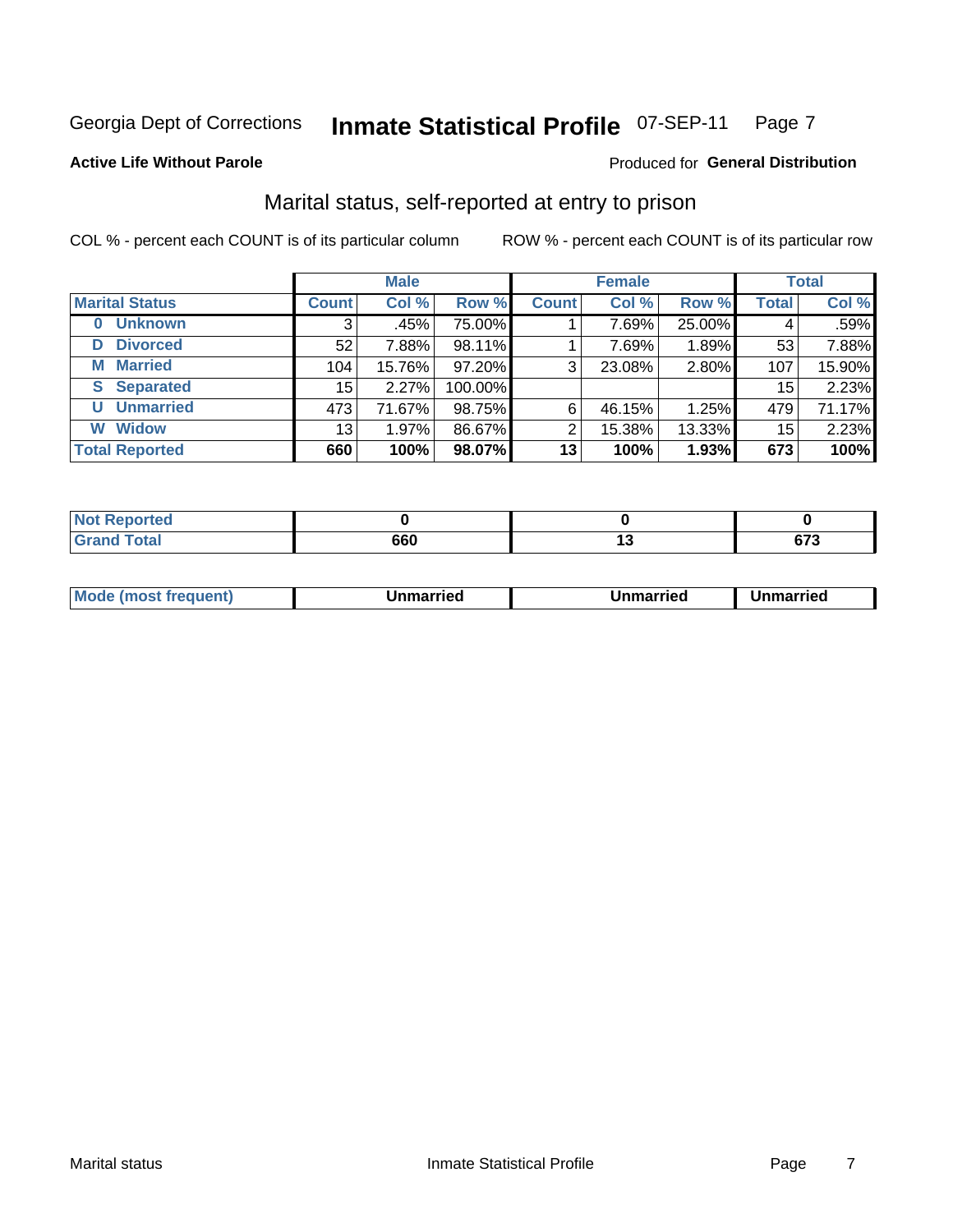#### **Inmate Statistical Profile 07-SEP-11** Page 8

### **Active Life Without Parole**

### Produced for General Distribution

### Number of children, self reported at entry to prison

COL % - percent each COUNT is of its particular column

|                           |              | <b>Male</b> |         |              | <b>Female</b> |       |              | <b>Total</b> |
|---------------------------|--------------|-------------|---------|--------------|---------------|-------|--------------|--------------|
| <b>Number of Children</b> | <b>Count</b> | Col %       | Row %   | <b>Count</b> | Col %         | Row % | <b>Total</b> | Col %        |
| $\bf{0}$                  | 236          | 35.92%      | 98.33%  | 4            | 30.77%        | 1.67% | 240          | 35.82%       |
|                           | 169          | 25.72%      | 97.69%  | 4            | 30.77%        | 2.31% | 173          | 25.82%       |
| $\overline{2}$            | 117          | 17.81%      | 97.50%  | 3            | 23.08%        | 2.50% | 120          | 17.91%       |
| 3                         | 65           | 9.89%       | 98.48%  |              | 7.69%         | 1.52% | 66           | 9.85%        |
| 4                         | 40           | 6.09%       | 97.56%  |              | 7.69%         | 2.44% | 41           | 6.12%        |
| 5                         | 17           | 2.59%       | 100.00% |              |               |       | 17           | 2.54%        |
| 6                         | 5            | 0.76%       | 100.00% |              |               |       | 5            | 0.75%        |
| 7                         |              | 0.15%       | 100.00% |              |               |       |              | 0.15%        |
| 8                         |              | 0.15%       | 100.00% |              |               |       |              | 0.15%        |
| $\boldsymbol{9}$          | 2            | 0.30%       | 100.00% |              |               |       | 2            | 0.30%        |
| 10                        |              | 0.15%       | 100.00% |              |               |       |              | 0.15%        |
| Over 10                   | 3            | 0.46%       | 100.00% |              |               |       | 3            | 0.45%        |
| <b>Total Reported</b>     | 657          | 100%        | 98.06%  | 13           | 100%          | 1.94% | 670          | 100.0%       |

| لمنتشر بالتعاد<br>rtea                                    |     |              |
|-----------------------------------------------------------|-----|--------------|
| $T0$ tol<br><b>Construction Construction Construction</b> | 660 | ~70<br>v 1 J |

| Mean (average)         | 1.45 | - 21<br>ا ت. ا | 1.45 |
|------------------------|------|----------------|------|
| <b>Median (middle)</b> |      |                |      |
| Mode (most frequent)   |      |                |      |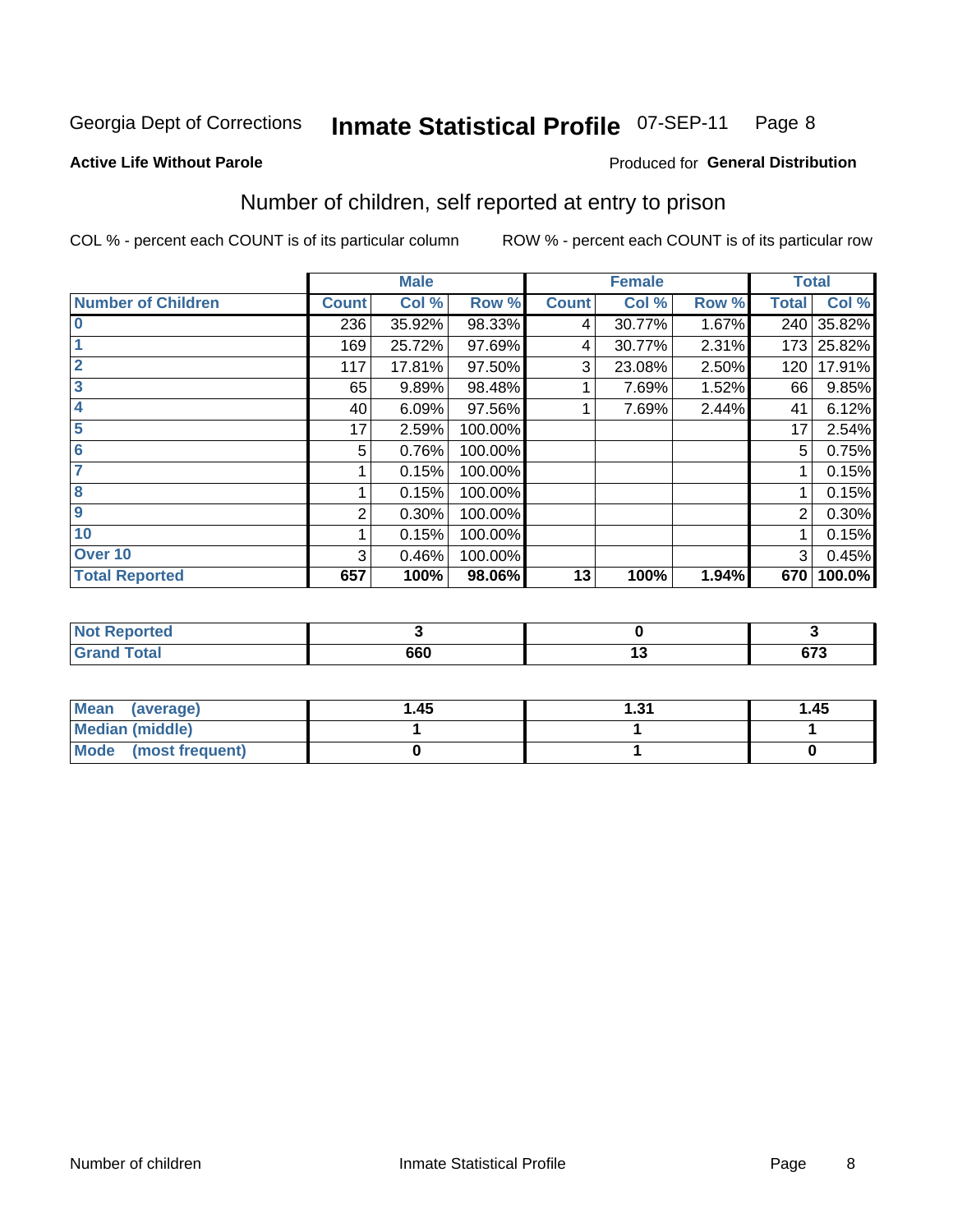#### **Inmate Statistical Profile 07-SEP-11** Page 9

**Active Life Without Parole** 

### Produced for General Distribution

### Religious affiliation, self-reported at entry to prison

COL % - percent each COUNT is of its particular column

|              |                              |                | <b>Male</b> |         |                | <b>Female</b> |       |                | <b>Total</b> |
|--------------|------------------------------|----------------|-------------|---------|----------------|---------------|-------|----------------|--------------|
|              | <b>Religious Affiliation</b> | <b>Count</b>   | Col %       | Row %   | <b>Count</b>   | Col %         | Row % | <b>Total</b>   | Col %        |
|              | Islam                        | 41             | 7.98%       | 97.62%  |                | 10.00%        | 2.38% | 42             | 8.02%        |
| $\mathbf{2}$ | <b>Catholic</b>              | 18             | 3.50%       | 94.74%  |                | 10.00%        | 5.26% | 19             | 3.63%        |
| 3            | <b>Baptist</b>               | 219            | 42.61%      | 97.33%  | 6              | 60.00%        | 2.67% | 225            | 42.94%       |
| 4            | <b>Methodist</b>             | 10             | 1.95%       | 100.00% |                |               |       | 10             | 1.91%        |
| 7            | <b>Chc Of God</b>            |                | .19%        | 100.00% |                |               |       |                | .19%         |
| 8            | <b>Holiness</b>              | 18             | 3.50%       | 100.00% |                |               |       | 18             | 3.44%        |
| 9            | <b>Jewish</b>                |                | .19%        | 100.00% |                |               |       |                | .19%         |
| 10           | <b>Anglican</b>              |                | .19%        | 100.00% |                |               |       |                | .19%         |
| 12           | <b>Hindu</b>                 | $\overline{2}$ | .39%        | 100.00% |                |               |       | $\overline{2}$ | .38%         |
| 16           | <b>Seven D Ad</b>            | 4              | .78%        | 100.00% |                |               |       | 4              | .76%         |
| 17           | <b>Jehovah Wt</b>            | 9              | 1.75%       | 100.00% |                |               |       | 9              | 1.72%        |
| 18           | <b>Latr Day S</b>            |                | .19%        | 100.00% |                |               |       |                | .19%         |
| 20           | <b>Other Prot</b>            | 80             | 15.56%      | 97.56%  | $\overline{2}$ | 20.00%        | 2.44% | 82             | 15.65%       |
| 96           | <b>None</b>                  | 109            | 21.21%      | 100.00% |                |               |       | 109            | 20.80%       |
|              | <b>Total Reported</b>        | 514            | 100%        | 98.09%  | 10             | 100%          | 1.91% | 524            | 100%         |

| керогтеа<br>.                   | <b>46</b> |     | 149         |
|---------------------------------|-----------|-----|-------------|
| $\mathcal{L}$ and $\mathcal{L}$ | 660       | 1 J | 672<br>נ וס |

| <b>Mode (most frequent)</b> | 3aptist | 3aptist | 3aptist |
|-----------------------------|---------|---------|---------|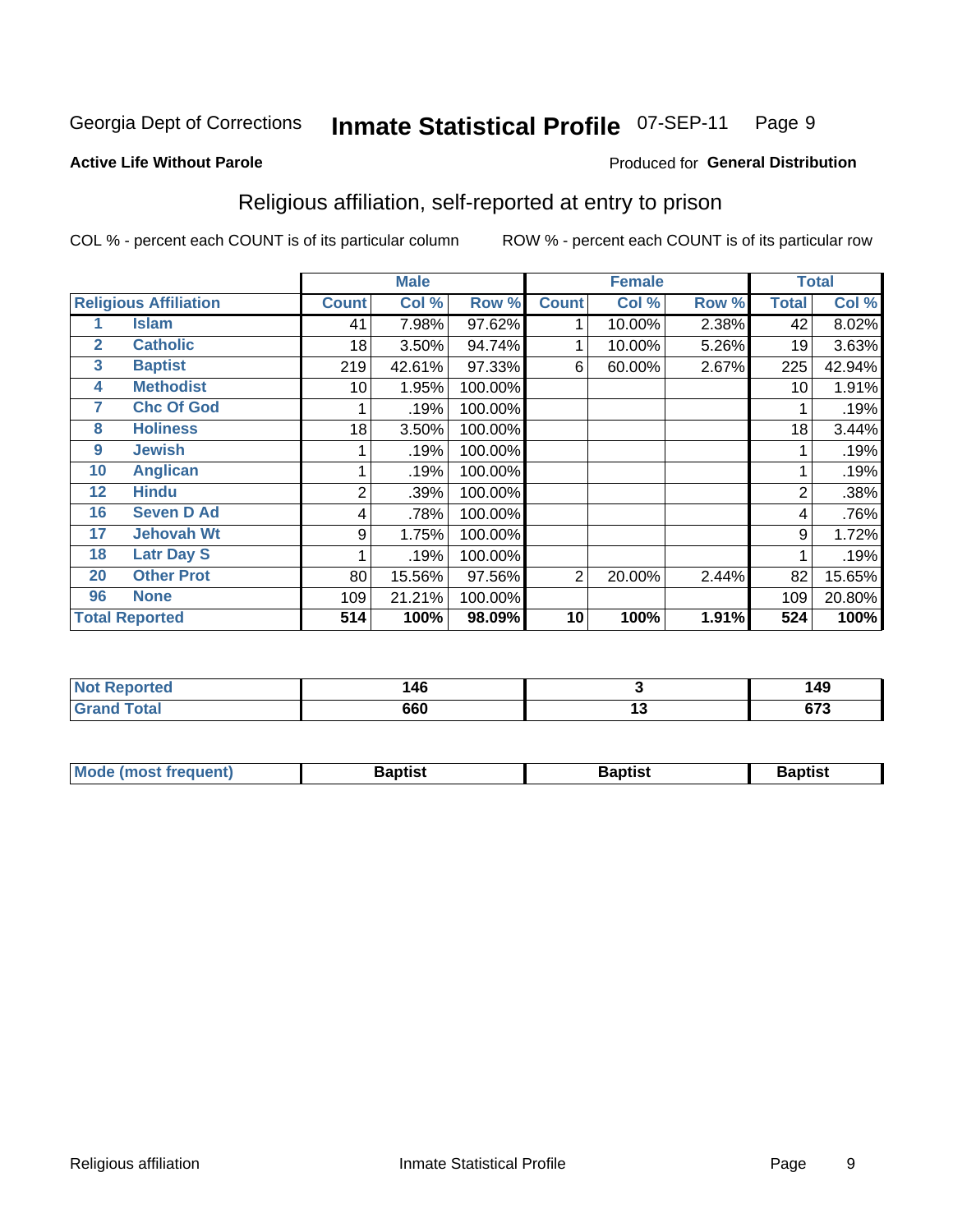#### **Inmate Statistical Profile 07-SEP-11** Page 10

### **Active Life Without Parole**

### Produced for General Distribution

### Home county, self-reported at entry to prison

COL % - percent each COUNT is of its particular column

|                  |                             |                | <b>Male</b> |                  |              | <b>Female</b> |        | <b>Total</b>   |         |
|------------------|-----------------------------|----------------|-------------|------------------|--------------|---------------|--------|----------------|---------|
|                  | <b>Home County</b>          | <b>Count</b>   | Col %       | Row <sup>%</sup> | <b>Count</b> | Col %         | Row %  | <b>Total</b>   | Col %   |
| 000              | <b>Unknown</b>              | 97             | 14.70%      | 97.98%           | 2            | 15.38%        | 2.02%  | 99             | 14.71%  |
| 001              | <b>Appling County</b>       | 3              | .45%        | 100.00%          |              |               |        | 3              | .45%    |
| 002              | <b>Atkinson County</b>      | $\mathbf 1$    | .15%        | 100.00%          |              |               |        | 1              | .15%    |
| 005              | <b>Baldwin County</b>       | 4              | .61%        | 100.00%          |              |               |        | 4              | .59%    |
| 007              | <b>Barrow County</b>        | 4              | .61%        | 100.00%          |              |               |        | 4              | .59%    |
| 008              | <b>Bartow County</b>        | 6              | .91%        | 100.00%          |              |               |        | 6              | .89%    |
| 009              | <b>Ben Hill County</b>      | 4              | .61%        | 100.00%          |              |               |        | 4              | .59%    |
| 010              | <b>Berrien County</b>       | 1              | .15%        | 100.00%          |              |               |        | 1              | .15%    |
| 011              | <b>Bibb County</b>          | 14             | 2.12%       | 100.00%          |              |               |        | 14             | 2.08%   |
| 012              | <b>Bleckley County</b>      | 3              | .45%        | 100.00%          |              |               |        | 3              | .45%    |
| 014              | <b>Brooks County</b>        | $\mathbf{1}$   | .15%        | 100.00%          |              |               |        | 1              | .15%    |
| 016              | <b>Bulloch County</b>       | 4              | .61%        | 80.00%           | 1            | 7.69%         | 20.00% | 5              | .74%    |
| 017              | <b>Burke County</b>         | 5              | .76%        | 100.00%          |              |               |        | 5              | .74%    |
| 018              | <b>Butts County</b>         | $\overline{2}$ | .30%        | 100.00%          |              |               |        | $\overline{c}$ | .30%    |
| 020              | <b>Camden County</b>        | 5              | .76%        | 100.00%          |              |               |        | 5              | .74%    |
| 021              | <b>Candler County</b>       | $\mathbf 1$    | .15%        | 100.00%          |              |               |        | 1              | .15%    |
| $\overline{022}$ | <b>Carroll County</b>       | $\overline{2}$ | .30%        | 100.00%          |              |               |        | $\overline{2}$ | .30%    |
| 023              | <b>Catoosa County</b>       | $\mathbf 1$    | .15%        | 100.00%          |              |               |        | 1              | .15%    |
| 024              | <b>Charlton County</b>      | $\mathbf 1$    | .15%        | 100.00%          |              |               |        | 1              | .15%    |
| 025              | <b>Chatham County</b>       | 33             | 5.00%       | 100.00%          |              |               |        | 33             | 4.90%   |
| 026              | <b>Chattahoochee County</b> | 1              | .15%        | 100.00%          |              |               |        | 1              | .15%    |
| 028              | <b>Cherokee County</b>      | $\overline{2}$ | .30%        | 100.00%          |              |               |        | $\overline{2}$ | .30%    |
| 029              | <b>Clarke County</b>        | 14             | 2.12%       | 100.00%          |              |               |        | 14             | 2.08%   |
| 031              | <b>Clayton County</b>       | 15             | 2.27%       | 100.00%          |              |               |        | 15             | 2.23%   |
| 033              | <b>Cobb County</b>          | 18             | 2.73%       | 100.00%          |              |               |        | 18             | 2.67%   |
| 034              | <b>Coffee County</b>        | $\overline{2}$ | .30%        | 100.00%          |              |               |        | $\overline{2}$ | .30%    |
| 035              | <b>Colquitt County</b>      | $\overline{2}$ | .30%        | 100.00%          |              |               |        | $\overline{c}$ | .30%    |
| 036              | <b>Columbia County</b>      | 3              | .45%        | 100.00%          |              |               |        | 3              | .45%    |
| 037              | <b>Cook County</b>          | 4              | .61%        | 100.00%          |              |               |        | 4              | .59%    |
| 038              | <b>Coweta County</b>        | 4              | .61%        | 100.00%          |              |               |        | 4              | .59%    |
| 040              | <b>Crisp County</b>         | $\overline{3}$ | .45%        | 100.00%          |              |               |        | 3              | .45%    |
| 042              | <b>Dawson County</b>        | $\mathbf 1$    | .15%        | 100.00%          |              |               |        | 1              | .15%    |
| 043              | <b>Decatur County</b>       | $\mathbf{1}$   | .15%        | 100.00%          |              |               |        | 1              | .15%    |
| 044              | <b>Dekalb County</b>        | 43             | 6.52%       | 100.00%          |              |               |        | 43             | 6.39%   |
| 046              | <b>Dooly County</b>         | 1              | .15%        | 50.00%           | 1            | 7.69%         | 50.00% | $\overline{2}$ | $.30\%$ |
| 047              | <b>Dougherty County</b>     | 21             | 3.18%       | 100.00%          |              |               |        | 21             | 3.12%   |
| 048              | <b>Douglas County</b>       | 7              | 1.06%       | 87.50%           | 1            | 7.69%         | 12.50% | 8              | 1.19%   |
| 049              | <b>Early County</b>         | $\mathbf{1}$   | .15%        | 100.00%          |              |               |        | 1              | .15%    |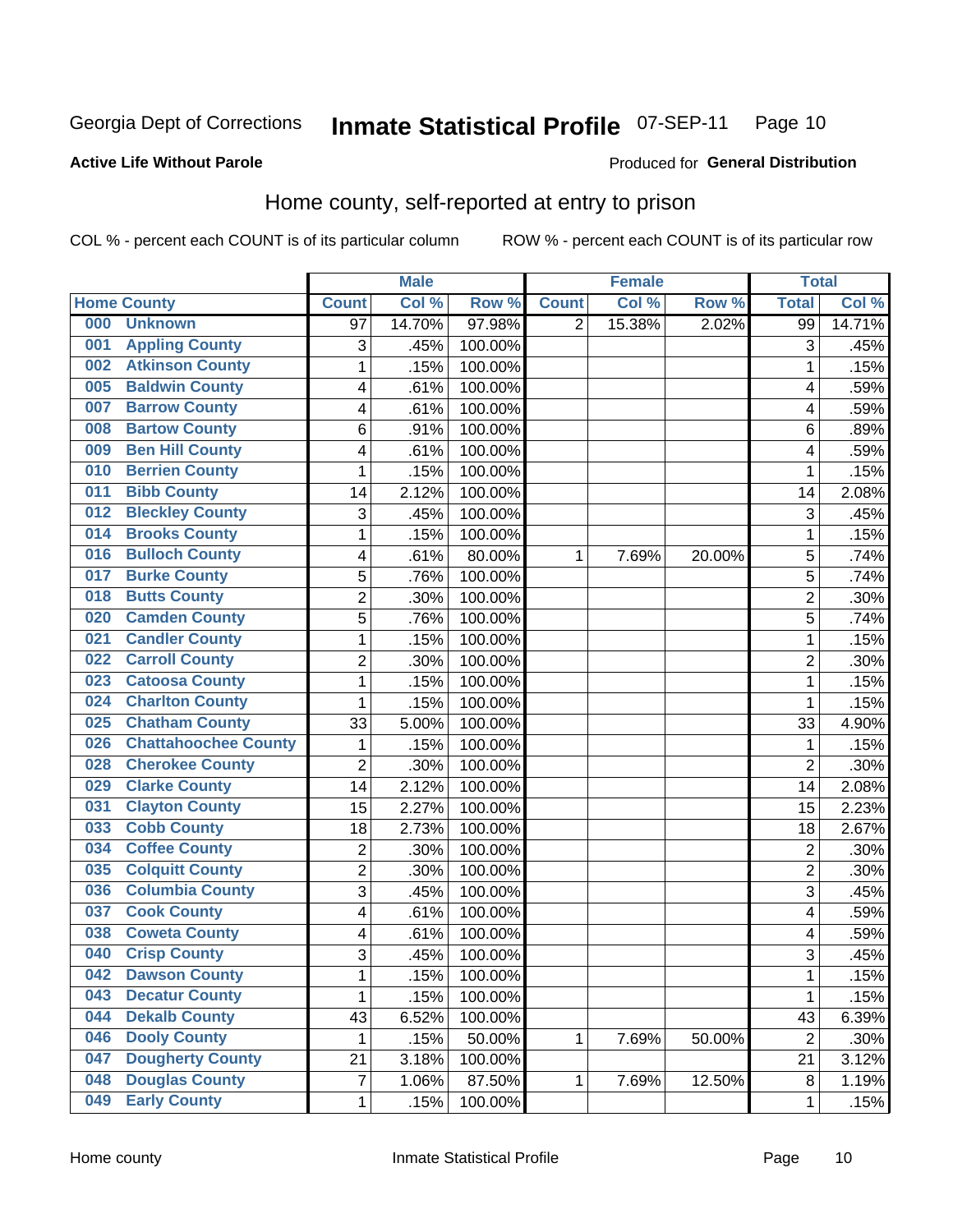#### **Inmate Statistical Profile 07-SEP-11** Page 11

**Produced for General Distribution** 

### **Active Life Without Parole**

### Home county, self-reported at entry to prison

COL % - percent each COUNT is of its particular column

|     |                          |                           | <b>Male</b> |                  |                | <b>Female</b> |       | <b>Total</b>   |         |
|-----|--------------------------|---------------------------|-------------|------------------|----------------|---------------|-------|----------------|---------|
|     | <b>Home County</b>       | <b>Count</b>              | Col %       | Row <sup>%</sup> | <b>Count</b>   | Col %         | Row % | <b>Total</b>   | Col %   |
| 051 | <b>Effingham County</b>  | $\overline{2}$            | .30%        | 100.00%          |                |               |       | $\overline{2}$ | $.30\%$ |
| 052 | <b>Elbert County</b>     | $\overline{\mathcal{A}}$  | .61%        | 100.00%          |                |               |       | 4              | .59%    |
| 053 | <b>Emanuel County</b>    | 1                         | .15%        | 100.00%          |                |               |       | 1              | .15%    |
| 056 | <b>Fayette County</b>    | $\ensuremath{\mathsf{3}}$ | .45%        | 100.00%          |                |               |       | 3              | .45%    |
| 057 | <b>Floyd County</b>      | 8                         | 1.21%       | 100.00%          |                |               |       | 8              | 1.19%   |
| 058 | <b>Forsyth County</b>    | $\mathbf{1}$              | .15%        | 100.00%          |                |               |       | 1              | .15%    |
| 059 | <b>Franklin County</b>   | $\overline{2}$            | .30%        | 100.00%          |                |               |       | $\overline{2}$ | .30%    |
| 060 | <b>Fulton County</b>     | 89                        | 13.48%      | 97.80%           | $\overline{2}$ | 15.38%        | 2.20% | 91             | 13.52%  |
| 061 | <b>Gilmer County</b>     | 1                         | .15%        | 100.00%          |                |               |       | 1              | .15%    |
| 063 | <b>Glynn County</b>      | 11                        | 1.67%       | 100.00%          |                |               |       | 11             | 1.63%   |
| 066 | <b>Greene County</b>     | 1                         | .15%        | 100.00%          |                |               |       | 1              | .15%    |
| 067 | <b>Gwinnett County</b>   | 10                        | 1.52%       | 90.91%           | 1              | 7.69%         | 9.09% | 11             | 1.63%   |
| 068 | <b>Habersham County</b>  | $\mathbf{1}$              | .15%        | 100.00%          |                |               |       | 1              | .15%    |
| 069 | <b>Hall County</b>       | 8                         | 1.21%       | 100.00%          |                |               |       | 8              | 1.19%   |
| 070 | <b>Hancock County</b>    | $\overline{2}$            | .30%        | 100.00%          |                |               |       | $\overline{c}$ | $.30\%$ |
| 071 | <b>Haralson County</b>   | $\overline{2}$            | .30%        | 100.00%          |                |               |       | $\overline{2}$ | .30%    |
| 072 | <b>Harris County</b>     | 1                         | .15%        | 100.00%          |                |               |       | 1              | .15%    |
| 073 | <b>Hart County</b>       | $\overline{2}$            | .30%        | 100.00%          |                |               |       | $\overline{2}$ | .30%    |
| 075 | <b>Henry County</b>      | 4                         | .61%        | 100.00%          |                |               |       | 4              | .59%    |
| 076 | <b>Houston County</b>    | 8                         | 1.21%       | 100.00%          |                |               |       | 8              | 1.19%   |
| 078 | <b>Jackson County</b>    | 5                         | .76%        | 100.00%          |                |               |       | 5              | .74%    |
| 080 | <b>Jeff Davis County</b> | $\mathbf{1}$              | .15%        | 100.00%          |                |               |       | 1              | .15%    |
| 081 | <b>Jefferson County</b>  | $\mathbf{1}$              | .15%        | 100.00%          |                |               |       | 1              | .15%    |
| 082 | <b>Jenkins County</b>    | $\overline{2}$            | .30%        | 100.00%          |                |               |       | $\overline{2}$ | .30%    |
| 085 | <b>Lamar County</b>      | 1                         | .15%        | 100.00%          |                |               |       | 1              | .15%    |
| 087 | <b>Laurens County</b>    | $\overline{\mathcal{A}}$  | .61%        | 100.00%          |                |               |       | 4              | .59%    |
| 088 | <b>Lee County</b>        | $\mathbf{1}$              | .15%        | 100.00%          |                |               |       | 1              | .15%    |
| 089 | <b>Liberty County</b>    | 6                         | .91%        | 100.00%          |                |               |       | 6              | .89%    |
| 090 | <b>Lincoln County</b>    | 1                         | .15%        | 100.00%          |                |               |       | 1              | .15%    |
| 091 | <b>Long County</b>       | $\mathbf{1}$              | .15%        | 100.00%          |                |               |       | 1              | .15%    |
| 092 | <b>Lowndes County</b>    | $\overline{\mathbf{4}}$   | .61%        | 100.00%          |                |               |       | 4              | .59%    |
| 095 | <b>Madison County</b>    | 1                         | .15%        | 100.00%          |                |               |       | 1              | .15%    |
| 096 | <b>Marion County</b>     | $\mathbf{1}$              | .15%        | 100.00%          |                |               |       | 1              | .15%    |
| 097 | <b>Mcduffie County</b>   | $\overline{2}$            | .30%        | 100.00%          |                |               |       | $\overline{2}$ | $.30\%$ |
| 098 | <b>Mcintosh County</b>   | $\overline{2}$            | .30%        | 100.00%          |                |               |       | 2              | $.30\%$ |
| 100 | <b>Miller County</b>     | 1                         | .15%        | 100.00%          |                |               |       | 1              | .15%    |
| 101 | <b>Mitchell County</b>   | $\mathbf{1}$              | .15%        | 100.00%          |                |               |       | 1              | .15%    |
| 102 | <b>Monroe County</b>     | $\overline{2}$            | .30%        | 100.00%          |                |               |       | $\overline{2}$ | .30%    |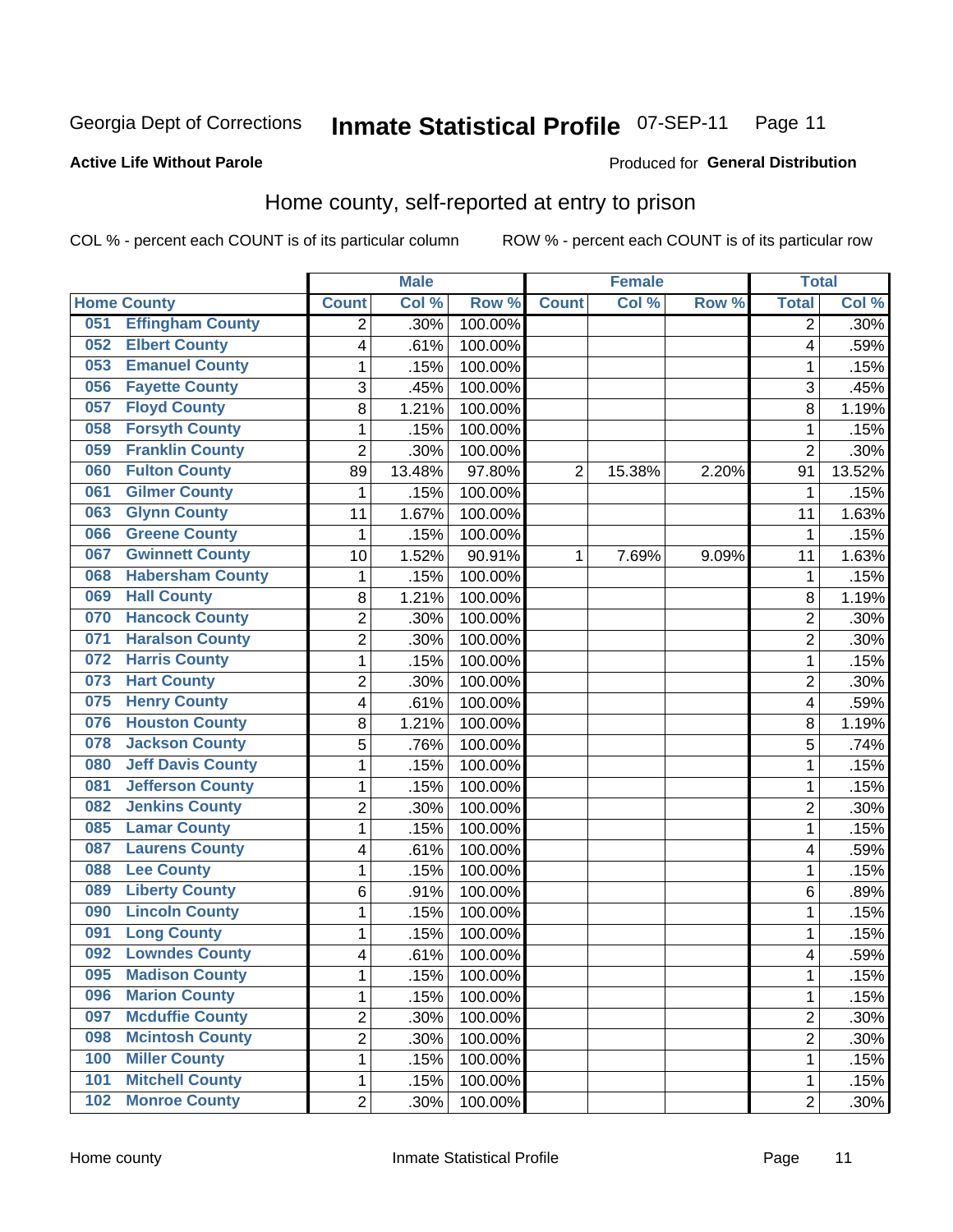#### **Inmate Statistical Profile 07-SEP-11** Page 12

### **Active Life Without Parole**

### **Produced for General Distribution**

### Home county, self-reported at entry to prison

COL % - percent each COUNT is of its particular column

|                                          |                          |                | <b>Male</b> |         |                 | <b>Female</b> |        | <b>Total</b>    |         |
|------------------------------------------|--------------------------|----------------|-------------|---------|-----------------|---------------|--------|-----------------|---------|
| <b>Home County</b>                       |                          | <b>Count</b>   | Col %       | Row %   | <b>Count</b>    | Col %         | Row %  | <b>Total</b>    | Col %   |
| <b>Morgan County</b><br>104              |                          | $\overline{2}$ | .30%        | 100.00% |                 |               |        | $\overline{2}$  | $.30\%$ |
| 106<br><b>Muscogee County</b>            |                          | 19             | 2.88%       | 100.00% |                 |               |        | $\overline{19}$ | 2.82%   |
| <b>Newton County</b><br>107              |                          | $\overline{2}$ | .30%        | 66.67%  | 1               | 7.69%         | 33.33% | 3               | .45%    |
| <b>Oglethorpe County</b><br>109          |                          | $\overline{2}$ | .30%        | 100.00% |                 |               |        | $\overline{2}$  | .30%    |
| <b>Paulding County</b><br>110            |                          | $\overline{2}$ | .30%        | 100.00% |                 |               |        | $\overline{2}$  | .30%    |
| <b>Peach County</b><br>$\overline{111}$  |                          | $\mathbf{1}$   | .15%        | 100.00% |                 |               |        | 1               | .15%    |
| <b>Pierce County</b><br>113              |                          | $\overline{2}$ | .30%        | 100.00% |                 |               |        | $\overline{2}$  | .30%    |
| <b>Pike County</b><br>114                |                          | 4              | .61%        | 80.00%  | 1               | 7.69%         | 20.00% | 5               | .74%    |
| <b>Polk County</b><br>115                |                          | 3              | .45%        | 100.00% |                 |               |        | 3               | .45%    |
| <b>Putnam County</b><br>117              |                          | 3              | .45%        | 100.00% |                 |               |        | 3               | .45%    |
| <b>Rabun County</b><br>119               |                          | $\mathbf{1}$   | .15%        | 100.00% |                 |               |        | 1               | .15%    |
| <b>Randolph County</b><br>120            |                          | 3              | .45%        | 100.00% |                 |               |        | 3               | .45%    |
| <b>Richmond County</b><br>121            |                          | 22             | 3.33%       | 91.67%  | $\overline{2}$  | 15.38%        | 8.33%  | 24              | 3.57%   |
| <b>Rockdale County</b><br>122            |                          | $\overline{2}$ | .30%        | 100.00% |                 |               |        | $\overline{2}$  | .30%    |
| <b>Seminole County</b><br>125            |                          | $\mathbf{1}$   | .15%        | 100.00% |                 |               |        | 1               | .15%    |
| <b>Spalding County</b><br>126            |                          | $\overline{7}$ | 1.06%       | 100.00% |                 |               |        | 7               | 1.04%   |
| <b>Stephens County</b><br>127            |                          | $\mathbf{1}$   | .15%        | 100.00% |                 |               |        | 1               | .15%    |
| <b>Sumter County</b><br>129              |                          | $\mathbf{1}$   | .15%        | 100.00% |                 |               |        | 1               | .15%    |
| <b>Tattnall County</b><br>132            |                          | $\mathbf 1$    | .15%        | 100.00% |                 |               |        | $\mathbf 1$     | .15%    |
| <b>Telfair County</b><br>134             |                          | $\mathbf 1$    | .15%        | 100.00% |                 |               |        | $\mathbf 1$     | .15%    |
| <b>Thomas County</b><br>136              |                          | 3              | .45%        | 100.00% |                 |               |        | 3               | .45%    |
| <b>Tift County</b><br>$\overline{137}$   |                          | $\overline{5}$ | .76%        | 100.00% |                 |               |        | $\overline{5}$  | .74%    |
| <b>Toombs County</b><br>138              |                          | 10             | 1.52%       | 100.00% |                 |               |        | $\overline{10}$ | 1.49%   |
| <b>Treutlen County</b><br>140            |                          | $\mathbf 1$    | .15%        | 100.00% |                 |               |        | 1               | .15%    |
| <b>Union County</b><br>144               |                          | $\mathbf{1}$   | .15%        | 100.00% |                 |               |        | 1               | .15%    |
| <b>Upson County</b><br>$\overline{145}$  |                          | $\overline{2}$ | .30%        | 100.00% |                 |               |        | $\overline{2}$  | .30%    |
| <b>Walker County</b><br>146              |                          | 3              | .45%        | 75.00%  | $\mathbf{1}$    | 7.69%         | 25.00% | 4               | .59%    |
| <b>Walton County</b><br>$\overline{147}$ |                          | 5              | .76%        | 100.00% |                 |               |        | 5               | .74%    |
| <b>Ware County</b><br>148                |                          | 6              | .91%        | 100.00% |                 |               |        | 6               | .89%    |
| 150                                      | <b>Washington County</b> | $\overline{3}$ | .45%        | 100.00% |                 |               |        | 3               | .45%    |
| <b>Wayne County</b><br>151               |                          | $\overline{2}$ | .30%        | 100.00% |                 |               |        | $\overline{2}$  | .30%    |
| <b>White County</b><br>154               |                          | $\mathbf 1$    | .15%        | 100.00% |                 |               |        | $\mathbf 1$     | .15%    |
| <b>Whitfield County</b><br>155           |                          | 3              | .45%        | 100.00% |                 |               |        | 3               | .45%    |
| <b>Wilkinson County</b><br>158           |                          | $\mathbf 1$    | .15%        | 100.00% |                 |               |        | 1               | .15%    |
| 159<br><b>Worth County</b>               |                          | $\mathbf{1}$   | .15%        | 100.00% |                 |               |        | 1               | .15%    |
| <b>Total Rported</b>                     |                          | 660            | 100%        | 98.07%  | $\overline{13}$ | 100%          | 1.93%  | 673             | 100%    |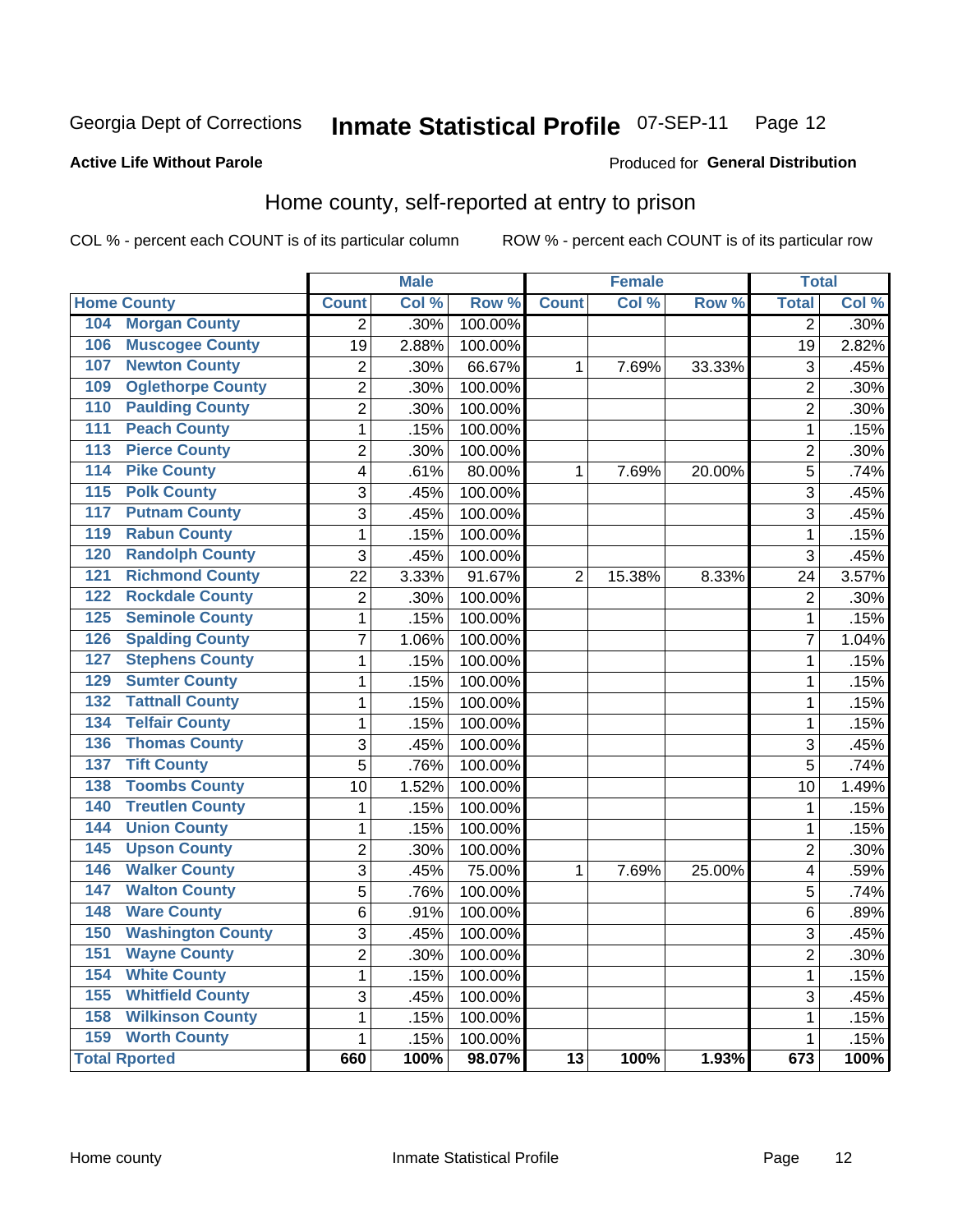#### **Inmate Statistical Profile 07-SEP-11** Page 13

### **Active Life Without Parole**

### Produced for General Distribution

### Home county, self-reported at entry to prison

COL % - percent each COUNT is of its particular column

|                     | <b>Male</b> | <b>Female</b> | <b>Total</b> |
|---------------------|-------------|---------------|--------------|
| <b>Not Reported</b> |             |               |              |
| <b>Grand Total</b>  | 660         | יי            | 673          |

| Mode<br>(most frequent) | Unknown | Fulton Countv | Unknown |
|-------------------------|---------|---------------|---------|
|-------------------------|---------|---------------|---------|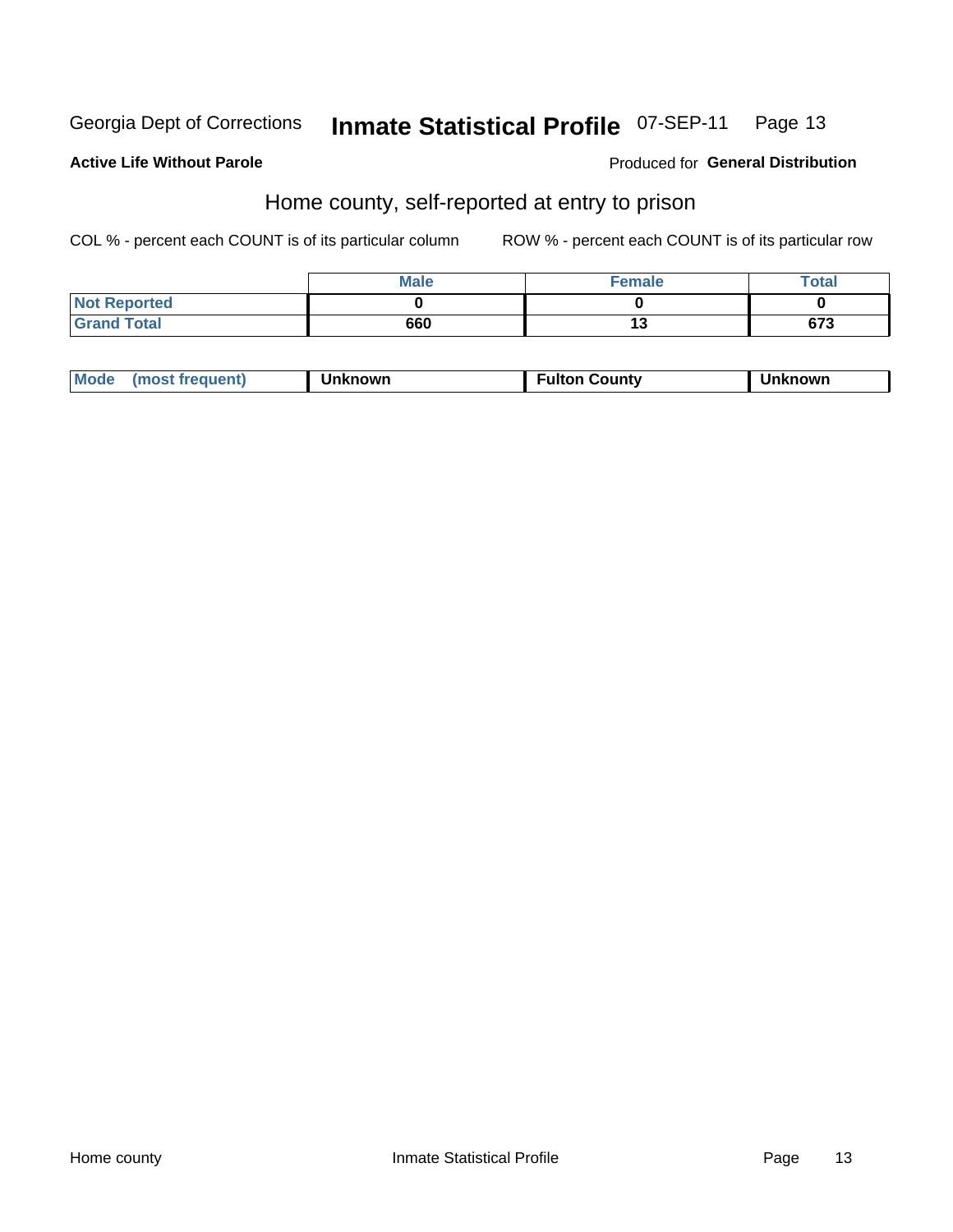#### **Inmate Statistical Profile 07-SEP-11** Page 14

### **Active Life Without Parole**

### Produced for General Distribution

### Socioeconomic class, self-reported at entry to prison

COL % - percent each COUNT is of its particular column

|                       | <b>Male</b><br><b>Female</b> |        |           | <b>Total</b> |        |       |                  |          |
|-----------------------|------------------------------|--------|-----------|--------------|--------|-------|------------------|----------|
| Socioeconomic Class   | <b>Count</b>                 | Col %  | Row %     | <b>Count</b> | Col %  | Row % | $\mathsf{Total}$ | Col %    |
| <b>Welfare</b>        | 34                           | 6.42%  | 100.00%   |              |        |       | 34               | $6.31\%$ |
| <b>Occ Employ</b>     | 24                           | 4.53%  | 100.00%   |              |        |       | 24               | 4.45%    |
| <b>Minimum Std</b>    | 269                          | 50.75% | $99.26\%$ |              | 22.22% | .74%  | 271              | 50.28%   |
| <b>Middle</b>         | 203                          | 38.30% | 96.67%    |              | 77.78% | 3.33% | 210              | 38.96%   |
| <b>Total Reported</b> | 530                          | 100%   | 98.33%    |              | 100%   | 1.67% | 539              | 100%     |

| <b>Collaboration</b><br>N | .<br>∣J∪<br>__ |        | . .<br>I J4 |
|---------------------------|----------------|--------|-------------|
|                           | 660            | $\sim$ | $\sim$      |

|  | Mo | Minin<br>Std<br>$- - - -$ | <b>Middle</b> | Min<br>Std<br>. |
|--|----|---------------------------|---------------|-----------------|
|--|----|---------------------------|---------------|-----------------|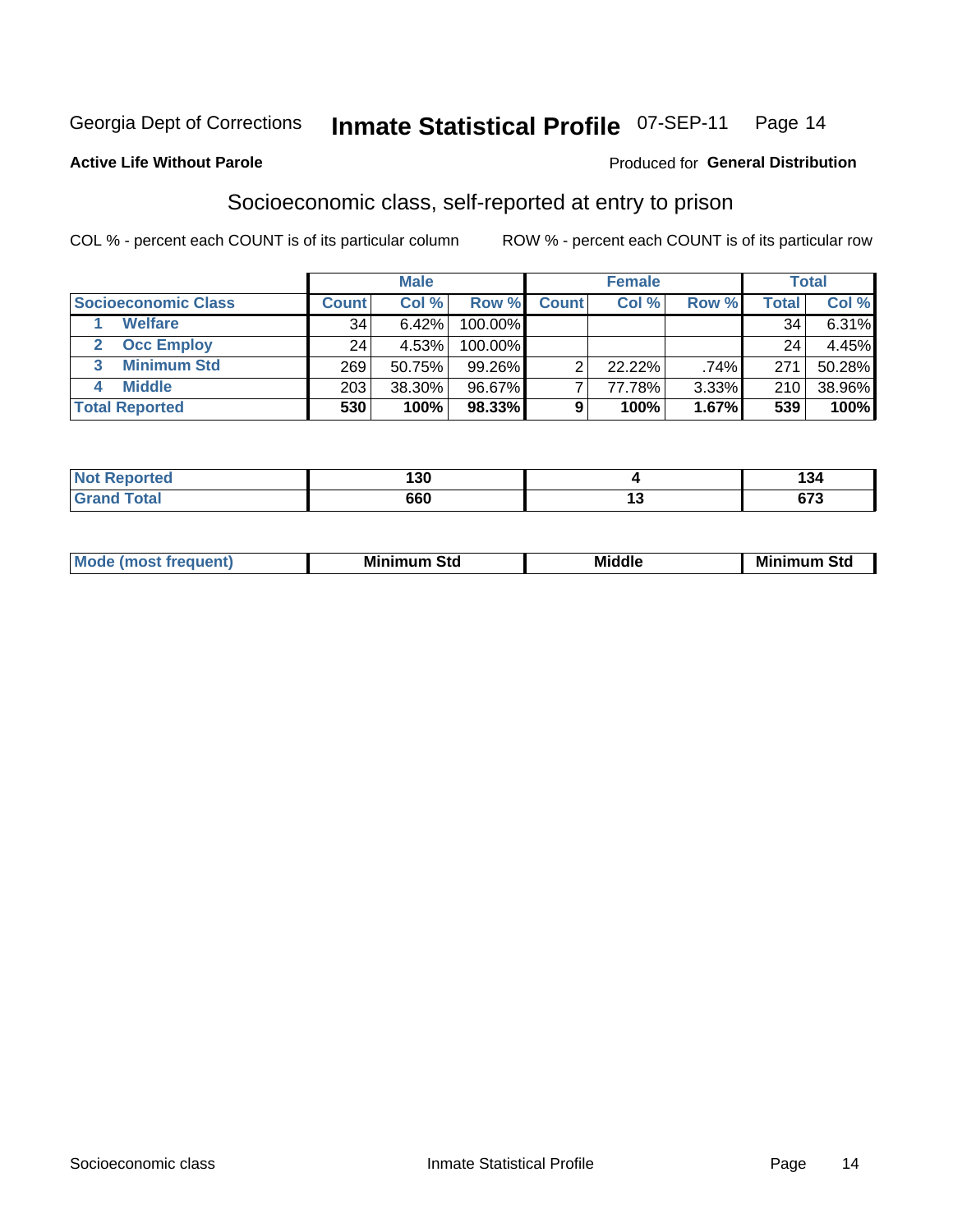## Inmate Statistical Profile 07-SEP-11 Page 15

Produced for General Distribution

### **Active Life Without Parole**

### Environment to age 16, self-reported at entry to prison

COL % - percent each COUNT is of its particular column

|                                    |              | <b>Male</b> |         |              | <b>Female</b> |        |                 | <b>Total</b> |
|------------------------------------|--------------|-------------|---------|--------------|---------------|--------|-----------------|--------------|
| <b>Environment to age 16</b>       | <b>Count</b> | Col %       | Row %   | <b>Count</b> | Col %         | Row %  | Total           | Col %        |
| <b>Rural/Farm</b>                  | 10           | 1.85%       | 100.00% |              |               |        | 10 <sub>1</sub> | 1.82%        |
| <b>Rural/Nfarm</b><br>$\mathbf{2}$ | 25           | 4.63%       | 89.29%  | 3            | 30.00%        | 10.71% | 28              | 5.09%        |
| 3 S.M.S.A                          | 222          | 41.11%      | 99.55%  |              | 10.00%        | .45%   | 223             | 40.55%       |
| <b>Urban</b><br>4                  | 114          | 21.11%      | 96.61%  |              | 40.00%        | 3.39%  | 118             | 21.45%       |
| <b>Small Town</b><br>5             | 169          | 31.30%      | 98.83%  | 2            | 20.00%        | 1.17%  | 171             | 31.09%       |
| <b>Total Reported</b>              | 540          | 100%        | 98.18%  | 10           | 100%          | 1.82%  | 550             | 100%         |

| <b>Not Reported</b> | ה ה<br>. ZV | ,<br>. د پ          |
|---------------------|-------------|---------------------|
| <b>Total</b>        | 660         | <br>~70<br>.<br>ى ، |

| Mo | M | lulaam<br>Ua.<br>_____ | M |
|----|---|------------------------|---|
|    |   |                        |   |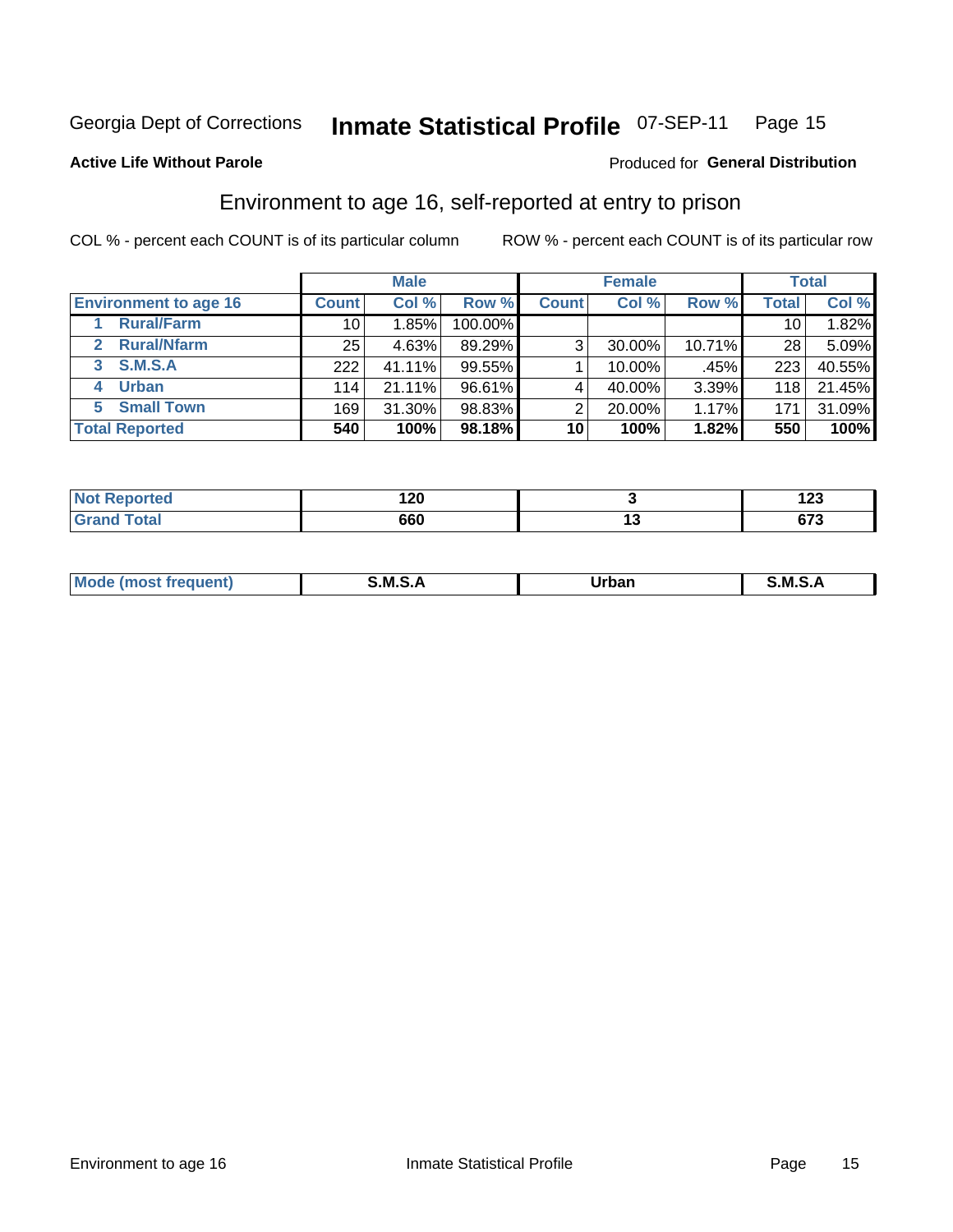#### **Inmate Statistical Profile 07-SEP-11** Page 16

### **Active Life Without Parole**

### Produced for General Distribution

### Guardian status to age 16, self-reported at entry to prison

COL % - percent each COUNT is of its particular column

|                                  |              | <b>Male</b> |         |              | <b>Female</b> |       |              | <b>Total</b> |
|----------------------------------|--------------|-------------|---------|--------------|---------------|-------|--------------|--------------|
| <b>Guardian Status To Age 16</b> | <b>Count</b> | Col %       | Row %   | <b>Count</b> | Col %         | Row % | <b>Total</b> | Col %        |
| 2 Father Only                    | 9            | 2.03%       | 100.00% |              |               |       | 9            | 2.00%        |
| <b>3 Both Parents</b>            | 186          | 41.89%      | 97.89%  | 4            | 66.67%        | 2.11% | 190          | 42.22%       |
| <b>4 Mother Only</b>             | 175          | 39.41%      | 99.43%  |              | 16.67%        | .57%  | 176          | 39.11%       |
| <b>6 Oth Female</b>              | 15           | 3.38%       | 100.00% |              |               |       | 15           | 3.33%        |
| 7 Oth Male                       | 4            | .90%        | 100.00% |              |               |       | 4            | .89%         |
| 8 Step-Parents                   | 12           | 2.70%       | 100.00% |              |               |       | 12           | 2.67%        |
| <b>9 Foster Home</b>             | 9            | 2.03%       | 100.00% |              |               |       | 9            | 2.00%        |
| <b>10 Grand Parents</b>          | 34           | 7.66%       | 97.14%  |              | 16.67%        | 2.86% | 35           | 7.78%        |
| <b>Total Reported</b>            | 444          | 100%        | 98.67%  | 6            | 100%          | 1.33% | 450          | 100%         |

| Reported | <b>04 C</b><br>$\sim$ 10 | າາາ<br>LLJ  |
|----------|--------------------------|-------------|
| Total    | 660                      | c79<br>01 J |

| <b>Mode (most frequent)</b> | <b>Both Parents</b> | <b>Both Parents</b> | <b>Both Parents</b> |
|-----------------------------|---------------------|---------------------|---------------------|
|                             |                     |                     |                     |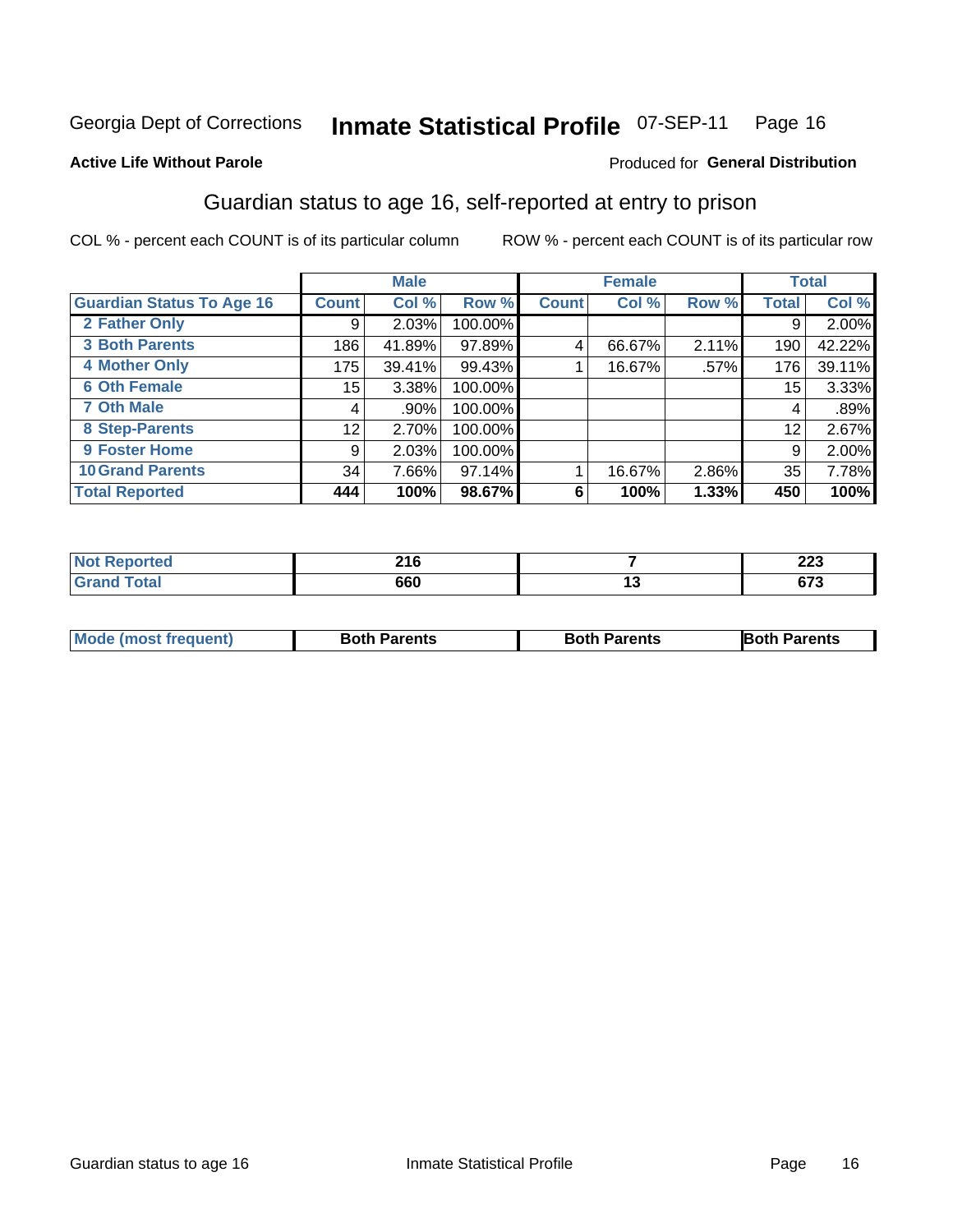#### **Inmate Statistical Profile 07-SEP-11** Page 17

### **Active Life Without Parole**

### Produced for General Distribution

### Employment status before prison, self-reported at entry to prison

COL % - percent each COUNT is of its particular column

|                                  |                 | <b>Male</b> |         |              | <b>Female</b> |       |              | <b>Total</b> |
|----------------------------------|-----------------|-------------|---------|--------------|---------------|-------|--------------|--------------|
| <b>Employment Status</b>         | <b>Count</b>    | Col %       | Row %   | <b>Count</b> | Col %         | Row % | <b>Total</b> | Col %        |
| <b>Full Time</b>                 | 304             | 54.29%      | 98.06%  | 6            | 75.00%        | 1.94% | 310          | 54.58%       |
| <b>Part Time</b><br>$\mathbf{2}$ | 37              | 6.61%       | 100.00% |              |               |       | 37           | 6.51%        |
| Unempl $<$ 6m<br>3               | 56              | 10.00%      | 98.25%  |              | 12.50%        | 1.75% | 57           | 10.04%       |
| Unempl $> 6m$<br>4               | 92              | 16.43%      | 98.92%  |              | 12.50%        | 1.08% | 93           | 16.37%       |
| <b>Never Workd</b><br>5          | 41              | 7.32%       | 100.00% |              |               |       | 41           | 7.22%        |
| <b>Student</b><br>6              |                 | 1.25%       | 100.00% |              |               |       |              | 1.23%        |
| <b>Incapable</b>                 | 23 <sub>1</sub> | 4.11%       | 100.00% |              |               |       | 23           | 4.05%        |
| <b>Total Reported</b>            | 560             | 100%        | 98.59%  | 8            | 100%          | 1.41% | 568          | 100%         |

| тес | 100 |         | <b>105</b><br>טעו  |
|-----|-----|---------|--------------------|
|     | 660 | $\cdot$ | <b>C70</b><br>נ וט |

| Mc | ∴ull | ----<br>ıme<br>w |
|----|------|------------------|
|    |      |                  |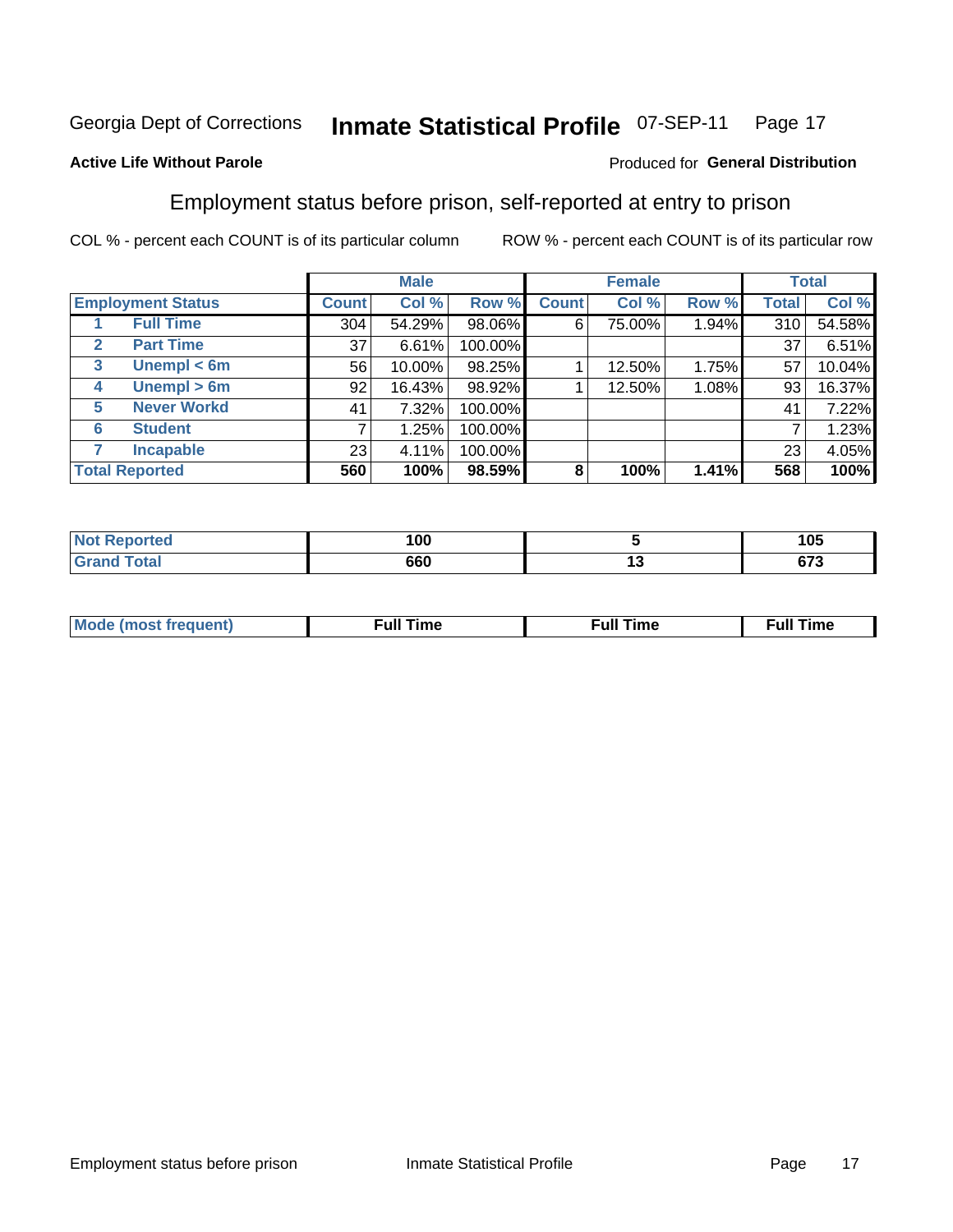#### Inmate Statistical Profile 07-SEP-11 Page 18

### **Active Life Without Parole**

Produced for General Distribution

### Age at admission

COL % - percent each COUNT is of its particular column

|                         |                 | <b>Male</b> |         |                | <b>Female</b> |        |                | <b>Total</b> |
|-------------------------|-----------------|-------------|---------|----------------|---------------|--------|----------------|--------------|
| <b>Age At Admission</b> | <b>Count</b>    | Col %       | Row %   | <b>Count</b>   | Col %         | Row %  | <b>Total</b>   | Col %        |
| 15                      | 1               | 0.15%       | 100.00% |                |               |        | 1              | 0.15%        |
| 16                      | 1               | 0.15%       | 100.00% |                |               |        | 1              | 0.15%        |
| $\overline{17}$         | $\overline{c}$  | 0.30%       | 100.00% |                |               |        | $\overline{2}$ | 0.30%        |
| 18                      | 4               | 0.61%       | 100.00% |                |               |        | 4              | 0.59%        |
| 19                      | 12              | 1.82%       | 100.00% |                |               |        | 12             | 1.78%        |
| $\overline{20}$         | 10              | 1.52%       | 90.91%  | 1              | 7.69%         | 9.09%  | 11             | 1.63%        |
| 21                      | 19              | 2.88%       | 100.00% |                |               |        | 19             | 2.82%        |
| 22                      | 28              | 4.24%       | 100.00% |                |               |        | 28             | 4.16%        |
| 23                      | 19              | 2.88%       | 95.00%  | 1              | 7.69%         | 5.00%  | 20             | 2.97%        |
| 24                      | 25              | 3.79%       | 100.00% |                |               |        | 25             | 3.71%        |
| $\overline{25}$         | 23              | 3.48%       | 95.83%  | 1              | 7.69%         | 4.17%  | 24             | 3.57%        |
| 26                      | 27              | 4.09%       | 100.00% |                |               |        | 27             | 4.01%        |
| $\overline{27}$         | 23              | 3.48%       | 95.83%  | 1              | 7.69%         | 4.17%  | 24             | 3.57%        |
| 28                      | 24              | 3.64%       | 100.00% |                |               |        | 24             | 3.57%        |
| 29                      | 30              | 4.55%       | 100.00% |                |               |        | 30             | 4.46%        |
| 30                      | 21              | 3.18%       | 100.00% |                |               |        | 21             | 3.12%        |
| 31                      | 22              | 3.33%       | 100.00% |                |               |        | 22             | 3.27%        |
| 32                      | 23              | 3.48%       | 92.00%  | $\overline{2}$ | 15.38%        | 8.00%  | 25             | 3.71%        |
| 33                      | 21              | 3.18%       | 100.00% |                |               |        | 21             | 3.12%        |
| 34                      | 15              | 2.27%       | 100.00% |                |               |        | 15             | 2.23%        |
| 35                      | 19              | 2.88%       | 95.00%  | 1              | 7.69%         | 5.00%  | 20             | 2.97%        |
| 36                      | 32              | 4.85%       | 100.00% |                |               |        | 32             | 4.75%        |
| $\overline{37}$         | 21              | 3.18%       | 100.00% |                |               |        | 21             | 3.12%        |
| 38                      | 18              | 2.73%       | 100.00% |                |               |        | 18             | 2.67%        |
| 39                      | 17              | 2.58%       | 100.00% |                |               |        | 17             | 2.53%        |
| 40                      | 14              | 2.12%       | 93.33%  | 1              | 7.69%         | 6.67%  | 15             | 2.23%        |
| 41                      | 26              | 3.94%       | 100.00% |                |               |        | 26             | 3.86%        |
| 42                      | 22              | 3.33%       | 100.00% |                |               |        | 22             | 3.27%        |
| 43                      | 14              | 2.12%       | 93.33%  | 1              | 7.69%         | 6.67%  | 15             | 2.23%        |
| 44                      | 13              | 1.97%       | 92.86%  | 1              | 7.69%         | 7.14%  | 14             | 2.08%        |
| 45                      | 16              | 2.42%       | 100.00% |                |               |        | 16             | 2.38%        |
| 46                      | 15              | 2.27%       | 88.24%  | $\overline{2}$ | 15.38%        | 11.76% | 17             | 2.53%        |
| 47                      | 12              | 1.82%       | 100.00% |                |               |        | 12             | 1.78%        |
| 48                      | 11              | 1.67%       | 91.67%  | 1              | 7.69%         | 8.33%  | 12             | 1.78%        |
| 49                      | 12              | 1.82%       | 100.00% |                |               |        | 12             | 1.78%        |
| 50                      | 5               | 0.76%       | 100.00% |                |               |        | 5              | 0.74%        |
| $\overline{51}$         | $6\phantom{1}6$ | 0.91%       | 100.00% |                |               |        | 6              | 0.89%        |
| 52                      | 6               | 0.91%       | 100.00% |                |               |        | 6              | 0.89%        |
| 53                      | 1               | 0.15%       | 100.00% |                |               |        | 1              | 0.15%        |
| 54                      | 3               | 0.45%       | 100.00% |                |               |        | 3              | 0.45%        |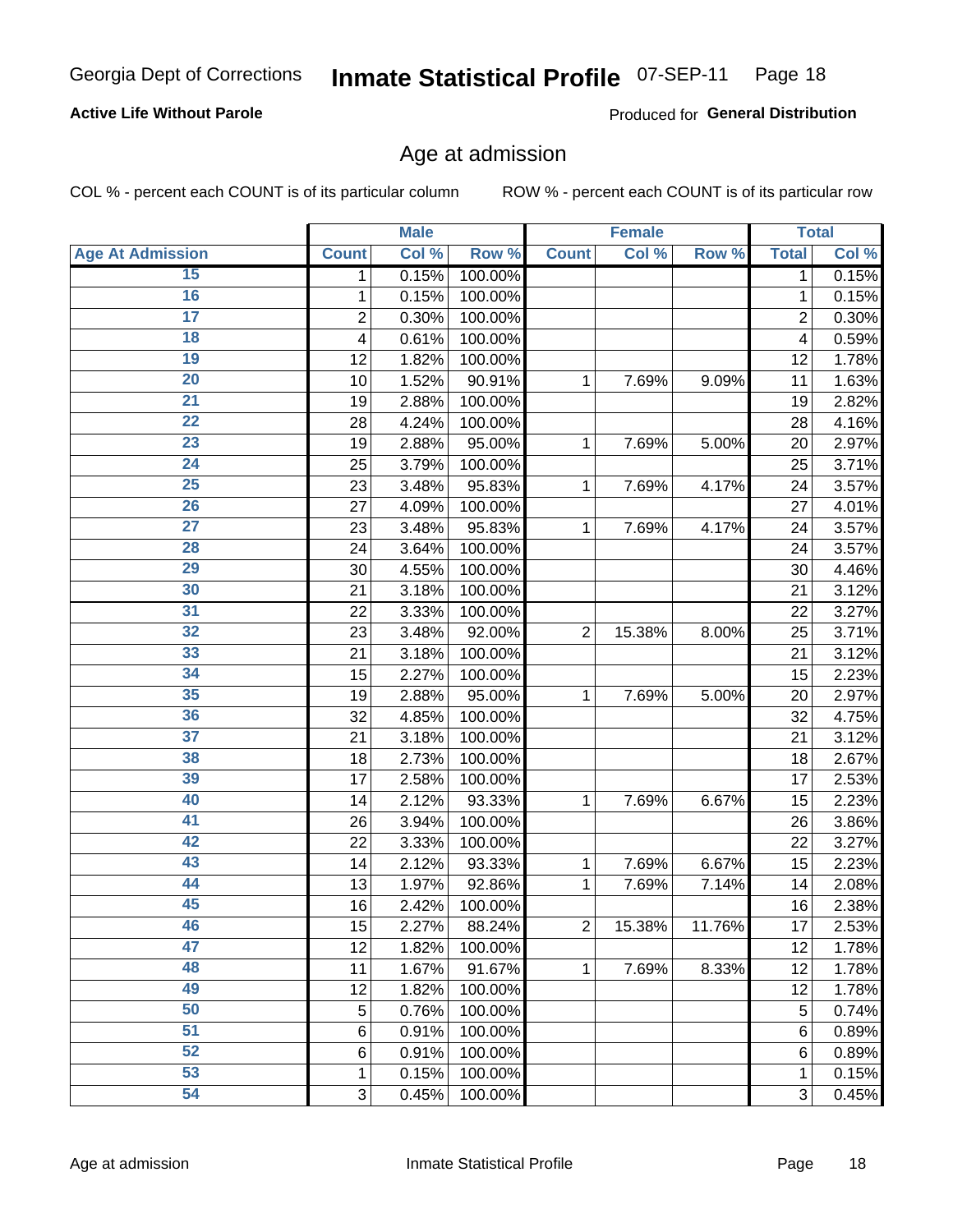#### Inmate Statistical Profile 07-SEP-11 Page 19

### **Active Life Without Parole**

Produced for General Distribution

### Age at admission

COL % - percent each COUNT is of its particular column

|                         |              | <b>Male</b> |         |              | <b>Female</b> |       |              | <b>Total</b> |
|-------------------------|--------------|-------------|---------|--------------|---------------|-------|--------------|--------------|
| <b>Age At Admission</b> | <b>Count</b> | Col %       | Row %   | <b>Count</b> | Col %         | Row % | <b>Total</b> | Col %        |
| 55                      | 3            | 0.45%       | 100.00% |              |               |       | 3            | 0.45%        |
| 56                      | 6            | 0.91%       | 100.00% |              |               |       | 6            | 0.89%        |
| 57                      | 5            | 0.76%       | 100.00% |              |               |       | 5            | 0.74%        |
| 58                      | 2            | 0.30%       | 100.00% |              |               |       | 2            | 0.30%        |
| 60                      |              | 0.15%       | 100.00% |              |               |       |              | 0.15%        |
| 62                      |              | 0.15%       | 100.00% |              |               |       |              | 0.15%        |
| 63                      |              | 0.15%       | 100.00% |              |               |       |              | 0.15%        |
| 64                      | 3            | 0.45%       | 100.00% |              |               |       | 3            | 0.45%        |
| 65                      |              | 0.15%       | 100.00% |              |               |       |              | 0.15%        |
| 66                      |              | 0.15%       | 100.00% |              |               |       |              | 0.15%        |
| 67                      |              | 0.15%       | 100.00% |              |               |       |              | 0.15%        |
| 69                      |              | 0.15%       | 100.00% |              |               |       |              | 0.15%        |
| 71                      |              | 0.15%       | 100.00% |              |               |       |              | 0.15%        |
| <b>Total Reported</b>   | 660          | 100%        | 98.07%  | 13           | 100%          | 1.93% | 673          | 100%         |

| Reported<br>NO.       |     |                 |
|-----------------------|-----|-----------------|
| <b>Total</b><br>Grand | 660 | <br>070<br>ט וט |

| Mean<br>(average)              | 34.49 | 35.46 | 34.51 |
|--------------------------------|-------|-------|-------|
| <b>Median (middle)</b>         | JJ    | 35    | 33    |
| <b>Mode</b><br>(most frequent) | 36    | 46    | 36    |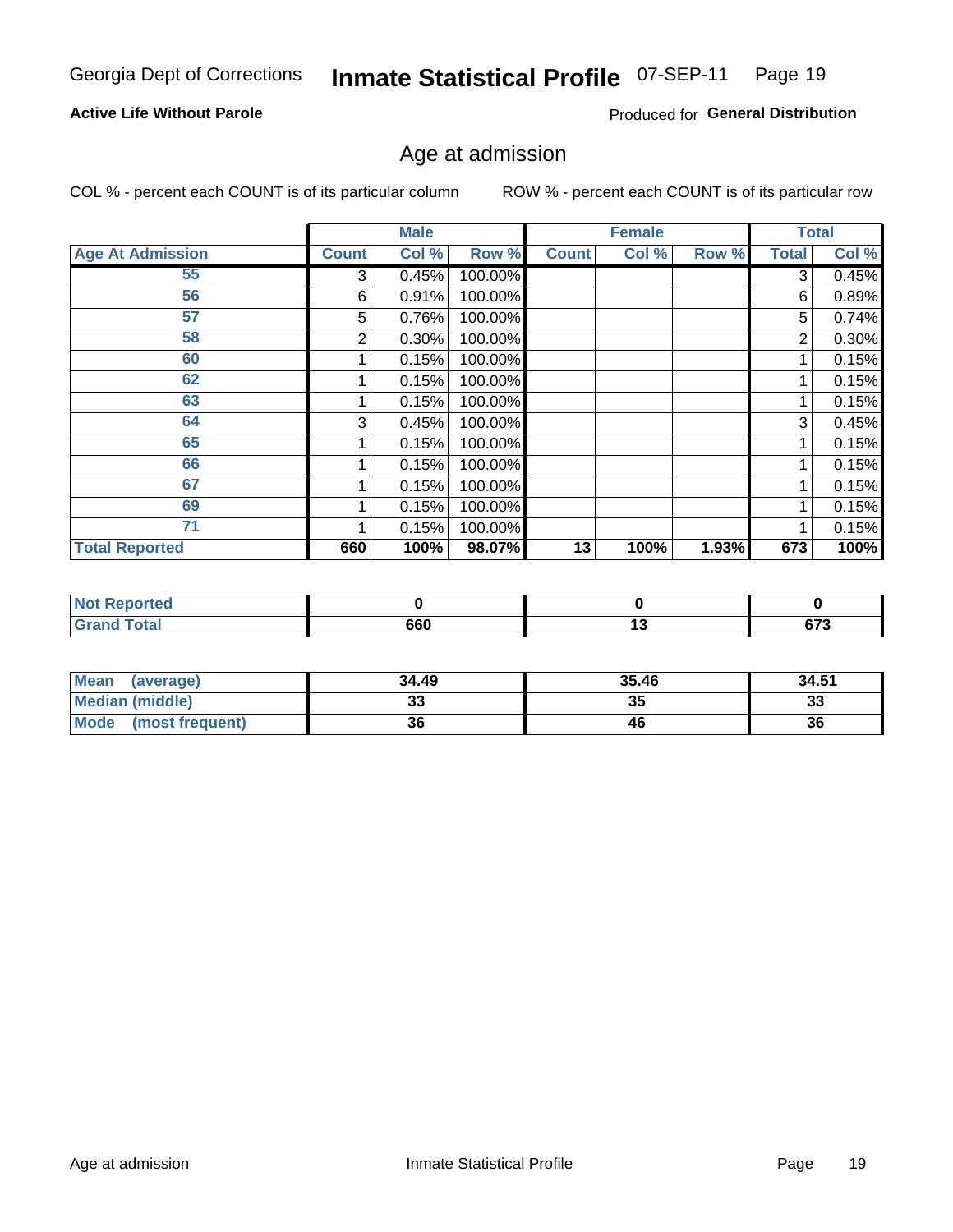#### Inmate Statistical Profile 07-SEP-11 Page 20

### **Active Life Without Parole**

### Produced for General Distribution

### Height, measured at entry to prison

COL % - percent each COUNT is of its particular column

|                       |              | <b>Male</b> |         |              | <b>Female</b> |          |       | Total     |
|-----------------------|--------------|-------------|---------|--------------|---------------|----------|-------|-----------|
| <b>Height</b>         | <b>Count</b> | Col %       | Row %   | <b>Count</b> | Col %         | Row %    | Total | Col %     |
| 5'05''                |              | 0.54%       | 100.00% |              |               |          |       | 0.54%     |
| 5'08''                |              | 0.54%       | 100.00% |              |               |          |       | 0.54%     |
| 5'10''                | 95           | 51.63%      | 100.00% |              |               |          |       | 95 51.63% |
| 5'11''                | 87           | 47.28%      | 100.00% |              |               |          |       | 87 47.28% |
| <b>Total Reported</b> | 184          | 100%        | 100.00% |              |               | $0.00\%$ | 184   | 100%      |

| <b>Not</b>                   | 170 | ៱៰៱          |
|------------------------------|-----|--------------|
| <b>Reported</b>              | . u | 40J          |
| <b>Total</b><br><b>Grand</b> | 660 | 0.70<br>ט וע |

| <b>Mean</b><br>(average)       | 5'10'' |             | 5'10"  |
|--------------------------------|--------|-------------|--------|
| Median (middle)                | 5'10"  |             | 5'10'' |
| <b>Mode</b><br>(most frequent) | 5'10'' | <b>Null</b> | 5'10"  |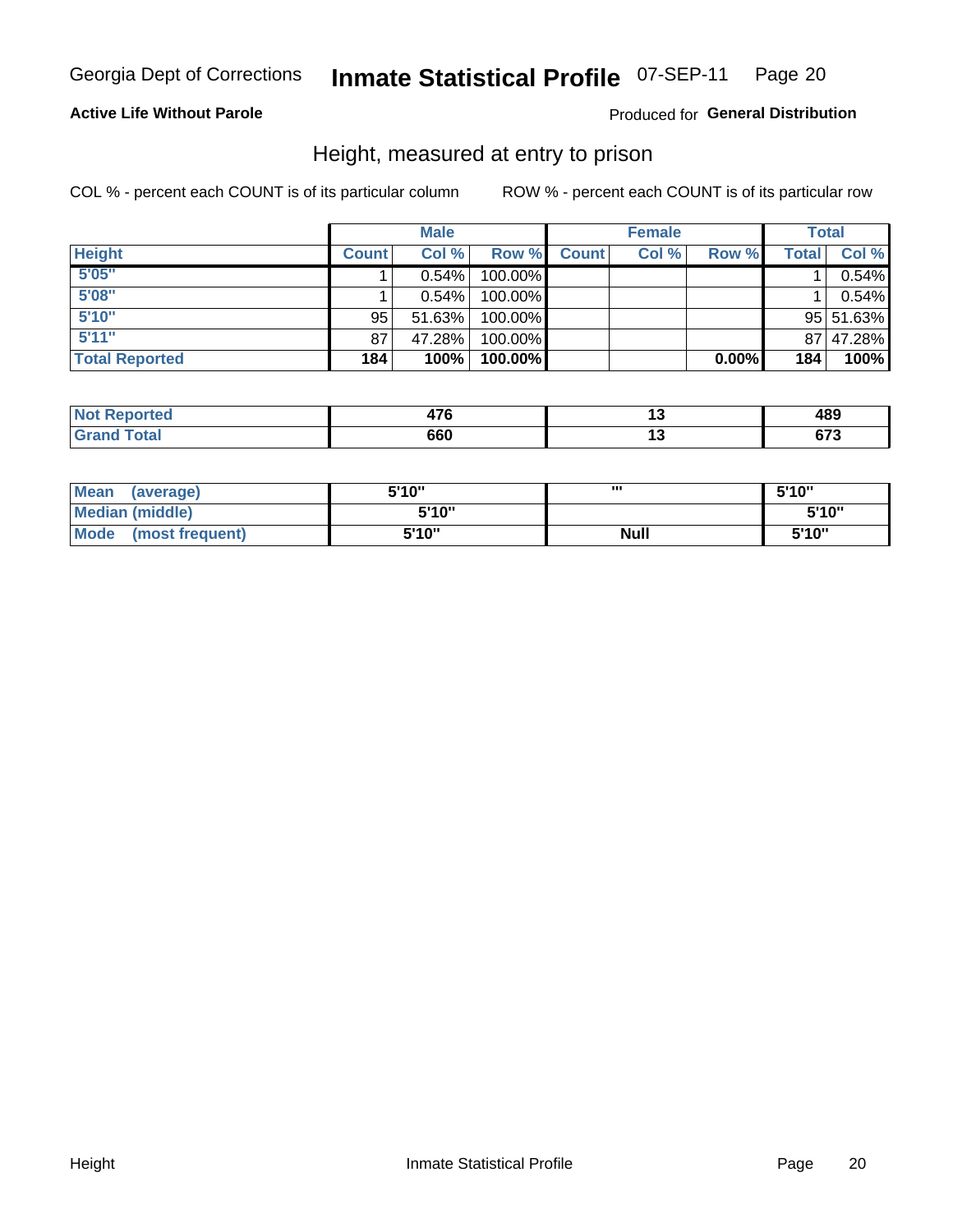#### **Inmate Statistical Profile 07-SEP-11** Page 21

### **Active Life Without Parole**

### Produced for General Distribution

### Weight, measured at entry to prison

COL % - percent each COUNT is of its particular column

|                       |                         | <b>Male</b> |         |                 | <b>Female</b> |         |                | <b>Total</b>               |
|-----------------------|-------------------------|-------------|---------|-----------------|---------------|---------|----------------|----------------------------|
| <b>Weight</b>         | <b>Count</b>            | Col %       | Row %   | <b>Count</b>    | Col %         | Row %   | <b>Total</b>   | $\overline{\text{Col }\%}$ |
| 90 - 99 pounds        | 1                       | 0.15%       | 100.00% |                 |               |         | 1.             | 0.15%                      |
| 110 - 119 pounds      |                         |             |         | $\overline{2}$  | 15.38%        | 100.00% | $\overline{2}$ | 0.30%                      |
| 120 - 129 pounds      | 3                       | 0.46%       | 100.00% |                 |               |         | 3              | 0.45%                      |
| 130 - 139 pounds      | 13                      | 1.98%       | 92.86%  | 1               | 7.69%         | 7.14%   | 14             | 2.09%                      |
| 140 - 149 pounds      | 40                      | 6.08%       | 100.00% |                 |               |         | 40             | 5.96%                      |
| 150 - 159 pounds      | 60                      | 9.12%       | 100.00% |                 |               |         | 60             | 8.94%                      |
| 160 - 169 pounds      | 84                      | 12.77%      | 96.55%  | 3               | 23.08%        | 3.45%   | 87             | 12.97%                     |
| 170 - 179 pounds      | 103                     | 15.65%      | 99.04%  | 1               | 7.69%         | 0.96%   | 104            | 15.50%                     |
| 180 - 189 pounds      | 80                      | 12.16%      | 97.56%  | $\overline{2}$  | 15.38%        | 2.44%   | 82             | 12.22%                     |
| 190 - 199 pounds      | 57                      | 8.66%       | 100.00% |                 |               |         | 57             | 8.49%                      |
| 200 - 209 pounds      | 54                      | 8.21%       | 98.18%  | 1               | 7.69%         | 1.82%   | 55             | 8.20%                      |
| 210 - 219 pounds      | 41                      | 6.23%       | 97.62%  | 1               | 7.69%         | 2.38%   | 42             | 6.26%                      |
| 220 - 229 pounds      | 44                      | 6.69%       | 100.00% |                 |               |         | 44             | 6.56%                      |
| 230 - 239 pounds      | 21                      | 3.19%       | 100.00% |                 |               |         | 21             | 3.13%                      |
| 240 - 249 pounds      | 22                      | 3.34%       | 100.00% |                 |               |         | 22             | 3.28%                      |
| 250 - 259 pounds      | 9                       | 1.37%       | 81.82%  | $\overline{2}$  | 15.38%        | 18.18%  | 11             | 1.64%                      |
| 260 - 269 pounds      | 8                       | 1.22%       | 100.00% |                 |               |         | 8              | 1.19%                      |
| 270 - 279 pounds      | 6                       | 0.91%       | 100.00% |                 |               |         | 6              | 0.89%                      |
| 280 - 289 pounds      | $\overline{\mathbf{4}}$ | 0.61%       | 100.00% |                 |               |         | $\overline{4}$ | 0.60%                      |
| 290 - 299 pounds      | $\overline{2}$          | 0.30%       | 100.00% |                 |               |         | $\overline{2}$ | 0.30%                      |
| 320 - 329 pounds      | $\overline{\mathbf{4}}$ | 0.61%       | 100.00% |                 |               |         | 4              | 0.60%                      |
| 330 - 339 pounds      | 1                       | 0.15%       | 100.00% |                 |               |         | 1              | 0.15%                      |
| 400 pounds and over   | 1                       | 0.15%       | 100.00% |                 |               |         | $\mathbf{1}$   | 0.15%                      |
| <b>Total Reported</b> | 658                     | 100%        | 98.06%  | $\overline{13}$ | 100%          | 1.94%   | 671            | 100.0%                     |

| <b>Not</b><br>Reported          |     |              |
|---------------------------------|-----|--------------|
| <b>Total</b><br>Grand<br>$\sim$ | 660 | ~70<br>0 I J |

| <b>Mean</b><br>(average) | 188 | --- | 188 |
|--------------------------|-----|-----|-----|
| <b>Median (middle)</b>   | 180 | 175 | 180 |
| Mode<br>(most frequent)  | 170 | 110 | 170 |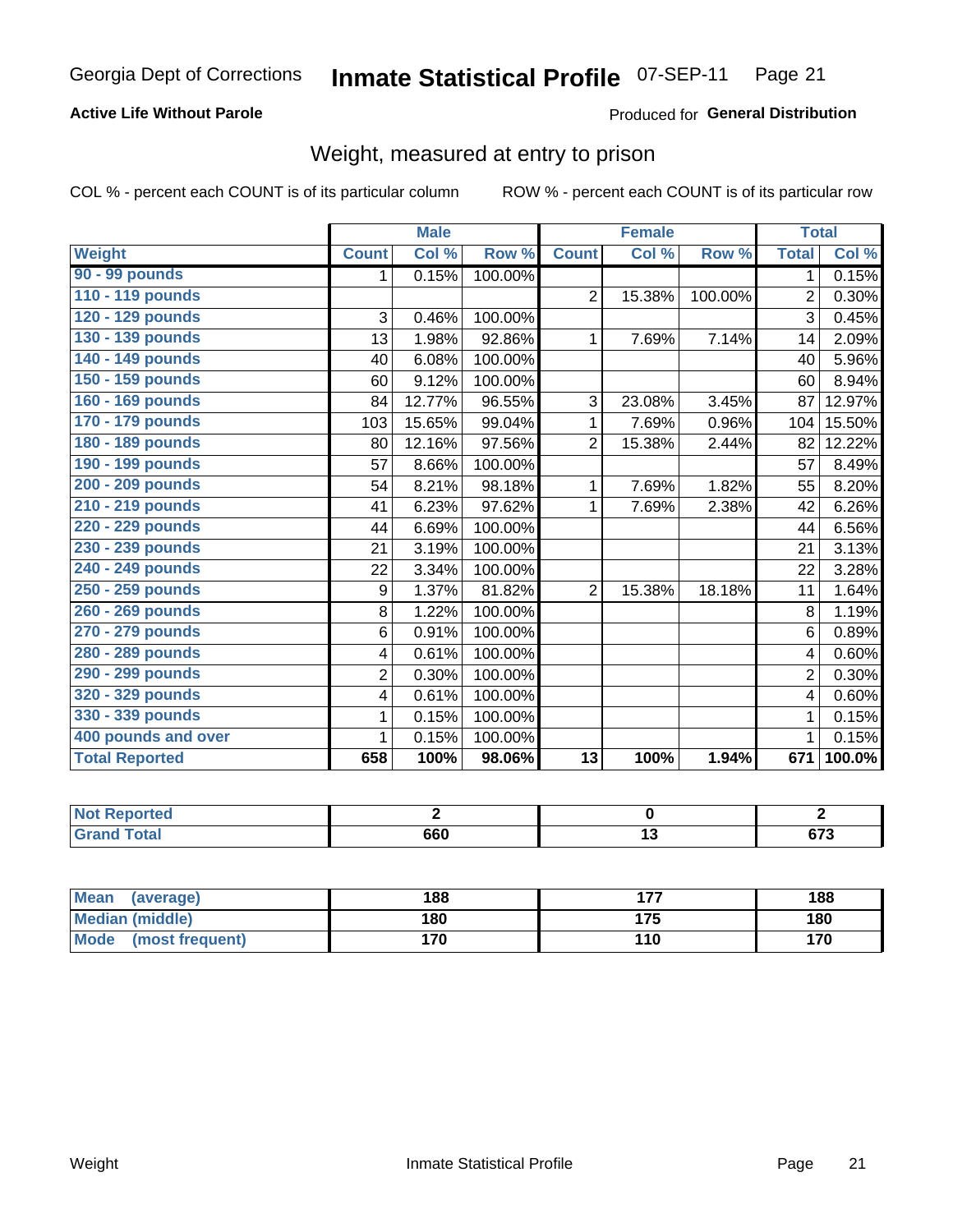#### **Inmate Statistical Profile 07-SEP-11** Page 22

**Active Life Without Parole** 

Produced for General Distribution

### Military service

COL % - percent each COUNT is of its particular column

|                             |              | <b>Male</b> |             |    | <b>Female</b> |       |              | <b>Total</b> |
|-----------------------------|--------------|-------------|-------------|----|---------------|-------|--------------|--------------|
| <b>Military service</b>     | <b>Count</b> | Col %       | Row % Count |    | Col %         | Row % | <b>Total</b> | Col %        |
| <b>Air Force</b>            | 40           | $9.37\%$    | 100.00%     |    |               |       | 40           | 9.15%        |
| $\mathbf{2}$<br><b>Army</b> | 6            | 1.41%       | 100.00%     |    |               |       | 6            | 1.37%        |
| <b>Navy</b><br>3            | 3            | .70%        | 100.00%     |    |               |       | 3            | .69%         |
| <b>Marines</b><br>4         |              | .23%        | 100.00%     |    |               |       |              | .23%         |
| <b>Coast Guard</b><br>5     | 5            | 1.17%       | 100.00%     |    |               |       | 5            | 1.14%        |
| <b>None</b><br>96           | 372          | 87.12%      | 97.38%      | 10 | 100.00%       | 2.62% | 382          | 87.41%       |
| <b>Total Reported</b>       | 427          | 100%        | 97.71%      | 10 | 100%          | 2.29% | 437          | 100%         |

| <u>orted</u> | ົາາາ<br>∠ວວ<br>__ | つつC<br>290     |
|--------------|-------------------|----------------|
| Гоtal        | 660               | <br>~70<br>v1. |

|  |  | <b>Mode</b><br>uent)<br>most tren | Force<br>Aır | <b>Null</b> | orce |
|--|--|-----------------------------------|--------------|-------------|------|
|--|--|-----------------------------------|--------------|-------------|------|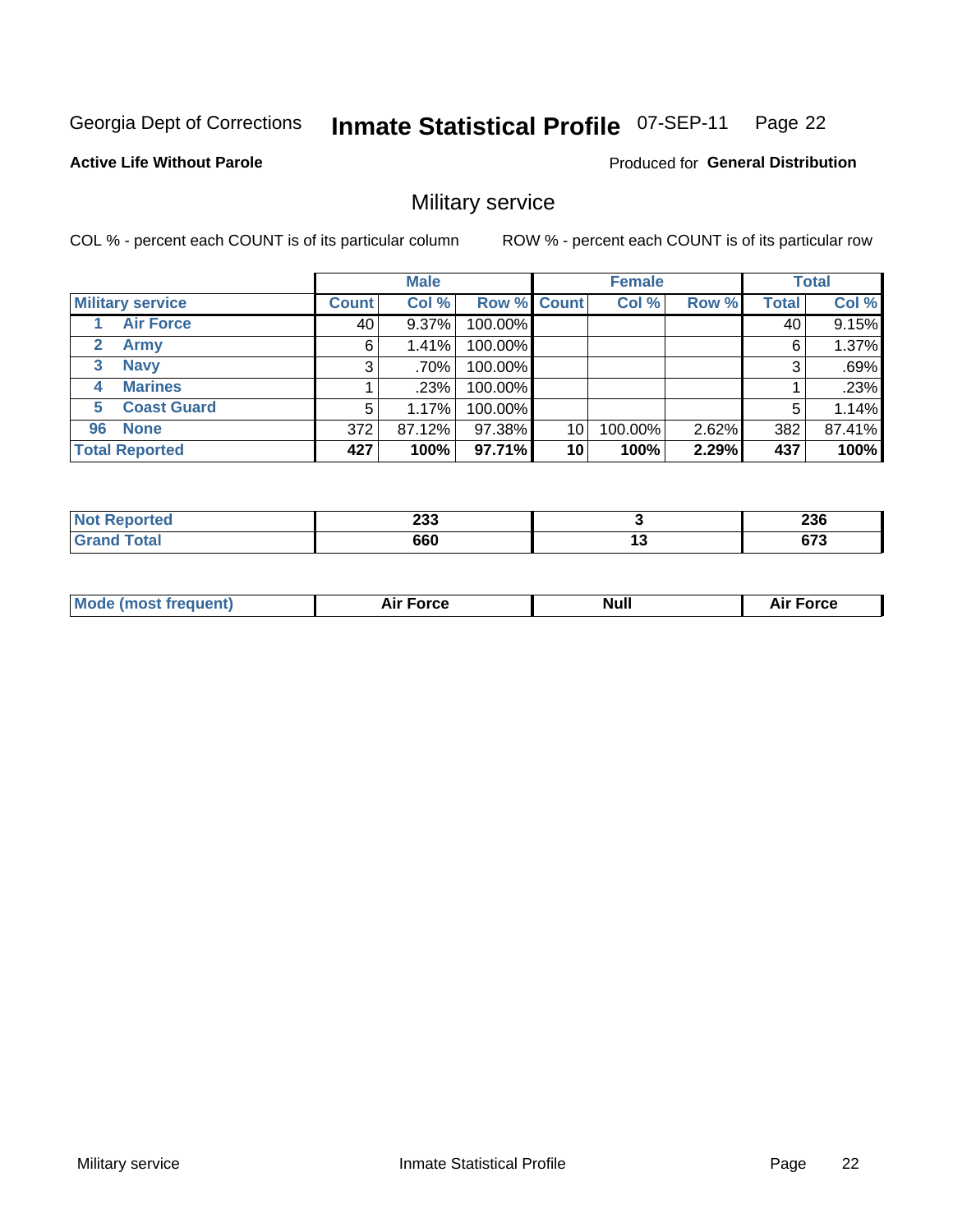#### **Inmate Statistical Profile 07-SEP-11** Page 23

**Active Life Without Parole** 

Produced for General Distribution

### Type of admission to prison

COL % - percent each COUNT is of its particular column

|                                 |              | <b>Male</b> |                    |    | <b>Female</b> |          |       | Total  |
|---------------------------------|--------------|-------------|--------------------|----|---------------|----------|-------|--------|
| <b>Type of Admission</b>        | <b>Count</b> | Col %       | <b>Row % Count</b> |    | Col %         | Row %    | Total | Col %  |
| <b>Committed From Court</b>     | 647          | $98.03\%$   | 98.03%             | 13 | 100.00%       | $1.97\%$ | 660   | 98.07% |
| <b>Parole Rev/New Sent</b><br>3 |              | .15%        | 100.00%            |    |               |          |       | .15% l |
| <b>Prob Viol/Partial</b><br>6.  |              | .15%        | 100.00%            |    |               |          |       | .15%   |
| 11 Life W/O Parole              | 11           | 1.67%       | 100.00%            |    |               |          | 11    | 1.63%  |
| <b>Total Reported</b>           | 660          | 100%        | 98.07%             | 13 | 100%          | $1.93\%$ | 673   | 100%   |

| orted                             |     |                |
|-----------------------------------|-----|----------------|
| $f \circ f \circ f$<br><b>. .</b> | 660 | $\sim$<br>נ וט |

| <b>Mode (most frequent)</b><br>Court Cmmt<br>Court Cmmt<br>Court Cmmt |
|-----------------------------------------------------------------------|
|-----------------------------------------------------------------------|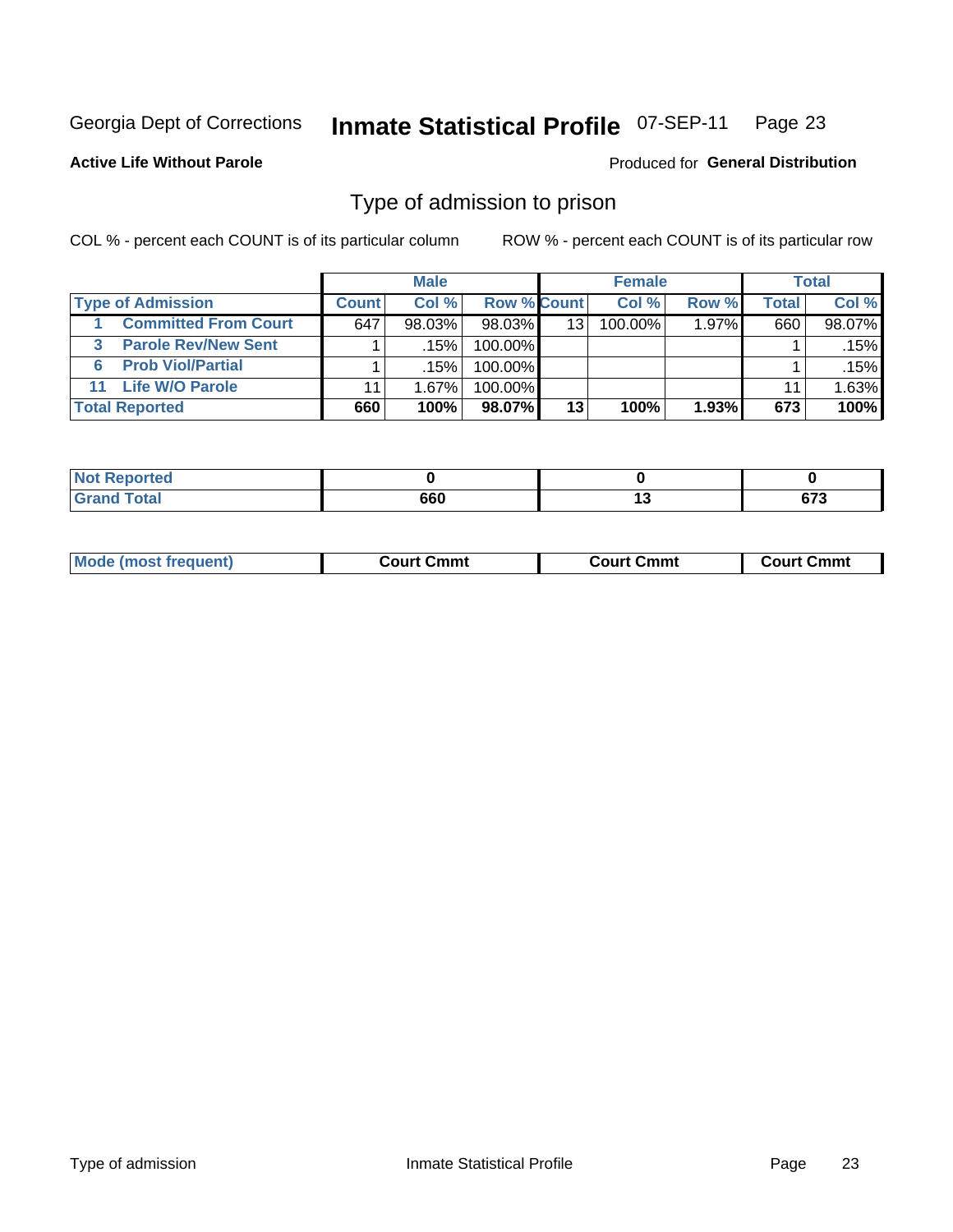## Inmate Statistical Profile 07-SEP-11 Page 24

**Active Life Without Parole** 

Produced for General Distribution

### Current / last security status

COL % - percent each COUNT is of its particular column

|                        |              | <b>Male</b> |                    |    | <b>Female</b> |        |       | <b>Total</b> |
|------------------------|--------------|-------------|--------------------|----|---------------|--------|-------|--------------|
| <b>Security Status</b> | <b>Count</b> | Col%        | <b>Row % Count</b> |    | Col %         | Row %  | Total | Col %        |
| 3 Minimum              |              | $.31\%$     | 100.00%            |    | $.00\%$       |        |       | $.30\%$      |
| 4 Medium               | 13           | 1.99%       | 76.47%             | 4  | 33.33%        | 23.53% | 17    | 2.56%        |
| 5 Close                | 636          | 97.40%      | 98.76%             | 8  | 66.67%        | 1.24%  | 644   | 96.84%       |
| 6 Maximum              |              | .31%        | 100.00%            |    | .00%          |        |       | $.30\%$      |
| <b>Total Reported</b>  | 653          | 100%        | 98.2%              | 12 | 100%          | 1.8%   | 665   | 100%         |

| <b>Still being diagnosed</b> |     |    |     |
|------------------------------|-----|----|-----|
| <b>Not Reported</b>          |     |    |     |
| <b>Grand Total</b>           | 660 | IJ | 673 |

| <b>Mode</b><br>'requent)<br>۔lose<br>Close<br>Close<br>n iması .<br>- - - -<br>- - - -<br>- - - - |  |
|---------------------------------------------------------------------------------------------------|--|
|---------------------------------------------------------------------------------------------------|--|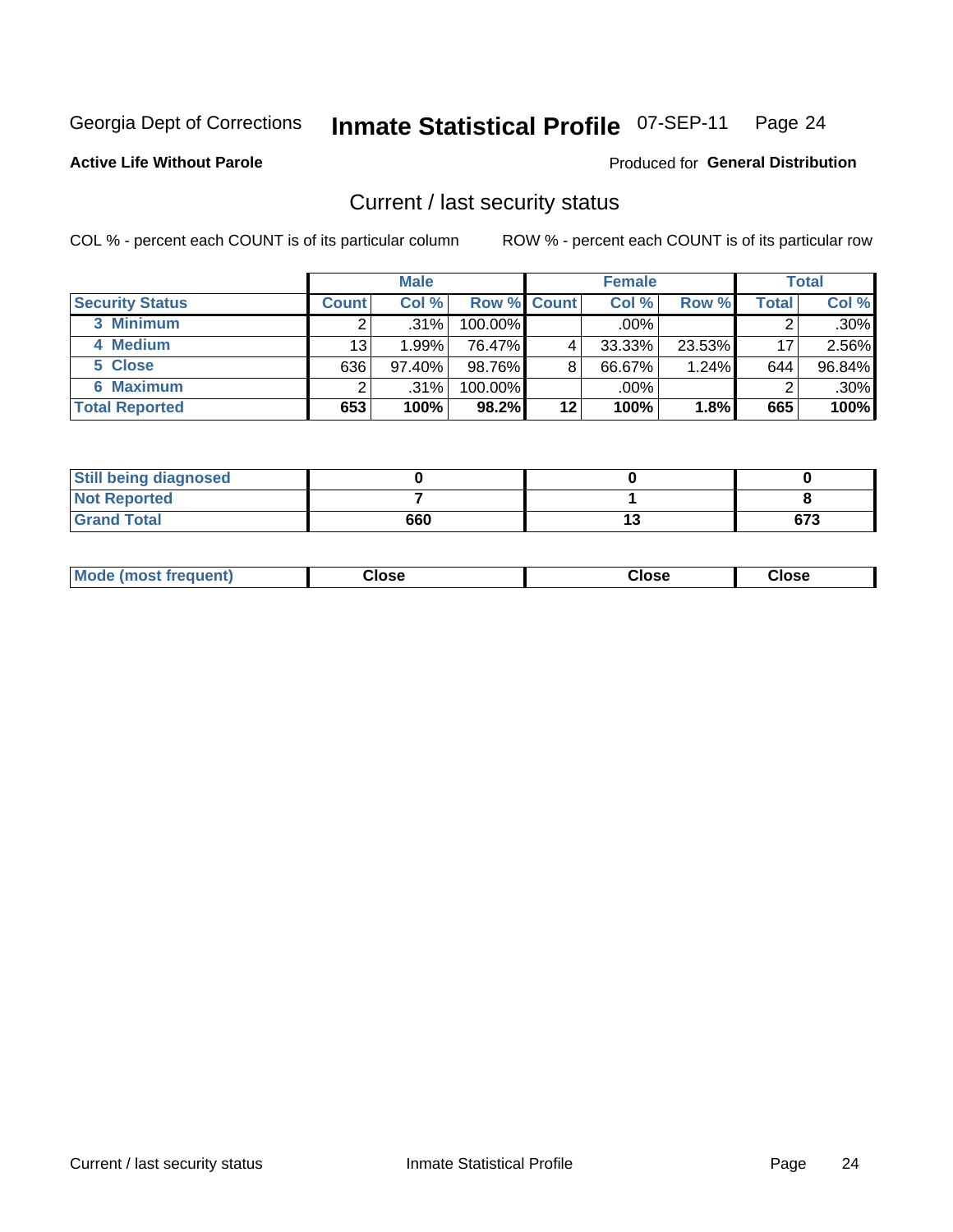#### Inmate Statistical Profile 07-SEP-11 Page 25

**Active Life Without Parole** 

Produced for General Distribution

### Current / last type of institution

COL % - percent each COUNT is of its particular column

|                            |              | <b>Male</b> |             |                 | <b>Female</b> |       |       | <b>Total</b> |
|----------------------------|--------------|-------------|-------------|-----------------|---------------|-------|-------|--------------|
| <b>Type of Institution</b> | <b>Count</b> | Col%        | Row % Count |                 | Col %         | Row % | Total | Col %        |
| <b>State Prison</b>        | 658          | $99.70\%$   | 98.06%      | 13 <sup>1</sup> | 100.00%       | 1.94% | 671   | 99.70%       |
| <b>Private Prison</b>      |              | .30%        | 100.00%     |                 |               |       |       | $.30\%$      |
| <b>Total Reported</b>      | 660          | 100%        | 98.07%      | 13 <sub>1</sub> | 100%          | 1.93% | 673   | 100%         |

| <b>rted</b> |     |    |                |
|-------------|-----|----|----------------|
| <b>otal</b> | 660 | יי | $\sim$<br>ט וט |

| <b>Mode (most frequent)</b> | <b>State Prison</b> | <b>State Prison</b> | <b>State Prison</b> |
|-----------------------------|---------------------|---------------------|---------------------|
|                             |                     |                     |                     |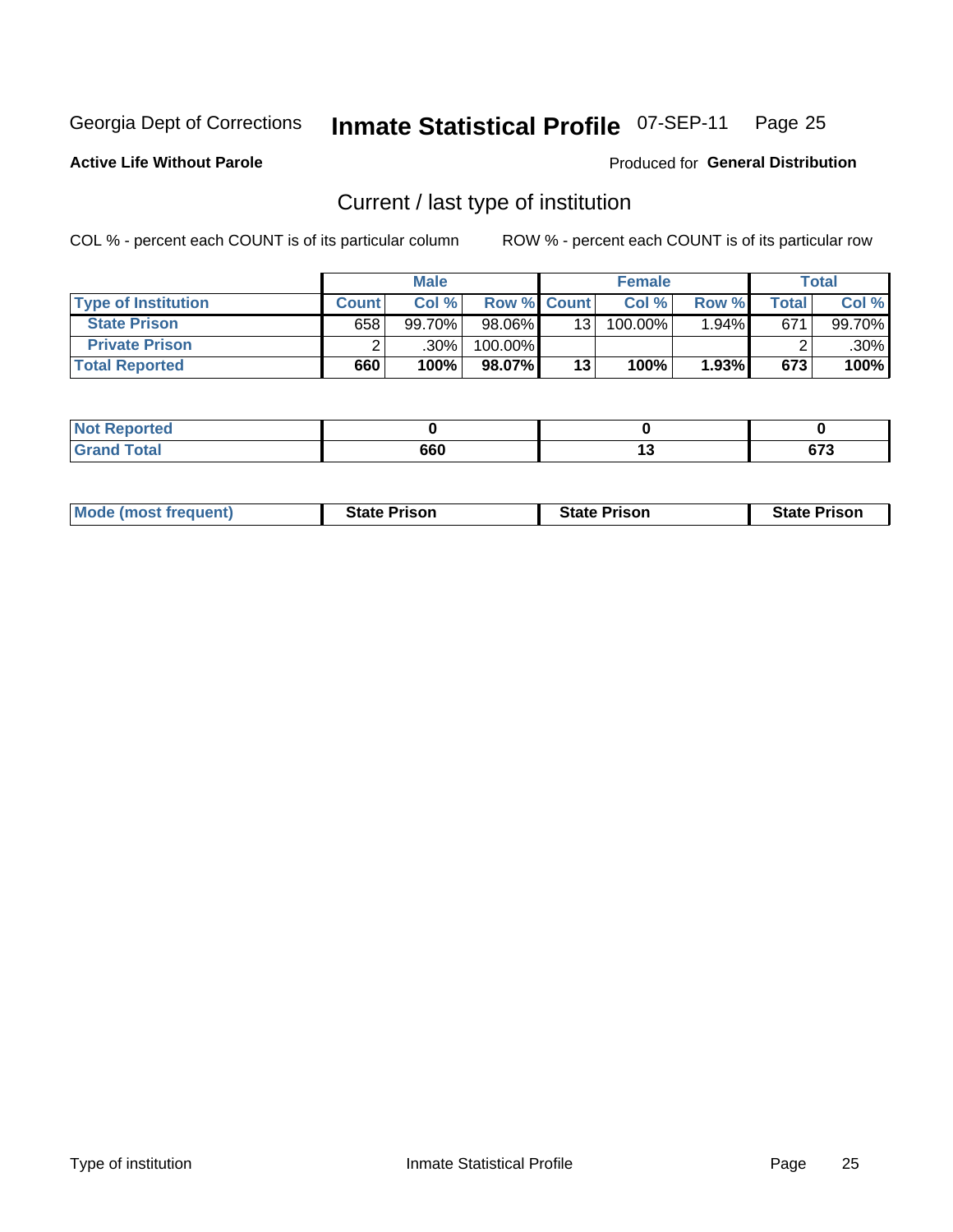#### **Inmate Statistical Profile 07-SEP-11** Page 26

### **Active Life Without Parole**

### Produced for General Distribution

### Institution type - transitional centers

COL % - percent each COUNT is of its particular column

|                                                | <b>Male</b> |                          | <b>Female</b> |             | Total |
|------------------------------------------------|-------------|--------------------------|---------------|-------------|-------|
| <b>Institution Type - Trans. Centers Count</b> |             | <b>Col %</b> Row % Count | Col%          | Row % Total | Col % |
| <b>Total Reported</b>                          |             |                          |               |             |       |

| <b>Reported</b><br><b>NOT</b>  |  |  |
|--------------------------------|--|--|
| $n+n$<br>C <sub>r</sub><br>--- |  |  |

| Mode (most frequent) | <b>Null</b> | <b>Null</b> | <b>Null</b> |
|----------------------|-------------|-------------|-------------|
|                      |             |             |             |
|                      |             |             |             |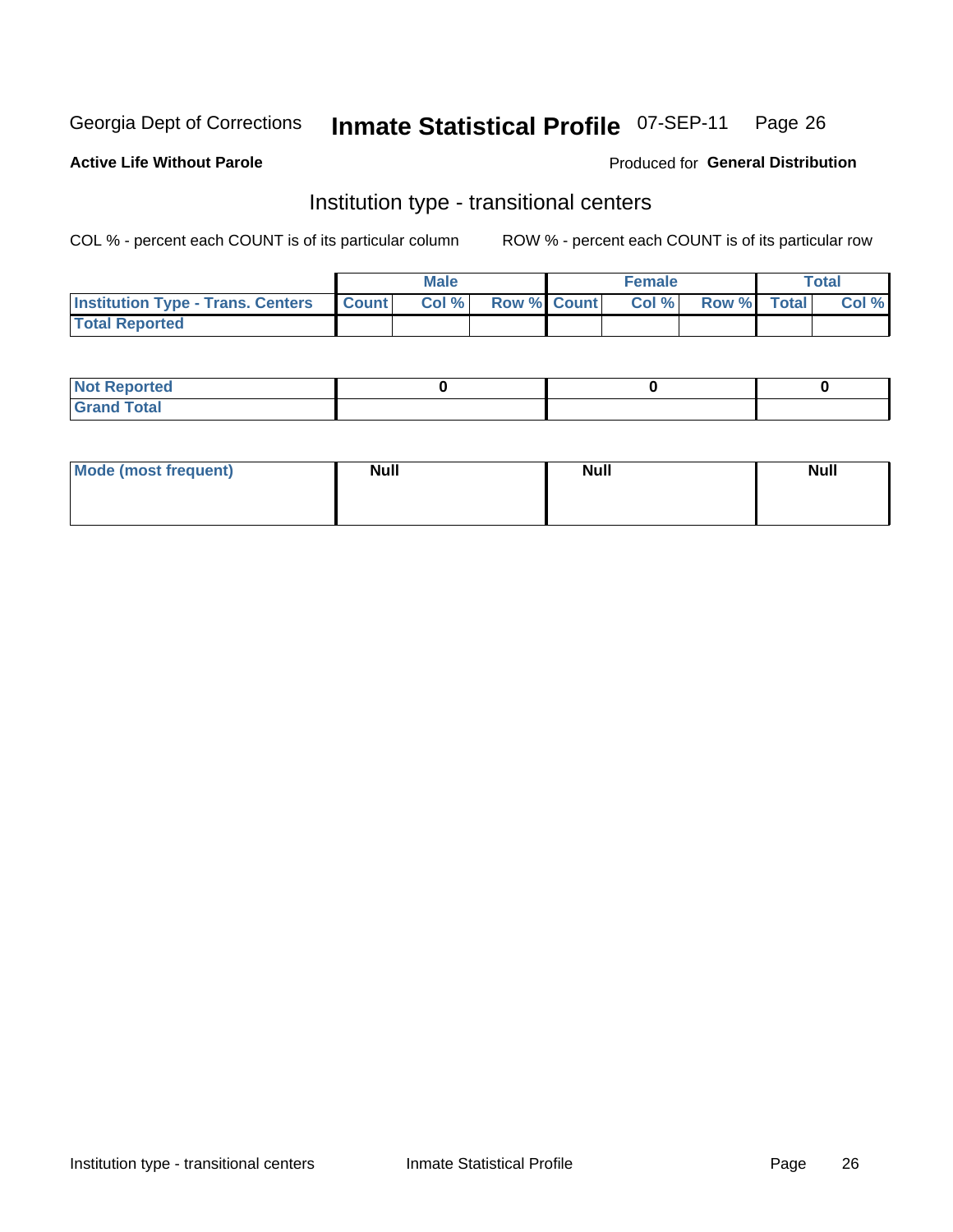#### **Inmate Statistical Profile 07-SEP-11** Page 27

### **Active Life Without Parole**

### Produced for General Distribution

### Institution type - mental hospitals

COL % - percent each COUNT is of its particular column

|                                                  | Male  |                    | <b>Female</b> |                   | <b>Total</b> |
|--------------------------------------------------|-------|--------------------|---------------|-------------------|--------------|
| <b>Institution Type - Mental Hospitals Count</b> | Col % | <b>Row % Count</b> |               | Col % Row % Total | Col %        |
| <b>Total Reported</b>                            |       |                    |               |                   |              |

| <b>Not Reported</b>   |  |  |
|-----------------------|--|--|
| <b>Total</b><br>_____ |  |  |

| Mode.<br>frequent) | <b>Nul</b><br>_____ | <b>Null</b> | <b>Null</b> |
|--------------------|---------------------|-------------|-------------|
|                    |                     |             |             |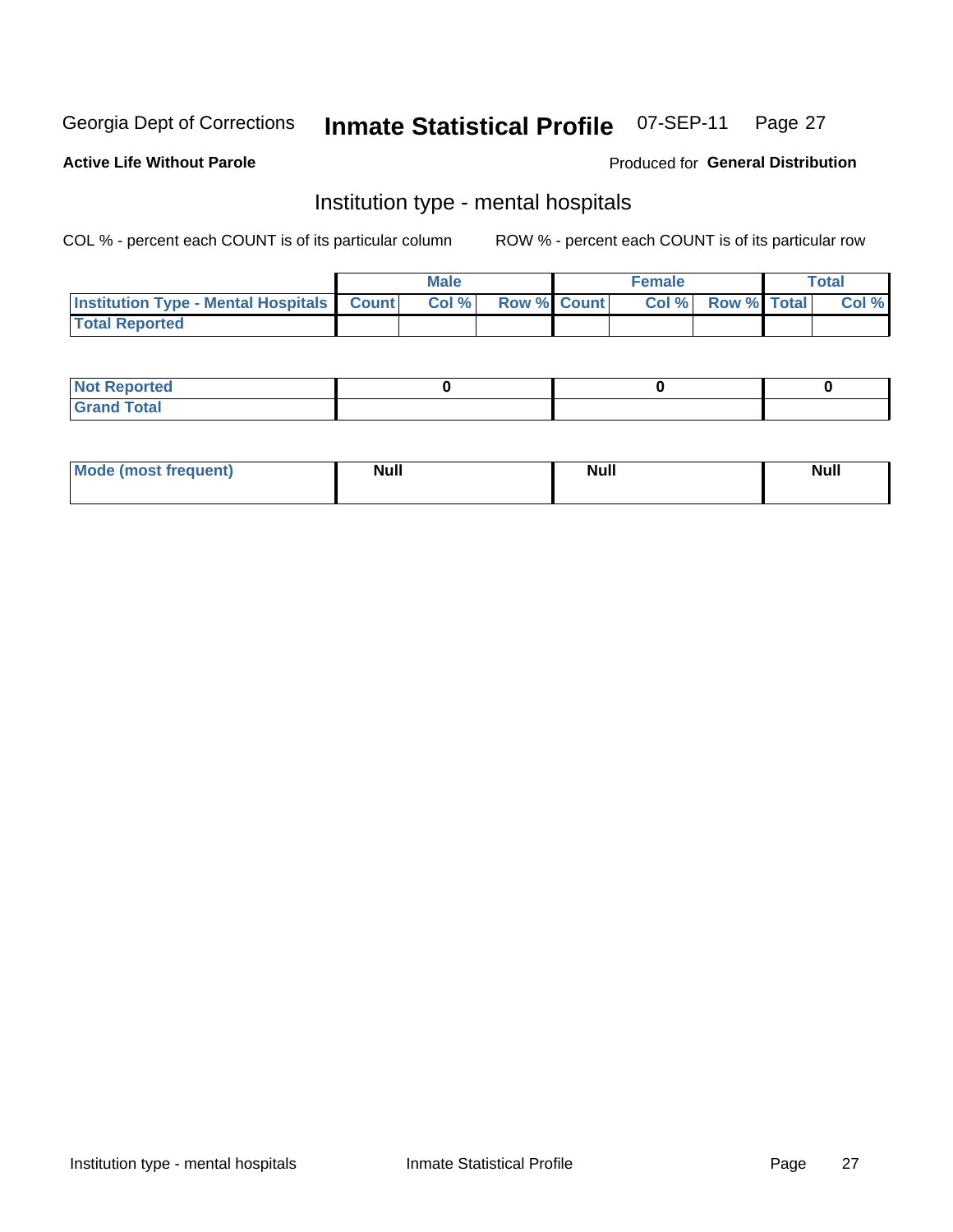## Inmate Statistical Profile 07-SEP-11 Page 28

**Active Life Without Parole** 

Produced for General Distribution

### Institution type - county prisons

COL % - percent each COUNT is of its particular column

|                                                    | <b>Male</b> |  | <b>Female</b>            |             | <b>Total</b> |
|----------------------------------------------------|-------------|--|--------------------------|-------------|--------------|
| <b>Institution Type - County Prisons   Count  </b> | Col %       |  | <b>Row % Count Col %</b> | Row % Total | Col %        |
| <b>Total Reported</b>                              |             |  |                          |             |              |

| <b>Not Reported</b>         |  |  |
|-----------------------------|--|--|
| <b>Total</b><br>-<br>______ |  |  |

| <b>Mode</b>      | <b>Null</b> | <b>Null</b> | <b>Null</b> |
|------------------|-------------|-------------|-------------|
| (most freauent). |             |             |             |
|                  |             |             |             |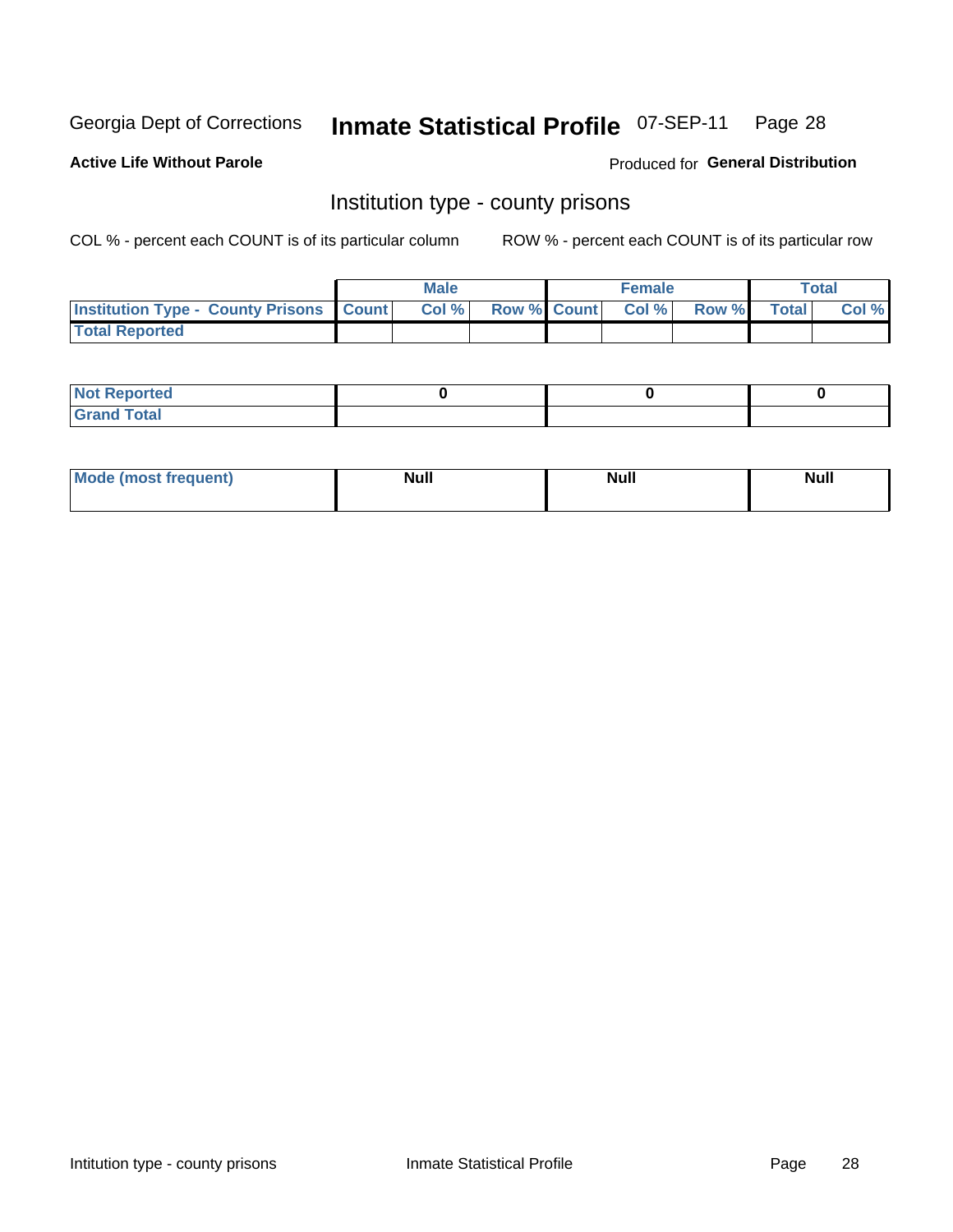#### Inmate Statistical Profile 07-SEP-11 Page 29

### **Active Life Without Parole**

### Produced for General Distribution

### Institution type - state prisons

COL % - percent each COUNT is of its particular column

|                       |                                         |              | <b>Male</b> |         |              | <b>Female</b> |         | <b>Total</b> |        |
|-----------------------|-----------------------------------------|--------------|-------------|---------|--------------|---------------|---------|--------------|--------|
|                       | <b>Institution Type - State Prisons</b> | <b>Count</b> | Col %       | Row %   | <b>Count</b> | Col %         | Row %   | <b>Total</b> | Col %  |
| 508                   | <b>Arrendale State Prison</b>           |              |             |         | 9            | 69.23%        | 100.00% | 9            | 1.34%  |
| 532                   | <b>Augusta State Med.</b>               | 42           | 6.39%       | 100.00% |              |               |         | 42           | 6.27%  |
| <b>Prison</b>         |                                         |              |             |         |              |               |         |              |        |
| 553                   | <b>Baldwin State Prison</b>             | 29           | 4.41%       | 100.00% |              |               |         | 29           | 4.33%  |
| 531                   | <b>Central State Prison</b>             | 1            | .15%        | 100.00% |              |               |         |              | .15%   |
| 523                   | <b>Coastal State Prison</b>             | 1            | .15%        | 100.00% |              |               |         |              | .15%   |
| 521                   | <b>Ga Diag &amp; Class Pris</b>         | 30           | 4.57%       | 100.00% |              |               |         | 30           | 4.48%  |
| 522                   | <b>Ga Diag &amp; Class Pris-</b>        | 3            | .46%        | 100.00% |              |               |         | 3            | .45%   |
| <b>Perm</b>           |                                         |              |             |         |              |               |         |              |        |
| 517                   | <b>Ga State Prison</b>                  | 5            | .76%        | 100.00% |              |               |         | 5            | .75%   |
| 541                   | <b>Hancock State Prison</b>             | 66           | 10.05%      | 100.00% |              |               |         | 66           | 9.85%  |
| 540                   | <b>Hays State Prison</b>                | 78           | 11.87%      | 100.00% |              |               |         | 78           | 11.64% |
| 545                   | <b>Johnson State Prison</b>             | 1            | .15%        | 100.00% |              |               |         |              | .15%   |
| 549                   | <b>Macon State Prison</b>               | 108          | 16.44%      | 100.00% |              |               |         | 108          | 16.12% |
| 505                   | <b>Phillips State Prison</b>            | 11           | 1.67%       | 100.00% |              |               |         | 11           | 1.64%  |
| 557                   | <b>Pulaski State Prison (W)</b>         |              |             |         | 4            | 30.77%        | 100.00% | 4            | .60%   |
| 550                   | <b>Smith State Prison</b>               | 77           | 11.72%      | 100.00% |              |               |         | 77           | 11.49% |
| 542                   | <b>Telfair State Prison</b>             | 74           | 11.26%      | 100.00% |              |               |         | 74           | 11.04% |
| 537                   | <b>Valdosta State Prison</b>            | 61           | 9.28%       | 100.00% |              |               |         | 61           | 9.10%  |
| 501                   | <b>Ware State Prison</b>                | 69           | 10.50%      | 100.00% |              |               |         | 69           | 10.30% |
| 552                   | <b>Washington Sp</b>                    | 1            | .15%        | 100.00% |              |               |         |              | .15%   |
| <b>Total Reported</b> |                                         | 657          | 100%        | 98.06%  | 13           | 100%          | 1.94%   | 670          | 100%   |

| тен                   |     |              |
|-----------------------|-----|--------------|
| $rac{1}{2}$<br>$\sim$ | 657 | $\sim$<br>v, |

| Mode (most frequent) | <b>1549 Macon State Prison</b> | <b>508 Arrendale State Prison   549 Macon State</b> | Prison |
|----------------------|--------------------------------|-----------------------------------------------------|--------|
|----------------------|--------------------------------|-----------------------------------------------------|--------|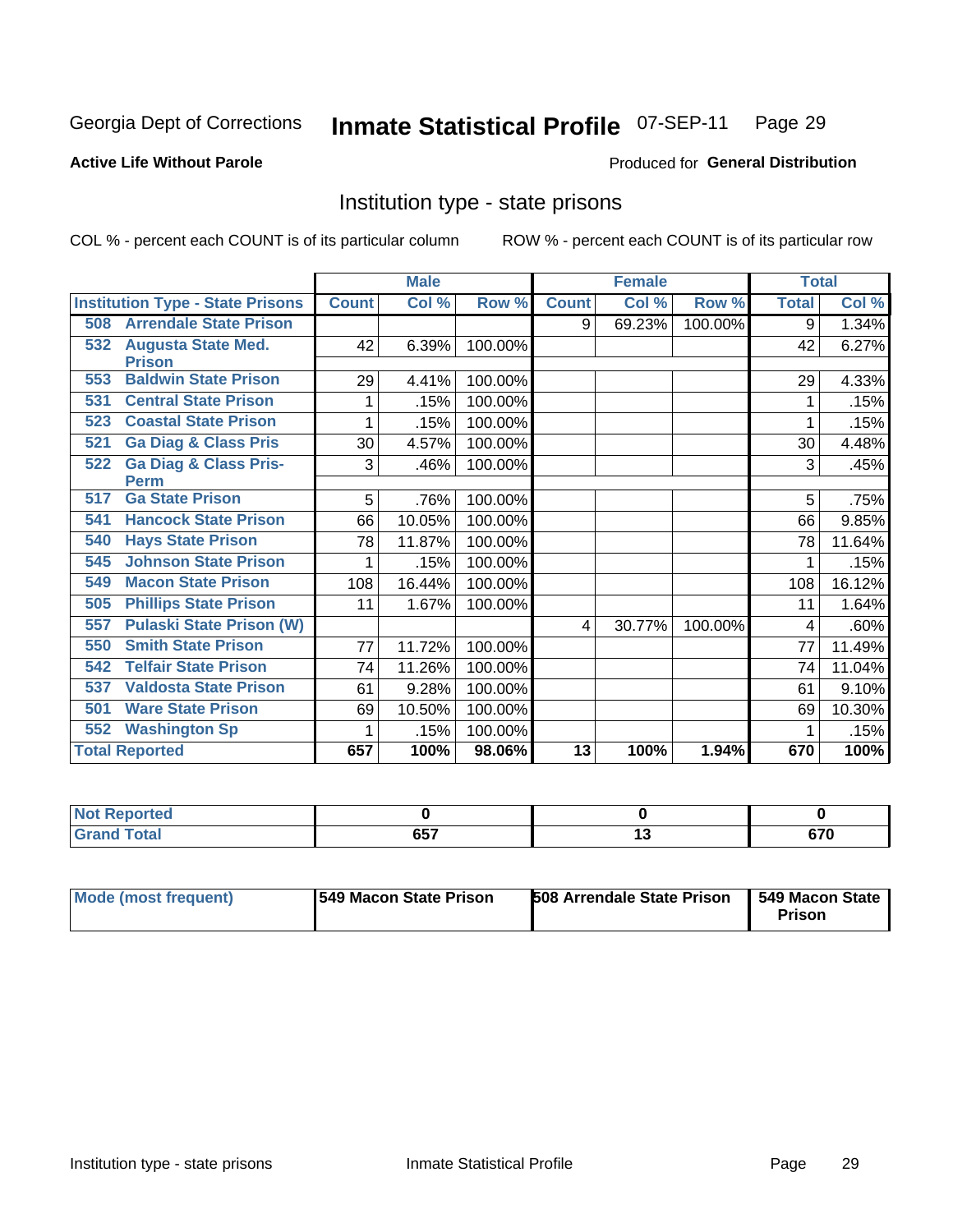## Inmate Statistical Profile 07-SEP-11 Page 30

**Active Life Without Parole** 

Produced for General Distribution

### Institution type - private prisons

COL % - percent each COUNT is of its particular column

|                                           |              | Male      |                    | <b>Female</b> |       |              | Total   |
|-------------------------------------------|--------------|-----------|--------------------|---------------|-------|--------------|---------|
| <b>Institution Type - Private Prisons</b> | <b>Count</b> | Col%      | <b>Row % Count</b> | Col%          | Row % | <b>Total</b> | Col %   |
| 569<br><b>Coffee Corr Facility</b>        |              | 100.00%   | 100.00%            |               |       |              | 100.00% |
| <b>Total Reported</b>                     |              | $100\%$ . | 100%               |               | %     |              | 100%    |

| Not Reported                |  |  |
|-----------------------------|--|--|
| $\cdots$ $\cdots$<br>______ |  |  |

| Mode (most frequent) | 569 Coffee Corr Facility | <b>Null</b> | 569 Coffee Corr<br><b>Facility</b> |
|----------------------|--------------------------|-------------|------------------------------------|
|----------------------|--------------------------|-------------|------------------------------------|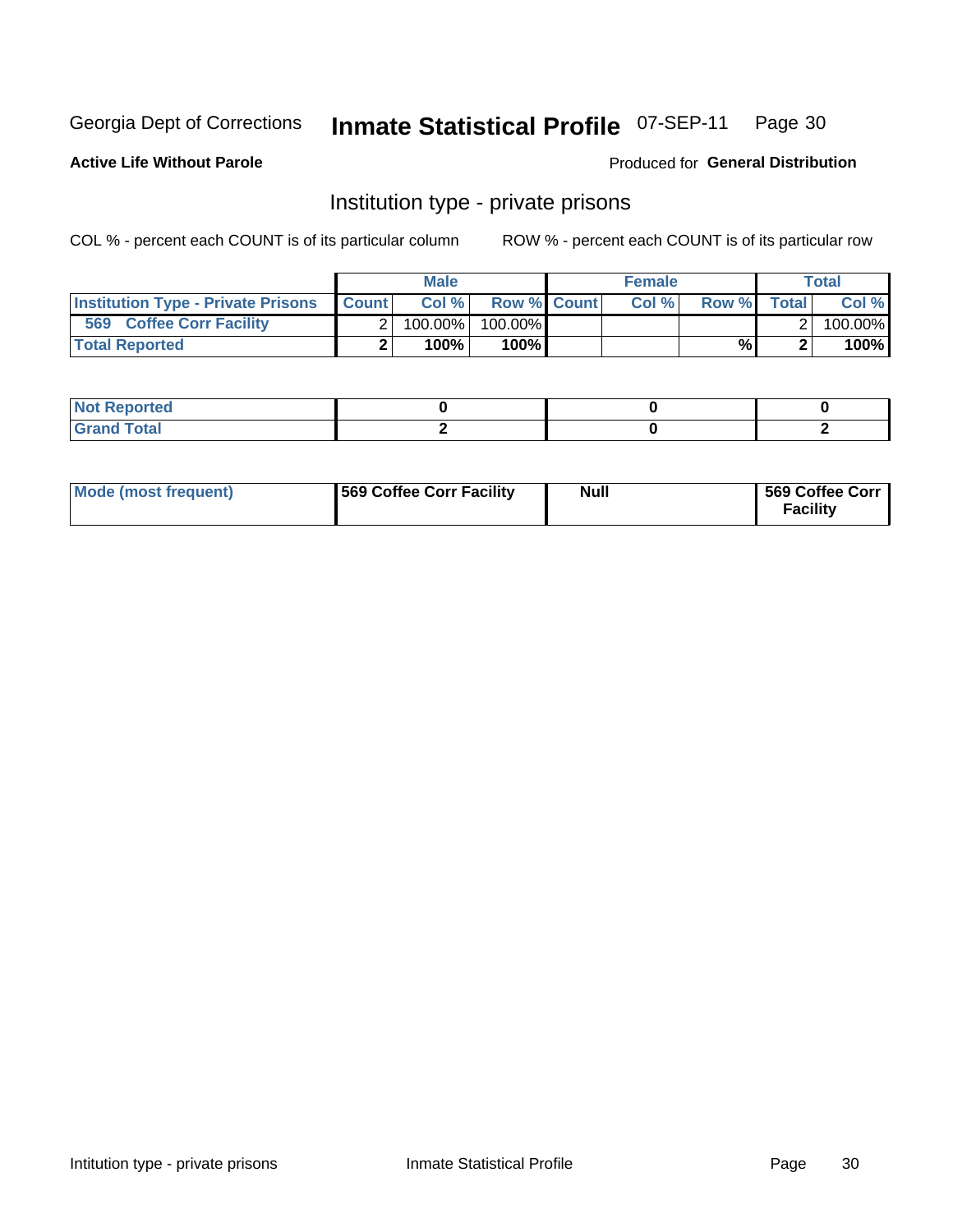## Inmate Statistical Profile 07-SEP-11 Page 31

**Active Life Without Parole** 

**Produced for General Distribution** 

### Institution type - pre-release centers

COL % - percent each COUNT is of its particular column

|                                                   | <b>Male</b> |              |              | Female |             | <b>Total</b> |
|---------------------------------------------------|-------------|--------------|--------------|--------|-------------|--------------|
| <b>Institution Type - Prison Annexe   Count  </b> | Col %       | <b>Row %</b> | <b>Count</b> | Col %  | Row % Total | Col %        |
| <b>Total Reported</b>                             |             |              |              |        |             |              |

| <b>Reported</b><br>I NOT |  |  |
|--------------------------|--|--|
| <b>Total</b><br>$C$ ren  |  |  |

| Mor<br><b>ruent</b> )<br>rea<br>nos | <b>Null</b> | <b>Moll</b><br>_____ | . .<br><b>Null</b> |
|-------------------------------------|-------------|----------------------|--------------------|
|                                     |             |                      |                    |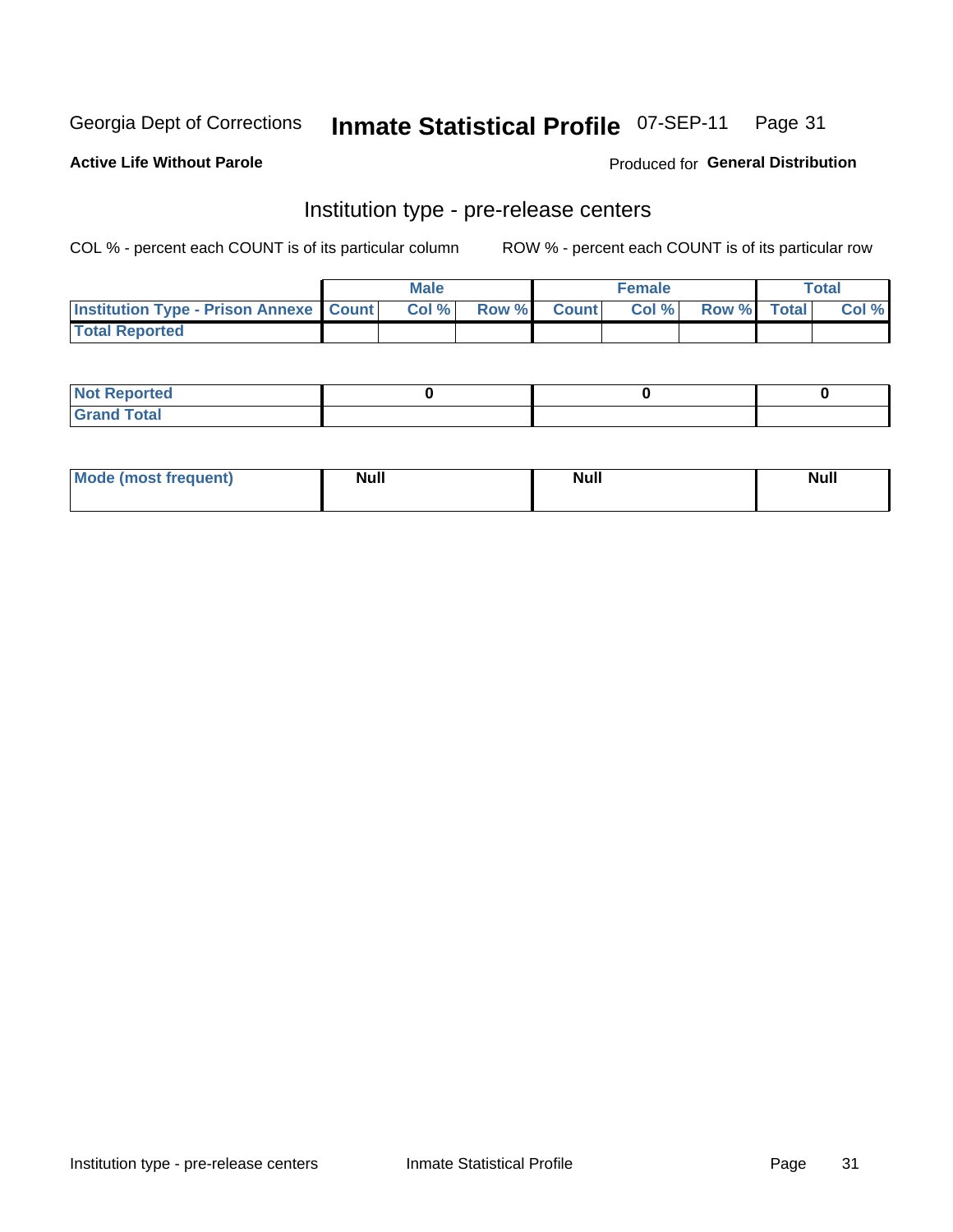#### **Inmate Statistical Profile 07-SEP-11** Page 32

### **Active Life Without Parole**

### Produced for General Distribution

### Institution type - inmate boot camp

COL % - percent each COUNT is of its particular column

|                                            | <b>Male</b> |             | <b>Female</b> |             | <b>Total</b> |
|--------------------------------------------|-------------|-------------|---------------|-------------|--------------|
| <b>Institution Type - Boot Camps Count</b> | Col %       | Row % Count | Col %         | Row % Total | Col %        |
| <b>Total Rported</b>                       |             |             |               |             |              |

| <b>Not Reported</b>            |  |  |
|--------------------------------|--|--|
| <b>Total</b><br>C <sub>r</sub> |  |  |

| Mode (most<br>Treauent) | <b>Null</b> | . .<br><b>Nu</b> |  |
|-------------------------|-------------|------------------|--|
|                         |             |                  |  |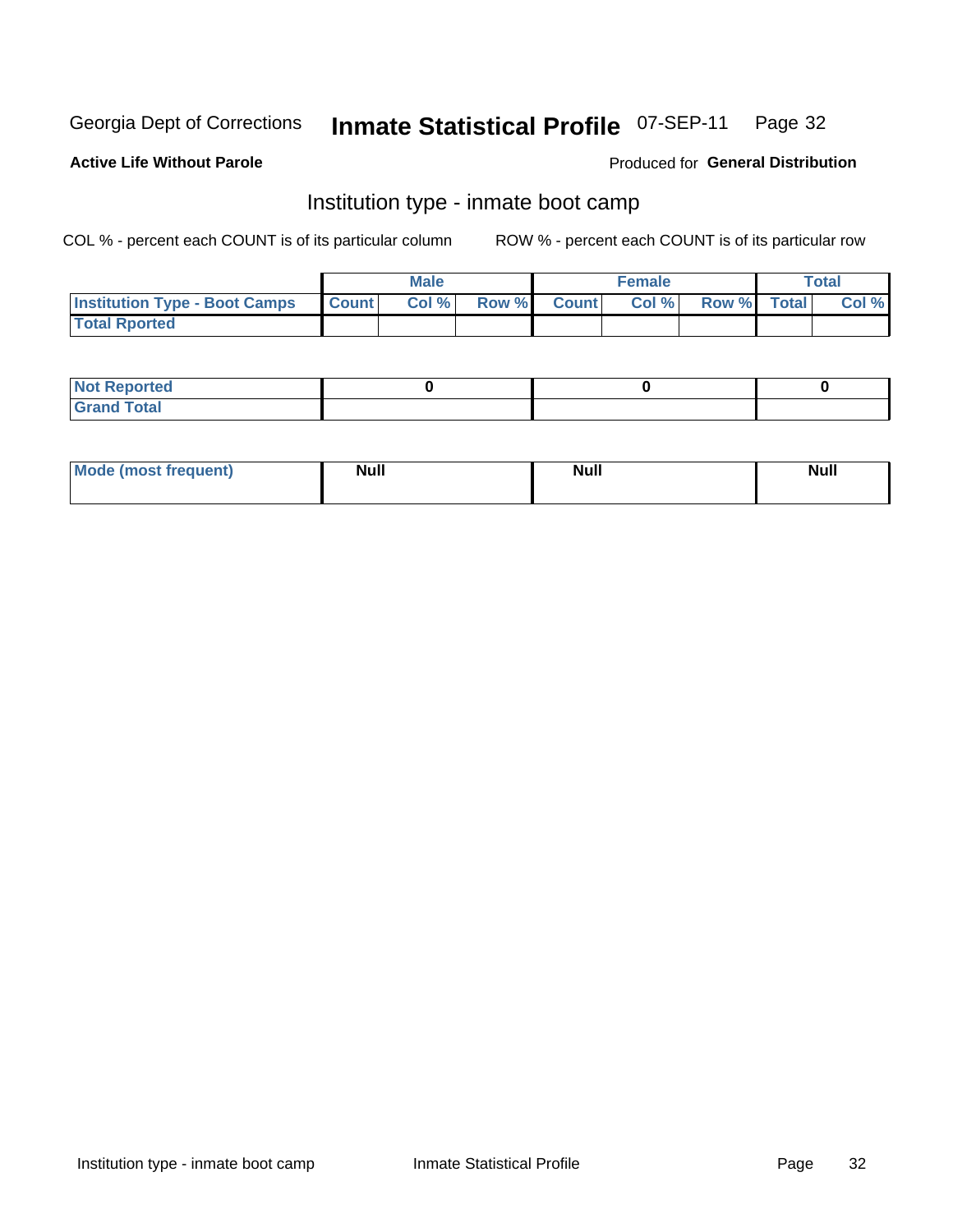#### Inmate Statistical Profile 07-SEP-11 Page 33

**Active Life Without Parole** 

**Produced for General Distribution** 

### Number of disciplinary reports

COL % - percent each COUNT is of its particular column

|                                       |              | <b>Male</b> |             |    | <b>Female</b> |       |       | <b>Total</b> |
|---------------------------------------|--------------|-------------|-------------|----|---------------|-------|-------|--------------|
| <b>Number of Disciplinary Reports</b> | <b>Count</b> | Col %       | Row % Count |    | Col %         | Row % | Total | Col %        |
|                                       | 176          | 26.67%      | 97.78%      | 4  | 30.77%        | 2.22% | 180   | 26.75%       |
|                                       | 74           | 11.21%      | 98.67%      |    | 7.69%         | 1.33% | 75    | 11.14%       |
|                                       | 54           | 8.18%       | 96.43%      | 2  | 15.38%        | 3.57% | 56    | 8.32%        |
| 3                                     | 34           | 5.15%       | 94.44%      | 2  | 15.38%        | 5.56% | 36    | 5.35%        |
|                                       | 41           | 6.21%       | 100.00%     |    |               |       | 41    | 6.09%        |
| 5                                     | 28           | 4.24%       | 100.00%     |    |               |       | 28    | 4.16%        |
| <b>More Than 5</b>                    | 253          | 38.33%      | 98.44%      | 4  | 30.77%        | 1.56% | 257   | 38.19%       |
| <b>Total Reported</b>                 | 660          | 100%        | 98.07%      | 13 | 100%          | 1.93% | 673   | 100%         |

| <b>orted</b><br>NO.  |     |              |
|----------------------|-----|--------------|
| <b>Total</b><br>Croi | 660 | $\sim$<br>v. |

| Mean (average)       | 8.40 | 7.08 | 8.37 |
|----------------------|------|------|------|
| Median (middle)      |      |      |      |
| Mode (most frequent) |      |      |      |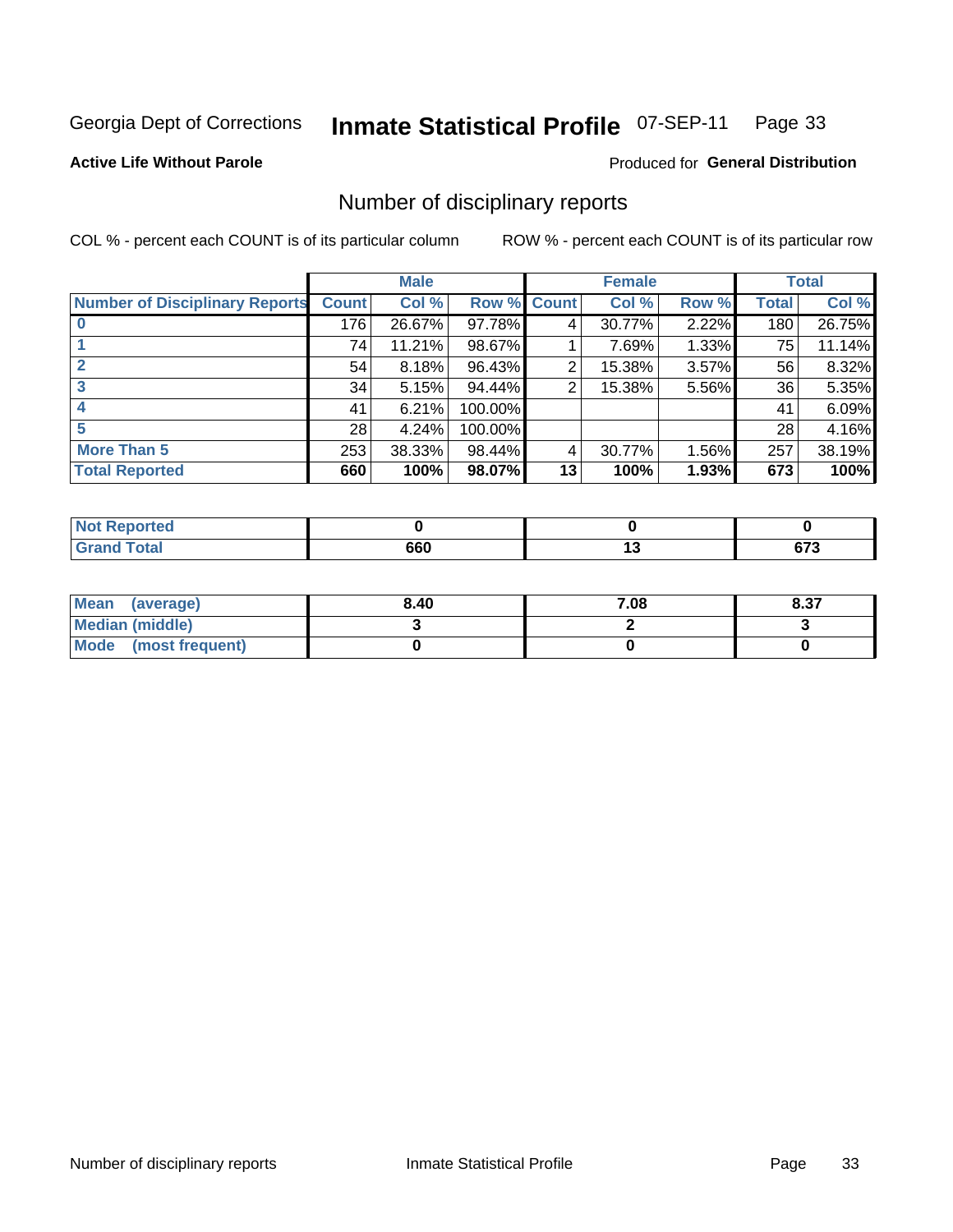#### **Inmate Statistical Profile 07-SEP-11** Page 34

**Active Life Without Parole** 

**Produced for General Distribution** 

### Number of transfers

COL % - percent each COUNT is of its particular column

|                            |                 | <b>Male</b> |             |    | <b>Female</b> |          |       | <b>Total</b> |
|----------------------------|-----------------|-------------|-------------|----|---------------|----------|-------|--------------|
| <b>Number of Transfers</b> | <b>Count</b>    | Col %       | Row % Count |    | Col %         | Row %    | Total | Col %        |
|                            | 20 <sub>1</sub> | 3.03%       | 90.91%      | 2  | 15.38%        | $9.09\%$ | 22    | 3.27%        |
|                            | 112             | 16.97%      | 95.73%      | 5  | 38.46%        | 4.27%    | 117   | 17.38%       |
| $\mathbf{2}$               | 120             | 18.18%      | 100.00%     |    |               |          | 120   | 17.83%       |
| 3                          | 108             | 16.36%      | 99.08%      |    | 7.69%         | 0.92%    | 109   | 16.20%       |
|                            | 83              | 12.58%      | 94.32%      | 5  | 38.46%        | 5.68%    | 88    | 13.08%       |
| 5                          | 50 <sub>1</sub> | 7.58%       | 100.00%     |    |               |          | 50    | 7.43%        |
| <b>More Than 5</b>         | 167             | 25.30%      | 100.00%     |    |               |          | 167   | 24.81%       |
| <b>Total Reported</b>      | 660             | 100%        | 98.07%      | 13 | 100%          | 1.93%    | 673   | 100%         |

| <b>Not Reported</b> |     |               |
|---------------------|-----|---------------|
| <b>f</b> otal       | 660 | $\sim$<br>v1. |

| Mean (average)       | 4.16 | 2.15 |  |
|----------------------|------|------|--|
| Median (middle)      |      |      |  |
| Mode (most frequent) |      |      |  |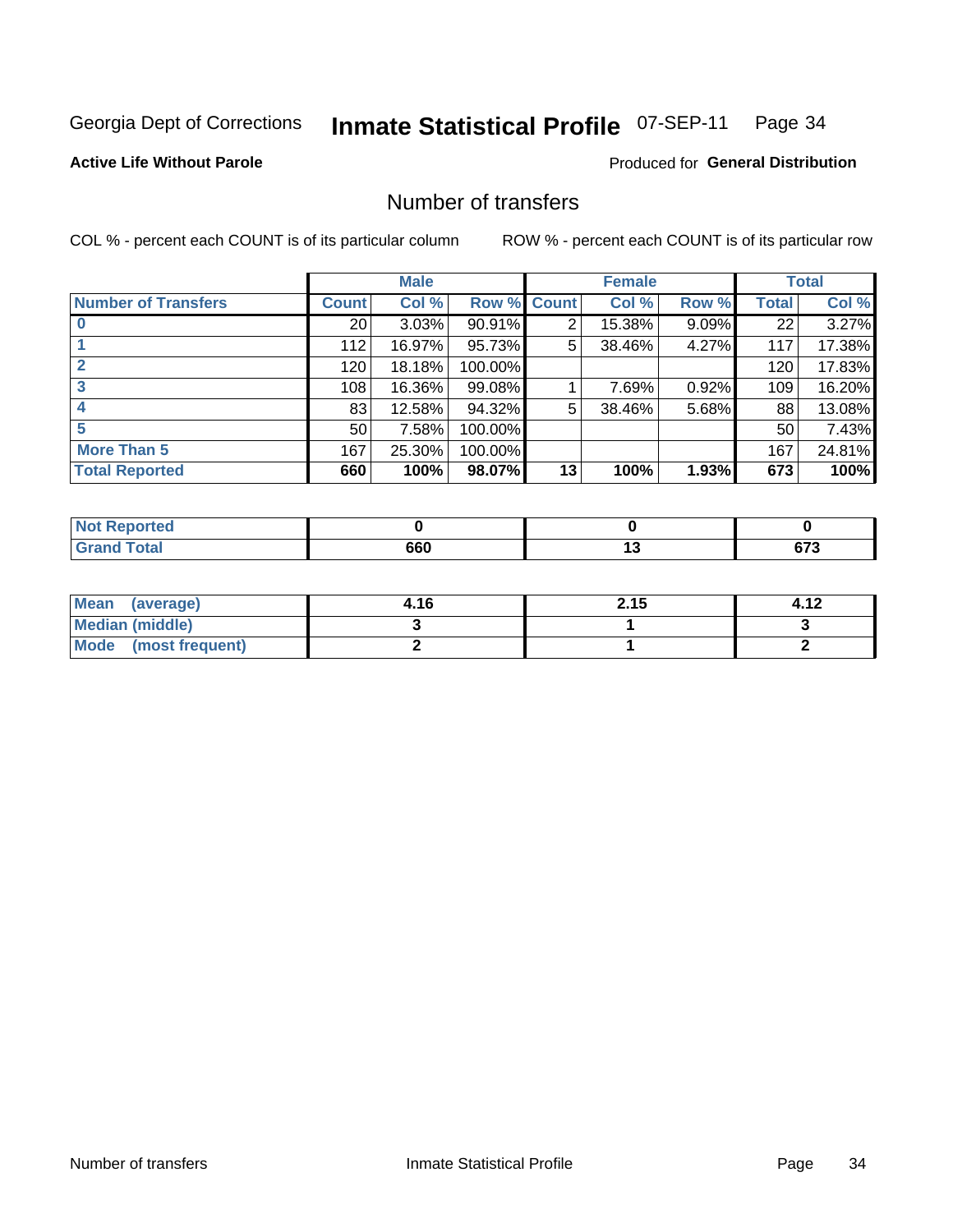## Inmate Statistical Profile 07-SEP-11 Page 35

**Active Life Without Parole** 

**Produced for General Distribution** 

### Number of escapes

COL % - percent each COUNT is of its particular column

|                          |              | <b>Male</b> |                    |    | <b>Female</b> |       |       | <b>Total</b> |
|--------------------------|--------------|-------------|--------------------|----|---------------|-------|-------|--------------|
| <b>Number of Escapes</b> | <b>Count</b> | Col%        | <b>Row % Count</b> |    | Col %         | Row % | Total | Col %        |
|                          | 658          | 99.70%      | 98.06%             | 13 | 100.00%       | 1.94% | 671   | 99.70%       |
|                          |              | 0.15%       | 100.00%            |    |               |       |       | 0.15%        |
|                          |              | 0.15%       | 100.00%            |    |               |       |       | 0.15%        |
| <b>Total Reported</b>    | 660          | 100%        | 98.07%             | 13 | 100%          | 1.93% | 673   | 100%         |

| <b>Not Reported</b>   |     |     |                |
|-----------------------|-----|-----|----------------|
| <b>Total</b><br>Grand | 660 | . . | $\sim$<br>ט וט |

| Mean (average)       |  |  |
|----------------------|--|--|
| Median (middle)      |  |  |
| Mode (most frequent) |  |  |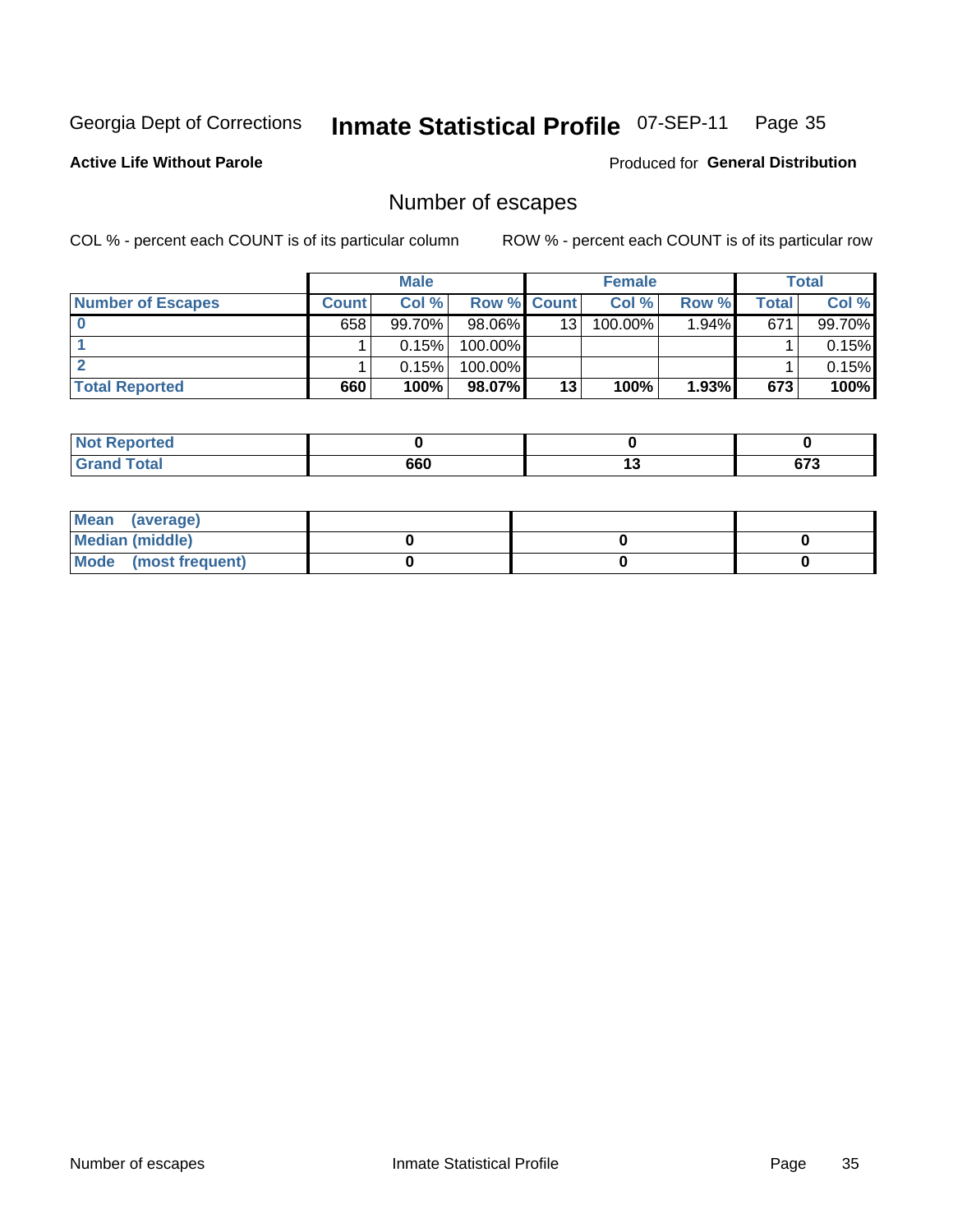#### **Inmate Statistical Profile 07-SEP-11** Page 36

### **Active Life Without Parole**

### **Produced for General Distribution**

### Time served in current (or last) institution

COL % - percent each COUNT is of its particular column

|                            |              | <b>Male</b> |         |              | <b>Female</b> |        |              | <b>Total</b> |
|----------------------------|--------------|-------------|---------|--------------|---------------|--------|--------------|--------------|
| <b>Time In Institution</b> | <b>Count</b> | Col %       | Row %   | <b>Count</b> | Col %         | Row %  | <b>Total</b> | Col %        |
| 0 to 3 months              | 76           | 11.52%      | 98.70%  | 1            | 7.69%         | 1.30%  | 77           | 11.44%       |
| <b>3.01 to 6 months</b>    | 59           | 8.94%       | 86.76%  | 9            | 69.23%        | 13.24% | 68           | 10.10%       |
| 6.01 to 9 months           | 32           | 4.85%       | 96.97%  | 1            | 7.69%         | 3.03%  | 33           | 4.90%        |
| 9.01 to 12 months          | 39           | 5.91%       | 100.00% |              |               |        | 39           | 5.79%        |
| 12.01 to 18 months         | 70           | 10.61%      | 100.00% |              |               |        | 70           | 10.40%       |
| 18.01 to 24 months         | 50           | 7.58%       | 100.00% |              |               |        | 50           | 7.43%        |
| 2.01 to 3 years            | 101          | 15.30%      | 100.00% |              |               |        | 101          | 15.01%       |
| 3.01 to 4 years            | 64           | 9.70%       | 100.00% |              |               |        | 64           | 9.51%        |
| 4.01 to 5 years            | 30           | 4.55%       | 100.00% |              |               |        | 30           | 4.46%        |
| 5.01 to 6 years            | 33           | 5.00%       | 100.00% |              |               |        | 33           | 4.90%        |
| 6.01 to 7 years            | 30           | 4.55%       | 96.77%  | 1            | 7.69%         | 3.23%  | 31           | 4.61%        |
| 7.01 to 8 years            | 14           | 2.12%       | 93.33%  | 1            | 7.69%         | 6.67%  | 15           | 2.23%        |
| 8.01 to 9 years            | 17           | 2.58%       | 100.00% |              |               |        | 17           | 2.53%        |
| 9.01 to 10 years           | 18           | 2.73%       | 100.00% |              |               |        | 18           | 2.67%        |
| Over 10 years              | 27           | 4.09%       | 100.00% |              |               |        | 27           | 4.01%        |
| <b>Total Reported</b>      | 660          | 100%        | 98.07%  | 13           | 100%          | 1.93%  | 673          | 100%         |

| orted  |     |     |             |
|--------|-----|-----|-------------|
| .'nta' | 660 | $-$ | ^¬^<br>נ וט |

| <b>Mean</b><br>(average) | 36 months | 16 months | 36 months |
|--------------------------|-----------|-----------|-----------|
| Median (middle)          | 25 months | 5 months  | 24 months |
| Mode (most frequent)     | months    | 1 months  | 1 months  |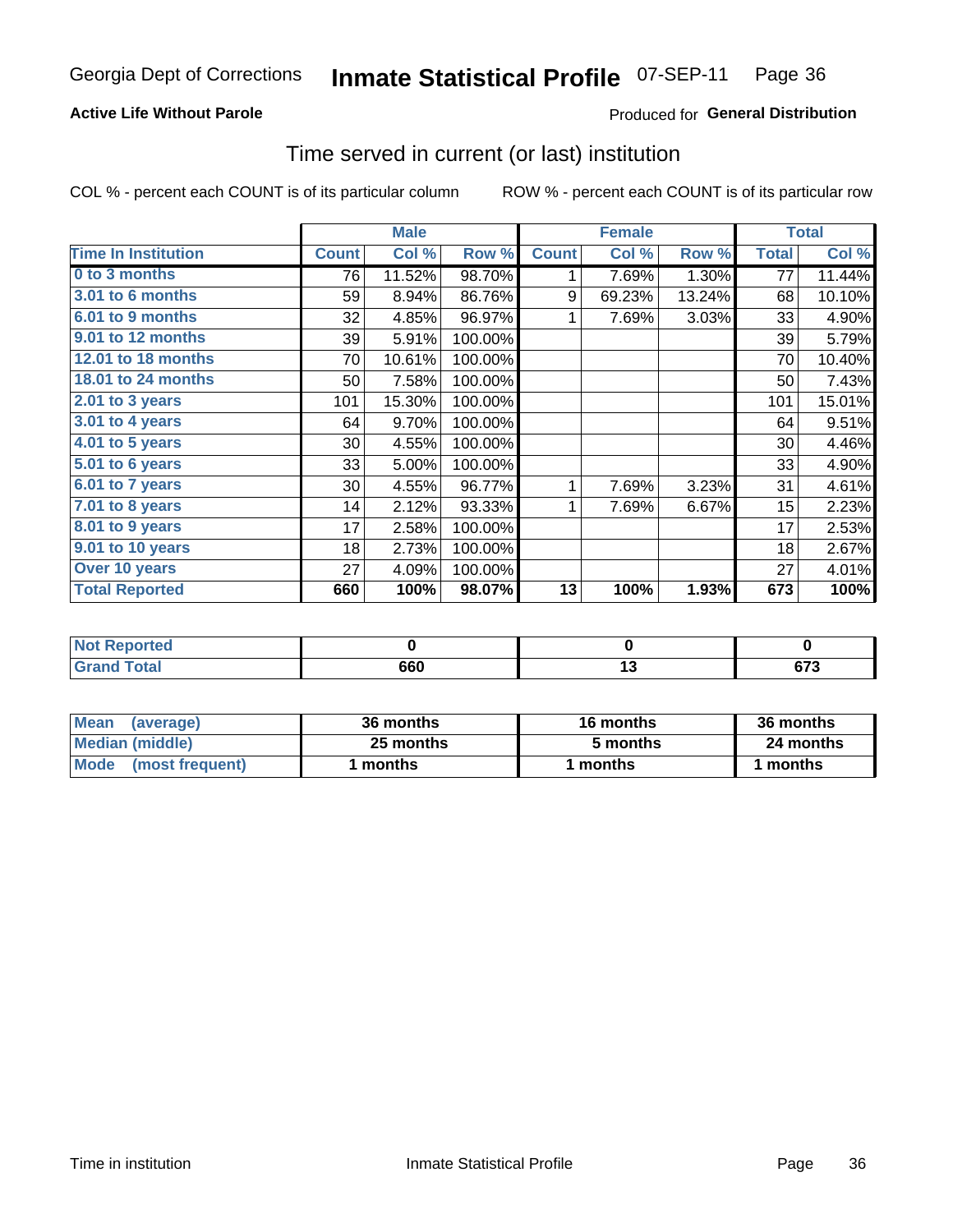#### **Inmate Statistical Profile 07-SEP-11** Page 37

**Active Life Without Parole** 

Produced for General Distribution

## Highest grade level attained

COL % - percent each COUNT is of its particular column

|                              |                | <b>Male</b> |         |                 | <b>Female</b> |        |                | <b>Total</b> |
|------------------------------|----------------|-------------|---------|-----------------|---------------|--------|----------------|--------------|
| <b>Grade Level</b>           | <b>Count</b>   | Col %       | Row %   | <b>Count</b>    | Col %         | Row %  | <b>Total</b>   | Col %        |
| No school at all             | 1              | 0.16%       | 100.00% |                 |               |        | 1              | 0.15%        |
| <b>Grade 1</b>               |                | 0.16%       | 100.00% |                 |               |        | 1              | 0.15%        |
| <b>Grade 2</b>               | 1              | 0.16%       | 100.00% |                 |               |        | 1              | 0.15%        |
| <b>Grade 4</b>               | 4              | 0.63%       | 100.00% |                 |               |        | 4              | 0.62%        |
| Grade 5                      | 4              | 0.63%       | 100.00% |                 |               |        | 4              | 0.62%        |
| Grade 6                      | 5              | 0.79%       | 100.00% |                 |               |        | 5              | 0.77%        |
| <b>Grade 7</b>               | 22             | 3.46%       | 100.00% |                 |               |        | 22             | 3.40%        |
| <b>Grade 8</b>               | 51             | 8.02%       | 100.00% |                 |               |        | 51             | 7.87%        |
| <b>Grade 9</b>               | 76             | 11.95%      | 98.70%  | 1               | 8.33%         | 1.30%  | 77             | 11.88%       |
| Grade 10                     | 115            | 18.08%      | 99.14%  | 1               | 8.33%         | 0.86%  | 116            | 17.90%       |
| Grade 11                     | 96             | 15.09%      | 98.97%  | 1               | 8.33%         | 1.03%  | 97             | 14.97%       |
| <b>Grade 12 or GED</b>       | 158            | 24.84%      | 95.76%  | 7               | 58.33%        | 4.24%  | 165            | 25.46%       |
| <b>Some tech school</b>      | 7              | 1.10%       | 87.50%  |                 | 8.33%         | 12.50% | 8              | 1.23%        |
| <b>Completed tech school</b> | 10             | 1.57%       | 100.00% |                 |               |        | 10             | 1.54%        |
| College, 1 year              | 21             | 3.30%       | 100.00% |                 |               |        | 21             | 3.24%        |
| College, 2 year              | 34             | 5.35%       | 97.14%  | 1               | 8.33%         | 2.86%  | 35             | 5.40%        |
| College, 3 year              | 11             | 1.73%       | 100.00% |                 |               |        | 11             | 1.70%        |
| <b>Bachelor's degree</b>     | 12             | 1.89%       | 100.00% |                 |               |        | 12             | 1.85%        |
| <b>Master's degree</b>       | 4              | 0.63%       | 100.00% |                 |               |        | 4              | 0.62%        |
| Ph.D. degree                 |                | 0.16%       | 100.00% |                 |               |        | 1              | 0.15%        |
| Law degree                   | $\overline{2}$ | 0.31%       | 100.00% |                 |               |        | $\overline{2}$ | 0.31%        |
| <b>Total Reported</b>        | 636            | 100%        | 98.15%  | $\overline{12}$ | 100%          | 1.85%  | 648            | 100%         |

| orreg      | $ -$ | ሳር<br>~   |
|------------|------|-----------|
| <b>ota</b> | 660  | ~-~<br>v. |

| Mean<br>(average)    | 10.83           | 11.75           | 10.84                    |
|----------------------|-----------------|-----------------|--------------------------|
| Median (middle)      | Grade 11        | Grade 12 or GED | Grade 11                 |
| Mode (most frequent) | Grade 12 or GED | Grade 12 or GED | <b>I</b> Grade 12 or GED |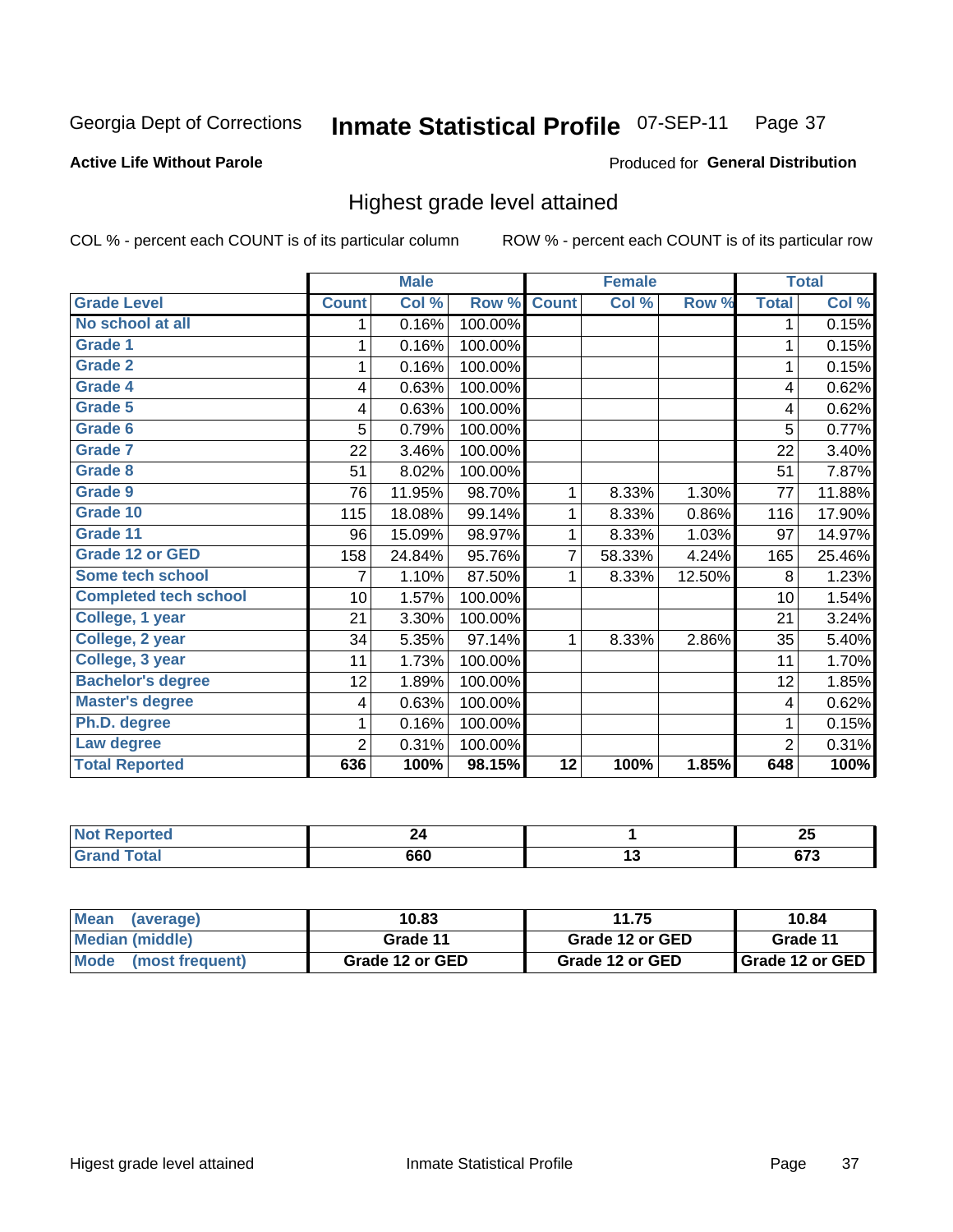# Inmate Statistical Profile 07-SEP-11 Page 38

#### **Active Life Without Parole**

Produced for General Distribution

## Culture fair IQ scores

COL % - percent each COUNT is of its particular column

|                       |              | <b>Male</b> |                    |                | <b>Female</b> |          |              | <b>Total</b> |
|-----------------------|--------------|-------------|--------------------|----------------|---------------|----------|--------------|--------------|
| <b>IQ Scores</b>      | <b>Count</b> | Col %       | <b>Row % Count</b> |                | Col %         | Row %    | <b>Total</b> | Col %        |
| $60 - 69$             | 24           | 4.40%       | 100.00%            |                |               |          | 24           | 4.31%        |
| $70 - 79$             | 43           | 7.88%       | 97.73%             |                | 9.09%         | 2.27%    | 44           | 7.90%        |
| $80 - 89$             | 87           | 15.93%      | 97.75%             | 2              | 18.18%        | 2.25%    | 89           | 15.98%       |
| $90 - 99$             | 101          | 18.50%      | 97.12%             | 3              | 27.27%        | $2.88\%$ | 104          | 18.67%       |
| $100 - 109$           | 149          | 27.29%      | 98.68%             | $\overline{2}$ | 18.18%        | 1.32%    | 151          | 27.11%       |
| $110 - 119$           | 116          | 21.25%      | 98.31%             | 2              | 18.18%        | 1.69%    | 118          | 21.18%       |
| $120 - 129$           | 26           | 4.76%       | 96.30%             |                | 9.09%         | 3.70%    | 27           | 4.85%        |
| <b>Total Reported</b> | 546          | 100%        | 98.03%             | 11             | 100%          | 1.97%    | 557          | 100%         |

| <b>Not Reported</b>         | 110 |     | 112 |
|-----------------------------|-----|-----|-----|
| <b>Not Valid (under 60)</b> |     |     |     |
| <b>Grand Total</b>          | 660 | 1 v | 673 |

| <b>Mean</b><br>(average)       | 98  | 100 | 98  |
|--------------------------------|-----|-----|-----|
| <b>Median (middle)</b>         | 101 | 96  | 101 |
| <b>Mode</b><br>(most frequent) | 110 | 96  | 110 |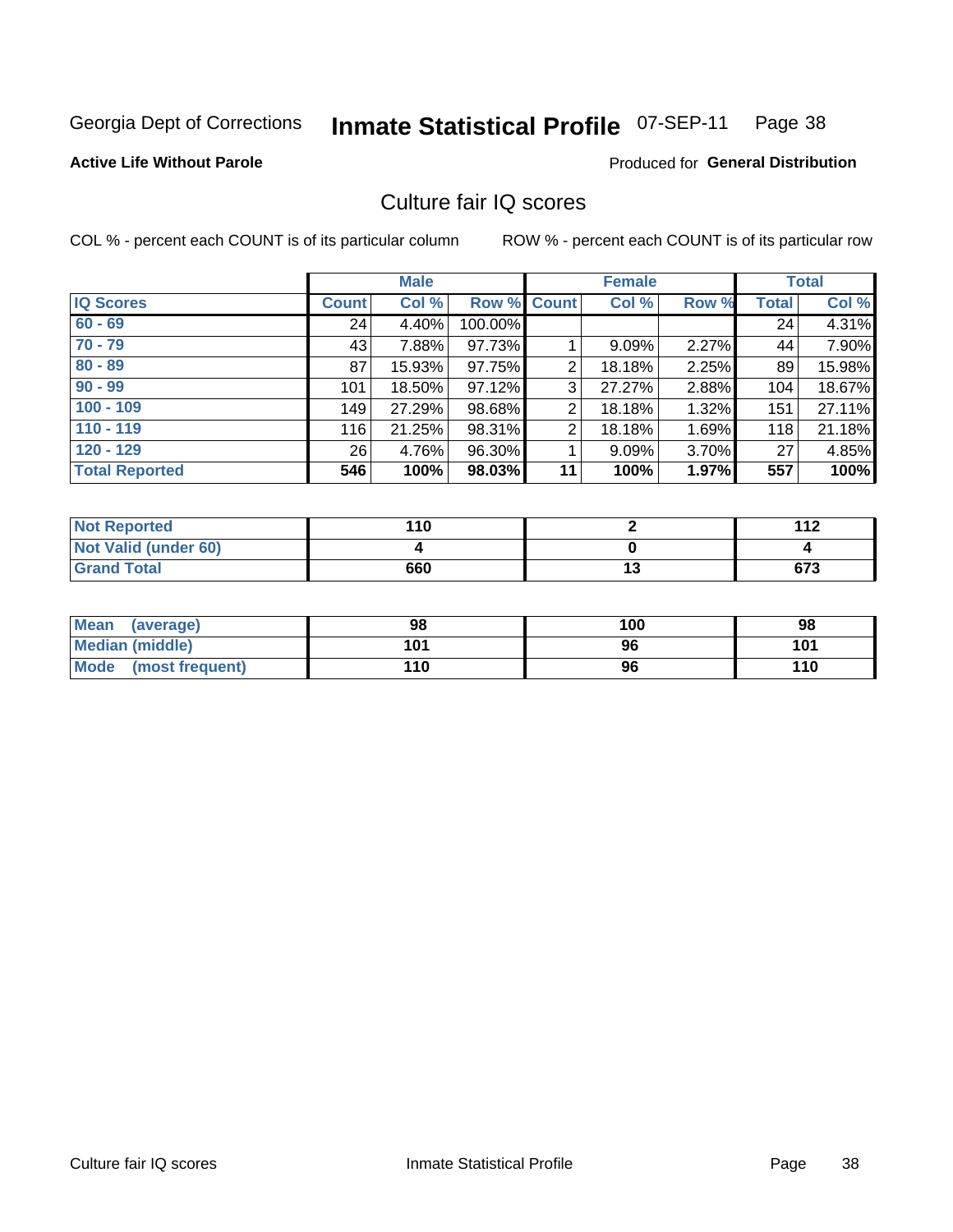#### **Inmate Statistical Profile 07-SEP-11** Page 39

#### **Active Life Without Parole**

# **Produced for General Distribution**

## Wide Range Achievement Test (WRAT) reading score

COL % - percent each COUNT is of its particular column

|                           |              | <b>Male</b> |         |                | <b>Female</b> |       |              | <b>Total</b> |
|---------------------------|--------------|-------------|---------|----------------|---------------|-------|--------------|--------------|
| <b>WRAT Reading Score</b> | <b>Count</b> | Col %       | Row %   | <b>Count</b>   | Col %         | Row % | <b>Total</b> | Col %        |
| 0.1 to 0.9                | 14           | 2.52%       | 100.00% |                |               |       | 14           | 2.47%        |
| 1.0 to 1.9                | 18           | 3.24%       | 100.00% |                |               |       | 18           | 3.18%        |
| 2.0 to 2.9                | 28           | 5.05%       | 96.55%  | 1              | 9.09%         | 3.45% | 29           | 5.12%        |
| 3.0 to 3.9                | 33           | 5.95%       | 100.00% |                |               |       | 33           | 5.83%        |
| 4.0 to 4.9                | 41           | 7.39%       | 100.00% |                |               |       | 41           | 7.24%        |
| 5.0 to 5.9                | 49           | 8.83%       | 96.08%  | $\overline{2}$ | 18.18%        | 3.92% | 51           | 9.01%        |
| 6.0 to 6.9                | 47           | 8.47%       | 100.00% |                |               |       | 47           | 8.30%        |
| 7.0 to 7.9                | 20           | 3.60%       | 100.00% |                |               |       | 20           | 3.53%        |
| 8.0 to 8.9                | 41           | 7.39%       | 100.00% |                |               |       | 41           | 7.24%        |
| 9.0 to 9.9                | 43           | 7.75%       | 97.73%  | 1              | 9.09%         | 2.27% | 44           | 7.77%        |
| 10.0 to 10.9              | 13           | 2.34%       | 92.86%  | 1              | 9.09%         | 7.14% | 14           | 2.47%        |
| 11.0 to 11.9              | 35           | 6.31%       | 94.59%  | $\overline{2}$ | 18.18%        | 5.41% | 37           | 6.54%        |
| 12.0 to 12.9              | 115          | 20.72%      | 99.14%  | 1              | 9.09%         | 0.86% | 116          | 20.49%       |
| 13                        | 58           | 10.45%      | 95.08%  | 3              | 27.27%        | 4.92% | 61           | 10.78%       |
| <b>Total Reported</b>     | 555          | 100%        | 98.06%  | 11             | 100%          | 1.94% | 566          | 100%         |
|                           |              |             |         |                |               |       |              |              |
|                           |              |             |         |                |               |       |              |              |

| <b>Not</b>      | 1 N.C |    | 1 N.T                  |
|-----------------|-------|----|------------------------|
| <b>Reported</b> | ט ו   |    | 1 U I                  |
| <b>jotal</b>    | 660   | ю, | $\sim$<br><u>u i j</u> |

| <b>Mean</b><br>(average) | 8.34 | 9.76                | 0.27<br>0.31 |
|--------------------------|------|---------------------|--------------|
| <b>Median (middle)</b>   | 8.5  | 112<br>. . <u>.</u> | Ծ.J          |
| Mode<br>(most frequent)  |      |                     | IJ           |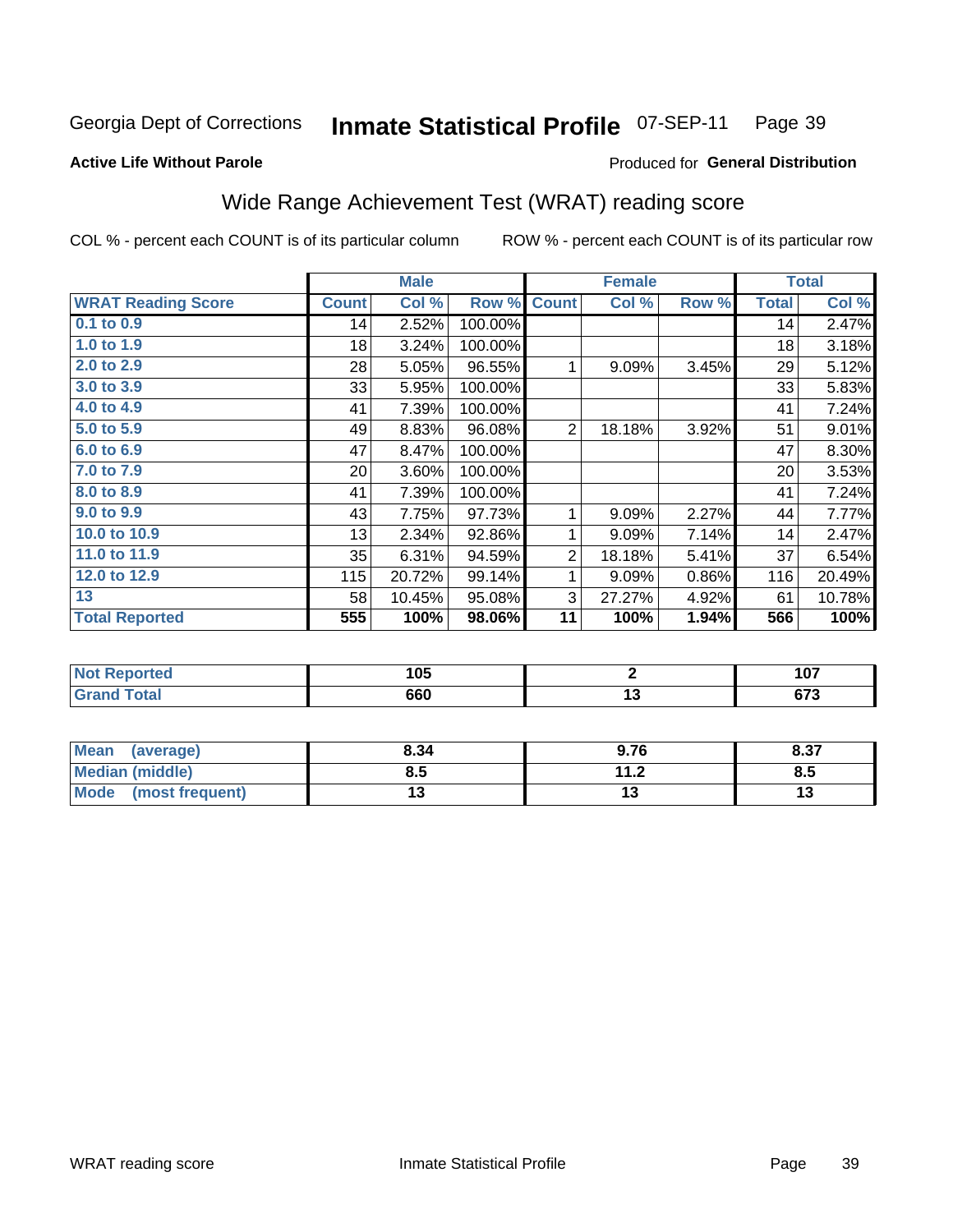#### **Inmate Statistical Profile 07-SEP-11** Page 40

**Produced for General Distribution** 

#### **Active Life Without Parole**

## Wide Range Achievement Test (WRAT) math score

COL % - percent each COUNT is of its particular column

|                              |              | <b>Male</b> |         |                | <b>Female</b>   |       |              | <b>Total</b> |
|------------------------------|--------------|-------------|---------|----------------|-----------------|-------|--------------|--------------|
| <b>WRAT Mathematic Score</b> | <b>Count</b> | Col %       | Row %   | <b>Count</b>   | Col %           | Row % | <b>Total</b> | Col %        |
| 0.1 to 0.9                   | 2            | 0.36%       | 100.00% |                |                 |       | 2            | 0.35%        |
| 1.0 to 1.9                   | 4            | 0.72%       | 100.00% |                |                 |       | 4            | 0.71%        |
| 2.0 to 2.9                   | 17           | 3.06%       | 100.00% |                |                 |       | 17           | 3.00%        |
| 3.0 to 3.9                   | 38           | 6.85%       | 100.00% |                |                 |       | 38           | 6.71%        |
| 4.0 to 4.9                   | 59           | 10.63%      | 96.72%  | $\overline{2}$ | 18.18%          | 3.28% | 61           | 10.78%       |
| 5.0 to 5.9                   | 73           | 13.15%      | 98.65%  | 1              | 9.09%           | 1.35% | 74           | 13.07%       |
| 6.0 to 6.9                   | 110          | 19.82%      | 99.10%  | 1              | 9.09%           | 0.90% | 111          | 19.61%       |
| 7.0 to 7.9                   | 68           | 12.25%      | 98.55%  | 1              | 9.09%           | 1.45% | 69           | 12.19%       |
| 8.0 to 8.9                   | 40           | 7.21%       | 95.24%  | $\overline{2}$ | 18.18%          | 4.76% | 42           | 7.42%        |
| 9.0 to 9.9                   | 57           | 10.27%      | 96.61%  | $\overline{2}$ | 18.18%          | 3.39% | 59           | 10.42%       |
| 10.0 to 10.9                 | 26           | 4.68%       | 100.00% |                |                 |       | 26           | 4.59%        |
| 11.0 to 11.9                 | 16           | 2.88%       | 100.00% |                |                 |       | 16           | 2.83%        |
| 12.0 to 12.9                 | 35           | 6.31%       | 97.22%  | 1              | 9.09%           | 2.78% | 36           | 6.36%        |
| 13                           | 10           | 1.80%       | 90.91%  | 1              | 9.09%           | 9.09% | 11           | 1.94%        |
| <b>Total Reported</b>        | 555          | 100%        | 98.06%  | 11             | 100%            | 1.94% | 566          | 100%         |
|                              |              |             |         |                |                 |       |              |              |
| <b>Not Reported</b>          |              | 105         |         |                | $\mathbf 2$     |       |              | 107          |
| <b>Grand Total</b>           |              | 660         |         |                | $\overline{13}$ |       |              | 673          |

| Mean<br>(average)      | 7.20 | 0.Z | 7.00<br>I . <i>ll</i> |
|------------------------|------|-----|-----------------------|
| <b>Median (middle)</b> | 6.9  | 0.Z | 6.9                   |
| Mode (most frequent)   | 6.9  |     | 6.9                   |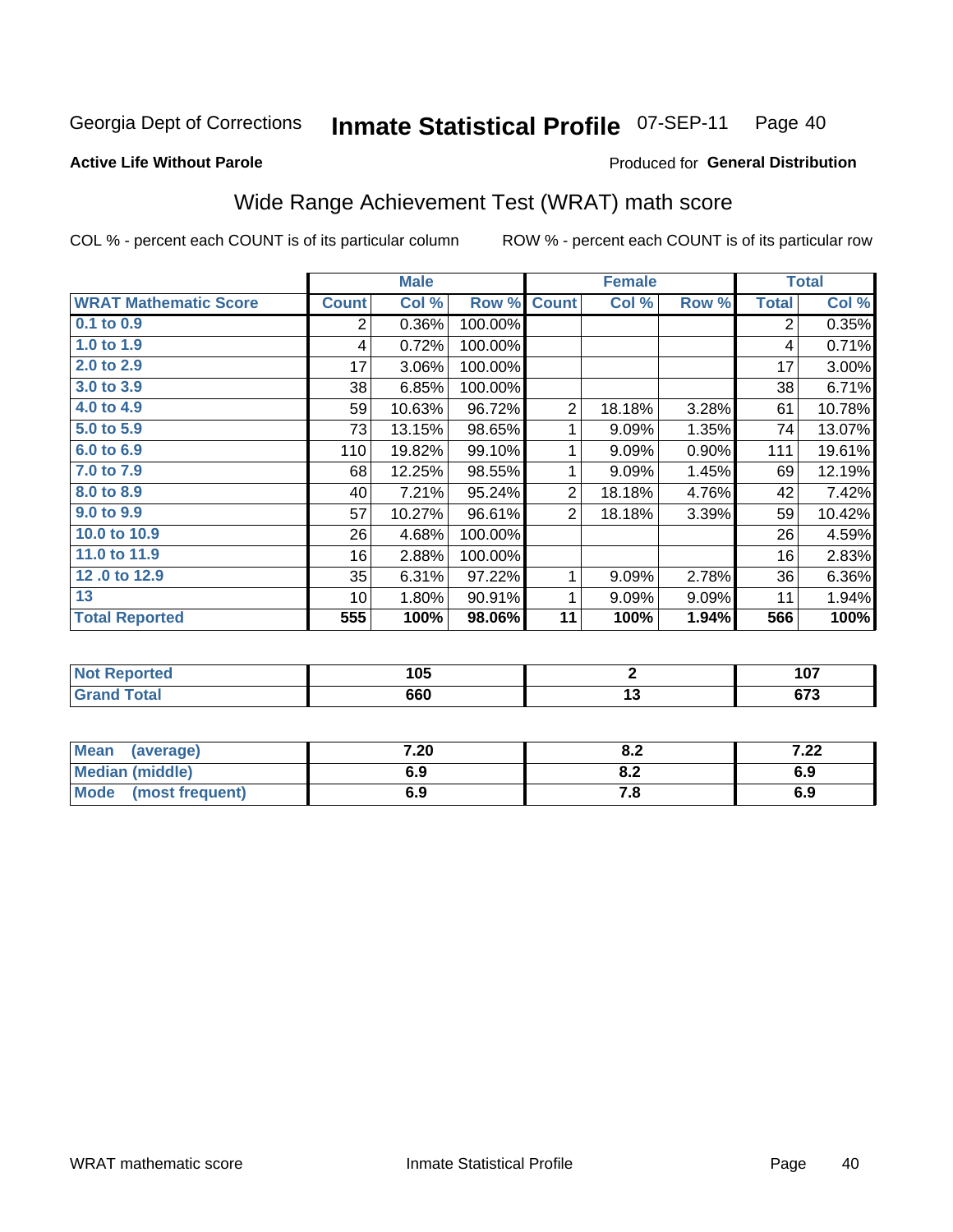#### Inmate Statistical Profile 07-SEP-11 Page 41

#### **Active Life Without Parole**

### **Produced for General Distribution**

## Wide Range Achievement Test (WRAT) spelling score

COL % - percent each COUNT is of its particular column

ROW % - percent each COUNT is of its particular row

 $\overline{13}$ 

|                            |              | <b>Male</b> |         |              | <b>Female</b> |       |              | <b>Total</b> |
|----------------------------|--------------|-------------|---------|--------------|---------------|-------|--------------|--------------|
| <b>WRAT Spelling Score</b> | <b>Count</b> | Col %       | Row %   | <b>Count</b> | Col %         | Row % | <b>Total</b> | Col %        |
| 0.1 to 0.9                 | 7            | 1.26%       | 100.00% |              |               |       | 7            | 1.24%        |
| 1.0 to 1.9                 | 25           | 4.51%       | 100.00% |              |               |       | 25           | 4.42%        |
| 2.0 to 2.9                 | 41           | 7.40%       | 100.00% |              |               |       | 41           | 7.26%        |
| 3.0 to 3.9                 | 31           | 5.60%       | 100.00% |              |               |       | 31           | 5.49%        |
| 4.0 to 4.9                 | 46           | 8.30%       | 97.87%  | 1            | 9.09%         | 2.13% | 47           | 8.32%        |
| 5.0 to 5.9                 | 55           | 9.93%       | 100.00% |              |               |       | 55           | 9.73%        |
| 6.0 to 6.9                 | 61           | 11.01%      | 98.39%  | 1            | 9.09%         | 1.61% | 62           | 10.97%       |
| 7.0 to 7.9                 | 45           | 8.12%       | 97.83%  | 1            | 9.09%         | 2.17% | 46           | 8.14%        |
| 8.0 to 8.9                 | 42           | 7.58%       | 97.67%  | 1            | 9.09%         | 2.33% | 43           | 7.61%        |
| 9.0 to 9.9                 | 39           | 7.04%       | 100.00% |              |               |       | 39           | 6.90%        |
| 10.0 to 10.9               | 35           | 6.32%       | 100.00% |              |               |       | 35           | 6.19%        |
| 11.0 to 11.9               | 36           | 6.50%       | 92.31%  | 3            | 27.27%        | 7.69% | 39           | 6.90%        |
| 12.0 to 12.9               | 63           | 11.37%      | 95.45%  | 3            | 27.27%        | 4.55% | 66           | 11.68%       |
| 13                         | 28           | 5.05%       | 96.55%  | 1            | 9.09%         | 3.45% | 29           | 5.13%        |
| <b>Total Reported</b>      | 554          | 100%        | 98.05%  | 11           | 100%          | 1.95% | 565          | 100%         |
|                            |              |             |         |              |               |       |              |              |
| <b>Not Reported</b>        |              | 106         |         |              | 2             |       |              | 108          |

| Mean<br>(average)       | 7.50 | 10.12 | 7.55 |
|-------------------------|------|-------|------|
| Median (middle)         | 7.5  | 11.3  | ۵. / |
| Mode<br>(most frequent) | 8.5  | 12.3  | 8.5  |

660

**Grand Total** 

 $673$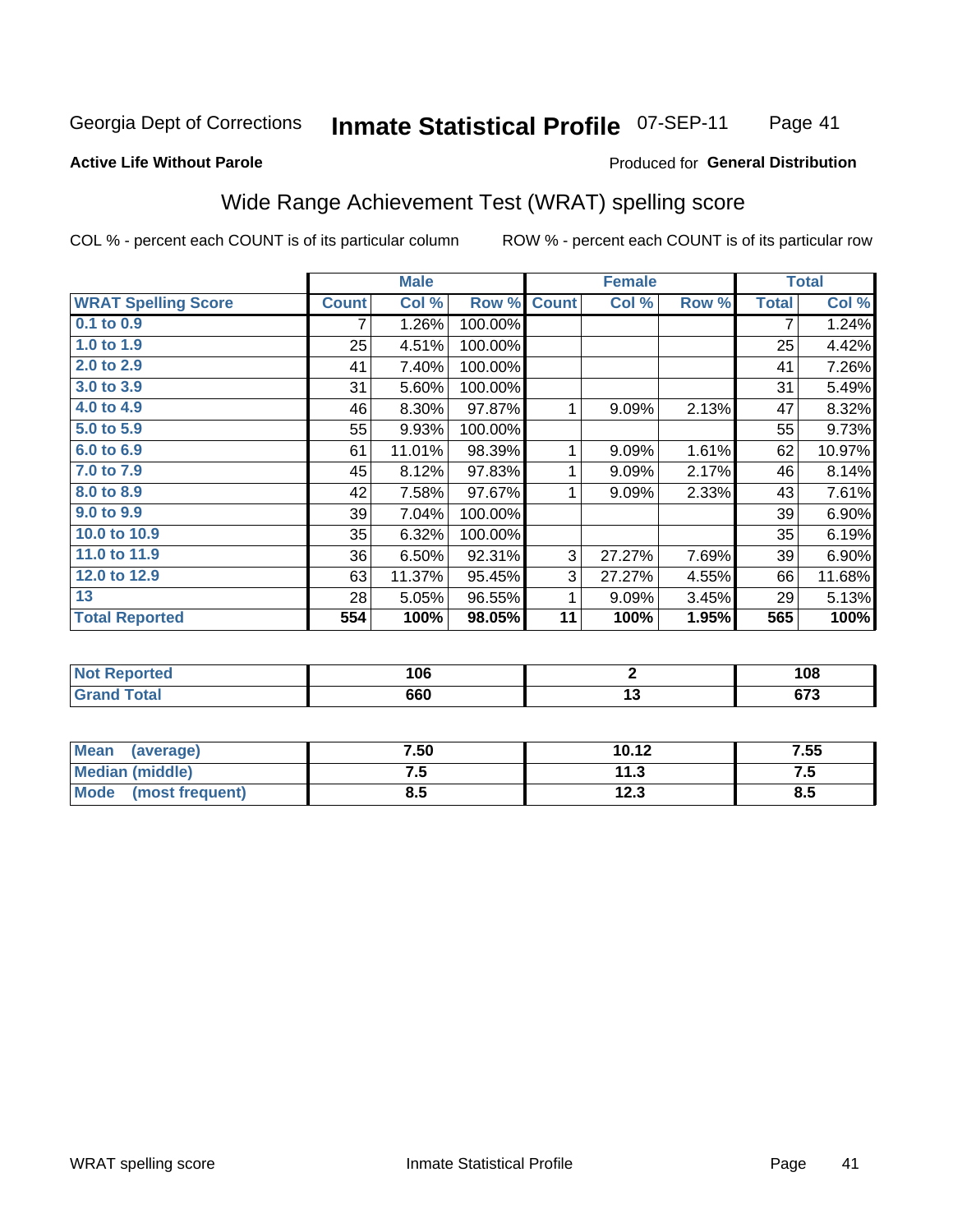### **Active Life Without Parole**

#### Produced for General Distribution

### Scope of substance abuse - summary

COL % - percent each COUNT is of its particular column

|                        |              | <b>Male</b> |           |              | <b>Female</b> |       |              | <b>Total</b> |
|------------------------|--------------|-------------|-----------|--------------|---------------|-------|--------------|--------------|
| <b>Substance Abuse</b> | <b>Count</b> | Col %       | Row %     | <b>Count</b> | Col %         | Row % | <b>Total</b> | Col %        |
| <b>None</b>            | 294          | 44.55%      | 97.67%    |              | 53.85%        | 2.33% | 301          | 44.73%       |
| <b>Drugs only</b>      | 209          | $31.67\%$   | 98.58%    |              | 23.08%        | 1.42% | 212          | 31.50%       |
| <b>Alcohol only</b>    | 36           | 5.45%       | 100.00%   |              |               |       | 36           | 5.35%        |
| Drugs and alcohol      | 121          | 18.33%      | $97.58\%$ |              | 23.08%        | 2.42% | 124          | 18.42%       |
| <b>Total Reported</b>  | 660          | 100%        | 98.07%    | 13           | 100%          | 1.93% | 673          | 100%         |

| <b>Not</b><br>Reported       |     |        |
|------------------------------|-----|--------|
| <b>Total</b><br><b>Grand</b> | 660 | $\sim$ |

| <b>Mod</b><br>'one<br>None<br><b>None</b> |
|-------------------------------------------|
|-------------------------------------------|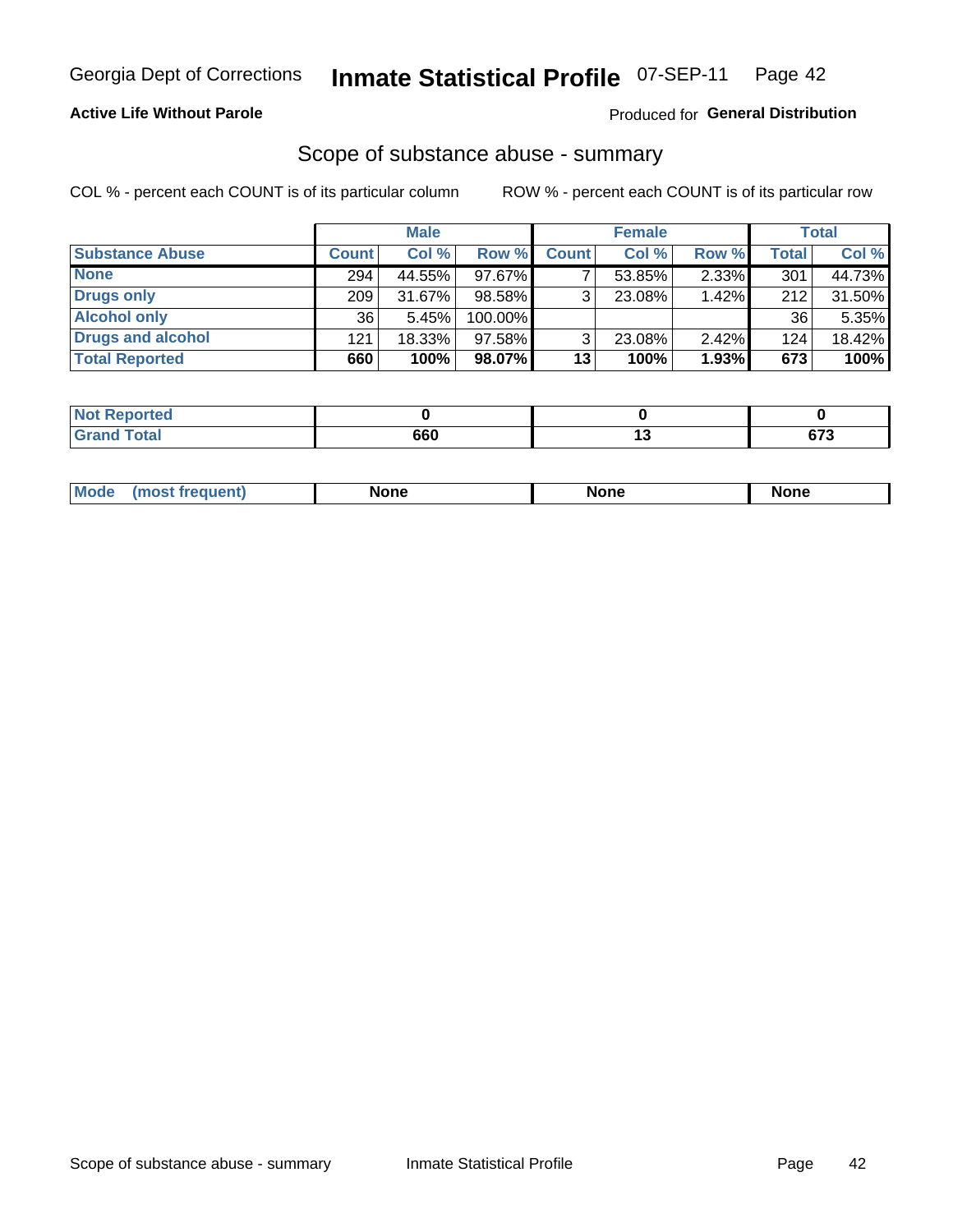### **Active Life Without Parole**

### **Produced for General Distribution**

## Scope of substance abuse - detail

COL % - percent each COUNT is of its particular column

|                                      |              | <b>Male</b> |         |              | <b>Female</b> |        |                | <b>Total</b> |
|--------------------------------------|--------------|-------------|---------|--------------|---------------|--------|----------------|--------------|
| <b>Substance Abuse</b>               | <b>Count</b> | Col %       | Row %   | <b>Count</b> | Col %         | Row %  | Total          | Col %        |
| No drug or alcohol problems          | 294          | 44.55%      | 97.67%  |              | 53.85%        | 2.33%  | 301            | 44.73%       |
| Drug addiction but no alcohol        | 3            | 0.45%       | 100.00% |              |               |        | 3              | 0.45%        |
| <b>Drug addiction and alcohol</b>    | 3            | 0.45%       | 100.00% |              |               |        | 3              | 0.45%        |
| abuse                                |              |             |         |              |               |        |                |              |
| <b>Drug addiction and alcoholism</b> | 2            | 0.30%       | 100.00% |              |               |        | $\overline{2}$ | 0.30%        |
| No drug problem but alcohol          | 30           | 4.55%       | 100.00% |              |               |        | 30             | 4.46%        |
| abuse                                |              |             |         |              |               |        |                |              |
| No drug problem but alcoholism       | 6            | 0.91%       | 100.00% |              |               |        | 6              | 0.89%        |
| Drug experiment but no alcohol       | 118          | 17.88%      | 99.16%  |              | 7.69%         | 0.84%  | 119            | 17.68%       |
| <b>Drug experiment &amp; alcohol</b> | 14           | 2.12%       | 100.00% |              |               |        | 14             | 2.08%        |
| abuse                                |              |             |         |              |               |        |                |              |
| Drug experiment & alcoholism         | 10           | 1.52%       | 100.00% |              |               |        | 10             | 1.49%        |
| Drug abuse but no alcohol            | 88           | 13.33%      | 97.78%  | 2            | 15.38%        | 2.22%  | 90             | 13.37%       |
| Drug abuse and alcohol abuse         | 77           | 11.67%      | 98.72%  |              | 7.69%         | 1.28%  | 78             | 11.59%       |
| <b>Drug abuse and alcoholism</b>     | 15           | 2.27%       | 88.24%  | 2            | 15.38%        | 11.76% | 17             | 2.53%        |
| <b>Total Reported</b>                | 660          | 100%        | 98.07%  | 13           | 100%          | 1.93%  | 673            | 100.0%       |

| ported               |     |    |                     |
|----------------------|-----|----|---------------------|
| <b>otal</b><br>_____ | 660 | יי | <b>070</b><br>u 1 J |

| Mode (most frequent) | No drug or alcohol problems No drug or alcohol problems No drug or alcohol |          |
|----------------------|----------------------------------------------------------------------------|----------|
|                      |                                                                            | problems |
|                      |                                                                            |          |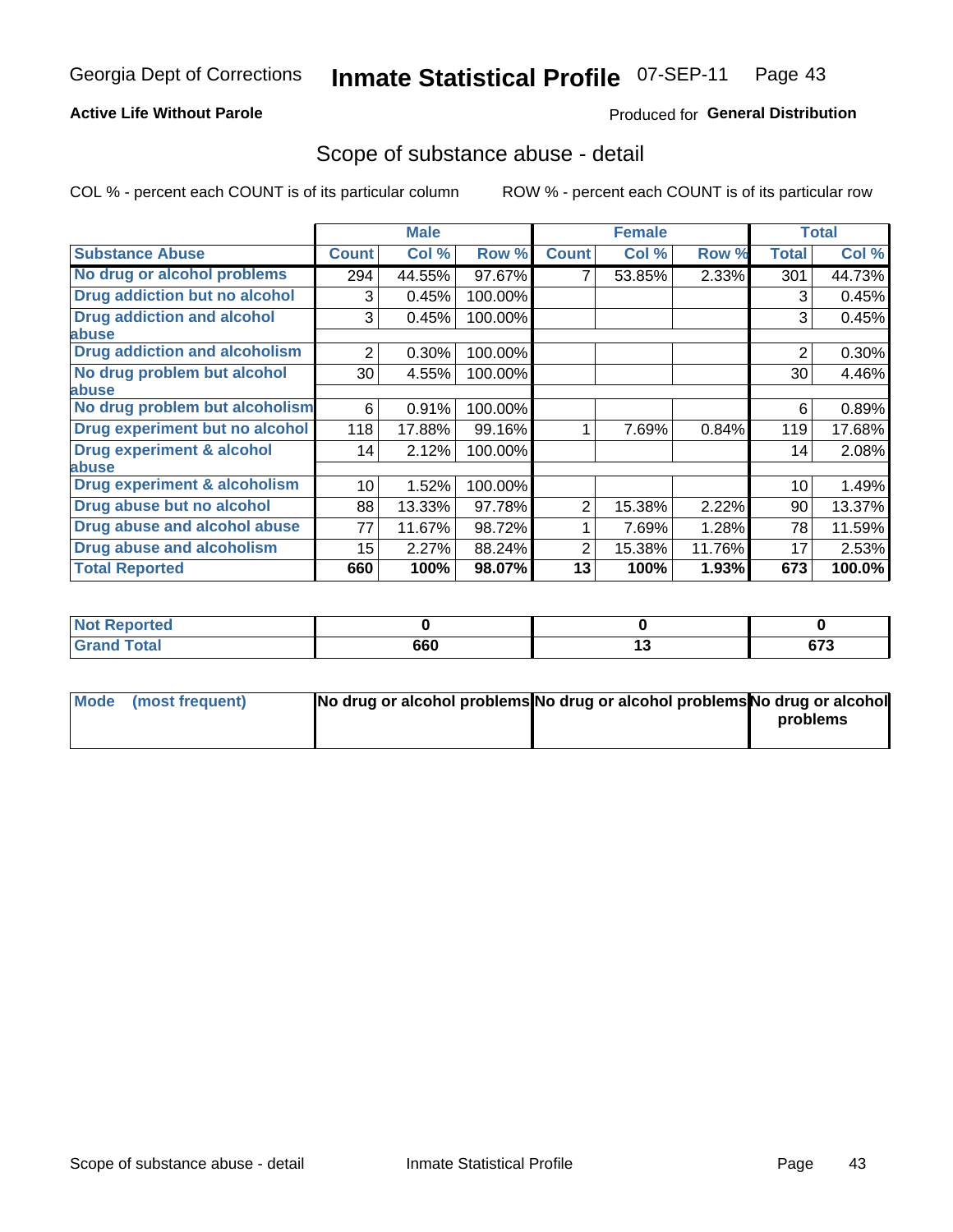#### **Inmate Statistical Profile 07-SEP-11** Page 44

#### **Active Life Without Parole**

### **Produced for General Distribution**

## Current / last mental health treatment level

COL % - percent each COUNT is of its particular column

|                                    |              | <b>Male</b> |         |              | <b>Female</b> |       |              | <b>Total</b> |
|------------------------------------|--------------|-------------|---------|--------------|---------------|-------|--------------|--------------|
| <b>Mental Health Treatment Lev</b> | <b>Count</b> | Col %       | Row %   | <b>Count</b> | Col %         | Row % | <b>Total</b> | Col %        |
| 1 No problem at current time       | 61           | 25.63%      | 98.39%  |              | 10.00%        | 1.61% | 62           | 25.00%       |
| 2 Receiving outpatient             | 131          | 55.04%      | 93.57%  | 9            | 90.00%        | 6.43% | 140          | 56.45%       |
| <b>Treatment</b>                   |              |             |         |              |               |       |              |              |
| 3 Inpatient, moderate              | 36           | 15.13%      | 100.00% |              |               |       | 36           | 14.52%       |
| Treatment                          |              |             |         |              |               |       |              |              |
| 4 Inpatient, intensive             | 9            | 3.78%       | 100.00% |              |               |       | 9            | 3.63%        |
| Treatment                          |              |             |         |              |               |       |              |              |
| <b>5 Undergoing crisis</b>         |              | 0.42%       | 100.00% |              |               |       |              | 0.40%        |
| <b>stabilization</b>               |              |             |         |              |               |       |              |              |
| <b>Total Evaluated</b>             | 238          | 100%        | 95.97%  | 10           | 100%          | 4.03% | 248          | 100%         |

| had MH<br><b>uation</b><br>Aval<br><b>NAVAR</b> | れつつ<br>−∠∠   |            | 10 P<br>$\sim$   |
|-------------------------------------------------|--------------|------------|------------------|
|                                                 | 660<br>- - - | . .<br>$-$ | ---<br>v,<br>- - |

| <b>Median (middle)</b>         | <b>Receiving outpatient</b><br>treatment | <b>Receiving outpatient</b><br>treatment | <b>Receiving</b><br>outpatient<br>treatment |  |  |
|--------------------------------|------------------------------------------|------------------------------------------|---------------------------------------------|--|--|
| <b>Mode</b><br>(most frequent) | <b>Receiving outpatient</b><br>treatment | <b>Receiving outpatient</b><br>treatment | Receiving<br>outpatient<br>treatment        |  |  |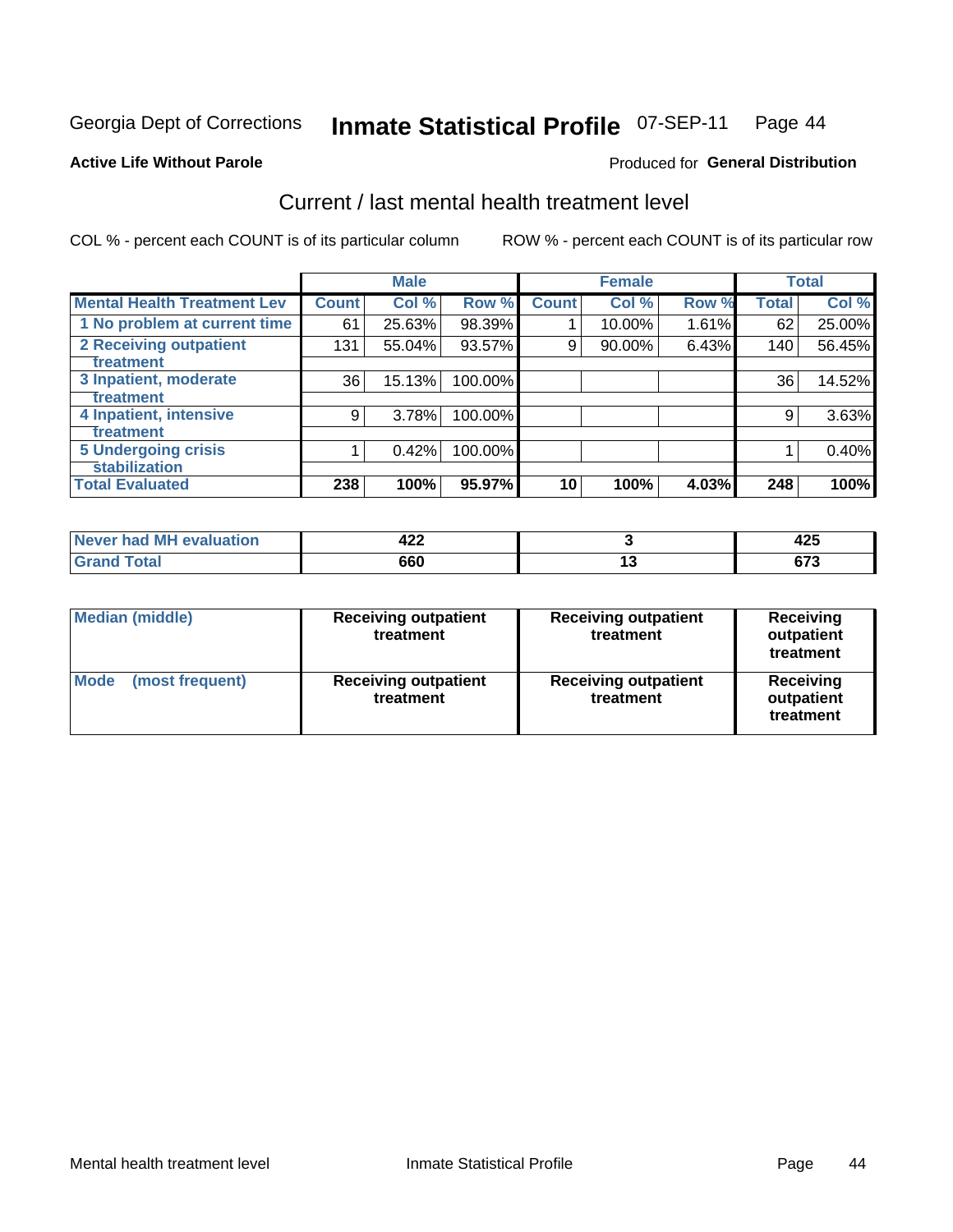#### **Inmate Statistical Profile 07-SEP-11** Page 45

### **Active Life Without Parole**

### Produced for General Distribution

## PULHESDWIT medical scale - 'P' overall condition ('P'hysical)

COL % - percent each COUNT is of its particular column

|                                  |                | <b>Male</b> |             |    | <b>Female</b> |       |              | <b>Total</b> |
|----------------------------------|----------------|-------------|-------------|----|---------------|-------|--------------|--------------|
| 'P' Overall Condition            | <b>Count</b>   | Col %       | Row % Count |    | Col %         | Row % | <b>Total</b> | Col %        |
| 1 No medical illness             | 443            | 72.15%      | 98.88%      | 5  | 38.46%        | 1.12% | 448          | 71.45%       |
| 2 Well-controlled chronic        | 141            | 22.96%      | 94.63%      | 8  | 61.54%        | 5.37% | 149          | 23.76%       |
| <b>illness</b>                   |                |             |             |    |               |       |              |              |
| 3 Poorly-controlled chronic      | 28             | 4.56%       | 100.00%     |    |               |       | 28           | 4.47%        |
| <b>illness</b>                   |                |             |             |    |               |       |              |              |
| 4 Significant problems requiring | 2 <sub>1</sub> | 0.33%       | 100.00%     |    |               |       | 2            | 0.32%        |
| special housing                  |                |             |             |    |               |       |              |              |
| <b>Total Reported</b>            | 614            | 100%        | 97.93%      | 13 | 100%          | 2.07% | 627          | 100%         |

| 18 L  | ⁄1 I<br>-- | <i>n.</i><br>- 7       |
|-------|------------|------------------------|
| ı vuu | 660        | $\sim$<br>. . <i>.</i> |

| <b>Mode</b> | (most frequent) | 1 No medical illness | 2 Well-controlled chronic<br>illness | 1 No medical<br>illness |
|-------------|-----------------|----------------------|--------------------------------------|-------------------------|
|-------------|-----------------|----------------------|--------------------------------------|-------------------------|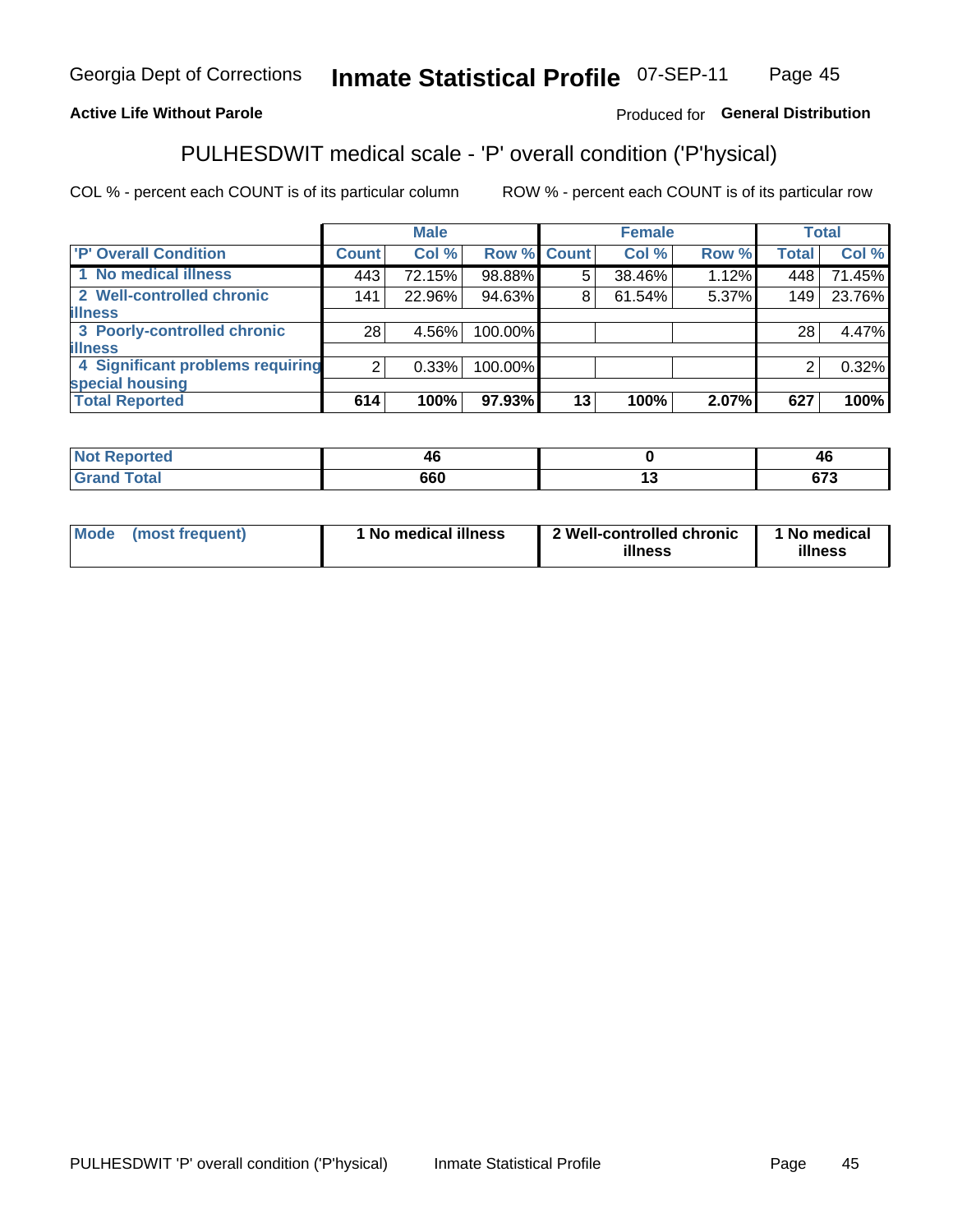#### **Active Life Without Parole**

### Produced for General Distribution

# PULHESDWIT medical scale - 'U' upper body

COL % - percent each COUNT is of its particular column

|                              |              | <b>Male</b> |         |              | <b>Female</b> |       |              | <b>Total</b> |
|------------------------------|--------------|-------------|---------|--------------|---------------|-------|--------------|--------------|
| <b>'U' Upper Body</b>        | <b>Count</b> | Col %       | Row %   | <b>Count</b> | Col %         | Row % | <b>Total</b> | Col %        |
| 1 Upper bones, joints,       | 577          | 94.28%      | 98.13%  | 11           | 84.62%        | 1.87% | 588          | 94.08%       |
| muscles all OK               |              |             |         |              |               |       |              |              |
| 2 One or both arms minimally | 28           | 4.58%       | 93.33%  | 2            | 15.38%        | 6.67% | 30           | 4.80%        |
| limited                      |              |             |         |              |               |       |              |              |
| 3 One or both arms           | 6            | 0.98%       | 100.00% |              |               |       | 6            | 0.96%        |
| <b>moderately limited</b>    |              |             |         |              |               |       |              |              |
| 4 One arm disabled,          |              | 0.16%       | 100.00% |              |               |       |              | 0.16%        |
| paralyzed, or amputated      |              |             |         |              |               |       |              |              |
| <b>Total Reported</b>        | 612          | 100%        | 97.92%  | 13           | 100%          | 2.08% | 625          | 100%         |

| <b>Not Reported</b> |     | 46             |
|---------------------|-----|----------------|
| <b>Grand Total</b>  | 660 | $\sim$<br>ט וט |

| Mode | (most frequent) | 1 Upper bones, joints,<br>muscles all OK | 1 Upper bones, joints,<br>muscles all OK | 1 Upper bones,<br>ljoints, muscles all<br>OK |
|------|-----------------|------------------------------------------|------------------------------------------|----------------------------------------------|
|------|-----------------|------------------------------------------|------------------------------------------|----------------------------------------------|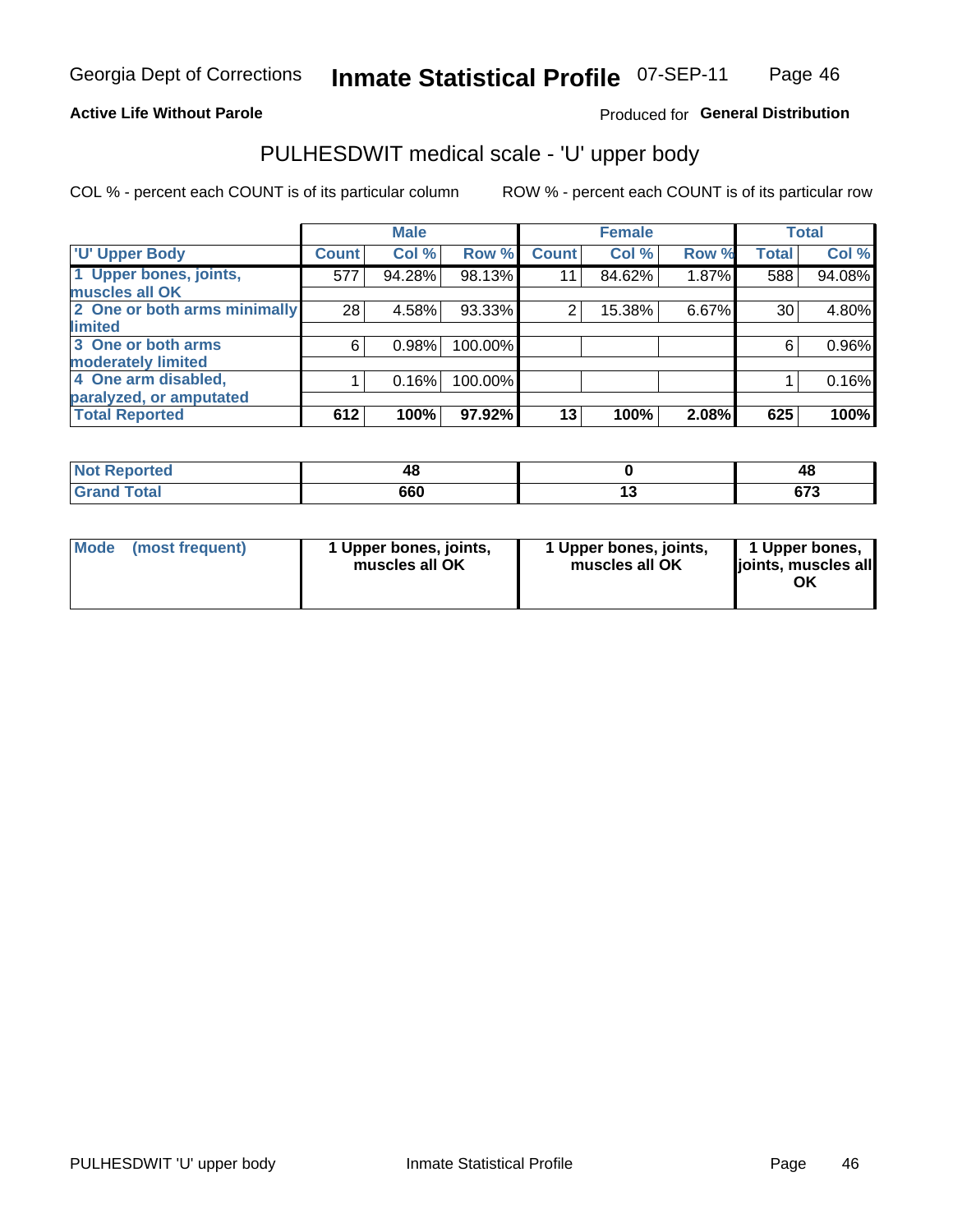#### **Active Life Without Parole**

### Produced for General Distribution

## PULHESDWIT medical scale - 'L' lower body

COL % - percent each COUNT is of its particular column

|                                |                 | <b>Male</b> |         |              | <b>Female</b> |       |              | <b>Total</b> |
|--------------------------------|-----------------|-------------|---------|--------------|---------------|-------|--------------|--------------|
| 'L' Lower Body                 | <b>Count</b>    | Col %       | Row %   | <b>Count</b> | Col %         | Row % | <b>Total</b> | Col %        |
| 1 Lower bones, joints,         | 524             | 85.48%      | 98.31%  | 9            | 69.23%        | 1.69% | 533          | 85.14%       |
| muscles all OK                 |                 |             |         |              |               |       |              |              |
| 2 One or both legs minimally   | 76              | 12.40%      | 95.00%  | 4            | 30.77%        | 5.00% | 80           | 12.78%       |
| limited                        |                 |             |         |              |               |       |              |              |
| 3 One or both legs             | 12 <sub>2</sub> | 1.96%       | 100.00% |              |               |       | 12           | 1.92%        |
| moderately limited             |                 |             |         |              |               |       |              |              |
| 4 One leg disabled, paralyzed, |                 | 0.16%       | 100.00% |              |               |       |              | 0.16%        |
| or amputated                   |                 |             |         |              |               |       |              |              |
| <b>Total Reported</b>          | 613             | 100%        | 97.92%  | 13           | 100%          | 2.08% | 626          | 100%         |

| <b>Not Reported</b>    |     |             |
|------------------------|-----|-------------|
| <b>Total</b><br>------ | 660 | ---<br>01 J |

| Mode | (most frequent) | 1 Lower bones, joints,<br>muscles all OK | 1 Lower bones, joints,<br>muscles all OK | 1 Lower bones,<br>ljoints, muscles all<br>OK |
|------|-----------------|------------------------------------------|------------------------------------------|----------------------------------------------|
|------|-----------------|------------------------------------------|------------------------------------------|----------------------------------------------|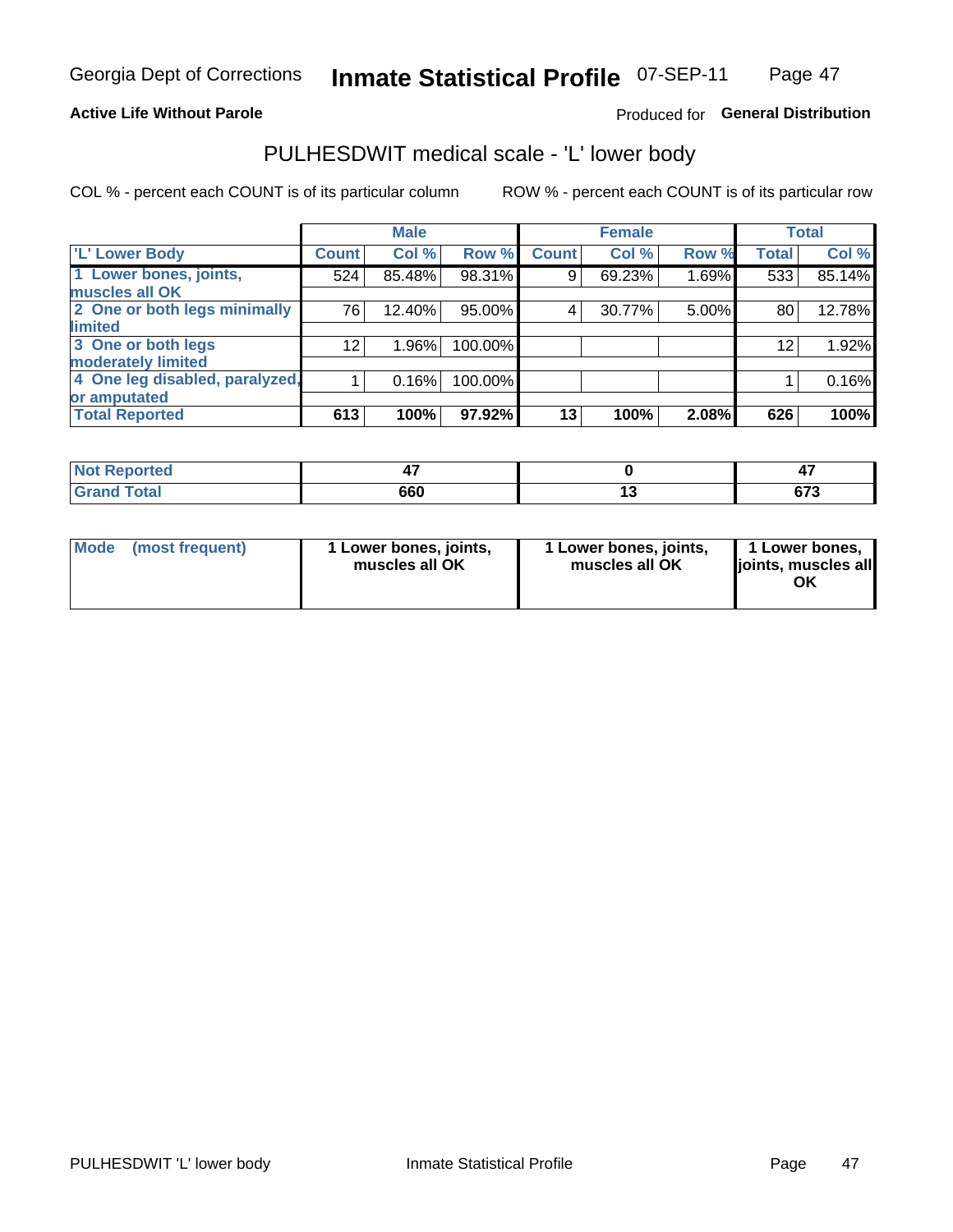**Active Life Without Parole** 

Produced for General Distribution

## PULHESDWIT medical scale - 'H' hearing

COL % - percent each COUNT is of its particular column

|                                |                 | <b>Male</b> | <b>Female</b>      |    |         |          | <b>Total</b> |        |
|--------------------------------|-----------------|-------------|--------------------|----|---------|----------|--------------|--------|
| 'H' Hearing                    | <b>Count</b>    | Col%        | <b>Row % Count</b> |    | Col%    | Row %    | <b>Total</b> | Col %  |
| 1 Normal hearing both ears     | 602             | $98.37\%$   | 97.89%             | 13 | 100.00% | $2.11\%$ | 615          | 98.40% |
| 2 Some loss in one ear with    | 10 <sup>1</sup> | 1.63%       | 100.00%            |    |         |          | 10           | 1.60%  |
| other OK, or mild loss in both |                 |             |                    |    |         |          |              |        |
| <b>Total Reported</b>          | 612             | 100%        | 97.92%             | 13 | 100%    | 2.08%    | 625          | 100%   |

| .<br>N<br>TE 10 | . .<br>т.<br>$\sim$ |        | <u>л,</u><br>40     |
|-----------------|---------------------|--------|---------------------|
|                 | 660<br>- - -        | $\sim$ | c79<br>u 1 J<br>$-$ |

|  | Mode (most frequent) | 1 Normal hearing both ears 1 Normal hearing both ears 1 Normal hearing |  | both ears |
|--|----------------------|------------------------------------------------------------------------|--|-----------|
|--|----------------------|------------------------------------------------------------------------|--|-----------|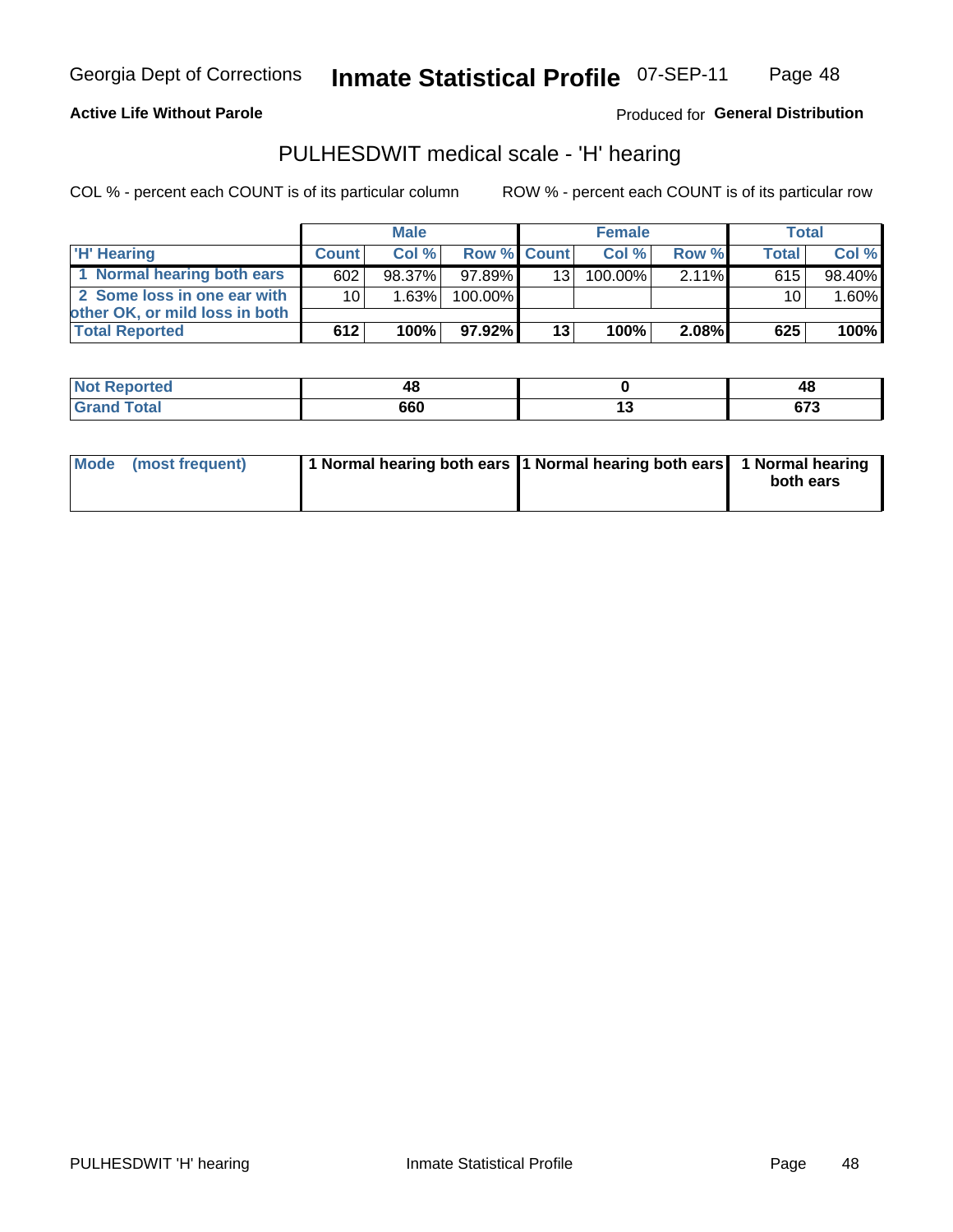#### **Active Life Without Parole**

### Produced for General Distribution

## PULHESDWIT medical scale - 'E' vision

COL % - percent each COUNT is of its particular column

|                                |                 | <b>Male</b> |             |    | <b>Female</b> |       |              | <b>Total</b> |
|--------------------------------|-----------------|-------------|-------------|----|---------------|-------|--------------|--------------|
| <b>E' Vision</b>               | <b>Count</b>    | Col %       | Row % Count |    | Col %         | Row % | <b>Total</b> | Col %        |
| 1 Correctable to 20/40 in both | 459             | 80.81%      | 98.29%      | 8  | 61.54%        | 1.71% | 467          | 80.38%       |
| eyes                           |                 |             |             |    |               |       |              |              |
| 2 Correctable to 20/70 in one  | 93              | 16.37%      | 94.90%      | 5  | 38.46%        | 5.10% | 98           | 16.87%       |
| eye, may be blind in other     |                 |             |             |    |               |       |              |              |
| 3 Correctable to 20/200 in one | 13 <sub>1</sub> | 2.29%       | 100.00%     |    |               |       | 13           | 2.24%        |
| eye, may be blind in other     |                 |             |             |    |               |       |              |              |
| 4 One eye not correctable to   | 3               | 0.53%       | 100.00%     |    |               |       | 3            | 0.52%        |
| 20/200, other may be blind     |                 |             |             |    |               |       |              |              |
| <b>Total Reported</b>          | 568             | 100%        | 97.76%      | 13 | 100%          | 2.24% | 581          | 100.0%       |

| <b>Not Reported</b> | JŁ  |         | ~<br>94        |
|---------------------|-----|---------|----------------|
| <b>Total</b>        | 660 | $\cdot$ | $\sim$<br>ט וט |

| Mode (most frequent) | <sup>1</sup> Correctable to 20/40 in both 1 Correctable to 20/40 in 1 Correctable to<br>eves | both eyes | 20/40 in both eyes |
|----------------------|----------------------------------------------------------------------------------------------|-----------|--------------------|
|                      |                                                                                              |           |                    |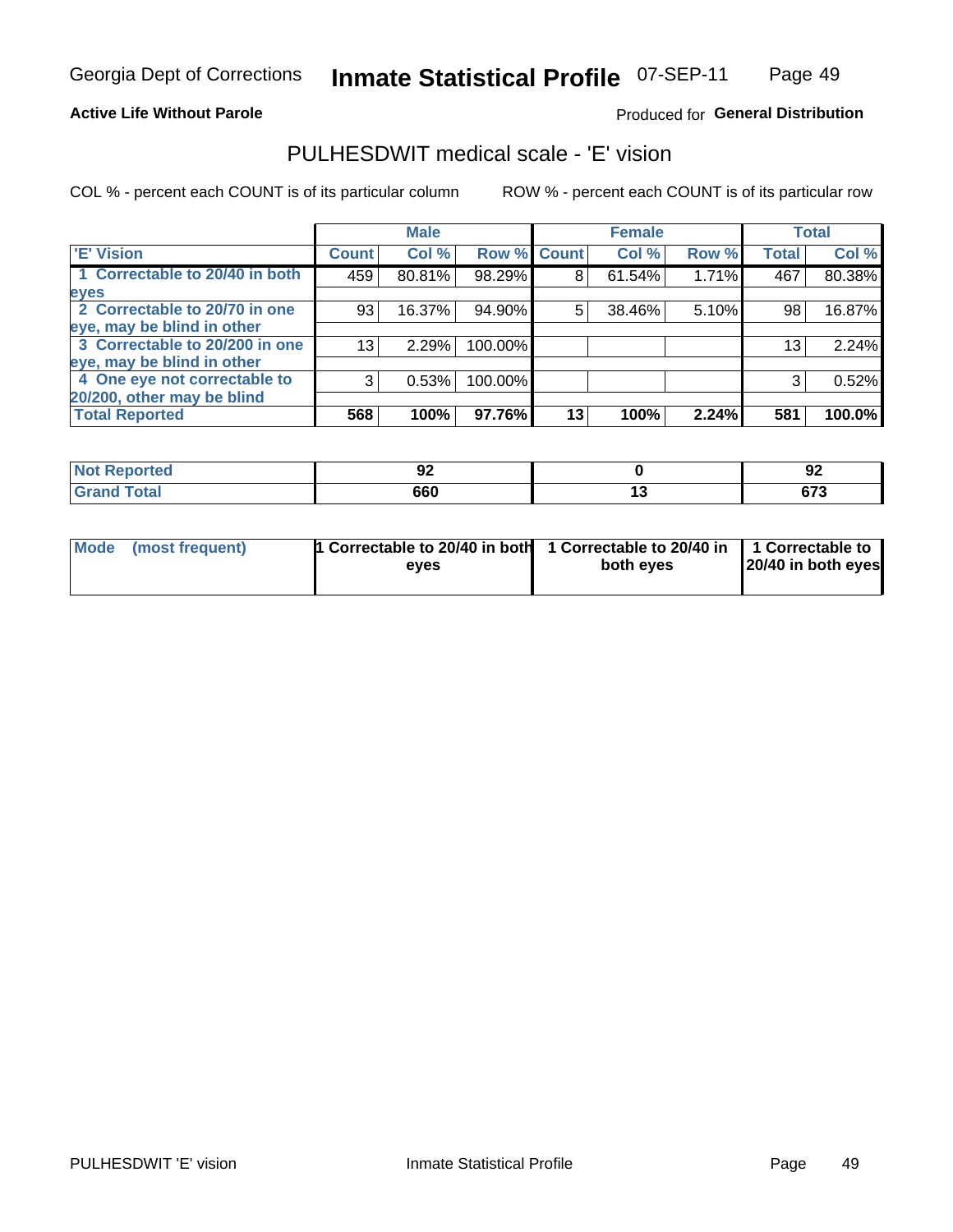### **Active Life Without Parole**

### Produced for General Distribution

## PULHESDWIT medical scale - 'S' pSychiatric

COL % - percent each COUNT is of its particular column

|                                |                 | <b>Male</b> |                    |    | <b>Female</b> |       |              | <b>Total</b> |
|--------------------------------|-----------------|-------------|--------------------|----|---------------|-------|--------------|--------------|
| 'S' pSychiatric                | <b>Count</b>    | Col %       | <b>Row % Count</b> |    | Col %         | Row % | <b>Total</b> | Col %        |
| 1 No impairment or disorders   | 486             | 81.82%      | 99.18%             |    | 36.36%        | 0.82% | 490          | 80.99%       |
| 2 Stable, or in remission, or  | 69              | 11.62%      | 90.79%             |    | 63.64%        | 9.21% | 76           | 12.56%       |
| mild impairment or retardation |                 |             |                    |    |               |       |              |              |
| 3 Requires moderate inpatient  | 33 <sub>1</sub> | 5.56%       | 100.00%            |    |               |       | 33           | 5.45%        |
| <b>treatment</b>               |                 |             |                    |    |               |       |              |              |
| 4 Requires intensive inpatient | 6               | 1.01%       | 100.00%            |    |               |       | 6            | 0.99%        |
| <b>treatment</b>               |                 |             |                    |    |               |       |              |              |
| <b>Total Reported</b>          | 594             | 100%        | 98.18%             | 11 | 100%          | 1.82% | 605          | 100%         |

| тео |              | 68                    |
|-----|--------------|-----------------------|
|     | 660<br>- - - | $\sim$<br>07 J<br>- - |

| Mode (most frequent) | <sup>1</sup> No impairment or disorders 2 Stable, or in remission, <sup>1</sup> No impairment or |                       |           |
|----------------------|--------------------------------------------------------------------------------------------------|-----------------------|-----------|
|                      |                                                                                                  | or mild impairment or | disorders |
|                      |                                                                                                  | retardation           |           |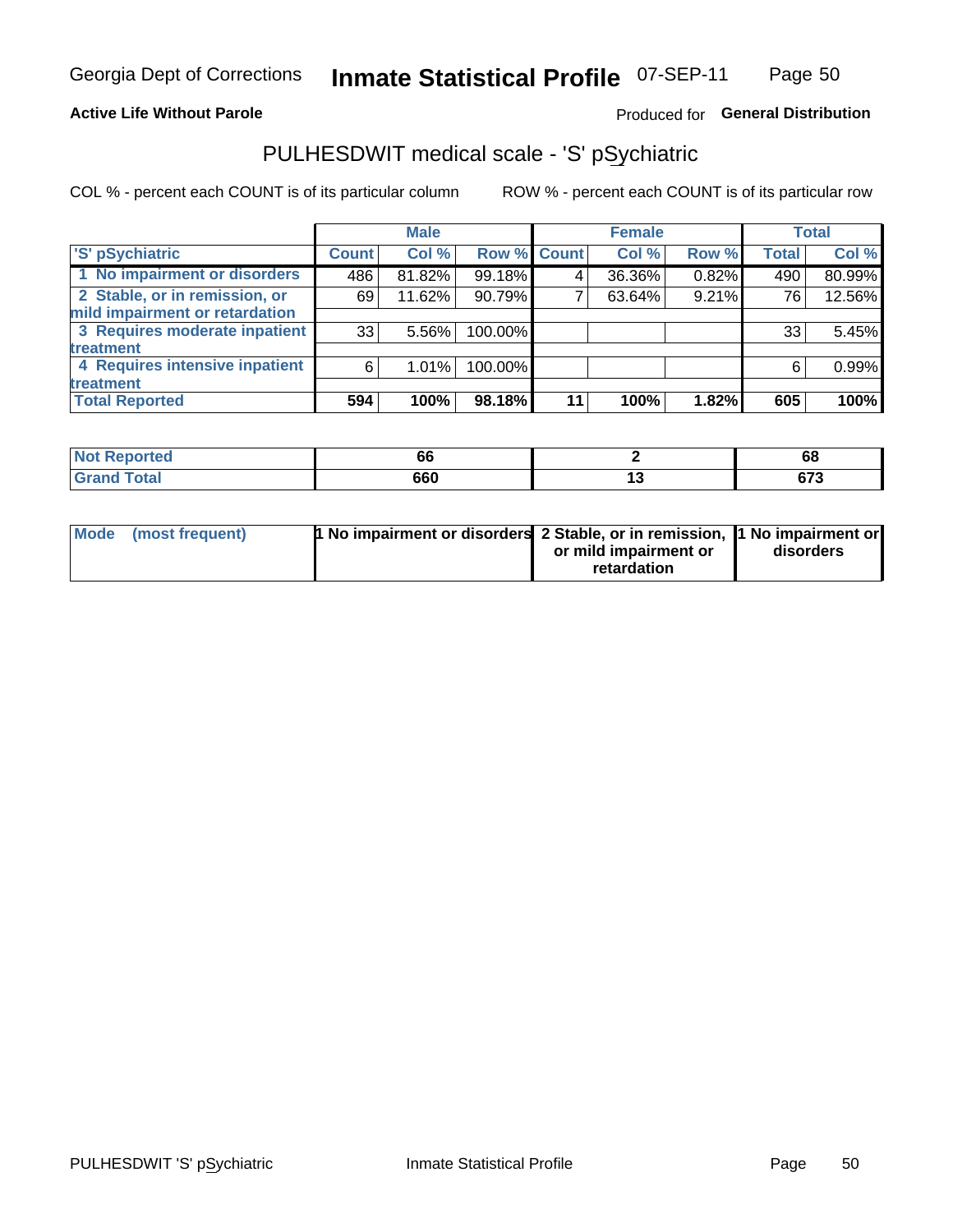**Active Life Without Parole** 

#### Inmate Statistical Profile 07-SEP-11 Page 51

Produced for General Distribution

## PULHESDWIT medical scale - 'D' dental

COL % - percent each COUNT is of its particular column

|                                 |              | <b>Male</b> |             |    | <b>Female</b> |       |              | <b>Total</b> |
|---------------------------------|--------------|-------------|-------------|----|---------------|-------|--------------|--------------|
| <b>D'</b> Dental                | <b>Count</b> | Col %       | Row % Count |    | Col %         | Row % | <b>Total</b> | Col %        |
| 1 Minimal routine dental health | 420          | 73.94%      | 98.13%      | 8  | 66.67%        | 1.87% | 428          | 73.79%       |
| <b>needs</b>                    |              |             |             |    |               |       |              |              |
| 2 Moderate cavities and/or gum  | 117          | 20.60%      | 96.69%      | 4  | 33.33%        | 3.31% | 121          | 20.86%       |
| disease                         |              |             |             |    |               |       |              |              |
| 3 Extensive gum disease         | 30           | 5.28%       | 100.00%     |    |               |       | 30           | 5.17%        |
| and/or widespread decay         |              |             |             |    |               |       |              |              |
| 4 Urgent need for dental        |              | 0.18%       | 100.00%     |    |               |       |              | 0.17%        |
| <b>services</b>                 |              |             |             |    |               |       |              |              |
| <b>Total Reported</b>           | 568          | 100%        | 97.93%      | 12 | 100%          | 2.07% | 580          | 100%         |

| rreol        | JŁ  |     | ಀ              |
|--------------|-----|-----|----------------|
| <b>Total</b> | 660 | . . | $\sim$<br>ט וט |

| <b>Mode</b> | (most frequent) | <b>Minimal routine dental</b><br>health needs | 1 Minimal routine dental 1 Minimal routine<br>health needs | dental health<br>needs |
|-------------|-----------------|-----------------------------------------------|------------------------------------------------------------|------------------------|
|-------------|-----------------|-----------------------------------------------|------------------------------------------------------------|------------------------|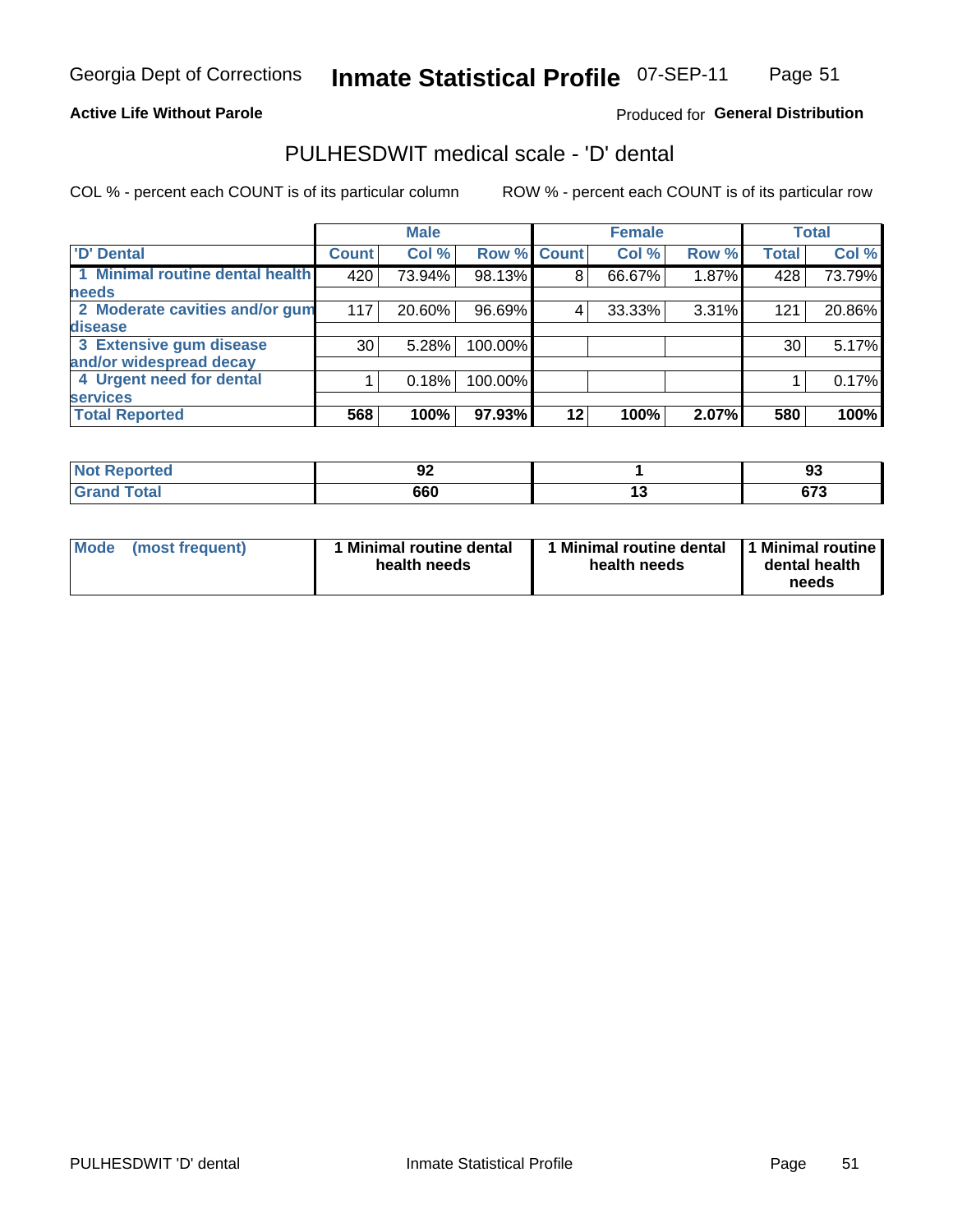#### **Active Life Without Parole**

### Produced for General Distribution

## PULHESDWIT medical scale - 'W' work ability

COL % - percent each COUNT is of its particular column

|                                 |              | <b>Male</b> |         |             | <b>Female</b> |       |              | <b>Total</b> |
|---------------------------------|--------------|-------------|---------|-------------|---------------|-------|--------------|--------------|
| <b>W' work ability</b>          | <b>Count</b> | Col %       |         | Row % Count | Col %         | Row % | <b>Total</b> | Col %        |
| 1 Unrestricted work or activity | 480          | 78.18%      | 97.96%  | 10          | 76.92%        | 2.04% | 490          | 78.15%       |
| 2 Minor restrictions on type of | 104          | 16.94%      | 97.20%  | 3           | 23.08%        | 2.80% | 107          | 17.07%       |
| <b>work</b>                     |              |             |         |             |               |       |              |              |
| 3 Moderate restrictions on type | 19           | 3.09%       | 100.00% |             |               |       | 19           | 3.03%        |
| lof work                        |              |             |         |             |               |       |              |              |
| 4 Major restrictions on type of | 9            | 1.47%       | 100.00% |             |               |       | 9            | 1.44%        |
| <b>work</b>                     |              |             |         |             |               |       |              |              |
| 5 Cannot work under any         |              | 0.33%       | 100.00% |             |               |       | 2            | 0.32%        |
| <b>circumstances</b>            |              |             |         |             |               |       |              |              |
| <b>Total Reported</b>           | 614          | 100%        | 97.93%  | 13          | 100%          | 2.07% | 627          | 100.0%       |

| <b>Not Reported</b> | ⁄1 I | 46             |
|---------------------|------|----------------|
| <b>Grand Total</b>  | 660  | $\sim$<br>ט וט |

| <b>Mode</b> | (most frequent) | 1 Unrestricted work or<br>activity | 1 Unrestricted work or<br>activity | 1 Unrestricted<br>work or activity |
|-------------|-----------------|------------------------------------|------------------------------------|------------------------------------|
|-------------|-----------------|------------------------------------|------------------------------------|------------------------------------|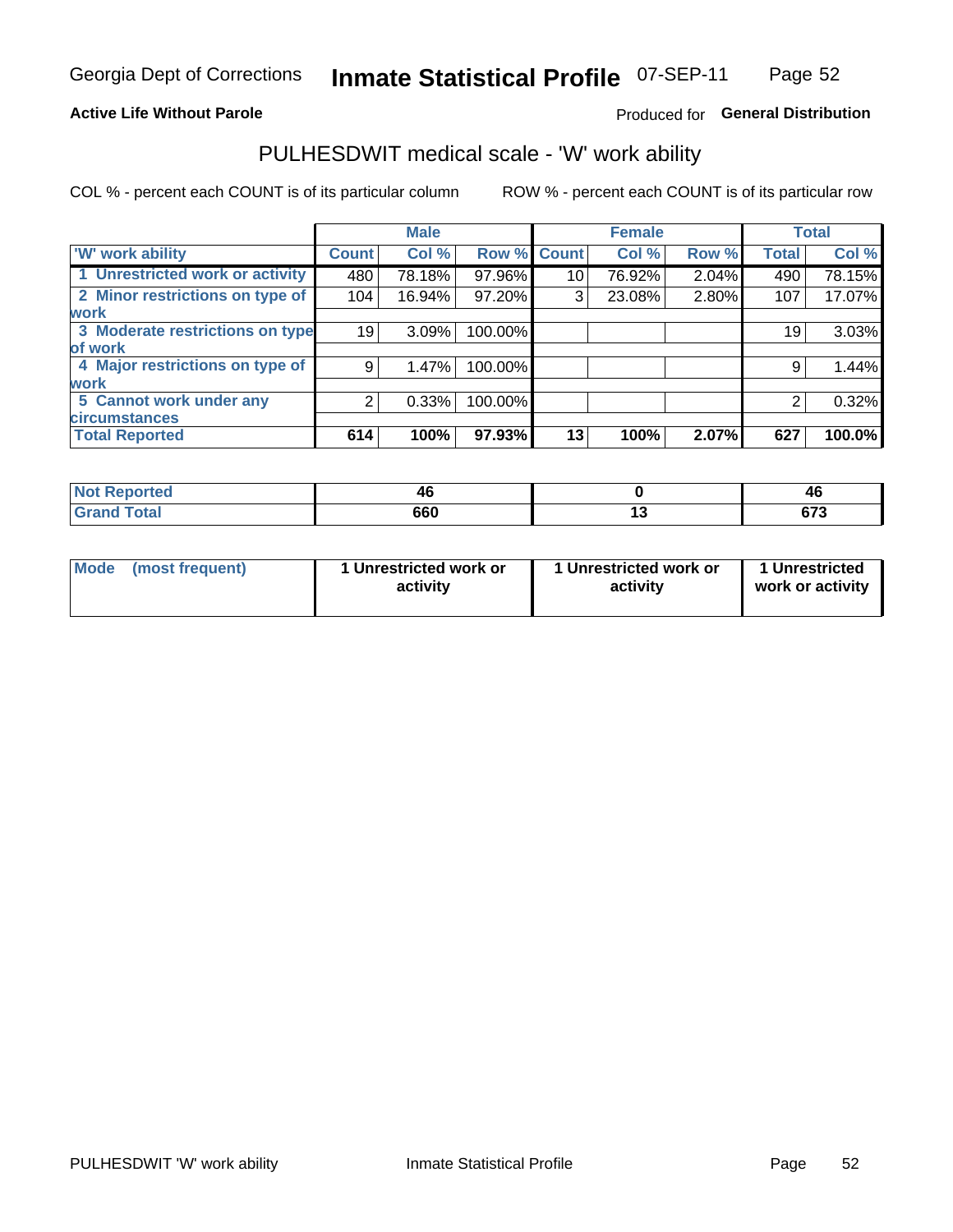#### **Active Life Without Parole**

Produced for General Distribution

## PULHESDWIT medical scale - 'I' impairment

|                          |              | <b>Male</b> |                    |    | <b>Female</b> |       |              | <b>Total</b> |
|--------------------------|--------------|-------------|--------------------|----|---------------|-------|--------------|--------------|
| 'l' Impairment           | <b>Count</b> | Col %       | <b>Row % Count</b> |    | Col %         | Row % | <b>Total</b> | Col %        |
| 1 No impairments or      | 604          | 98.53%      | $97.89\%$          | 13 | 100.00%       | 2.11% | 617          | 98.56%       |
| disabilities             |              |             |                    |    |               |       |              |              |
| 2 Wheelchair-bound but   |              | $1.31\%$    | 100.00%            |    |               |       |              | 1.28%        |
| otherwise OK             |              |             |                    |    |               |       |              |              |
| 5 Needs maximal Assisted |              | 0.16%       | 100.00%            |    |               |       |              | 0.16%        |
| Living (level III)       |              |             |                    |    |               |       |              |              |
| <b>Total Reported</b>    | 613          | 100%        | $97.92\%$          | 13 | 100%          | 2.08% | 626          | 100%         |

| <b>Not Reported</b> |     | . .            |
|---------------------|-----|----------------|
| Total               | 660 | $\sim$<br>ט ונ |

| <b>Mode</b>     | 1 No impairments or | 1 No impairments or | 1 No impairments |
|-----------------|---------------------|---------------------|------------------|
| (most frequent) | disabilities        | disabilities        | or disabilities  |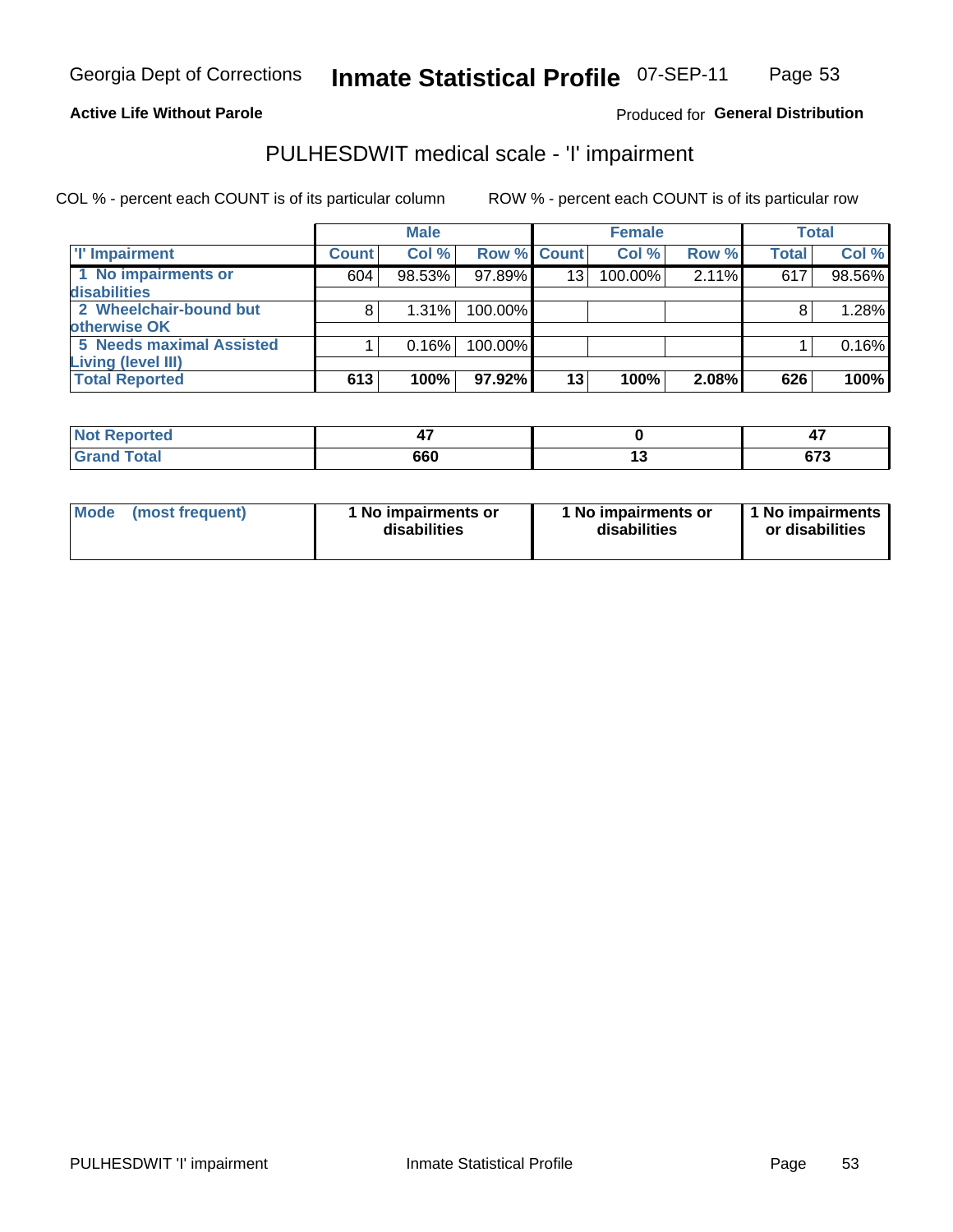#### **Active Life Without Parole**

#### Produced fo General Distribution

## PULHESDWIT medical scale - 'T' transportability

COL % - percent each COUNT is of its particular column

|                              |              | <b>Male</b> |             |    | <b>Female</b> |       |              | <b>Total</b> |
|------------------------------|--------------|-------------|-------------|----|---------------|-------|--------------|--------------|
| <b>T' Transportability</b>   | <b>Count</b> | Col %       | Row % Count |    | Col %         | Row % | <b>Total</b> | Col %        |
| 1 Can be transported in any  | 612          | 99.19%      | 97.92%      | 13 | 100.00%       | 2.08% | 625          | 99.21%       |
| ordinary approved vehicle    |              |             |             |    |               |       |              |              |
| 2 Wheelchair-bound, not      |              | 0.32%       | 100.00%     |    |               |       |              | 0.32%        |
| needing special vehicle      |              |             |             |    |               |       |              |              |
| 3 Wheelchair-bound, requires |              | 0.16%       | 100.00%     |    |               |       |              | 0.16%        |
| special vehicle              |              |             |             |    |               |       |              |              |
| 5 Requires ambulance         | 2            | 0.32%       | 100.00%     |    |               |       |              | 0.32%        |
| transport                    |              |             |             |    |               |       |              |              |
| <b>Total Reported</b>        | 617          | 100%        | 97.94%      | 13 | 100%          | 2.06% | 630          | 100.0%       |

| orted         | ∼   | ∼              |
|---------------|-----|----------------|
| <b>c</b> otal | 660 | $\sim$<br>- טע |

| <b>Mode</b> | (most frequent) | 1 Can be transported in any 1 Can be transported in any | ordinary approved vehicle   ordinary approved vehicle   transported in any | 1 Can be<br>  ordinary approved  <br>vehicle |
|-------------|-----------------|---------------------------------------------------------|----------------------------------------------------------------------------|----------------------------------------------|
|-------------|-----------------|---------------------------------------------------------|----------------------------------------------------------------------------|----------------------------------------------|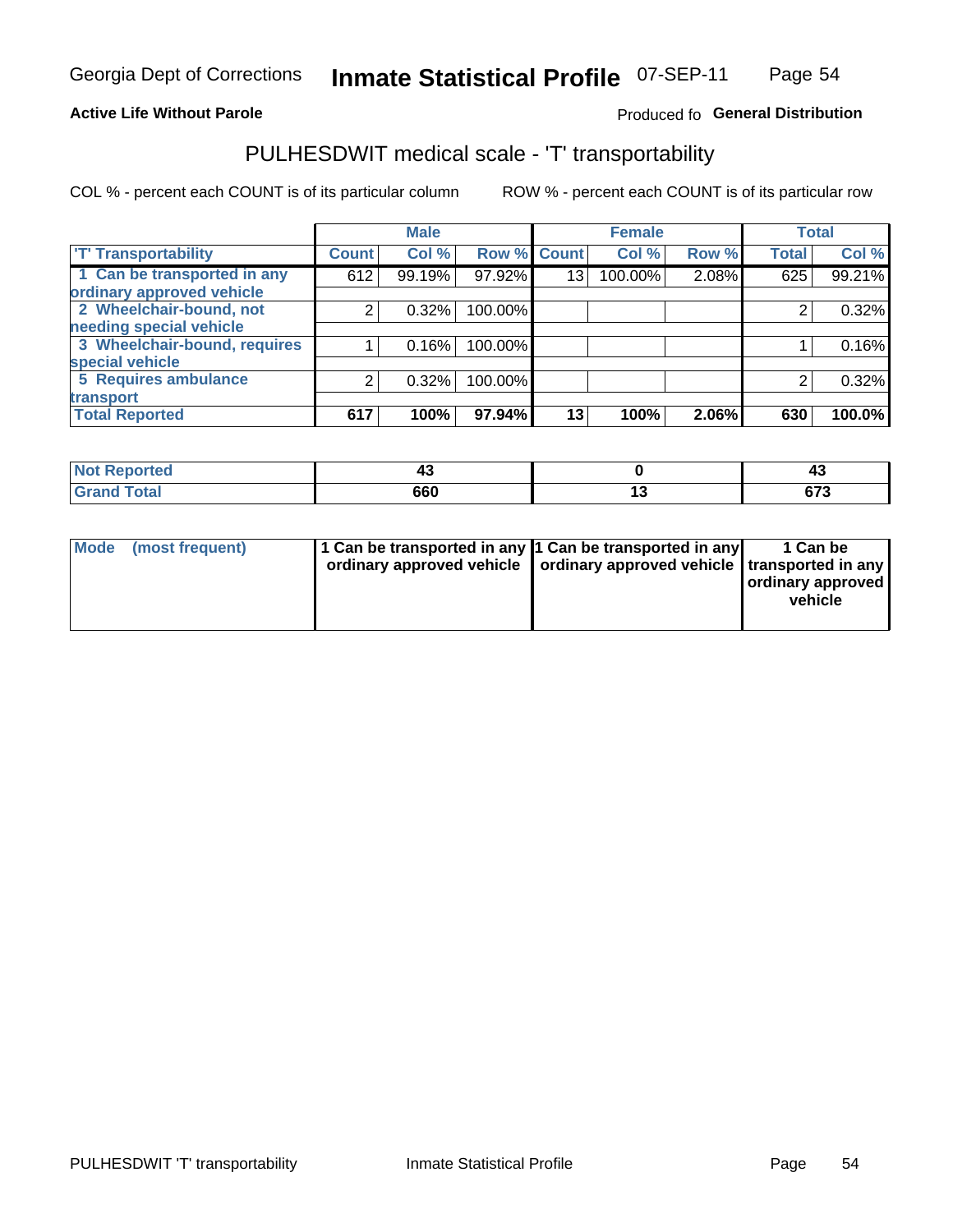### **Active Life Without Parole**

### Produced for General Distribution

## Criminality in family, self-reported

COL % - percent each COUNT is of its particular column

|                              |              | <b>Male</b> |        |                 | <b>Female</b> |          |       | Total  |
|------------------------------|--------------|-------------|--------|-----------------|---------------|----------|-------|--------|
| <b>Criminality In Family</b> | <b>Count</b> | Col %       | Row %  | <b>Count</b>    | Col %         | Row %    | Total | Col %  |
| Yes, criminality in family   | 159          | 28.44%      | 96.95% | 5               | $50.00\%$ .   | $3.05\%$ | 164   | 28.82% |
| No criminality in family     | 400          | 71.56%      | 98.77% | 5               | $50.00\%$     | 1.23%    | 405   | 71.18% |
| <b>Total Reported</b>        | 559          | 100%        | 98.24% | 10 <sup>1</sup> | 100%          | $1.76\%$ | 569   | 100%   |

| Reported<br><b>NOT</b> | 1 N 1<br>้ บ เ | 104             |
|------------------------|----------------|-----------------|
| <b>Total</b>           | 660            | $\sim$<br>u 1 J |

|  | Mode (most frequent) | No criminality in family | Yes, criminality in family | No criminality in<br>family |
|--|----------------------|--------------------------|----------------------------|-----------------------------|
|--|----------------------|--------------------------|----------------------------|-----------------------------|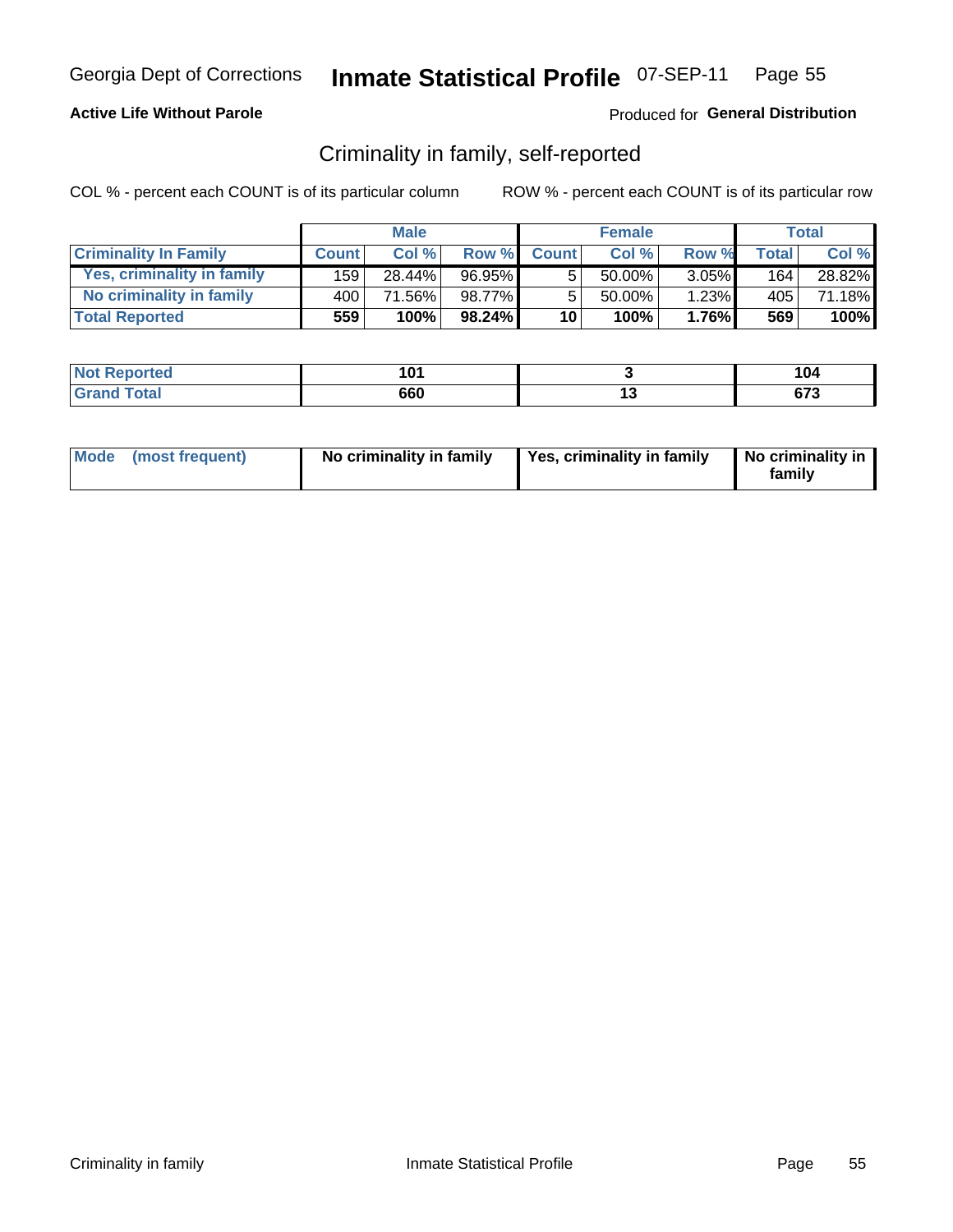### **Active Life Without Parole**

### Produced for General Distribution

## Alcoholism in family, self-reported

COL % - percent each COUNT is of its particular column

|                             |              | <b>Male</b> |           |                 | <b>Female</b> |       |       | Total  |
|-----------------------------|--------------|-------------|-----------|-----------------|---------------|-------|-------|--------|
| <b>Alcoholism In Family</b> | <b>Count</b> | Col %       | Row %     | <b>Count</b>    | Col %         | Row % | Total | Col %  |
| Yes, alcoholism in family   | 110 l        | $19.68\%$   | $97.35\%$ | 3 <sub>1</sub>  | $30.00\%$     | 2.65% | 113   | 19.86% |
| No alcoholism in family     | 449          | 80.32%      | 98.46%    |                 | 70.00%        | 1.54% | 456   | 80.14% |
| <b>Total Reported</b>       | 559          | 100%        | $98.24\%$ | 10 <sup>1</sup> | 100%          | 1.76% | 569   | 100%   |

| <b>Not Reported</b>     | 101 |     | .v           |
|-------------------------|-----|-----|--------------|
| <b>Total</b><br>' Grano | 660 | . v | ^¬^<br>v 1 J |

|  | Mode (most frequent) | No alcoholism in family | No alcoholism in family | No alcoholism in<br>family |
|--|----------------------|-------------------------|-------------------------|----------------------------|
|--|----------------------|-------------------------|-------------------------|----------------------------|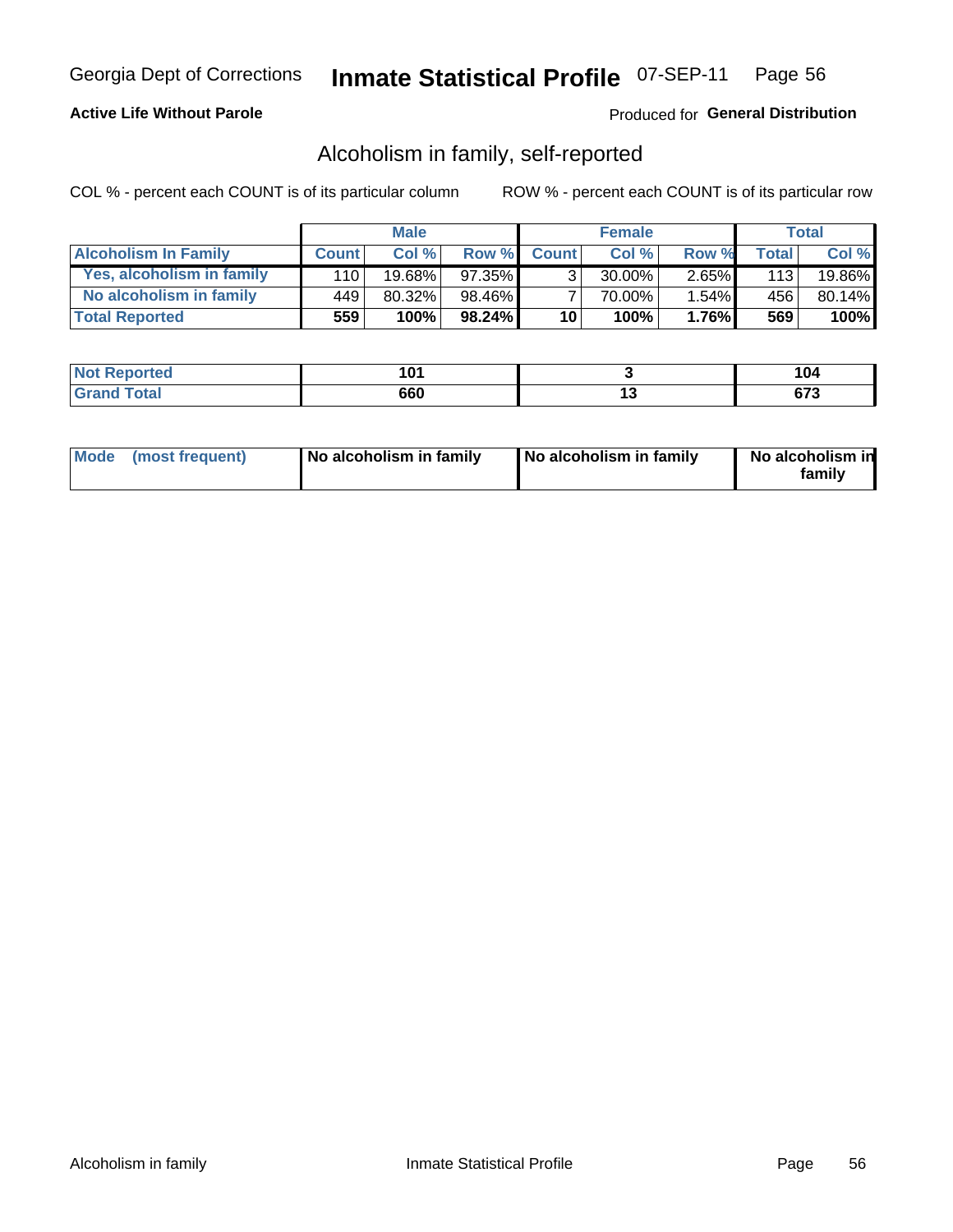### **Active Life Without Parole**

#### Produced for General Distribution

## Drug abuse in family, self-reported

COL % - percent each COUNT is of its particular column

|                           |              | <b>Male</b> |           |                 | <b>Female</b> |          |              | Total  |
|---------------------------|--------------|-------------|-----------|-----------------|---------------|----------|--------------|--------|
| Drug Abuse In Family      | <b>Count</b> | Col%        | Row %     | <b>Count</b>    | Col %         | Row %    | <b>Total</b> | Col %  |
| Yes, drug abuse in family | 64           | 11.45%      | $95.52\%$ | 3               | 30.00%        | $4.48\%$ | 67           | 11.78% |
| No drug abuse in family   | 495          | 88.55%      | 98.61%    |                 | 70.00%        | 1.39%    | 502          | 88.22% |
| <b>Total Reported</b>     | 559          | 100%        | 98.24%    | 10 <sup>1</sup> | 100%          | $1.76\%$ | 569          | 100%   |

| <b>Not Reported</b>     | 101 |     | .v           |
|-------------------------|-----|-----|--------------|
| <b>Total</b><br>' Grano | 660 | . v | ^¬^<br>v 1 J |

|  | Mode (most frequent) | No drug abuse in family | No drug abuse in family | No drug abuse in<br>family |
|--|----------------------|-------------------------|-------------------------|----------------------------|
|--|----------------------|-------------------------|-------------------------|----------------------------|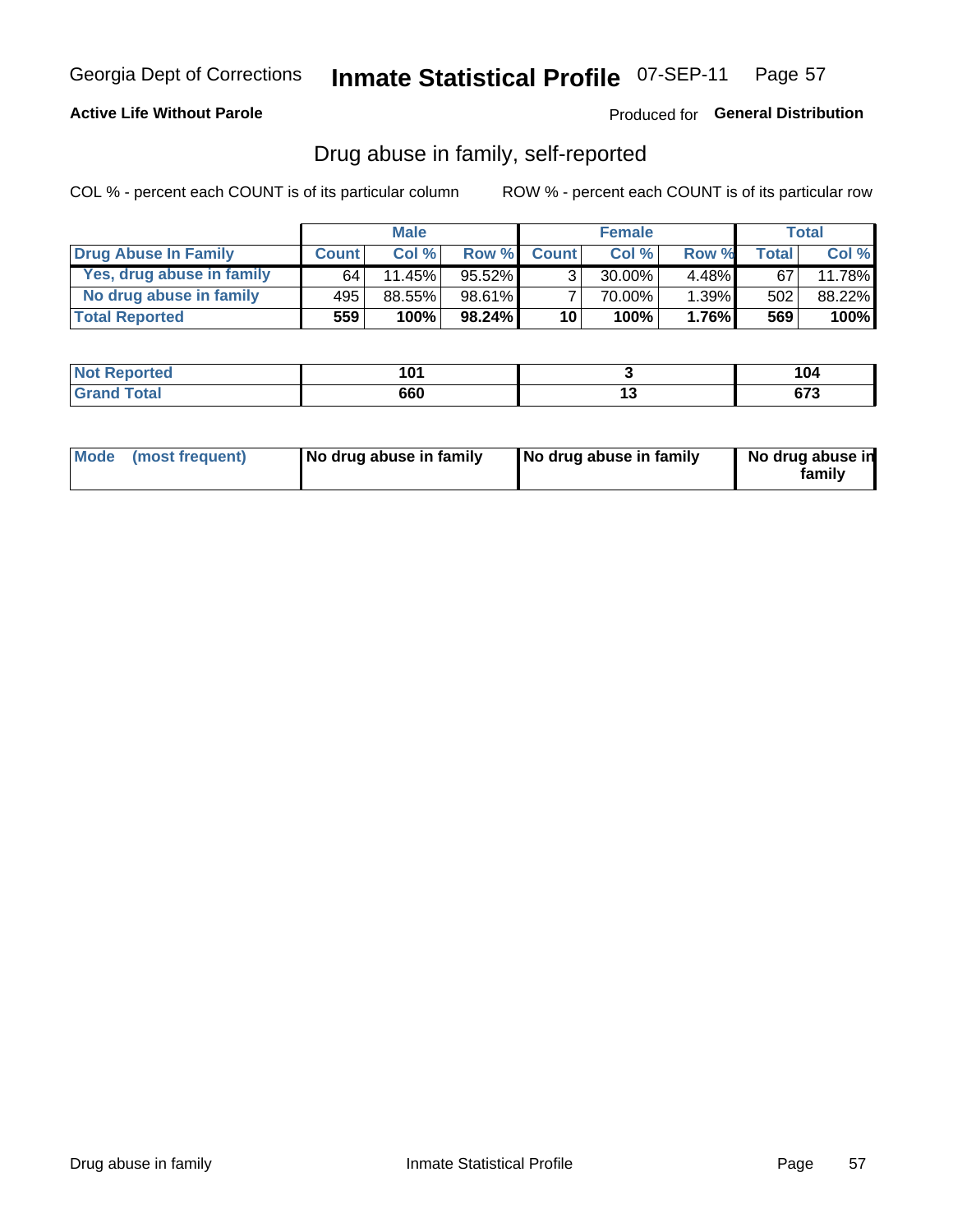### **Active Life Without Parole**

### Produced for General Distribution

## Subjected to frequent beatings, self-reported

COL % - percent each COUNT is of its particular column

|                            |              | <b>Male</b> |        |              | <b>Female</b> |          |       | Total  |
|----------------------------|--------------|-------------|--------|--------------|---------------|----------|-------|--------|
| <b>Frequent beatings</b>   | <b>Count</b> | Col %       | Row %  | <b>Count</b> | Col %         | Row %    | Total | Col %  |
| Yes, subjected to frequent | 34           | 6.08%       | 97.14% |              | 10.00%        | $2.86\%$ | 35    | 6.15%  |
| beatings                   |              |             |        |              |               |          |       |        |
| Not subjected to frequent  | 525          | 93.92%      | 98.31% | 9            | 90.00%        | 1.69%    | 534   | 93.85% |
| beatings                   |              |             |        |              |               |          |       |        |
| <b>Total Reported</b>      | 559          | 100%        | 98.24% | 10           | 100%          | 1.76%    | 569   | 100%   |

| <b>Not Reported</b> | 1 N 1<br>U |     | 104         |
|---------------------|------------|-----|-------------|
| <b>Total</b>        | 660        | . . | c79<br>01 J |

| Mode | (most frequent) | Not subjected to frequent<br>beatings | Not subjected to frequent<br>beatings | Not subjected to<br><b>frequent beatings</b> |
|------|-----------------|---------------------------------------|---------------------------------------|----------------------------------------------|
|      |                 |                                       |                                       |                                              |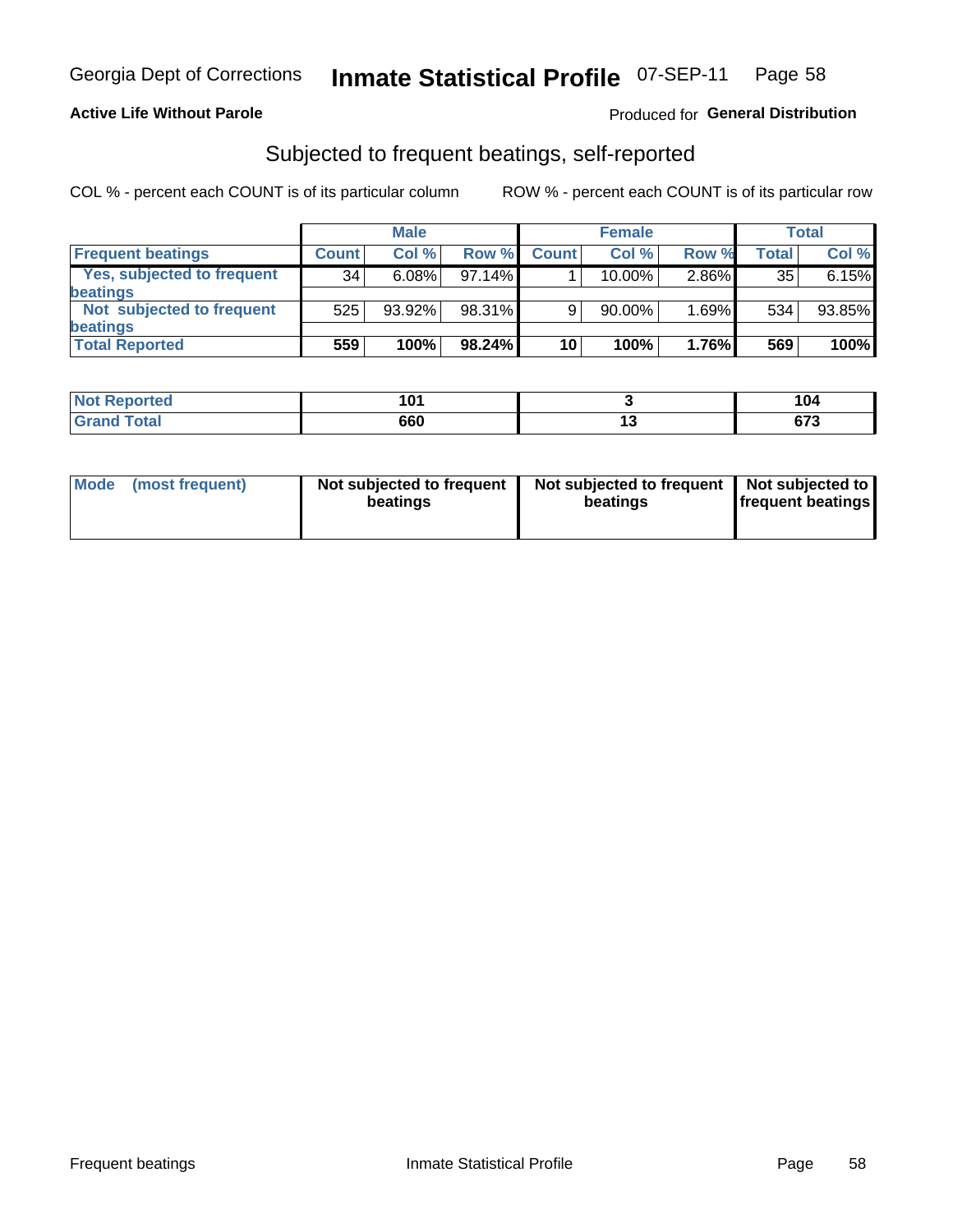### **Active Life Without Parole**

### **Produced for General Distribution**

## Father absent during inmate's childhood

COL % - percent each COUNT is of its particular column

|                           |              | <b>Male</b> |           |                 | <b>Female</b> |          |         | Total   |
|---------------------------|--------------|-------------|-----------|-----------------|---------------|----------|---------|---------|
| <b>Father Absent</b>      | <b>Count</b> | Col%        | Row %     | <b>Count</b>    | Col %         | Row %    | Total i | Col %   |
| Yes, father was absent    | 276          | 49.37%      | 98.92%    | 3 <sub>1</sub>  | $30.00\%$     | $1.08\%$ | 279     | 49.03%  |
| No, father was not absent | 283          | 50.63%      | 97.59%    |                 | 70.00%        | $2.41\%$ | 290     | 50.97%  |
| <b>Total Reported</b>     | 559          | 100%        | $98.24\%$ | 10 <sup>1</sup> | 100%          | $1.76\%$ | 569     | $100\%$ |

| <b>Not Reported</b>          | 1 N 1<br>שו | 104            |
|------------------------------|-------------|----------------|
| <b>Total</b><br><b>Grand</b> | 660         | $\sim$<br>ט וט |

| Mode (most frequent) |  | No, father was not absent No, father was not absent No, father was not | absent |
|----------------------|--|------------------------------------------------------------------------|--------|
|----------------------|--|------------------------------------------------------------------------|--------|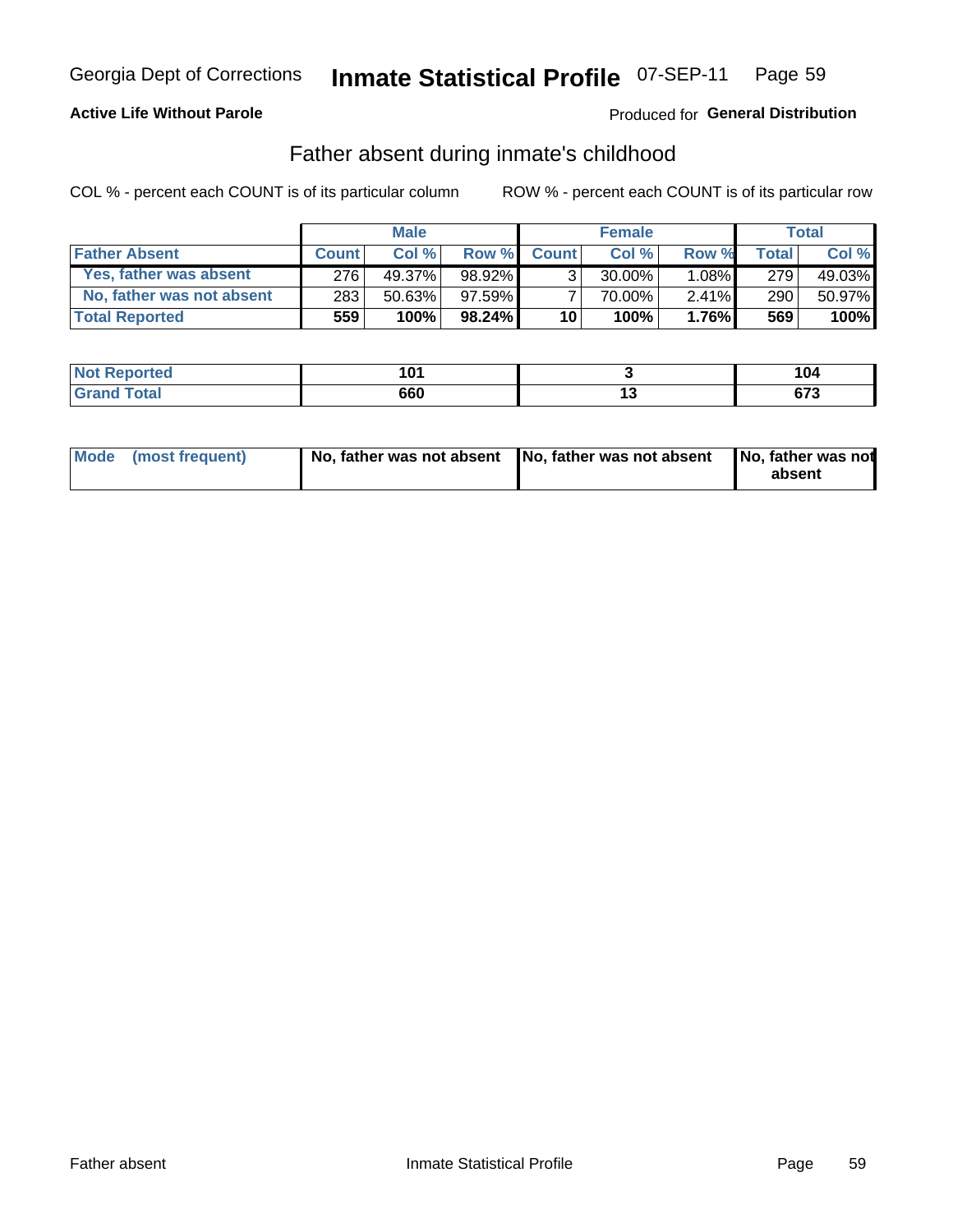### **Active Life Without Parole**

### **Produced for General Distribution**

## Mother absent during inmate's childhood

COL % - percent each COUNT is of its particular column

|                           |              | <b>Male</b> |           |              | <b>Female</b> |          |                | <b>Total</b> |
|---------------------------|--------------|-------------|-----------|--------------|---------------|----------|----------------|--------------|
| <b>Mother Absent</b>      | <b>Count</b> | Col%        | Row %     | <b>Count</b> | Col%          | Row %    | <b>Total</b> I | Col %        |
| Yes, mother was absent    | 791          | 14.13%      | $97.53\%$ | ◠            | $20.00\%$     | $2.47\%$ | 81             | 14.24%       |
| No, mother was not absent | 480          | 85.87%      | 98.36%    |              | $80.00\%$ ,   | $1.64\%$ | 488            | 85.76%       |
| <b>Total Reported</b>     | 559          | 100%        | $98.24\%$ | 10           | 100%          | 1.76%    | 569            | 100%         |

| <b>Not Reported</b>             | 101 |               | ישו                 |
|---------------------------------|-----|---------------|---------------------|
| <b>Total</b><br>l Gran<br>_____ | 660 | . .<br>$\sim$ | ^¬^<br>$\mathbf{v}$ |

| Mode (most frequent) | No, mother was not absent   No, mother was not absent   No, mother was | not absent |
|----------------------|------------------------------------------------------------------------|------------|
|                      |                                                                        |            |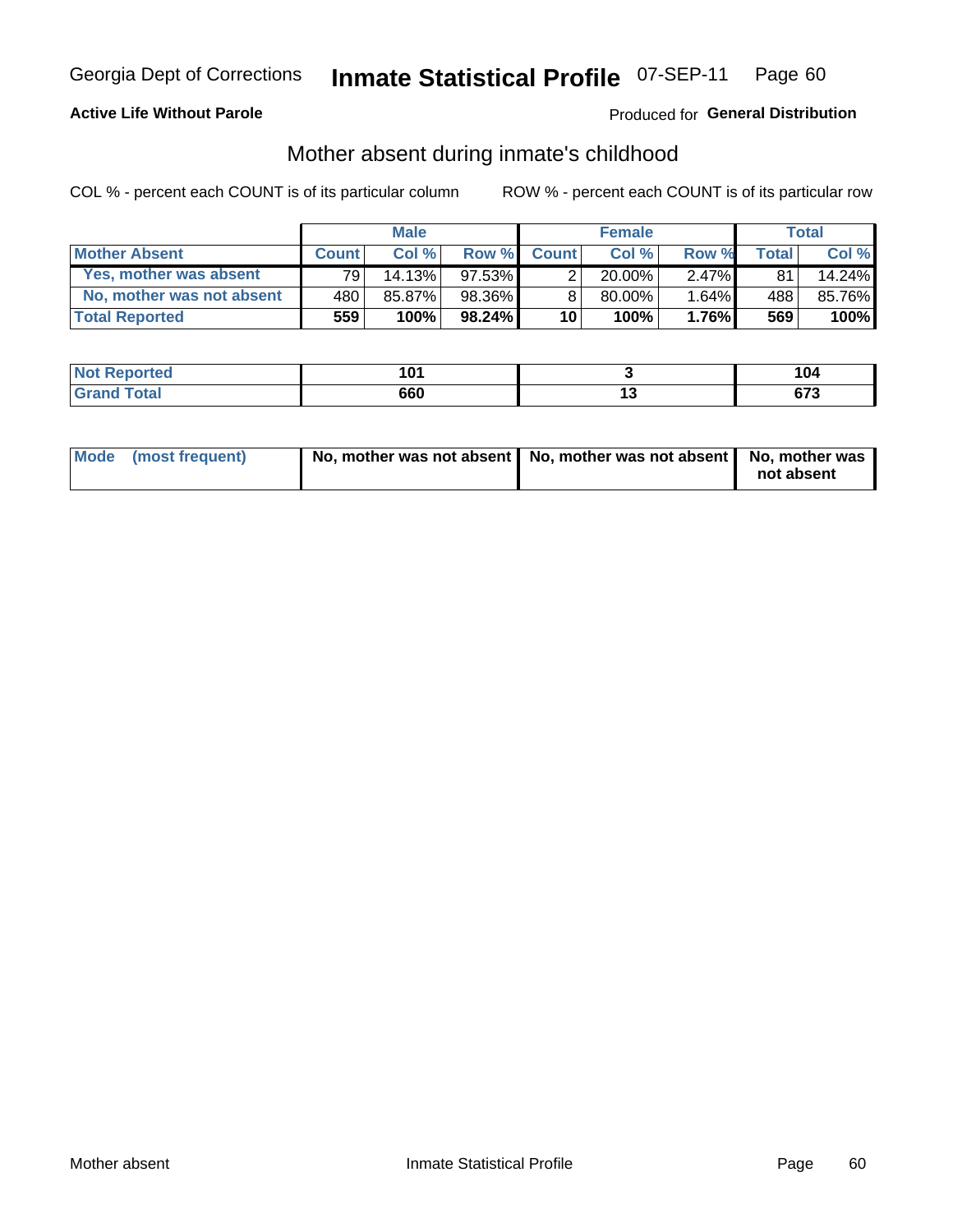### **Active Life Without Parole**

### Produced for General Distribution

## Inmate diagnosed as manipulative

COL % - percent each COUNT is of its particular column

|                          |              | <b>Male</b> |           |              | <b>Female</b> |       |              | Total  |
|--------------------------|--------------|-------------|-----------|--------------|---------------|-------|--------------|--------|
| <b>Manipulative</b>      | <b>Count</b> | Col%        | Row %     | <b>Count</b> | Col %         | Row % | <b>Total</b> | Col %  |
| <b>Yes, manipulative</b> | 132          | 23.78%      | $99.25\%$ |              | $10.00\%$ .   | 0.75% | 133          | 23.54% |
| No, not manipulative     | 423          | 76.22%      | 97.92%    | 9            | 90.00%        | 2.08% | 432          | 76.46% |
| <b>Total Reported</b>    | 555!         | 100%        | $98.23\%$ | 10           | 100%          | 1.77% | 565          | 100%   |

| <b>Not Reported</b> | 105 |     | 108            |
|---------------------|-----|-----|----------------|
| `otal<br>' Grano    | 660 | . . | $\sim$<br>ט וט |

|  | Mode (most frequent) | No, not manipulative | No, not manipulative | No. not<br><b>I</b> manipulative |
|--|----------------------|----------------------|----------------------|----------------------------------|
|--|----------------------|----------------------|----------------------|----------------------------------|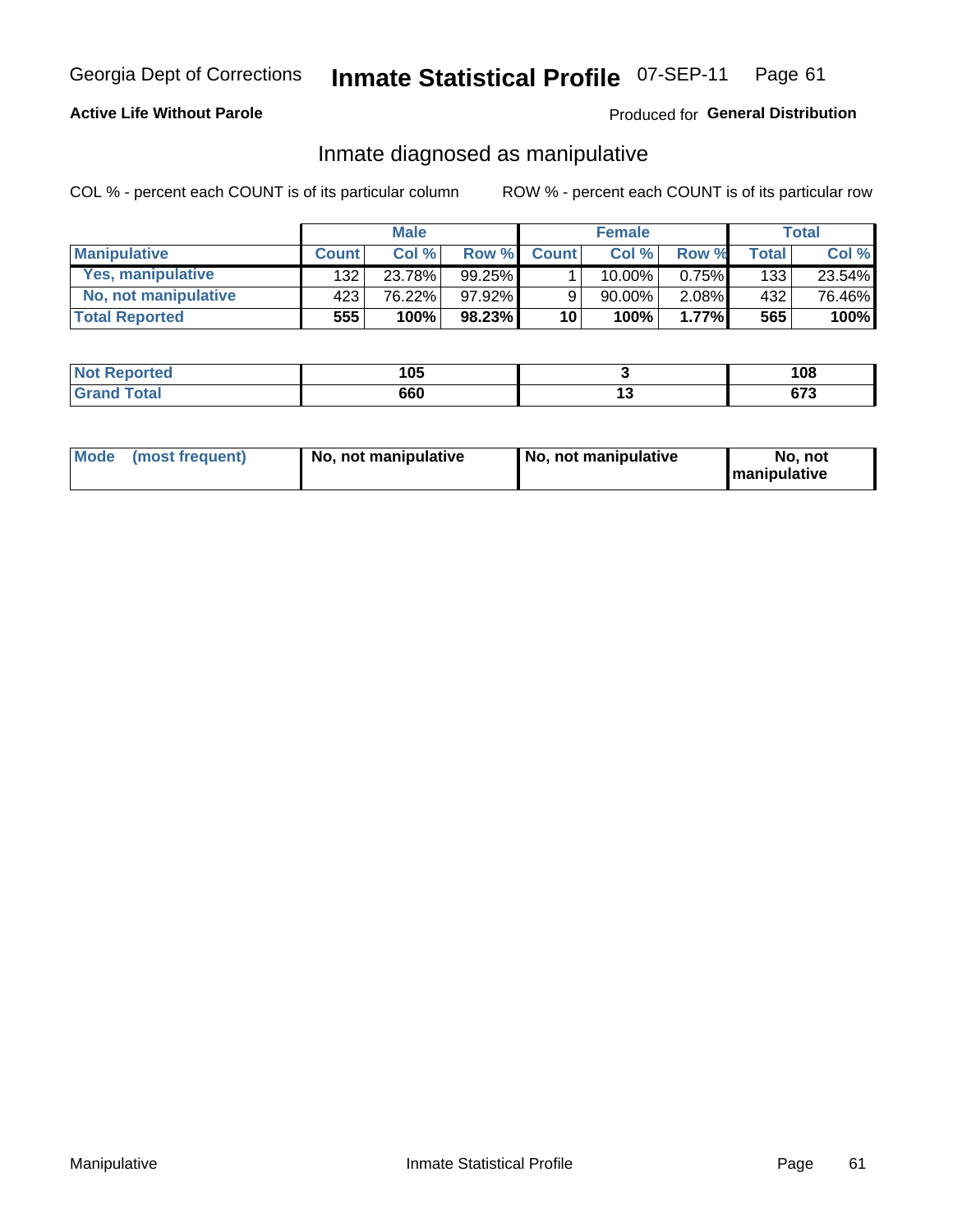#### Inmate Statistical Profile 07-SEP-11 Page 62

### **Active Life Without Parole**

Produced for General Distribution

## Inmate diagnosed as assaultive

COL % - percent each COUNT is of its particular column

|                       | <b>Male</b>  |        | <b>Female</b>   |              |             | Total    |       |        |
|-----------------------|--------------|--------|-----------------|--------------|-------------|----------|-------|--------|
| <b>Assaultive</b>     | <b>Count</b> | Col%   | Row %           | <b>Count</b> | Col%        | Row %    | Total | Col %  |
| Yes, assaultive       | 438          | 78.92% | $97.99\%$       | 9            | 90.00%      | $2.01\%$ | 447   | 79.12% |
| No, not assaultive    | 117          | 21.08% | 99.15% <b>I</b> |              | $10.00\%$ . | $0.85\%$ | 118   | 20.88% |
| <b>Total Reported</b> | 555          | 100%   | 98.23%          | 10           | 100%        | $1.77\%$ | 565   | 100%   |

| <b>Not</b><br>Reported        | 1 N F<br>ιν |     | 108         |
|-------------------------------|-------------|-----|-------------|
| <b><i>i</i></b> otal<br>_____ | 660         | $-$ | ^¬^<br>uı u |

| Mode (most frequent)<br>Yes, assaultive | Yes, assaultive | <b>Yes, assaultive</b> |
|-----------------------------------------|-----------------|------------------------|
|-----------------------------------------|-----------------|------------------------|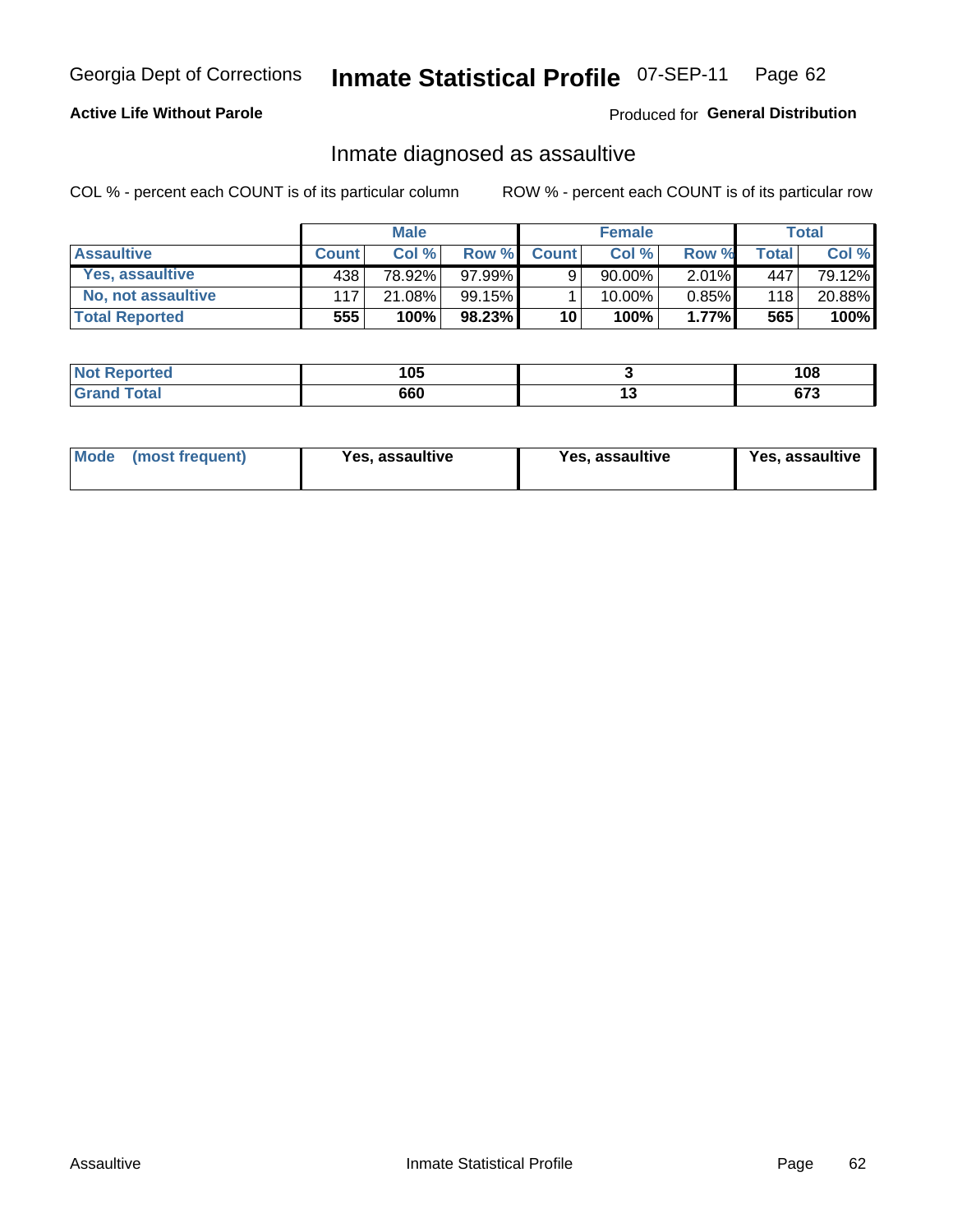#### Inmate Statistical Profile 07-SEP-11 Page 63

#### **Active Life Without Parole**

#### Produced for General Distribution

## Number of prior Georgia incarcerations

COL % - percent each COUNT is of its particular column

|                                       |              | <b>Male</b> |                    |    | <b>Female</b> | <b>Total</b> |       |        |
|---------------------------------------|--------------|-------------|--------------------|----|---------------|--------------|-------|--------|
| <b>Num of Prior GA Incarcerations</b> | <b>Count</b> | Col %       | <b>Row % Count</b> |    | Col %         | Row %        | Total | Col %  |
|                                       | 314          | 47.58%      | 96.62%             |    | 84.62%        | 3.38%        | 325   | 48.29% |
|                                       | 136          | 20.61%      | 100.00%            |    |               |              | 136   | 20.21% |
|                                       | 77           | 11.67%      | 100.00%            |    |               |              | 77    | 11.44% |
| 3                                     | 64           | $9.70\%$    | 98.46%             |    | 7.69%         | 1.54%        | 65    | 9.66%  |
|                                       | 34           | 5.15%       | 100.00%            |    |               |              | 34    | 5.05%  |
|                                       | 18           | 2.73%       | 100.00%            |    |               |              | 18    | 2.67%  |
| <b>More Than 5</b>                    | 17           | 2.58%       | 94.44%             |    | 7.69%         | 5.56%        | 18    | 2.67%  |
| <b>Total Reported</b>                 | 660          | 100%        | 98.07%             | 13 | 100%          | 1.93%        | 673   | 100%   |

| N<br>A (CIO) |          |                    |
|--------------|----------|--------------------|
| <b>otal</b>  | …<br>9P. | 570<br><u>or J</u> |

| Mean (average)       | .24 | 1.23 |
|----------------------|-----|------|
| Median (middle)      |     |      |
| Mode (most frequent) |     |      |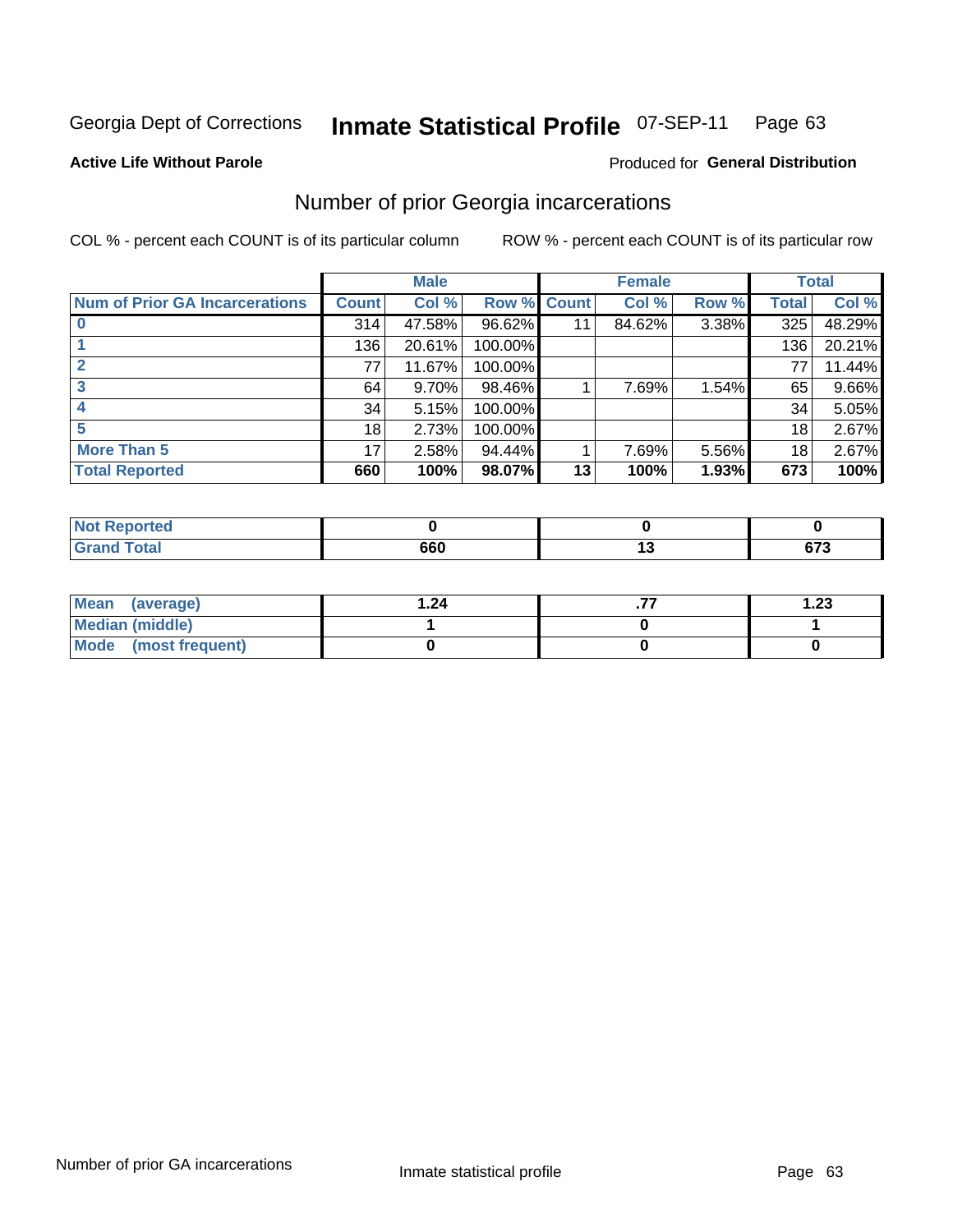#### Inmate Statistical Profile 07-SEP-11 Page 64

**Active Life Without Parole** 

Produced for General Distribution

### Prison sentence in years

COL % - percent each COUNT is of its particular column

ROW % - percent each COUNT is of its particular row

|                                 | <b>Male</b> |            |                    | <b>Female</b> |            |       | $\tau$ otal |            |
|---------------------------------|-------------|------------|--------------------|---------------|------------|-------|-------------|------------|
| <b>Prison Sentence In Years</b> | Count       | Col %      | <b>Row % Count</b> |               | Col%       | Row % | Total       | Col %      |
| <b>Life Without Parole</b>      | 660         | $100.00\%$ | 98.07%             |               | $100.00\%$ | 1.93% | 673         | $100.00\%$ |
| <b>Total Reported</b>           | 660         | 100%       | 98.07%             | 13            | 100%       | 1.93% | 673         | 100%       |

| <b>Not Reported</b> |     |                |
|---------------------|-----|----------------|
| <b>Total</b>        | 660 | $\sim$<br>01 J |

#### **Determinate (numeric) sentences only**

| <b>Mean</b><br><i>(average)</i> |  |
|---------------------------------|--|
|---------------------------------|--|

All sentences (including determinate), with life, life without parole, and death sentences figured at 45 years

| l Mea<br>апе<br>. | -⊷ |  |
|-------------------|----|--|
|                   |    |  |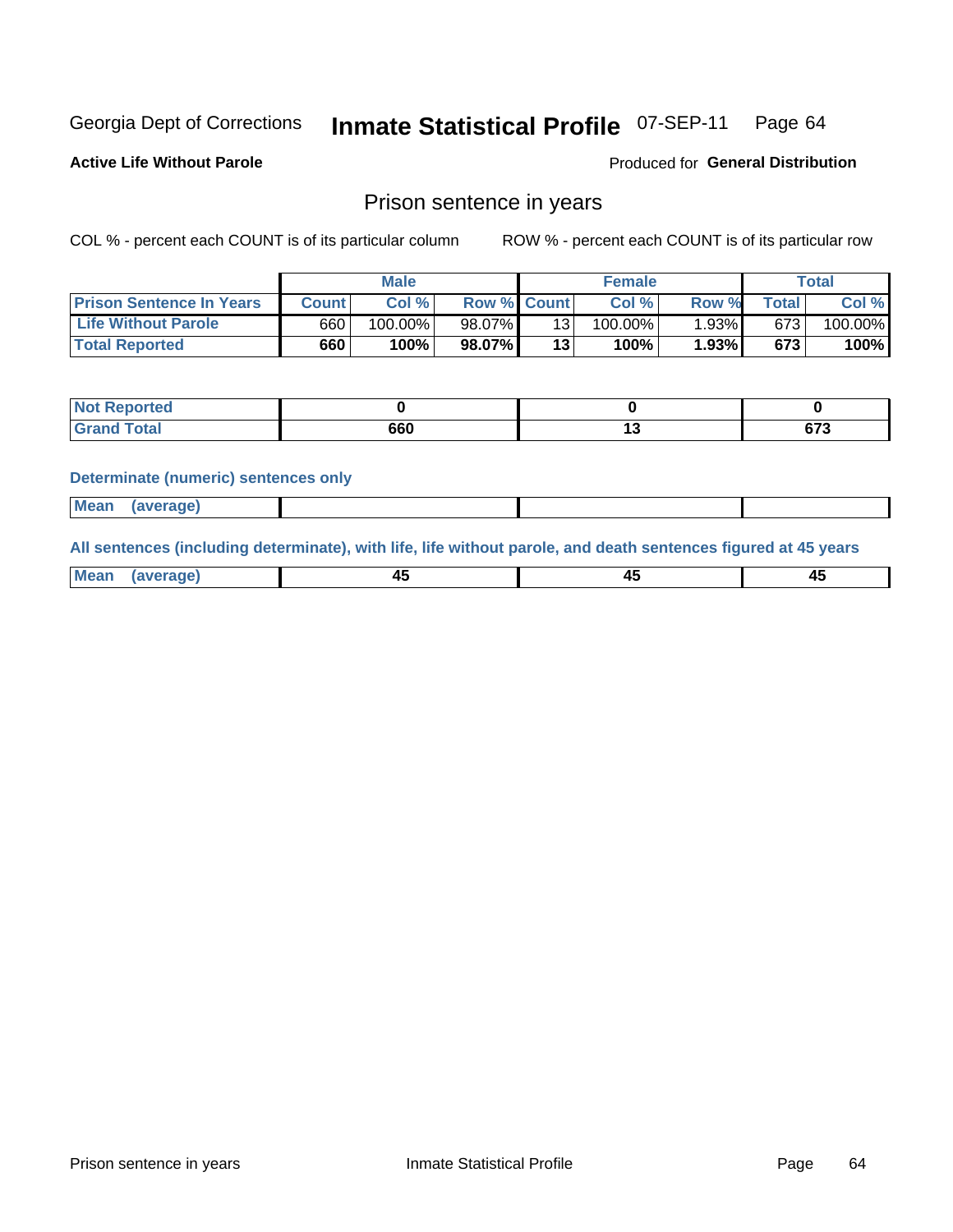#### **Inmate Statistical Profile 07-SEP-11** Georgia Dept of Corrections Page 65

#### **Active Life Without Parole**

#### Produced for General Distribution

## Primary offense, broken out into felonies vs misdemeanors

COL % - percent each COUNT is of its particular column

|                                  | <b>Male</b>  |         | <b>Female</b>      |     |         | Total    |              |         |
|----------------------------------|--------------|---------|--------------------|-----|---------|----------|--------------|---------|
| <b>Felonies and Misdemeanors</b> | <b>Count</b> | Col%    | <b>Row % Count</b> |     | Col%    | Row %    | <b>Total</b> | Col %   |
| <b>Felonies</b>                  | 659          | 100.00% | $98.07\%$          | 131 | 100.00% | $1.93\%$ | 672          | 100.00% |
| <b>Total Reported</b>            | 659          | 100%    | 98.07%             | 13  | 100%    | 1.93%    | 672          | 100%    |

| <b>Not Reported</b>          |           |            |     |
|------------------------------|-----------|------------|-----|
| <b>Total</b><br>Grand<br>uuu | ^^^<br>OU | ren<br>งวง | 673 |

| <b>Mode</b><br>frequent)<br>nies<br>≧ (most tr.<br>. | onies<br>. | lonies<br>ею<br>____ |
|------------------------------------------------------|------------|----------------------|
|------------------------------------------------------|------------|----------------------|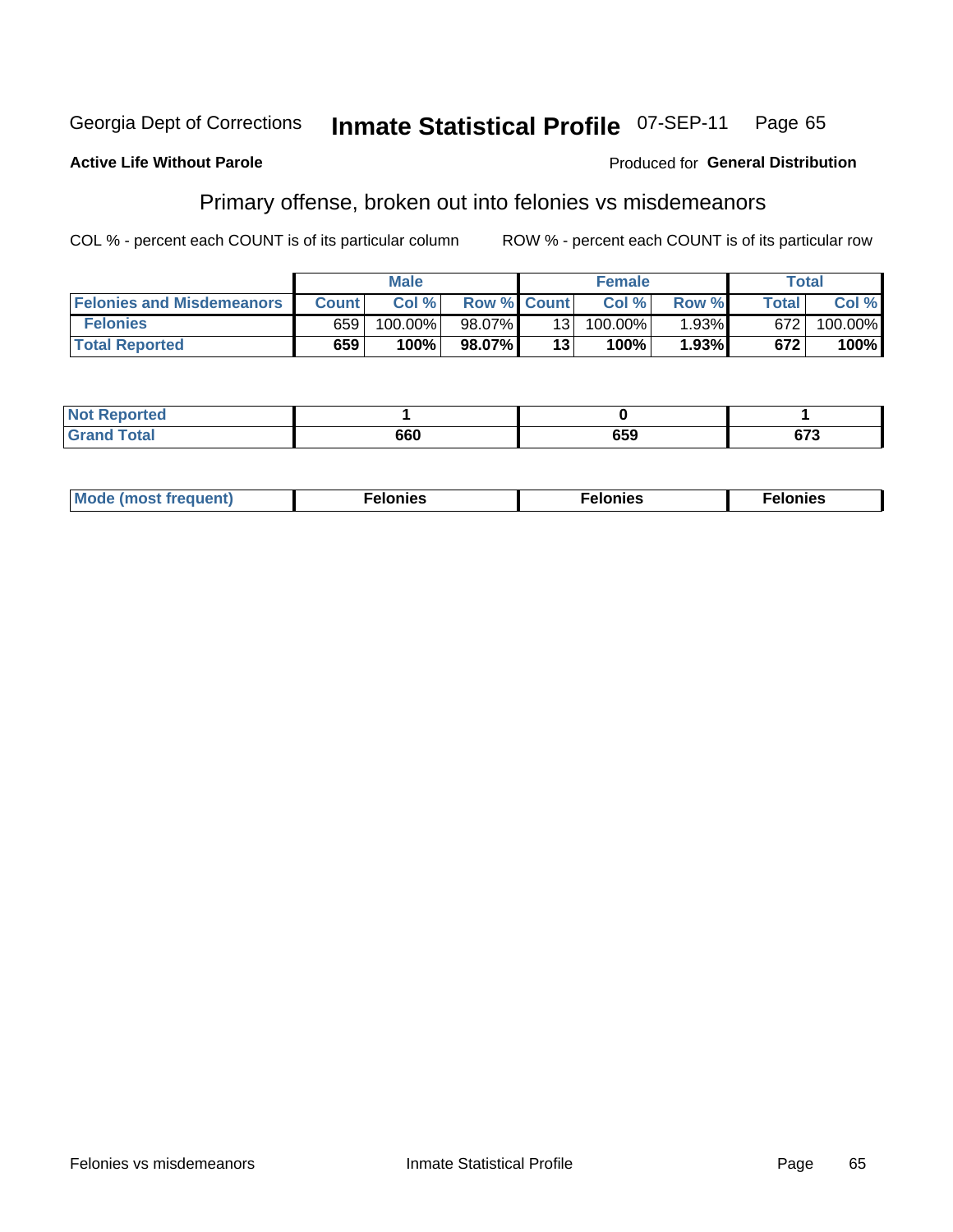#### **Inmate Statistical Profile 07-SEP-11** Page 66

### **Active Life Without Parole**

#### Produced for General Distribution

## Primary offense, broken out into six broad crime categories

COL % - percent each COUNT is of its particular column

|                         |              | <b>Male</b> | <b>Female</b> |                    |        | <b>Total</b> |              |        |
|-------------------------|--------------|-------------|---------------|--------------------|--------|--------------|--------------|--------|
| <b>Crime Categories</b> | <b>Count</b> | Col %       |               | <b>Row % Count</b> | Col %  | Row %        | <b>Total</b> | Col %  |
| <b>Violent</b>          | 538          | 81.64%      | 97.82%        | 12                 | 92.31% | 2.18%        | 550          | 81.85% |
| <b>Sex Crime</b>        | 101          | 15.33%      | 100.00%       |                    | .00%   |              | 101          | 15.03% |
| <b>Property</b><br>3    | 3            | .46%        | 75.00%        |                    | 7.69%  | 25.00%       | 4            | .60%   |
| <b>Drug</b><br>4        | 16           | 2.43%       | 100.00%       |                    | .00%   |              | 16           | 2.38%  |
| <b>Other</b><br>6       |              | .15%        | 100.00%       |                    | .00%   |              |              | .15%   |
| <b>Total Reported</b>   | 659          | 100%        | 98.07%        | 13                 | 100%   | 1.93%        | 672          | 100%   |

| <b>Not Reported</b> |     |             |
|---------------------|-----|-------------|
| <b>Total</b>        | 660 | ~70<br>ט וט |

| M | . | 40 O |
|---|---|------|
|   |   |      |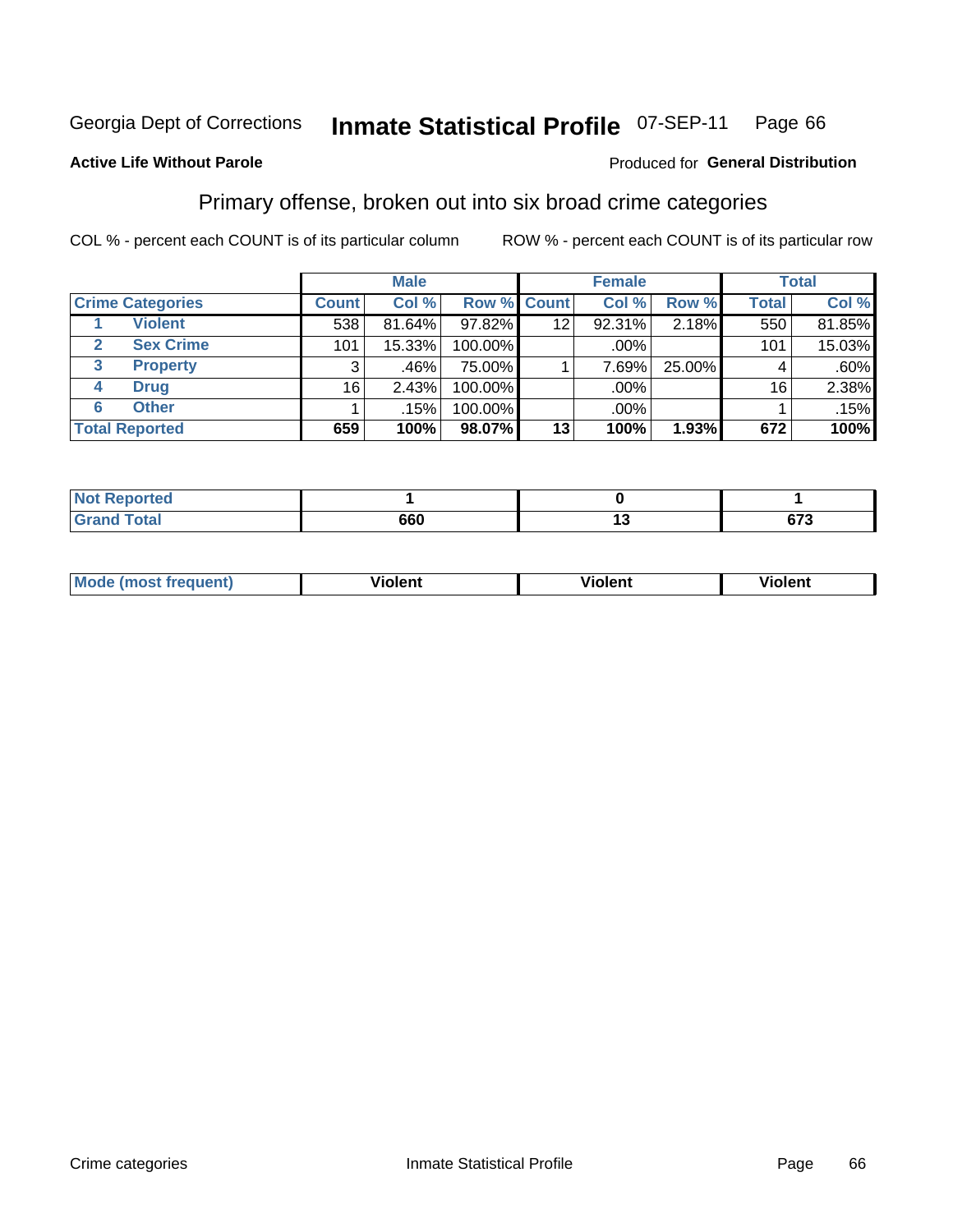#### **Active Life Without Parole**

#### Produced for **General Distribution**

## Primary offense, detailed offense code

|                      |                                     |                | <b>Male</b> |         |                 | <b>Female</b> |         |                  | <b>Total</b> |
|----------------------|-------------------------------------|----------------|-------------|---------|-----------------|---------------|---------|------------------|--------------|
|                      | <b>Primary Offense</b>              | <b>Count</b>   | Col %       | Row %   | <b>Count</b>    | Col %         | Row %   | <b>Total</b>     | Col %        |
| 1101                 | <b>Murder</b>                       | 367            | 55.69%      | 97.09%  | $\overline{11}$ | 84.62%        | 2.91%   | $\overline{378}$ | 56.25%       |
| 1311                 | <b>Kidnapping</b>                   | 64             | 9.71%       | 100.00% |                 |               |         | 64               | 9.52%        |
| 1601                 | <b>Burglary</b>                     | 3              | .46%        | 100.00% |                 |               |         | 3                | .45%         |
| 1821                 | <b>Theft By Shoplifting</b>         |                |             |         | 1               | 7.69%         | 100.00% | $\mathbf{1}$     | .15%         |
| 1901                 | <b>Robbery</b>                      | 1              | .15%        | 100.00% |                 |               |         | 1                | .15%         |
| 1902                 | <b>Armed Robbery</b>                | 104            | 15.78%      | 99.05%  | $\mathbf{1}$    | 7.69%         | .95%    | 105              | 15.63%       |
| 1911                 | <b>Hijacking Motor Vehicle</b>      |                | .15%        | 100.00% |                 |               |         | 1                | .15%         |
| 2001                 | <b>Rape</b>                         | 72             | 10.93%      | 100.00% |                 |               |         | 72               | 10.71%       |
| 2003                 | <b>Aggrav Sodomy</b>                | 7              | 1.06%       | 100.00% |                 |               |         | $\overline{7}$   | 1.04%        |
| 2009                 | <b>Aggrav Sexual Battery</b>        | 5              | .76%        | 100.00% |                 |               |         | 5                | .74%         |
| 2019                 | <b>Child Molestation</b>            | 3              | .46%        | 100.00% |                 |               |         | 3                | .45%         |
| 2021                 | <b>Aggrav Child Molestation</b>     | 14             | 2.12%       | 100.00% |                 |               |         | 14               | 2.08%        |
| 2801                 | <b>Cruelty To Children</b>          | 1              | .15%        | 100.00% |                 |               |         | 1                | .15%         |
| 2912                 | <b>Poss Of Certain</b>              | 1              | .15%        | 100.00% |                 |               |         | $\mathbf{1}$     | .15%         |
|                      | <b>Weapons</b>                      |                |             |         |                 |               |         |                  |              |
| 4012                 | <b>Viol Ga Cntrl Sbst Act</b>       | 1              | .15%        | 100.00% |                 |               |         | 1                | .15%         |
| 4018                 | <b>S/D Cont Sub School</b>          | 1              | .15%        | 100.00% |                 |               |         | $\mathbf{1}$     | .15%         |
| 4021                 | <b>S/D Cocaine</b>                  | 4              | .61%        | 100.00% |                 |               |         | 4                | .60%         |
| 4022                 | <b>Poss Of Cocaine</b>              | 3              | .46%        | 100.00% |                 |               |         | 3                | .45%         |
| 4050                 | <b>Poss W Int Dist Cocaine</b>      | 1              | .15%        | 100.00% |                 |               |         | $\mathbf{1}$     | .15%         |
| 4101                 | <b>Traf Cocaine Less 200</b>        | $\overline{2}$ | .30%        | 100.00% |                 |               |         | $\overline{2}$   | .30%         |
|                      | Gm                                  |                |             |         |                 |               |         |                  |              |
| 4103                 | <b>Traf Cocaine 401+ Gm</b>         | $\overline{2}$ | .30%        | 100.00% |                 |               |         | $\overline{2}$   | .30%         |
| 4134                 | <b>Att/Consprcy Commt</b><br>C/S/Of | 1              | .15%        | 100.00% |                 |               |         | 1                | .15%         |
| 4140                 | <b>Traf Methamph 28-199</b>         | 1              | .15%        | 100.00% |                 |               |         | 1                | .15%         |
|                      | Gm                                  |                |             |         |                 |               |         |                  |              |
| <b>Total Rported</b> |                                     | 659            | 100%        | 98.07%  | $\overline{13}$ | 100%          | 1.93%   | 672              | 100%         |

| . керопеа<br>$\sim$  |            |       |                   |
|----------------------|------------|-------|-------------------|
| <b>otal</b><br>_____ | ccc<br>οου | . . J | ~70<br>v1.<br>$-$ |

| Mode (most frequent) | 1101 Murder | 1101 Murder | 1101 Murder |
|----------------------|-------------|-------------|-------------|
|----------------------|-------------|-------------|-------------|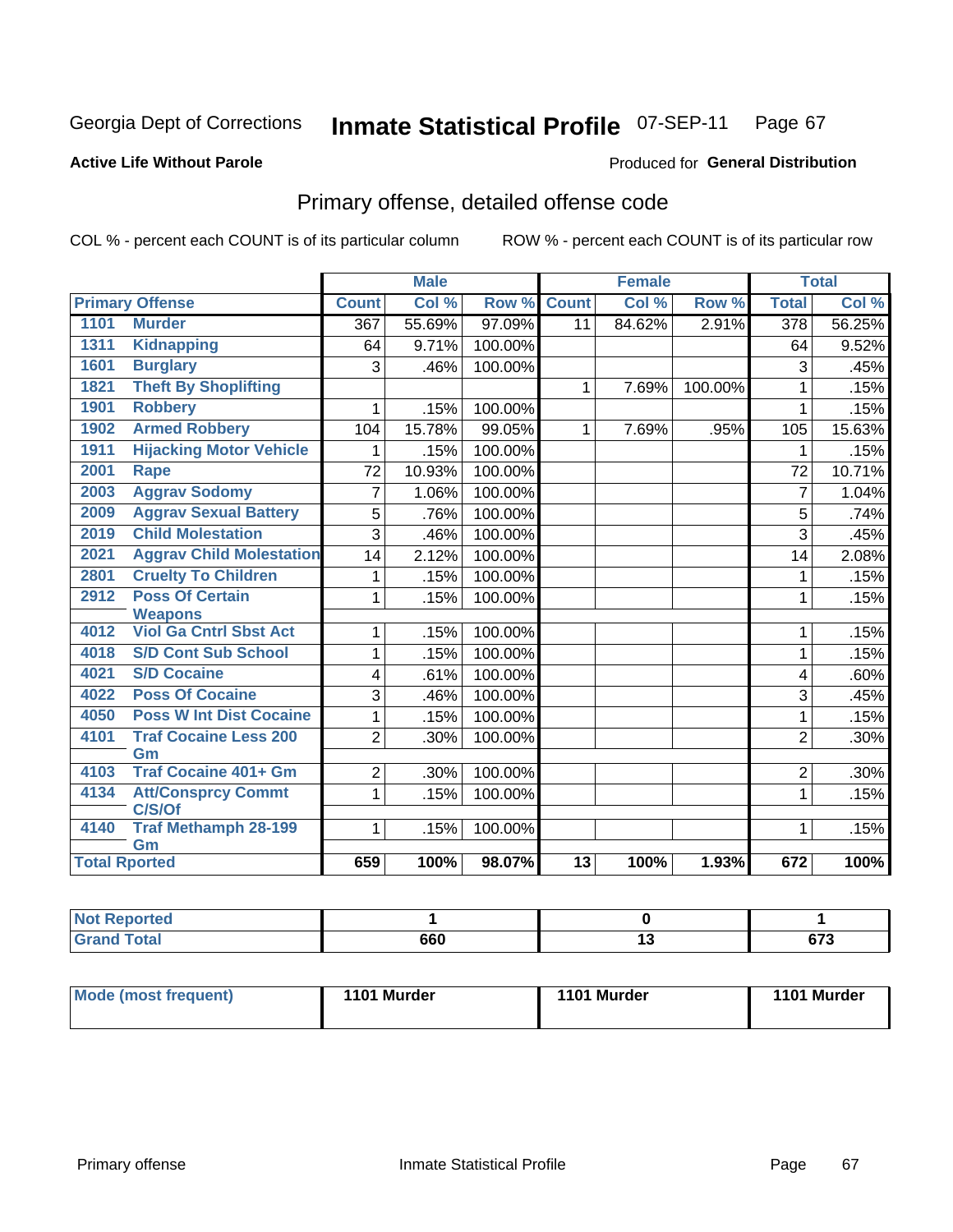#### **Active Life Without Parole**

### Produced for **General Distribution**

## County of conviction of primary offense

|                                |                | <b>Male</b> |         |              | <b>Female</b> |        |                | <b>Total</b> |
|--------------------------------|----------------|-------------|---------|--------------|---------------|--------|----------------|--------------|
| <b>County of Conviction</b>    | <b>Count</b>   | Col %       | Row %   | <b>Count</b> | Col %         | Row %  | <b>Total</b>   | Col %        |
| 000<br><b>Unknown</b>          | 1              | .15%        | 100.00% |              |               |        | 1              | .15%         |
| <b>Appling County</b><br>001   | 3              | .45%        | 100.00% |              |               |        | 3              | .45%         |
| <b>Atkinson County</b><br>002  | $\overline{c}$ | .30%        | 100.00% |              |               |        | $\overline{2}$ | .30%         |
| <b>Bacon County</b><br>003     | 1              | .15%        | 100.00% |              |               |        | 1              | .15%         |
| <b>Baldwin County</b><br>005   | 5              | .76%        | 100.00% |              |               |        | 5              | .74%         |
| <b>Banks County</b><br>006     | 1              | .15%        | 100.00% |              |               |        | $\mathbf{1}$   | .15%         |
| <b>Barrow County</b><br>007    | 4              | .61%        | 100.00% |              |               |        | 4              | .59%         |
| <b>Bartow County</b><br>008    | 4              | .61%        | 100.00% |              |               |        | 4              | .59%         |
| <b>Ben Hill County</b><br>009  | 4              | .61%        | 100.00% |              |               |        | 4              | .59%         |
| <b>Berrien County</b><br>010   | 1              | .15%        | 100.00% |              |               |        | $\mathbf{1}$   | .15%         |
| <b>Bibb County</b><br>011      | 21             | 3.18%       | 100.00% |              |               |        | 21             | 3.12%        |
| <b>Bleckley County</b><br>012  | 1              | .15%        | 100.00% |              |               |        | 1              | .15%         |
| <b>Brantley County</b><br>013  | 1              | .15%        | 100.00% |              |               |        | 1              | .15%         |
| <b>Brooks County</b><br>014    | 1              | .15%        | 100.00% |              |               |        | $\mathbf{1}$   | .15%         |
| <b>Bulloch County</b><br>016   | 4              | .61%        | 80.00%  | 1            | 7.69%         | 20.00% | 5              | .74%         |
| <b>Burke County</b><br>017     | 5              | .76%        | 100.00% |              |               |        | 5              | .74%         |
| <b>Butts County</b><br>018     | 4              | .61%        | 100.00% |              |               |        | 4              | .59%         |
| <b>Camden County</b><br>020    | 4              | .61%        | 100.00% |              |               |        | 4              | .59%         |
| <b>Carroll County</b><br>022   | $\overline{2}$ | .30%        | 100.00% |              |               |        | $\overline{2}$ | .30%         |
| <b>Catoosa County</b><br>023   | $\overline{2}$ | .30%        | 100.00% |              |               |        | $\overline{2}$ | .30%         |
| <b>Charlton County</b><br>024  | 1              | .15%        | 100.00% |              |               |        | $\mathbf{1}$   | .15%         |
| <b>Chatham County</b><br>025   | 28             | 4.24%       | 100.00% |              |               |        | 28             | 4.16%        |
| <b>Chattooga County</b><br>027 | 1              | .15%        | 100.00% |              |               |        | 1              | .15%         |
| <b>Cherokee County</b><br>028  | 3              | .45%        | 100.00% |              |               |        | 3              | .45%         |
| <b>Clarke County</b><br>029    | 15             | 2.27%       | 100.00% |              |               |        | 15             | 2.23%        |
| <b>Clayton County</b><br>031   | 28             | 4.24%       | 100.00% |              |               |        | 28             | 4.16%        |
| <b>Cobb County</b><br>033      | 19             | 2.88%       | 95.00%  | 1            | 7.69%         | 5.00%  | 20             | 2.97%        |
| <b>Coffee County</b><br>034    | 4              | .61%        | 100.00% |              |               |        | 4              | .59%         |
| <b>Colquitt County</b><br>035  | 4              | .61%        | 100.00% |              |               |        | 4              | .59%         |
| <b>Columbia County</b><br>036  | 5              | .76%        | 100.00% |              |               |        | 5              | .74%         |
| <b>Cook County</b><br>037      | 4              | .61%        | 100.00% |              |               |        | 4              | .59%         |
| 038<br><b>Coweta County</b>    | 4              | .61%        | 100.00% |              |               |        | 4              | .59%         |
| <b>Crisp County</b><br>040     | 3              | .45%        | 100.00% |              |               |        | 3              | .45%         |
| <b>Dade County</b><br>041      | 1              | .15%        | 100.00% |              |               |        | $\mathbf{1}$   | .15%         |
| <b>Dawson County</b><br>042    | 1              | .15%        | 100.00% |              |               |        | 1              | .15%         |
| <b>Decatur County</b><br>043   | $\overline{2}$ | .30%        | 100.00% |              |               |        | $\overline{2}$ | .30%         |
| <b>Dekalb County</b><br>044    | 49             | 7.42%       | 98.00%  | 1            | 7.69%         | 2.00%  | 50             | 7.43%        |
| <b>Dodge County</b><br>045     | $\mathbf 1$    | .15%        | 100.00% |              |               |        | 1              | .15%         |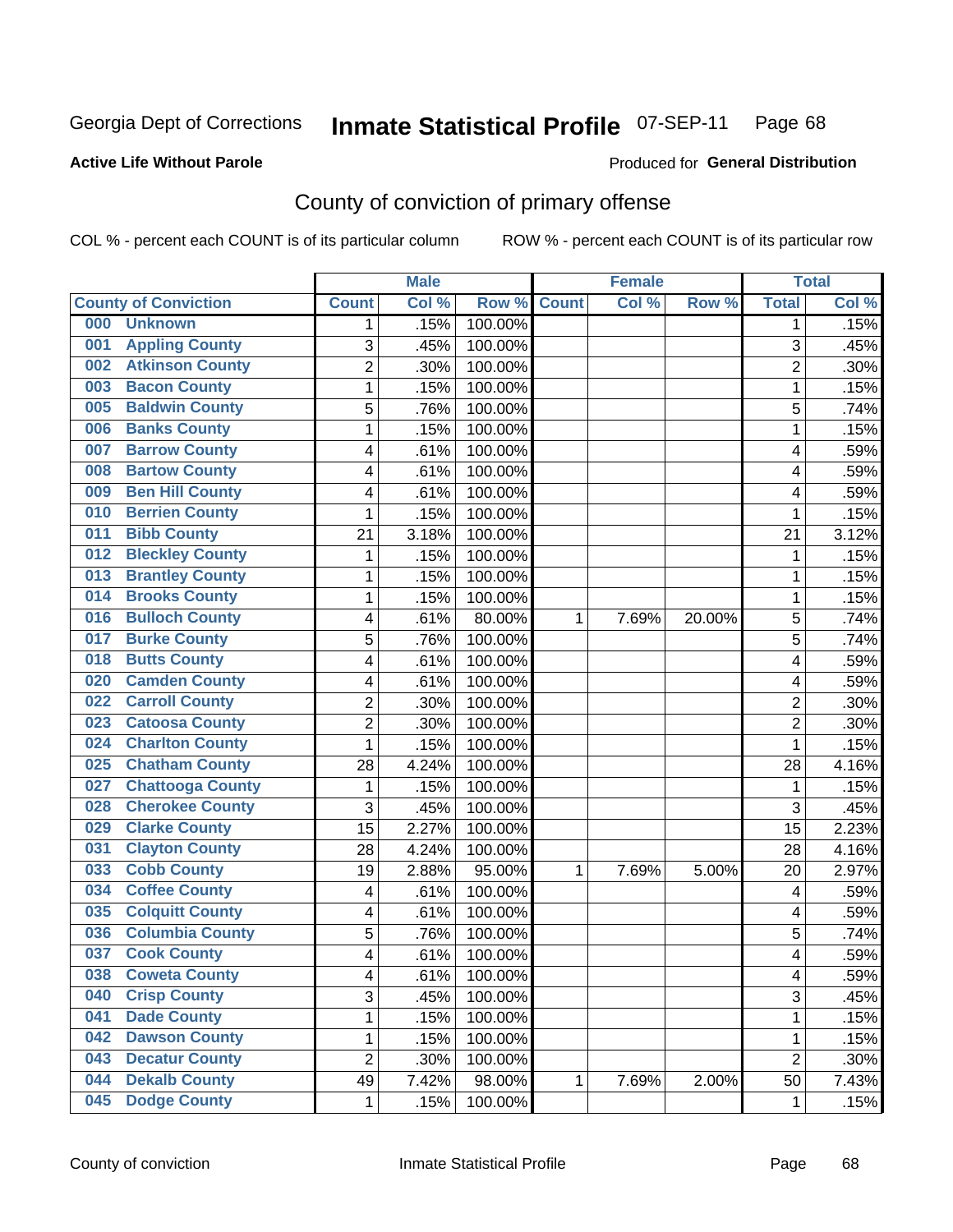#### **Active Life Without Parole**

#### Produced for **General Distribution**

## County of conviction of primary offense

|                                 |                | <b>Male</b> |         |              | <b>Female</b> |        |                | <b>Total</b> |
|---------------------------------|----------------|-------------|---------|--------------|---------------|--------|----------------|--------------|
| <b>County of Conviction</b>     | <b>Count</b>   | Col %       | Row %   | <b>Count</b> | Col %         | Row %  | <b>Total</b>   | Col %        |
| <b>Dooly County</b><br>046      | 2              | .30%        | 100.00% |              |               |        | $\overline{2}$ | .30%         |
| <b>Dougherty County</b><br>047  | 22             | 3.33%       | 95.65%  | 1            | 7.69%         | 4.35%  | 23             | 3.42%        |
| <b>Douglas County</b><br>048    | 20             | 3.03%       | 95.24%  | 1            | 7.69%         | 4.76%  | 21             | 3.12%        |
| <b>Early County</b><br>049      | 1              | .15%        | 100.00% |              |               |        | 1              | .15%         |
| <b>Effingham County</b><br>051  | 4              | .61%        | 100.00% |              |               |        | 4              | .59%         |
| <b>Elbert County</b><br>052     | $\overline{2}$ | .30%        | 100.00% |              |               |        | $\overline{2}$ | .30%         |
| <b>Emanuel County</b><br>053    | 4              | .61%        | 100.00% |              |               |        | 4              | .59%         |
| <b>Fayette County</b><br>056    | 3              | .45%        | 100.00% |              |               |        | 3              | .45%         |
| <b>Floyd County</b><br>057      | 9              | 1.36%       | 100.00% |              |               |        | 9              | 1.34%        |
| <b>Forsyth County</b><br>058    | $\overline{2}$ | .30%        | 100.00% |              |               |        | $\overline{2}$ | $.30\%$      |
| <b>Franklin County</b><br>059   | $\overline{2}$ | .30%        | 100.00% |              |               |        | $\overline{2}$ | .30%         |
| <b>Fulton County</b><br>060     | 75             | 11.36%      | 98.68%  | 1            | 7.69%         | 1.32%  | 76             | 11.29%       |
| <b>Gilmer County</b><br>061     | $\mathbf{1}$   | .15%        | 100.00% |              |               |        | $\mathbf{1}$   | .15%         |
| <b>Glynn County</b><br>063      | 15             | 2.27%       | 100.00% |              |               |        | 15             | 2.23%        |
| <b>Greene County</b><br>066     | $\mathbf{1}$   | .15%        | 100.00% |              |               |        | $\mathbf 1$    | .15%         |
| <b>Gwinnett County</b><br>067   | 10             | 1.52%       | 90.91%  | 1            | 7.69%         | 9.09%  | 11             | 1.63%        |
| <b>Habersham County</b><br>068  | 3              | .45%        | 100.00% |              |               |        | 3              | .45%         |
| <b>Hall County</b><br>069       | 11             | 1.67%       | 100.00% |              |               |        | 11             | 1.63%        |
| <b>Haralson County</b><br>071   | $\overline{c}$ | .30%        | 100.00% |              |               |        | $\overline{2}$ | .30%         |
| <b>Harris County</b><br>072     | 1              | .15%        | 100.00% |              |               |        | 1              | .15%         |
| <b>Hart County</b><br>073       | 3              | .45%        | 100.00% |              |               |        | 3              | .45%         |
| <b>Henry County</b><br>075      | 10             | 1.52%       | 100.00% |              |               |        | 10             | 1.49%        |
| <b>Houston County</b><br>076    | 8              | 1.21%       | 100.00% |              |               |        | 8              | 1.19%        |
| <b>Irwin County</b><br>077      | 1              | .15%        | 100.00% |              |               |        | 1              | .15%         |
| <b>Jackson County</b><br>078    | 11             | 1.67%       | 100.00% |              |               |        | 11             | 1.63%        |
| <b>Jasper County</b><br>079     | 1              | .15%        | 100.00% |              |               |        | $\mathbf 1$    | .15%         |
| <b>Jeff Davis County</b><br>080 | 1              | .15%        | 100.00% |              |               |        | $\mathbf 1$    | .15%         |
| <b>Jefferson County</b><br>081  | 1              | .15%        | 100.00% |              |               |        | 1              | .15%         |
| <b>Jones County</b><br>084      | $\overline{2}$ | .30%        | 100.00% |              |               |        | $\overline{2}$ | $.30\%$      |
| <b>Laurens County</b><br>087    | 3              | .45%        | 100.00% |              |               |        | 3              | .45%         |
| <b>Lee County</b><br>088        | $\overline{2}$ | .30%        | 100.00% |              |               |        | $\overline{2}$ | .30%         |
| <b>Liberty County</b><br>089    | 6              | .91%        | 85.71%  | 1            | 7.69%         | 14.29% | 7              | 1.04%        |
| <b>Long County</b><br>091       | $\overline{3}$ | .45%        | 100.00% |              |               |        | 3              | .45%         |
| <b>Lowndes County</b><br>092    | $\overline{5}$ | .76%        | 100.00% |              |               |        | $\overline{5}$ | .74%         |
| <b>Madison County</b><br>095    | 1              | .15%        | 100.00% |              |               |        | $\mathbf{1}$   | .15%         |
| <b>Marion County</b><br>096     | 1              | .15%        | 100.00% |              |               |        | 1              | .15%         |
| <b>Mcduffie County</b><br>097   | 1              | .15%        | 100.00% |              |               |        | $\mathbf{1}$   | .15%         |
| <b>Mcintosh County</b><br>098   | $\mathbf 1$    | .15%        | 100.00% |              |               |        | $\mathbf{1}$   | .15%         |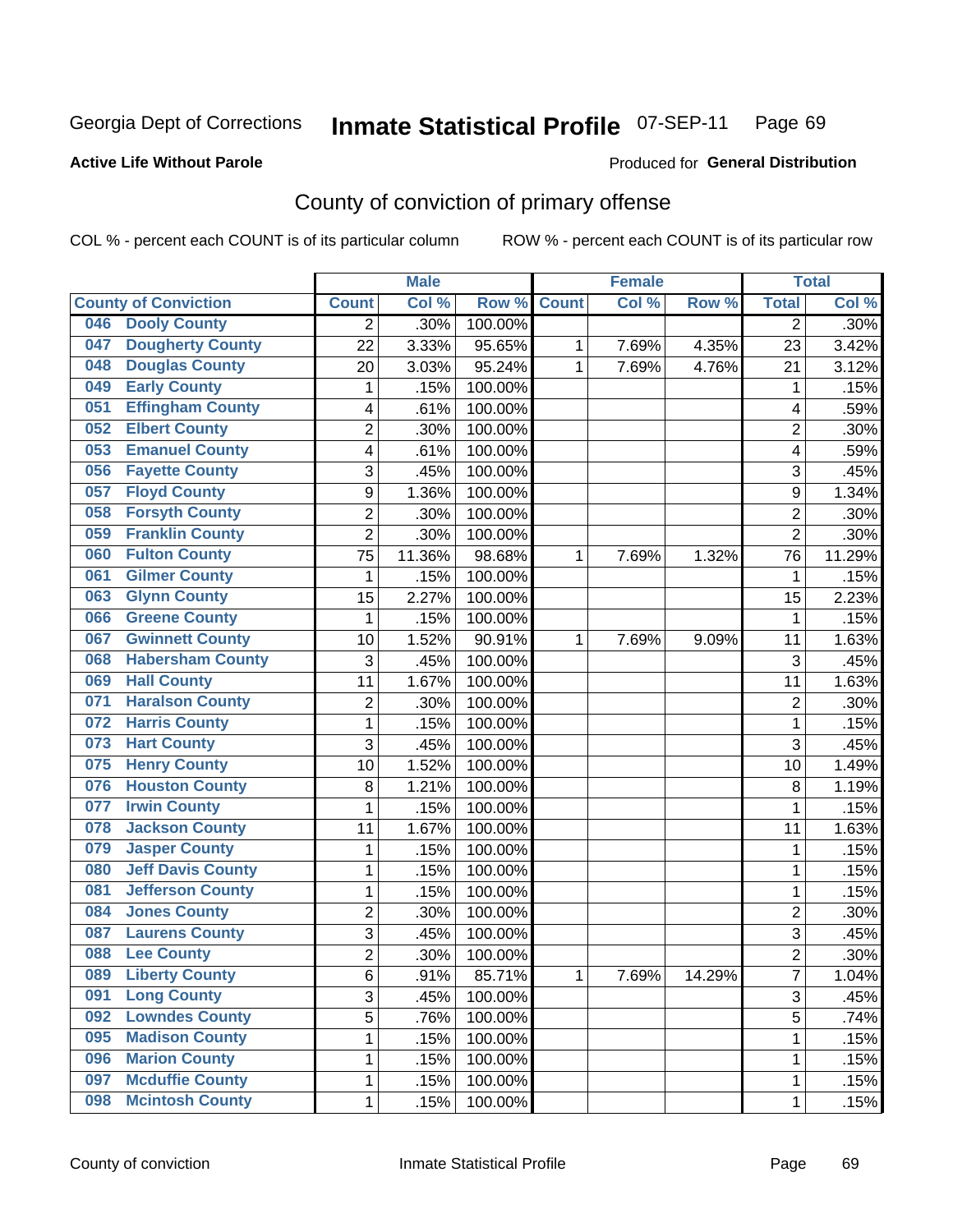#### **Active Life Without Parole**

## Produced for **General Distribution**

## County of conviction of primary offense

|                                            |                | <b>Male</b> |         |                | <b>Female</b> |        |                | <b>Total</b> |
|--------------------------------------------|----------------|-------------|---------|----------------|---------------|--------|----------------|--------------|
| <b>County of Conviction</b>                | <b>Count</b>   | Col %       | Row %   | <b>Count</b>   | Col %         | Row %  | <b>Total</b>   | Col %        |
| <b>Miller County</b><br>100                | 1              | .15%        | 100.00% |                |               |        | 1              | .15%         |
| <b>Monroe County</b><br>102                | 3              | .45%        | 100.00% |                |               |        | 3              | .45%         |
| <b>Morgan County</b><br>104                | 1              | .15%        | 100.00% |                |               |        | 1              | .15%         |
| <b>Muscogee County</b><br>106              | 21             | 3.18%       | 100.00% |                |               |        | 21             | 3.12%        |
| <b>Newton County</b><br>107                | 6              | .91%        | 85.71%  | 1              | 7.69%         | 14.29% | $\overline{7}$ | 1.04%        |
| <b>Oglethorpe County</b><br>109            | $\mathbf{1}$   | .15%        | 100.00% |                |               |        | 1              | .15%         |
| <b>Paulding County</b><br>110              | $\overline{c}$ | .30%        | 100.00% |                |               |        | $\overline{2}$ | .30%         |
| <b>Pierce County</b><br>113                | 3              | .45%        | 100.00% |                |               |        | 3              | .45%         |
| <b>Pike County</b><br>114                  | 4              | .61%        | 80.00%  | 1              | 7.69%         | 20.00% | 5              | .74%         |
| <b>Polk County</b><br>115                  | $\overline{2}$ | .30%        | 100.00% |                |               |        | $\overline{2}$ | .30%         |
| <b>Pulaski County</b><br>116               | $\mathbf{1}$   | .15%        | 100.00% |                |               |        | 1              | .15%         |
| <b>Putnam County</b><br>117                | 6              | .91%        | 100.00% |                |               |        | 6              | .89%         |
| <b>Rabun County</b><br>119                 | 1              | .15%        | 100.00% |                |               |        | 1              | .15%         |
| <b>Randolph County</b><br>120              | $\overline{2}$ | .30%        | 100.00% |                |               |        | $\overline{2}$ | .30%         |
| <b>Richmond County</b><br>$\overline{121}$ | 30             | 4.55%       | 93.75%  | $\overline{2}$ | 15.38%        | 6.25%  | 32             | 4.75%        |
| <b>Rockdale County</b><br>122              | 4              | .61%        | 100.00% |                |               |        | 4              | .59%         |
| <b>Spalding County</b><br>126              | 6              | .91%        | 100.00% |                |               |        | 6              | .89%         |
| <b>Stephens County</b><br>127              | $\overline{2}$ | .30%        | 100.00% |                |               |        | $\overline{2}$ | .30%         |
| <b>Sumter County</b><br>129                | 1              | .15%        | 100.00% |                |               |        | 1              | .15%         |
| <b>Taliaferro County</b><br>131            | 1              | .15%        | 100.00% |                |               |        | 1              | .15%         |
| <b>Tattnall County</b><br>132              | 1              | .15%        | 100.00% |                |               |        | 1              | .15%         |
| <b>Terrell County</b><br>135               | $\mathbf{1}$   | .15%        | 100.00% |                |               |        | $\mathbf{1}$   | .15%         |
| <b>Thomas County</b><br>136                | 4              | .61%        | 100.00% |                |               |        | 4              | .59%         |
| <b>Tift County</b><br>137                  | 7              | 1.06%       | 100.00% |                |               |        | $\overline{7}$ | 1.04%        |
| <b>Toombs County</b><br>138                | 9              | 1.36%       | 100.00% |                |               |        | 9              | 1.34%        |
| <b>Towns County</b><br>139                 | 1              | .15%        | 100.00% |                |               |        | 1              | .15%         |
| <b>Treutlen County</b><br>140              | 1              | .15%        | 100.00% |                |               |        | 1              | .15%         |
| <b>Troup County</b><br>141                 | 1              | .15%        | 100.00% |                |               |        | 1              | .15%         |
| <b>Turner County</b><br>142                | 1              | .15%        | 100.00% |                |               |        | 1              | .15%         |
| <b>Twiggs County</b><br>$\overline{143}$   | 1              | .15%        | 100.00% |                |               |        | 1              | .15%         |
| <b>Union County</b><br>144                 | 1              | .15%        | 100.00% |                |               |        | 1              | .15%         |
| 145<br><b>Upson County</b>                 | 3              | .45%        | 100.00% |                |               |        | 3              | .45%         |
| <b>Walker County</b><br>146                | 4              | .61%        | 80.00%  | 1              | 7.69%         | 20.00% | 5              | .74%         |
| <b>Walton County</b><br>147                | $\bf 8$        | 1.21%       | 100.00% |                |               |        | 8              | 1.19%        |
| <b>Ware County</b><br>148                  | 10             | 1.52%       | 100.00% |                |               |        | 10             | 1.49%        |
| <b>Washington County</b><br>150            | 3              | .45%        | 100.00% |                |               |        | 3              | .45%         |
| <b>Wayne County</b><br>151                 | 3              | .45%        | 100.00% |                |               |        | 3              | .45%         |
| <b>Whitfield County</b><br>155             | 6              | .91%        | 100.00% |                |               |        | 6              | .89%         |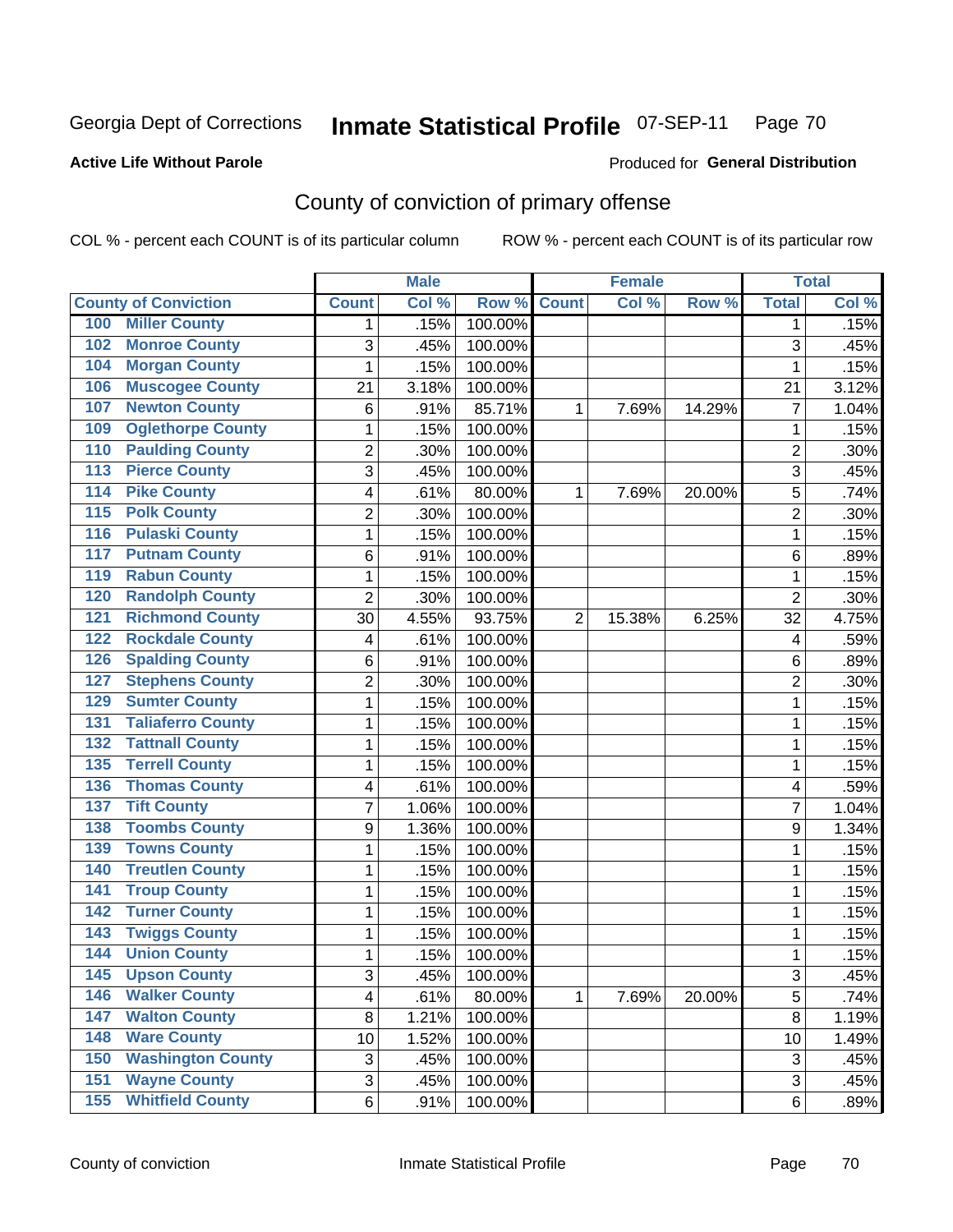Produced for **General Distribution**

### **Active Life Without Parole**

## County of conviction of primary offense

|                             |              | <b>Male</b> |             |    | <b>Female</b> |       |       | <b>Total</b> |
|-----------------------------|--------------|-------------|-------------|----|---------------|-------|-------|--------------|
| <b>County of Conviction</b> | <b>Count</b> | Col%        | Row % Count |    | Col %         | Row % | Total | Col %        |
| <b>Wilkes County</b><br>157 |              | .15% l      | 100.00%     |    |               |       |       | $.15\%$      |
| <b>Worth County</b><br>159  |              | .15% l      | 100.00%     |    |               |       |       | .15%         |
| <b>Total Rported</b>        | 660          | 100%        | 98.07%      | 13 | 100%          | 1.93% | 673   | 100%         |

| τeα                         |     |             |
|-----------------------------|-----|-------------|
| $\sim$ $\sim$ $\sim$ $\sim$ | 660 | ~-~<br>ט וט |

| <b>Mode (most frequent)</b><br><b>Fulton County</b> |  | <b>Richmond County</b> | <b>Fulton County</b> |  |
|-----------------------------------------------------|--|------------------------|----------------------|--|
|                                                     |  |                        |                      |  |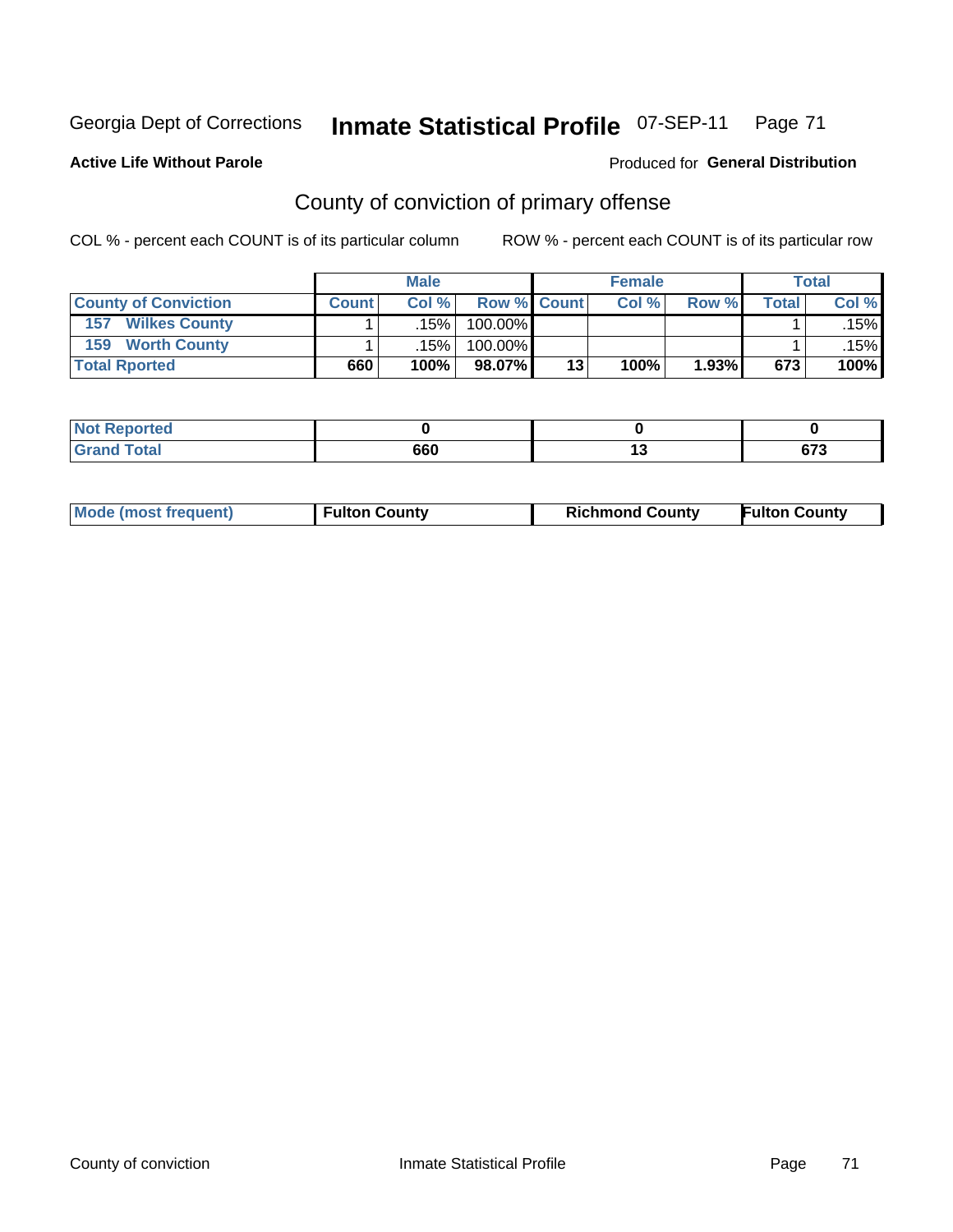#### **Active Life Without Parole**

#### Produced for **General Distribution**

## Circuit of conviction of primary offense

|                         |                                 | <b>Male</b>    |        | <b>Female</b> |                |        | <b>Total</b> |                         |        |
|-------------------------|---------------------------------|----------------|--------|---------------|----------------|--------|--------------|-------------------------|--------|
|                         | <b>Circuit of Conviction</b>    | <b>Count</b>   | Col %  | Row %         | <b>Count</b>   | Col%   | Row %        | <b>Total</b>            | Col %  |
| 1                       | <b>Alapaha Circuit</b>          | 7              | 1.06%  | 100.00%       |                |        |              | 7                       | 1.04%  |
| $\overline{2}$          | <b>Alcovy Circuit</b>           | 14             | 2.12%  | 93.33%        | 1              | 7.69%  | 6.67%        | 15                      | 2.23%  |
| $\overline{\mathbf{3}}$ | <b>Atlanta Circuit</b>          | 75             | 11.38% | 98.68%        | $\mathbf{1}$   | 7.69%  | 1.32%        | 76                      | 11.31% |
| 4                       | <b>Atlantic Circuit</b>         | 11             | 1.67%  | 91.67%        | $\mathbf 1$    | 7.69%  | 8.33%        | 12                      | 1.79%  |
| 5                       | <b>Augusta Circuit</b>          | 40             | 6.07%  | 95.24%        | $\overline{2}$ | 15.38% | 4.76%        | 42                      | 6.25%  |
| $\overline{6}$          | <b>Blue Ridge Circuit</b>       | 3              | .46%   | 100.00%       |                |        |              | 3                       | .45%   |
| $\overline{\mathbf{7}}$ | <b>Brunswick Circuit</b>        | 26             | 3.95%  | 100.00%       |                |        |              | 26                      | 3.87%  |
| 8                       | <b>Chattahoochee Circuit</b>    | 23             | 3.49%  | 100.00%       |                |        |              | 23                      | 3.42%  |
| $\overline{9}$          | <b>Cherokee Circuit</b>         | 4              | .61%   | 100.00%       |                |        |              | $\overline{\mathbf{4}}$ | .60%   |
| 10                      | <b>Clayton Circuit</b>          | 28             | 4.25%  | 100.00%       |                |        |              | 28                      | 4.17%  |
| $\overline{11}$         | <b>Cobb Circuit</b>             | 19             | 2.88%  | 95.00%        | 1              | 7.69%  | 5.00%        | 20                      | 2.98%  |
| $\overline{12}$         | <b>Conasauga Circuit</b>        | 6              | .91%   | 100.00%       |                |        |              | $\,6$                   | .89%   |
| 13                      | <b>Cordele Circuit</b>          | 9              | 1.37%  | 100.00%       |                |        |              | $\boldsymbol{9}$        | 1.34%  |
| 14                      | <b>Coweta Circuit</b>           | $\overline{7}$ | 1.06%  | 100.00%       |                |        |              | $\overline{7}$          | 1.04%  |
| 15                      | <b>Dougherty Circuit</b>        | 22             | 3.34%  | 95.65%        | $\mathbf 1$    | 7.69%  | 4.35%        | 23                      | 3.42%  |
| 16                      | <b>Dublin Circuit</b>           | 5              | .76%   | 100.00%       |                |        |              | 5                       | .74%   |
| 17                      | <b>Eastern Circuit</b>          | 28             | 4.25%  | 100.00%       |                |        |              | 28                      | 4.17%  |
| 18                      | <b>Flint Circuit</b>            | 10             | 1.52%  | 100.00%       |                |        |              | 10                      | 1.49%  |
| 19                      | <b>Griffin Circuit</b>          | 16             | 2.43%  | 94.12%        | 1              | 7.69%  | 5.88%        | 17                      | 2.53%  |
| 20                      | <b>Gwinnett Circuit</b>         | 10             | 1.52%  | 90.91%        | 1              | 7.69%  | 9.09%        | 11                      | 1.64%  |
| $\overline{21}$         | <b>Houston Circuit</b>          | 8              | 1.21%  | 100.00%       |                |        |              | 8                       | 1.19%  |
| $\overline{22}$         | <b>Lookout Mountain Circuit</b> | 8              | 1.21%  | 88.89%        | 1              | 7.69%  | 11.11%       | $\boldsymbol{9}$        | 1.34%  |
| 23                      | <b>Macon Circuit</b>            | 21             | 3.19%  | 100.00%       |                |        |              | 21                      | 3.13%  |
| $\overline{24}$         | <b>Middle Circuit</b>           | 17             | 2.58%  | 100.00%       |                |        |              | 17                      | 2.53%  |
| $\overline{25}$         | <b>Mountain Circuit</b>         | 6              | .91%   | 100.00%       |                |        |              | 6                       | .89%   |
| 26                      | <b>Northeastern Circuit</b>     | 12             | 1.82%  | 100.00%       |                |        |              | 12                      | 1.79%  |
| $\overline{27}$         | <b>Northern Circuit</b>         | 9              | 1.37%  | 100.00%       |                |        |              | 9                       | 1.34%  |
| 28                      | <b>Ocmulgee Circuit</b>         | 16             | 2.43%  | 100.00%       |                |        |              | 16                      | 2.38%  |
| 29                      | <b>Oconee Circuit</b>           | 3              | .46%   | 100.00%       |                |        |              | 3                       | .45%   |
| 30                      | <b>Ogeechee Circuit</b>         | 8              | 1.21%  | 88.89%        | $\mathbf 1$    | 7.69%  | 11.11%       | 9                       | 1.34%  |
| $\overline{31}$         | <b>Pataula Circuit</b>          | 5              | .76%   | 100.00%       |                |        |              | 5                       | .74%   |
| 32                      | <b>Piedmont Circuit</b>         | 16             | 2.43%  | 100.00%       |                |        |              | 16                      | 2.38%  |
| 33                      | <b>Rome Circuit</b>             | 9              | 1.37%  | 100.00%       |                |        |              | 9                       | 1.34%  |
| 34                      | <b>South Georgia Circuit</b>    | $\overline{2}$ | .30%   | 100.00%       |                |        |              | $\overline{2}$          | .30%   |
| 35                      | <b>Southern Circuit</b>         | 14             | 2.12%  | 100.00%       |                |        |              | 14                      | 2.08%  |
| 36                      | <b>Southwestern Circuit</b>     | 3              | .46%   | 100.00%       |                |        |              | $\sqrt{3}$              | .45%   |
| 37                      | <b>Stone Mountain Circuit</b>   | 49             | 7.44%  | 98.00%        | 1              | 7.69%  | 2.00%        | 50                      | 7.44%  |
| 38                      | <b>Tallapoosa Circuit</b>       | $\overline{4}$ | .61%   | 100.00%       |                |        |              | 4                       | .60%   |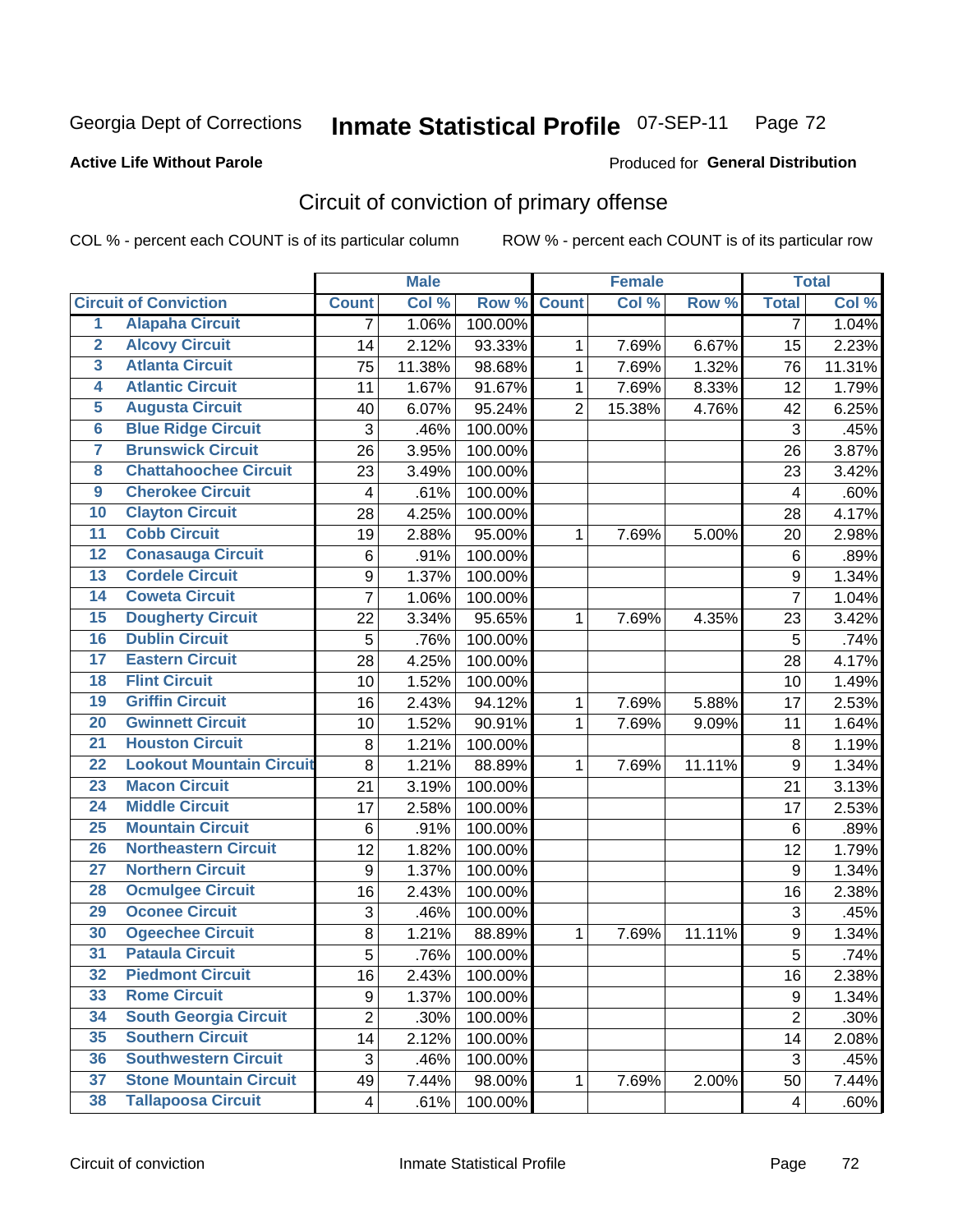**Active Life Without Parole** 

#### Produced for **General Distribution**

## Circuit of conviction of primary offense

|    |                              |              | <b>Male</b> |         |              | <b>Female</b> |       |                | <b>Total</b> |
|----|------------------------------|--------------|-------------|---------|--------------|---------------|-------|----------------|--------------|
|    | <b>Circuit of Conviction</b> | <b>Count</b> | Col %       | Row %   | <b>Count</b> | Col %         | Row % | <b>Total</b>   | Col %        |
| 39 | <b>Tifton Circuit</b>        | 10           | 1.52%       | 100.00% |              |               |       | 10             | 1.49%        |
| 40 | <b>Toombs Circuit</b>        | 3            | .46%        | 100.00% |              |               |       | 3              | .45%         |
| 41 | <b>Waycross Circuit</b>      | 20           | 3.03%       | 100.00% |              |               |       | 20             | 2.98%        |
| 42 | <b>Western Circuit</b>       | 15           | 2.28%       | 100.00% |              |               |       | 15             | 2.23%        |
| 43 | <b>Rockdale Circuit</b>      | 4            | .61%        | 100.00% |              |               |       | 4              | .60%         |
| 44 | <b>Douglas Circuit</b>       | 20           | 3.03%       | 95.24%  |              | 7.69%         | 4.76% | 21             | 3.13%        |
| 45 | <b>Appalachian Circuit</b>   |              | .15%        | 100.00% |              |               |       |                | .15%         |
| 46 | <b>Enotah Circuit</b>        | 2            | $.30\%$     | 100.00% |              |               |       | 2              | $.30\%$      |
| 47 | <b>Bell-Forsyth Circuit</b>  | 2            | $.30\%$     | 100.00% |              |               |       | $\overline{2}$ | .30%         |
| 48 | <b>Towaliga Circuit</b>      | 7            | 1.06%       | 100.00% |              |               |       |                | 1.04%        |
| 49 | <b>Paulding Circuit</b>      | ົ            | $.30\%$     | 100.00% |              |               |       | 2              | $.30\%$      |
|    | <b>Total Rported</b>         | 659          | 100%        | 98.07%  | 13           | 100%          | 1.93% | 672            | 100%         |

| <b>rted</b><br>N |     |    |                 |
|------------------|-----|----|-----------------|
| 'ota.<br>-       | 660 | יי | $\sim$<br>v / ა |

| М<br>. In n tr<br>.<br>.<br>wanta<br>Πū<br>31.<br>$\sim$ $\sim$ $\sim$ |
|------------------------------------------------------------------------|
|------------------------------------------------------------------------|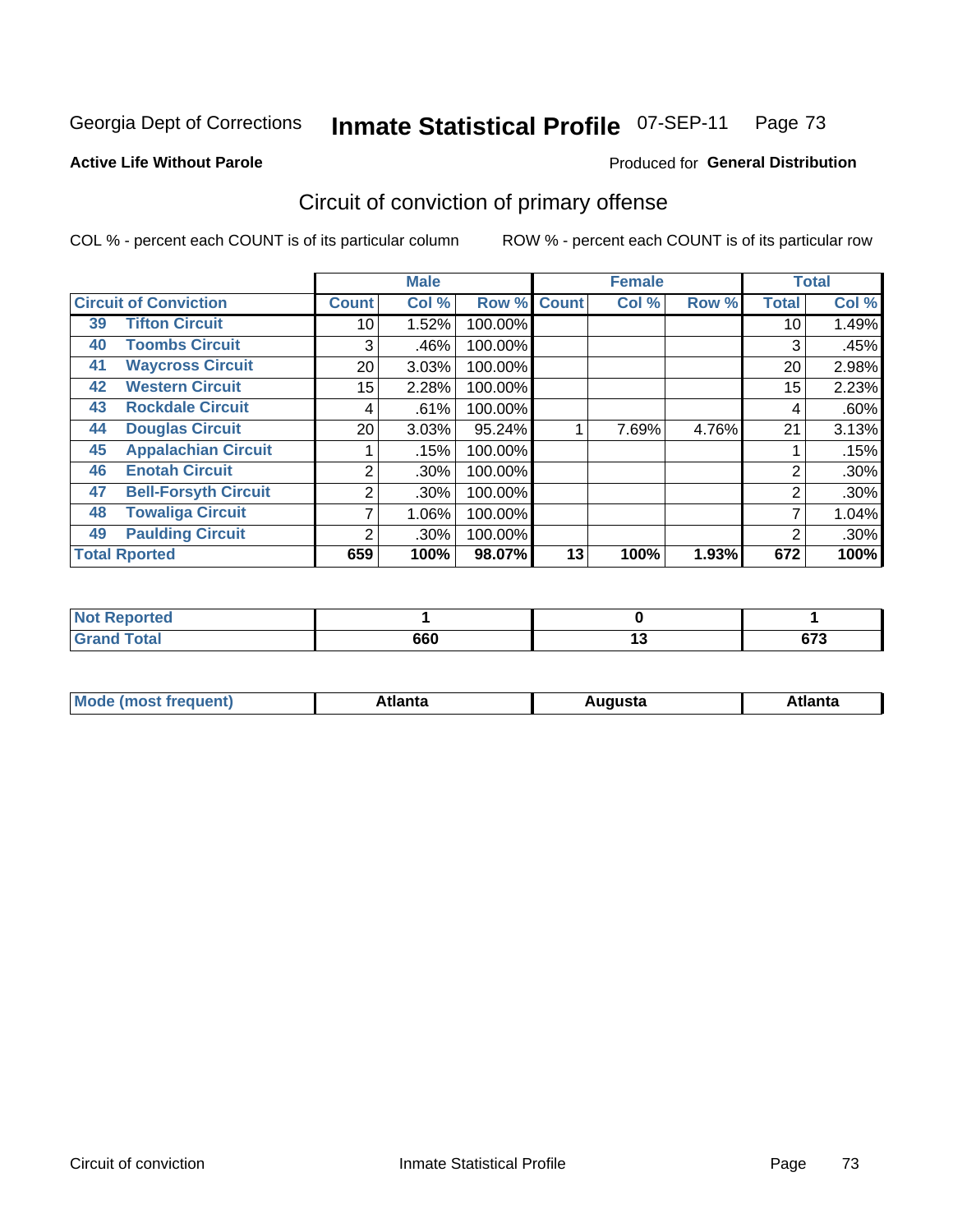### **Active Life Without Parole**

#### Produced for **General Distribution**

## Years served (jail + prison) in this incarceration

|                        |                | <b>Male</b> |         |                 | <b>Female</b> |       |                 | <b>Total</b> |
|------------------------|----------------|-------------|---------|-----------------|---------------|-------|-----------------|--------------|
| <b>Years Served</b>    | <b>Count</b>   | Col %       | Row %   | <b>Count</b>    | Col %         | Row % | <b>Total</b>    | Col %        |
| Less than one year     | 13             | 1.97%       | 92.86%  | 1               | 7.69%         | 7.14% | $\overline{14}$ | 2.08%        |
| 1 to 1.99 years        | 30             | 4.55%       | 100.00% |                 |               |       | 30              | 4.46%        |
| 2 to 2.99 years        | 39             | 5.91%       | 97.50%  | 1               | 7.69%         | 2.50% | 40              | 5.94%        |
| 3 to 3.99 years        | 42             | 6.36%       | 100.00% |                 |               |       | 42              | 6.24%        |
| 4 to 4.99 years        | 41             | 6.21%       | 95.35%  | $\overline{2}$  | 15.38%        | 4.65% | 43              | 6.39%        |
| 5 to 5.99 years        | 22             | 3.33%       | 91.67%  | $\overline{2}$  | 15.38%        | 8.33% | 24              | 3.57%        |
| 6 to 6.99 years        | 29             | 4.39%       | 100.00% |                 |               |       | 29              | 4.31%        |
| 7 to 7.99 years        | 35             | 5.30%       | 100.00% |                 |               |       | 35              | 5.20%        |
| <b>8 to 8.99 years</b> | 35             | 5.30%       | 92.11%  | 3               | 23.08%        | 7.89% | 38              | 5.65%        |
| 9 to 9.99 years        | 39             | 5.91%       | 95.12%  | $\overline{2}$  | 15.38%        | 4.88% | 41              | 6.09%        |
| 10 to 10.99 years      | 40             | 6.06%       | 100.00% |                 |               |       | 40              | 5.94%        |
| 11 to 11.99 years      | 51             | 7.73%       | 100.00% |                 |               |       | 51              | 7.58%        |
| 12 to 12.99 years      | 30             | 4.55%       | 96.77%  | 1               | 7.69%         | 3.23% | 31              | 4.61%        |
| 13 to 13.99 years      | 43             | 6.52%       | 100.00% |                 |               |       | 43              | 6.39%        |
| 14 to 14.99 years      | 49             | 7.42%       | 98.00%  | 1               | 7.69%         | 2.00% | 50              | 7.43%        |
| 15 to 15.99 years      | 33             | 5.00%       | 100.00% |                 |               |       | 33              | 4.90%        |
| 16 to 16.99 years      | 27             | 4.09%       | 100.00% |                 |               |       | 27              | 4.01%        |
| 17 to 17.99 years      | 23             | 3.48%       | 100.00% |                 |               |       | 23              | 3.42%        |
| 18 to 18.99 years      | 12             | 1.82%       | 100.00% |                 |               |       | 12              | 1.78%        |
| 19 to 19.99 years      | 3              | 0.45%       | 100.00% |                 |               |       | 3               | 0.45%        |
| 20 to 20.99 years      | 6              | 0.91%       | 100.00% |                 |               |       | 6               | 0.89%        |
| 21 to 21.99 years      | 1              | 0.15%       | 100.00% |                 |               |       | $\mathbf{1}$    | 0.15%        |
| 22 to 22.99 years      | $\overline{5}$ | 0.76%       | 100.00% |                 |               |       | $\overline{5}$  | 0.74%        |
| 23 to 23.99 years      | $\overline{c}$ | 0.30%       | 100.00% |                 |               |       | $\overline{2}$  | 0.30%        |
| 24 to 24.99 years      | 3              | 0.45%       | 100.00% |                 |               |       | 3               | 0.45%        |
| 27 to 27.99 years      | $\overline{c}$ | 0.30%       | 100.00% |                 |               |       | $\overline{2}$  | 0.30%        |
| Thirty $+$ years       | $\overline{5}$ | 0.76%       | 100.00% |                 |               |       | 5               | 0.74%        |
| <b>Total Reported</b>  | 660            | 100%        | 98.07%  | $\overline{13}$ | 100%          | 1.93% | 673             | 100.0%       |

| те. |     |             |
|-----|-----|-------------|
|     | 660 | ^¬^<br>07 J |

| <b>Mean</b><br>(average) | 10.04             | 7.3             | 9.99            |
|--------------------------|-------------------|-----------------|-----------------|
| Median (middle)          | 10.105            | 8.29            | 10.02           |
| Mode (most frequent)     | 15 to 15.99 years | 9 to 9.99 years | 8 to 8.99 years |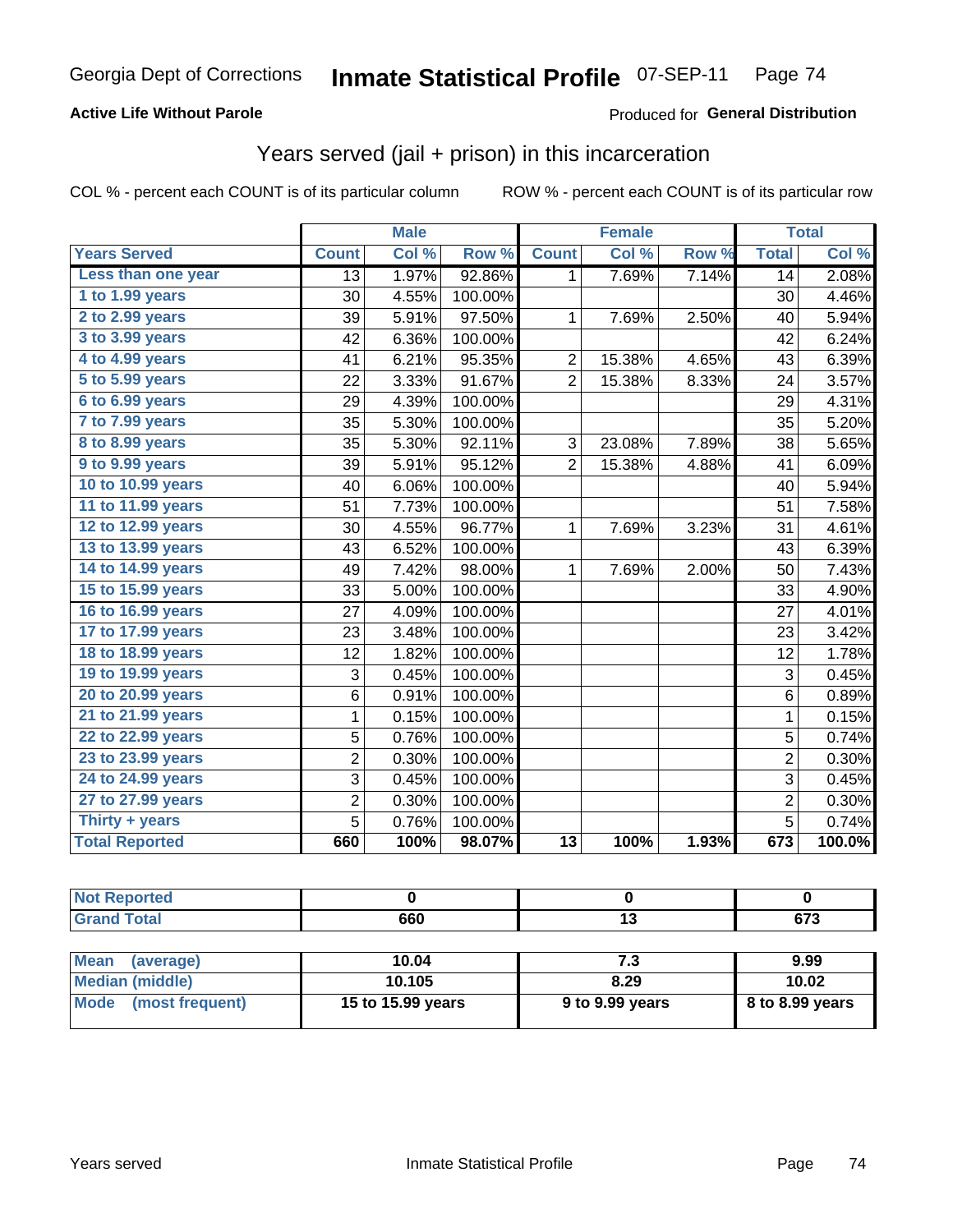### **Active Life Without Parole**

Produced for **General Distribution**

### Results of most recent HIV tests

|                         |              | <b>Male</b> |        |              | <b>Female</b> |        |       | Total  |
|-------------------------|--------------|-------------|--------|--------------|---------------|--------|-------|--------|
| <b>HIV Test Results</b> | <b>Count</b> | Col%        | Row %I | <b>Count</b> | Col%          | Row %  | Total | Col %  |
| <b>Positive</b>         |              | 0.61%       | 80.00% |              | $7.69\%$      | 20.00% |       | 0.75%  |
| <b>Negative</b>         | 651          | 99.39%      | 98.19% | 12           | 92.31%        | 1.81%  | 663   | 99.25% |
| <b>Total Reported</b>   | 655          | 100%        | 98.05% | 13           | 100%          | 1.95%  | 668   | 100%   |

| <b>Not Reported</b> |     |        |
|---------------------|-----|--------|
| <b>Total</b>        | 660 | $\sim$ |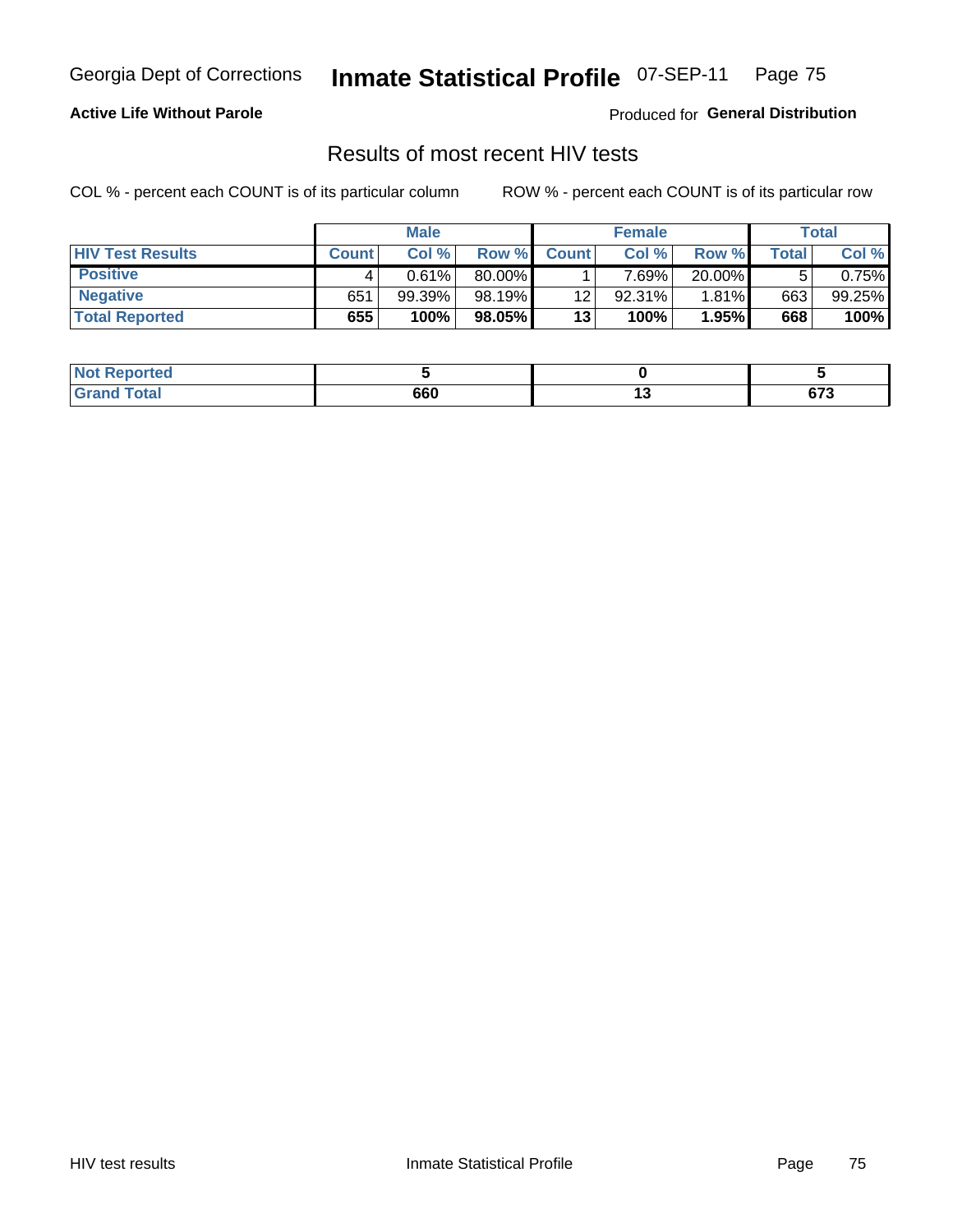### **Active Life Without Parole**

Produced for **General Distribution**

### Results of most recent tuberculosis test

|                                  |              | <b>Male</b> |           |              | <b>Female</b> |          |       | Total  |
|----------------------------------|--------------|-------------|-----------|--------------|---------------|----------|-------|--------|
| <b>Tuberculosis Test Results</b> | <b>Count</b> | Col%        | Row %     | <b>Count</b> | Col%          | Row %    | Total | Col %  |
| <b>Positive on current test</b>  | 175          | 26.76%      | 99.43%    |              | $7.69\%$      | $0.57\%$ | 176   | 26.39% |
| <b>Negative</b>                  | 479          | 73.24%      | $97.56\%$ | 12           | 92.31%        | 2.44%    | 491   | 73.61% |
| <b>Total Reported</b>            | 654          | 100%        | 98.05%    | 13           | 100%          | 1.95%    | 667   | 100%   |

| <b>Not Reported</b>      |     |        |                    |
|--------------------------|-----|--------|--------------------|
| <b>Total</b><br>$G$ roni | 660 | $\sim$ | <b>079</b><br>07 J |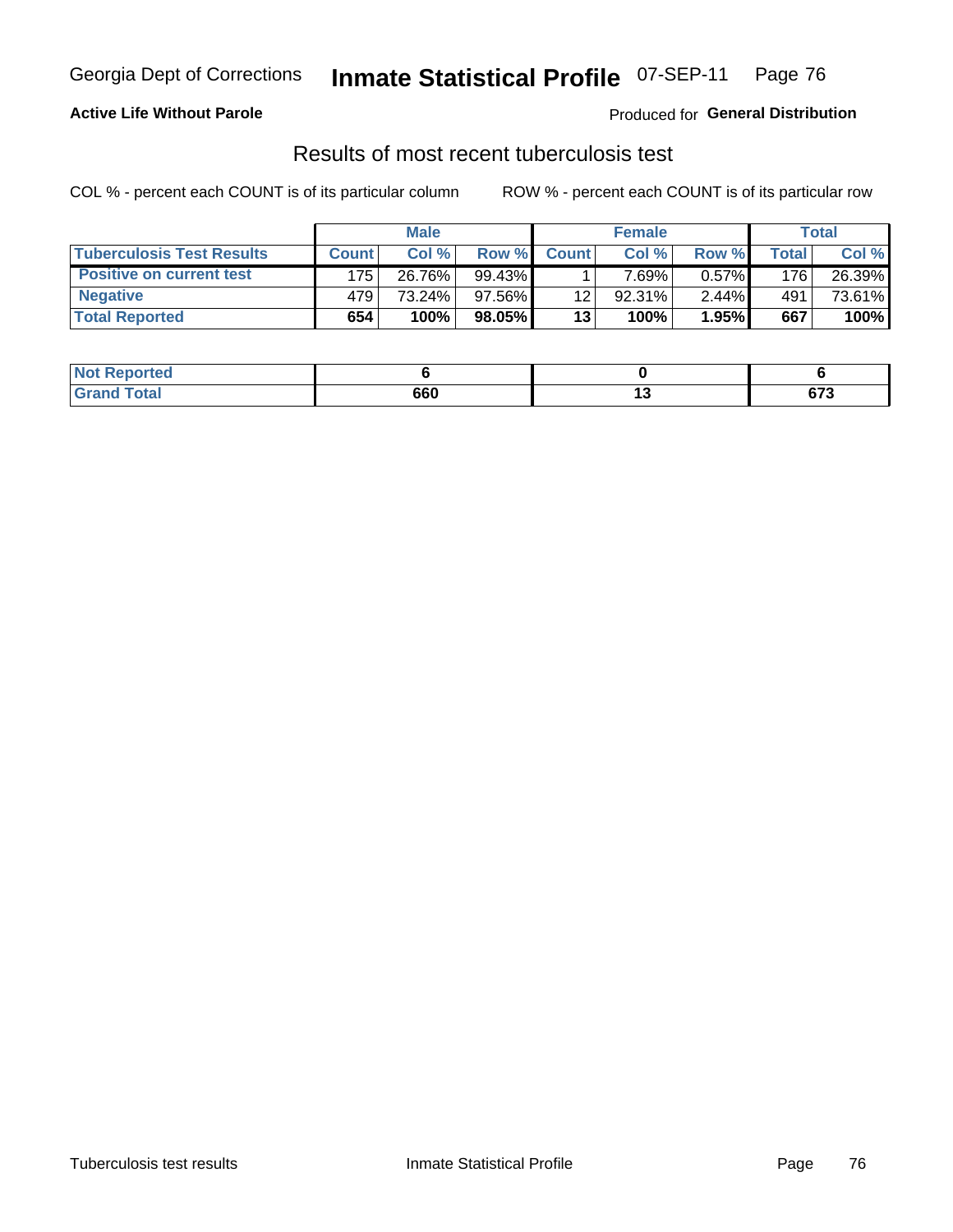#### **Active Life Without Parole**

Produced for **General Distribution**

### Results of most recent syphilis test

|                                 |              | <b>Male</b> |           |                 | <b>Female</b> |          |         | Total  |
|---------------------------------|--------------|-------------|-----------|-----------------|---------------|----------|---------|--------|
| <b>Syphilis Test Results</b>    | <b>Count</b> | Col%        | Row %I    | <b>Count</b>    | Col %         | Row %    | Total i | Col %  |
| <b>Positive on current test</b> |              | 2.85%       | $94.44\%$ |                 | 9.09%         | 5.56%    | 18      | 2.96%  |
| <b>Negative</b>                 | 580          | $97.15\%$   | 98.31%    | 10 <sup>1</sup> | $90.91\%$     | $1.69\%$ | 590     | 97.04% |
| <b>Total Reported</b>           | 597          | 100%        | 98.19%    | 11              | 100%          | 1.81%    | 608     | 100%   |

| <b>Not Reported</b> | ~~<br>vu |        | v.              |
|---------------------|----------|--------|-----------------|
| <b>Grand Total</b>  | 660      | $\sim$ | $\sim$<br>০ / এ |